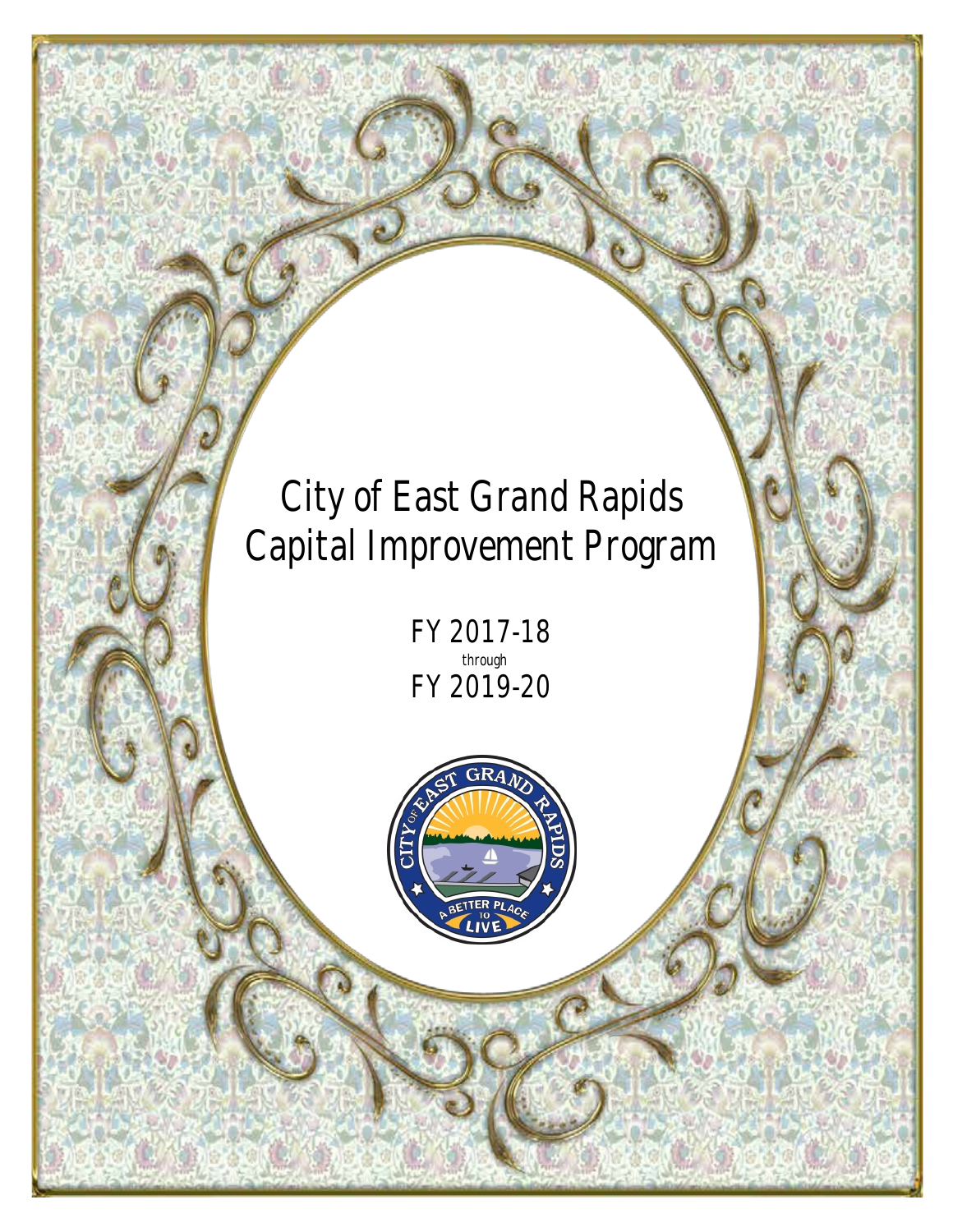#### CAPITAL IMPROVEMENT PROGRAM

# FY 20178 through FY 201220

#### TABLE OF CONTENTS

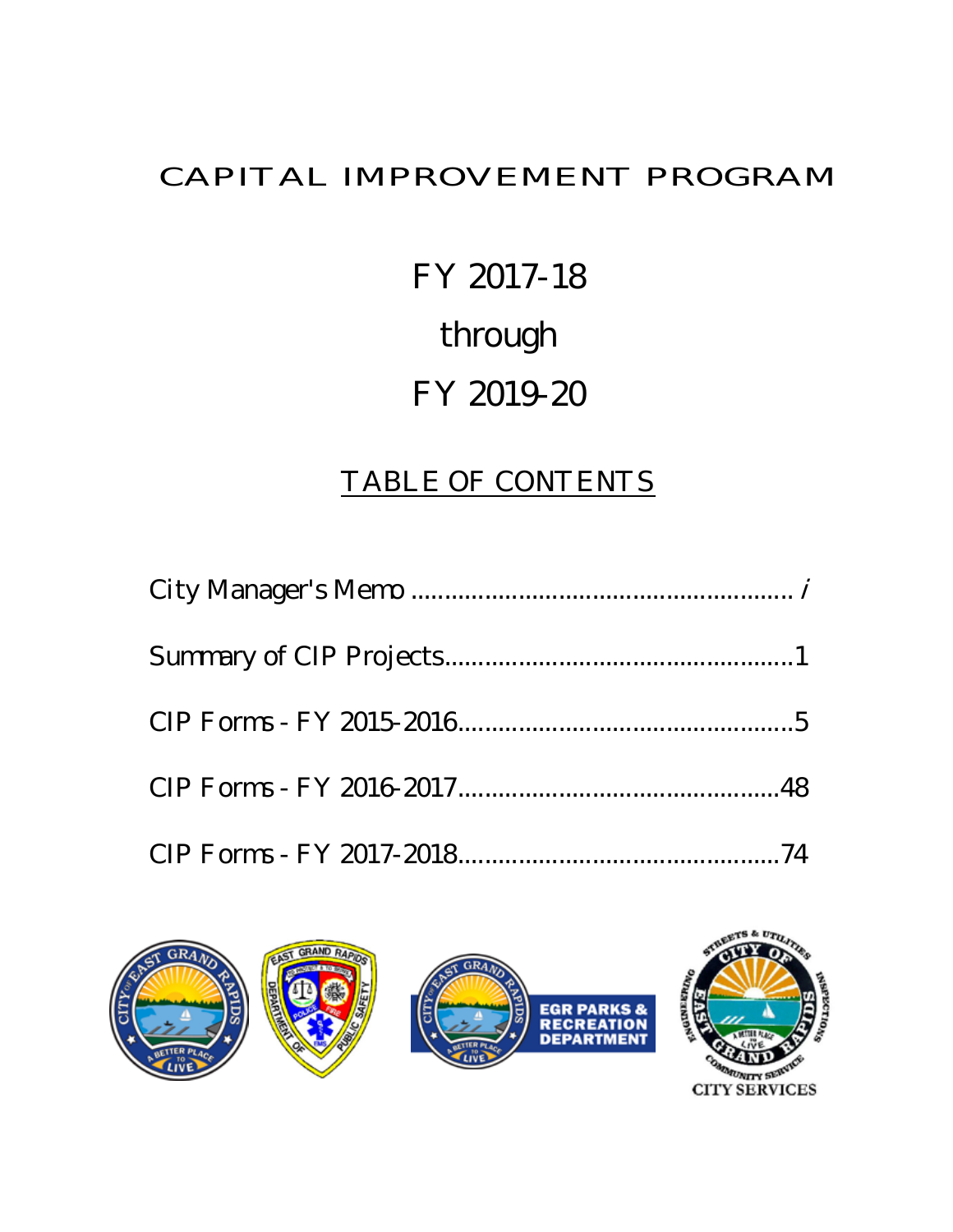

#### CITY OF EAST GRAND RAPIDS

750 LAKESIDE DRIVE SE · EAST GRAND RAPIDS, MICHIGAN 49506

BRIAN DONOVAN CITY MANAGER

#### MEMORANDUM

| TO:   | Mayor and City Commissioners |
|-------|------------------------------|
| FROM: | Brian Donovan, City Manager  |
| DATE: | March 8, 2017                |
|       |                              |

RE: FY 2017-18 through 2019-20 Capital Improvement Program

The City of East Grand Rapids' Capital Improvement Program for FY 2017-18 through FY 2019-20 is presented for your review. This document is a companion to the fiscal year 2017-18 budget document. All of the capital items requested in the Capital Improvement Program for FY 2017-18 are also in the budget document. The items that are shown as funded in the Capital Improvement Program are also funded in the City Manager's proposed budget document.

The purpose of a three-year Capital Improvement Program is to identify the long-term capital needs of the city and develop a plan for funding those projects. This budgeting process is important because it allows the City to keep pace with the capital needs of an older city without creating long-term debt or diverting funding from the daily operating budget.

#### **CAPITAL PROJECT LISTS:**

Pages 1-4 provide a summary list of capital projects requested by each department for FY 2017-18 through FY 2019-20. The remainder of the document is the supporting detail for each project, including the funding recommendations of the City Manager for the FY 2017-18 budget.

#### **MAJOR CAPITAL PROJECTs:**

There is no major capital project scheduled for FY 2017-18. In FY 2018-2019, Breton Rd. from Hall St. to Lake Dr. will be reconstructed at a cost of \$874,000 with funding of \$680,800 coming from the federal government.

**General Info City Manager Engineering Assessor Parks & Recreation Public Safety Streets & Utilities** 949-2110 949-2110 940-4817 940-4818 949-1750 949-7010 940-4870 *fax 940-4884 fax 940-4884 fax 940-4884 fax 940-4884 fax 940-4884 fax 940-4829 fax 940-4872*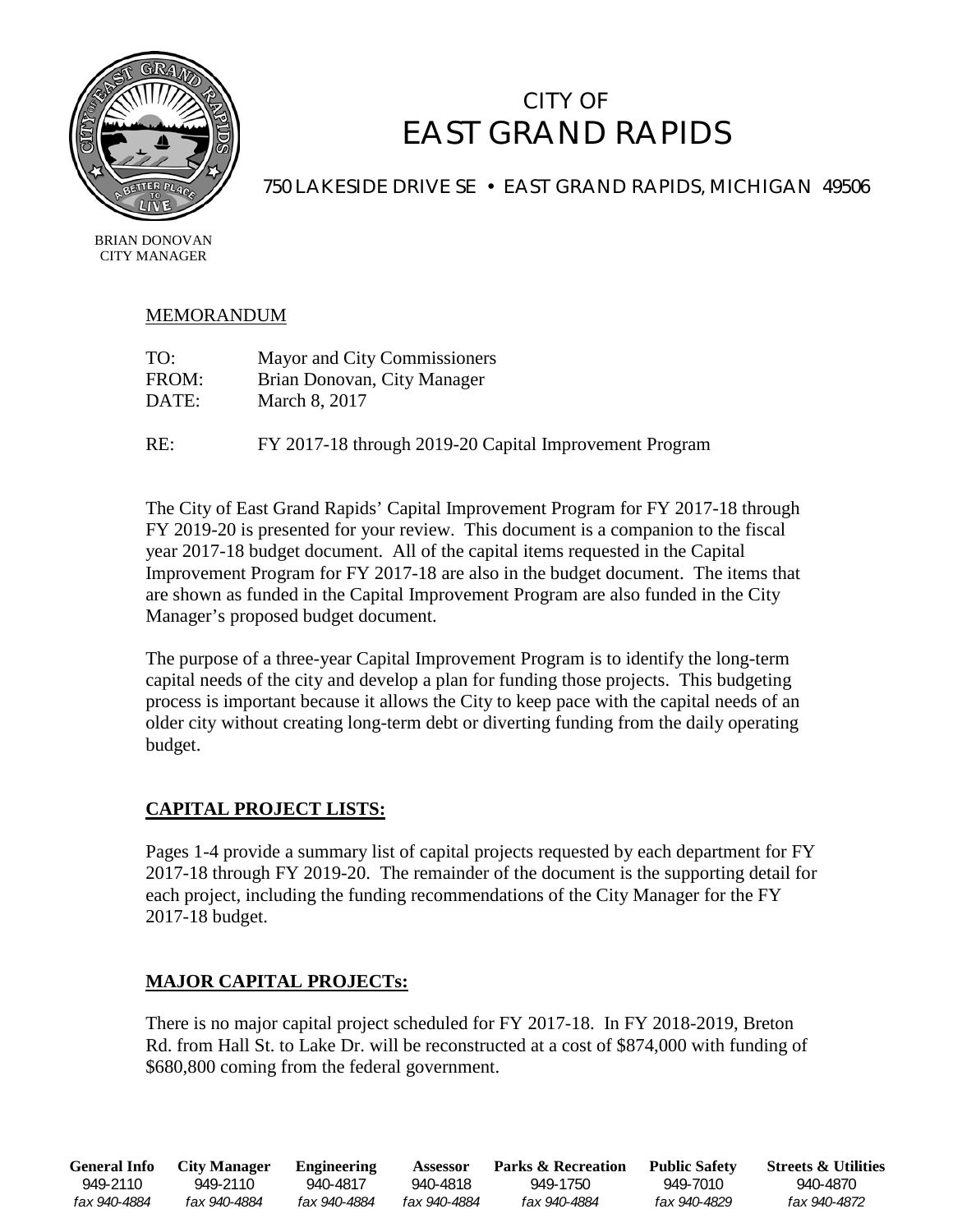Capital Improvement Program FY 2017-18 through 2019-20 Page 2

#### **FY 2017-18 STREET/WATER/SEWER PROJECTS:**

Major street grind and resurfacing projects totaling \$284,000 are scheduled to be completed in FY 2017-18. These will be funded by the street millage property tax. Local Street grind and resurfacing projects totaling \$661,000 are scheduled to be completed and will be funded by the street millage property tax. In conjunction with those projects, waterline replacement projects totaling \$832,000 are also scheduled for FY 2017-18. Refer to pages 27, 31 and 35 respectively for further information on the projects and street locations.

#### **FY 2017-18 GENERAL FUND CAPITAL PROJECTS:**

The City Manager Recommended Budget contains \$178,900 in General Fund capital purchases and projects for FY 2017-18. The majority of the capital items are for equipment replacement and building repairs. There is also \$60,000 in annual funding for the Joint Facilities budget and \$40,000 for the artificial turf replacement fund (Memorial and Mehney fields) that is a part of the General Fund budget but not in the capital budget.

#### **RECOMMENDATION:**

The City Manager's recommendations are listed on the project summaries and on the individual project pages. The recommendations are tied to the total recommended budget for FY 2017-18.

 $\sim$  and  $\sim$  and  $\sim$ 

Brian Donovan, City Manager

BD/kb/9245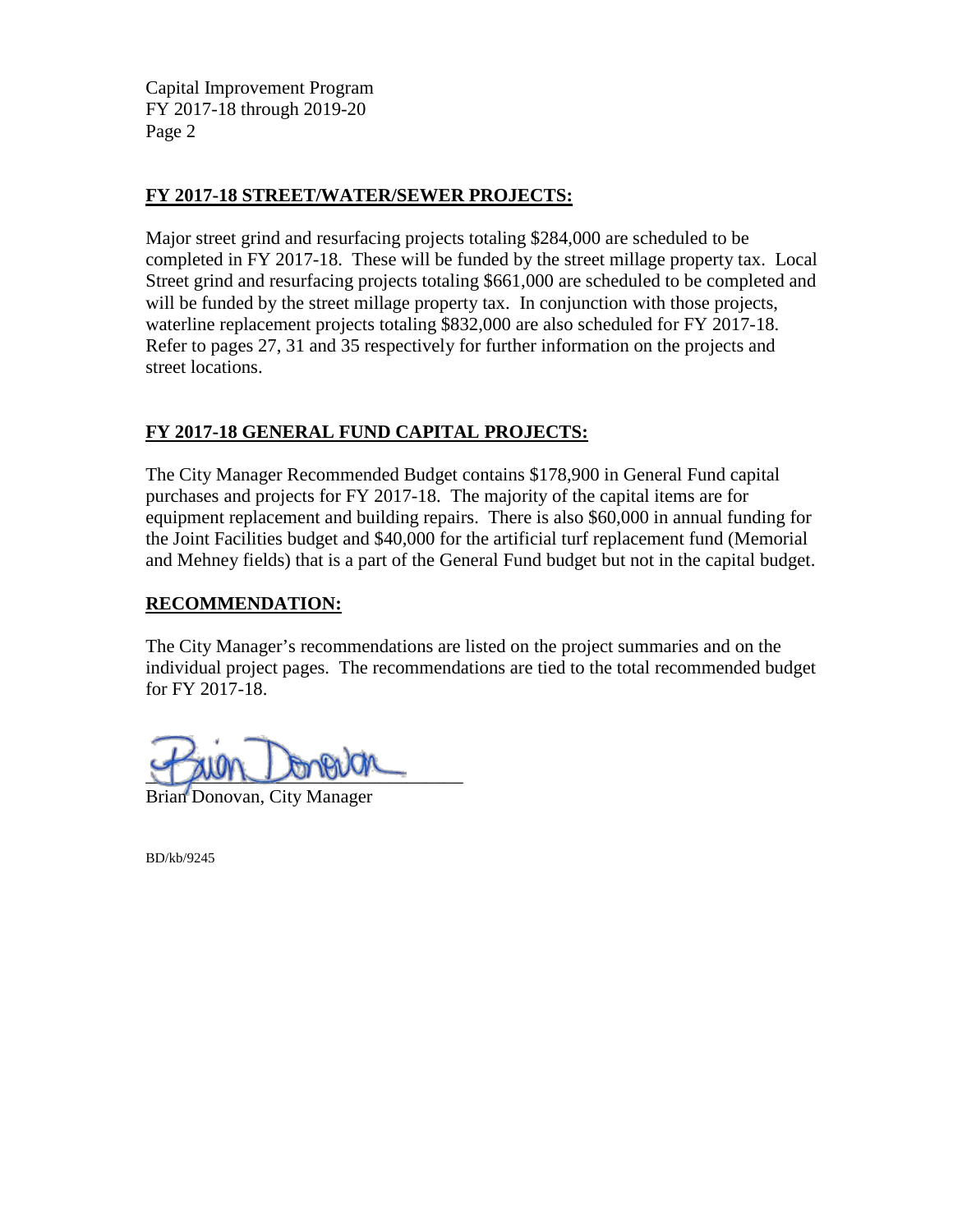|           | New/ |                          |                      |                                                  |               | <b>Department</b> |                          |
|-----------|------|--------------------------|----------------------|--------------------------------------------------|---------------|-------------------|--------------------------|
| <b>Pg</b> | Rep  | <b>Account</b>           | <b>Department</b>    | <b>Description</b>                               |               | <b>Request</b>    | <b>City Mgr Approved</b> |
|           |      | <b>GENERAL FUND</b>      |                      |                                                  |               |                   |                          |
| 5         |      | Rep 101-875-9700         | <b>City Manager</b>  | Commission Chamber Audio/Video System Upgrades   | \$            | 40,000            | \$<br>40,000             |
| 6         |      | Rep 101-875-9700         | <b>City Manager</b>  | <b>Equipment Replacement Fund</b>                |               | 10,000            | 10,000                   |
| 7         |      | Rep 101-192-9700         | Finance              | <b>Election Equipment Replacement</b>            |               | 8,000             | 8,000                    |
| 8         |      | Rep 101-260-9701         | Finance              | <b>Computer Replacements - FIN</b>               |               | 2,800             | 2,800                    |
| 9         |      | New 101-345-9700         | <b>Public Safety</b> | Police/Fire Training Facility                    |               | 15,000            |                          |
| 10        |      | Rep 101-345-9700         | <b>Public Safety</b> | Fire Helmet & Boot Replacements                  |               | 13,900            | 13,900                   |
| 11        |      | Rep 101-345-9700         | <b>Public Safety</b> | Turn Out Gear                                    |               | 9,500             | 9,500                    |
| 12        |      | Rep 101-345-9701         | <b>Public Safety</b> | <b>SCBA Breathing Bottles</b>                    |               | 2,100             | 2,100                    |
| 13        |      | Rep 101-265-9700         | Public Works         | Wege Plaza Roof Repairs                          |               | 50,000            | 50,000                   |
| 14        |      | Rep 101-265-9700         | Public Works         | Manhattan Park-Restroom-Concession Building Roof |               | 25,000            |                          |
| 15        |      | Rep 101-265-9700         | Public Works         | Wealthy Pool LED lighting                        |               | 25,000            | 25,000                   |
| 16        |      | New 101-265-9701         | Public Works         | Bottle Filling Station with Bi-Level ADA Cooler  |               | 3,900             | 3,900                    |
| 17        |      | Rep 101-265-9701         | Public Works         | <b>Computer Replacements - PW</b>                |               | 3,500             | 3,500                    |
| 18        |      | Rep 101-751-9701         | Parks & Recreation   | Six Man Lineman Chute                            |               | 2,200             | 2,200                    |
| 19        |      | Rep 101-751-9701         | Parks & Recreation   | <b>Computer Replacements - REC</b>               |               | 2,100             | 2,100                    |
| 20        |      | New 101-751-9701         | Parks & Recreation   | Youth Football Tackling Wheels                   |               | 2,100             | 2,100                    |
| 21        |      | New 101-778-9701         | Parks & Recreation   | Drinking Fountain Replacement at Manhattan Park  |               | 3,800             | 3,800                    |
|           |      |                          |                      | <b>TOTAL GENERAL FUND</b>                        |               | 218,900           | 178,900                  |
|           |      | <b>DRUG SEIZURE FUND</b> |                      |                                                  |               |                   |                          |
| 22        |      | New 265-347-9700         | <b>Public Safety</b> | Police Radar Speed Trailer                       |               | 10,000            | 10,000                   |
| 23        |      | New 265-347-9700         | <b>Public Safety</b> | Night Vision Thermal Monocular                   |               | 8,000             | 8,000                    |
| 24        |      | New 265-347-9700         | <b>Public Safety</b> | Evolis Radar Speed Sign                          |               | 5,000             | 5,000                    |
| 25        |      | Rep 265-347-9701         | <b>Public Safety</b> | <b>Bike Patrol Bicycles</b>                      |               | 3,600             | 3,600                    |
| 26        |      | Rep 265-347-9701         | <b>Public Safety</b> | <b>Computer Replacements - PS</b>                |               | 2,800             | 2,800                    |
|           |      |                          |                      | <b>TOTAL DRUG SEIZURE FUND</b>                   | $\mathbf{\$}$ | 29,400            | \$<br>29,400             |
|           |      |                          |                      |                                                  |               |                   |                          |
|           |      | <b>STREET FUNDS</b>      |                      |                                                  |               |                   |                          |
| 27        |      | Rep 202-451-9730         | Public Works         | <b>Major Streets</b>                             |               | 284,000           | 284,000                  |
| 28        |      | Rep 202-463-9700         | Public Works         | <b>Pubic Works Facility Drainage Project</b>     |               | 31,300            | 31,300                   |
| 29        |      | Rep 202-463-9700         | Public Works         | Manhole Casting Adjustment Program               |               | 2,000             | 2,000                    |
| 30        |      | Rep 202-474-9700         | Public Works         | Traffic Signal Upgrade                           |               | 19,000            | 19,000                   |
| 31        |      | Rep 203-451-9730         | Public Works         | <b>Local Street Construction</b>                 |               | 661,000           | 661,000                  |
| 28        |      | Rep 203-463-9700         | Public Works         | <b>Pubic Works Facility Drainage Project</b>     |               | 31,300            | 31,300                   |
| 32        |      | Rep 204-444-9350         | Public Works         | Sidewalk Repair Program                          |               | 150,000           | 150,000                  |

|    | New 204-444-9350 | Public Works | Special Assessment District (SAD)-Sidewalks |        | 50,000    | 50,000    |
|----|------------------|--------------|---------------------------------------------|--------|-----------|-----------|
| 34 | Rep 204-445-8010 | Public Works | Storm Sewer Repairs and CIPP                | 80,000 |           | 80,000    |
|    |                  |              | <b>TOTAL STREET FUNDS</b>                   |        | 1,308,600 | 1,308,600 |

#### **CITY OF EAST GRAND RAPIDS CAPITAL IMPROVEMENT PROGRAM YEAR 1 - FY 2017-2018 PROJECTS**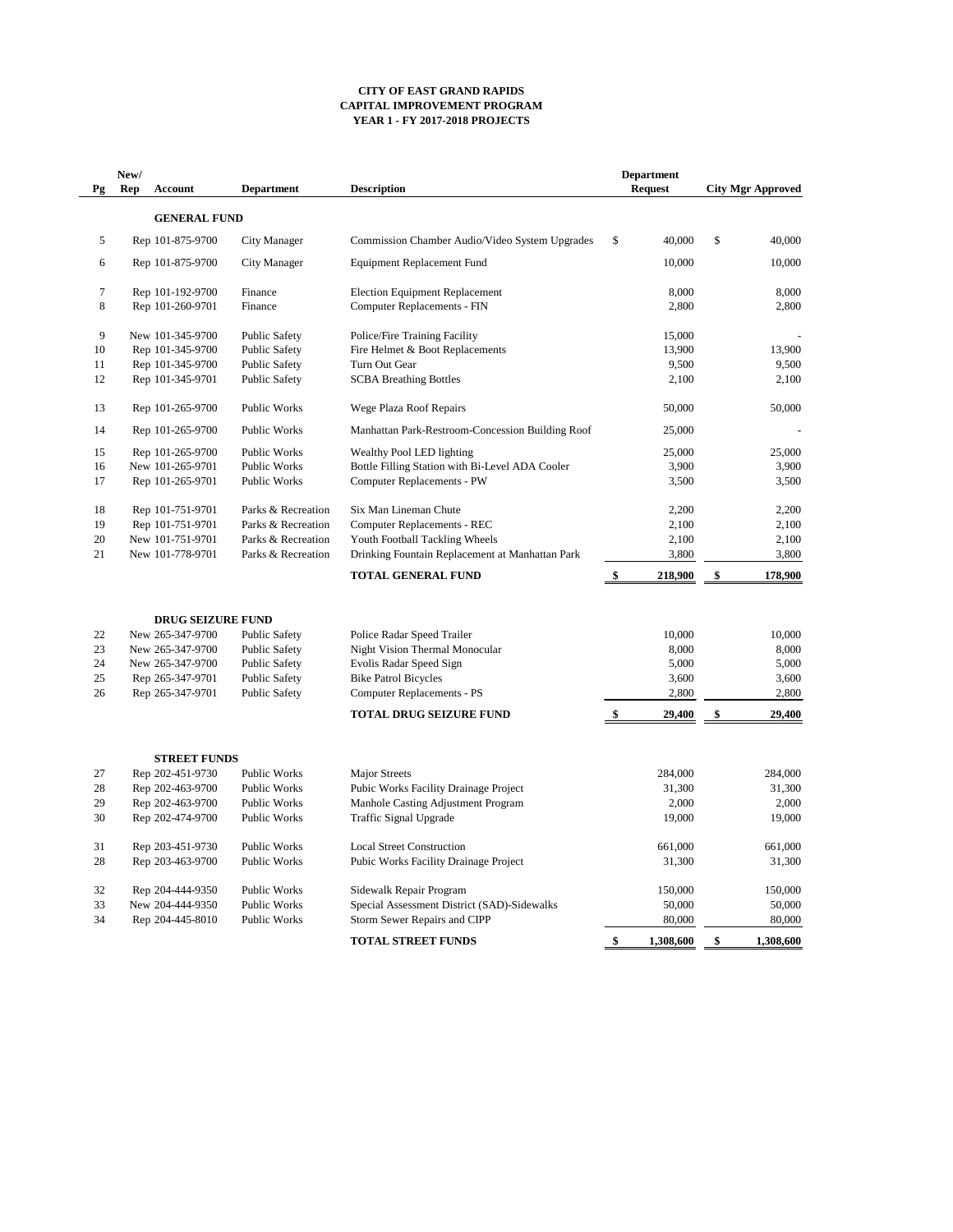| Pg | <b>Rep</b><br><b>Account</b> |                     |                                              |                    |               |                          |
|----|------------------------------|---------------------|----------------------------------------------|--------------------|---------------|--------------------------|
|    |                              | <b>Department</b>   | <b>Description</b>                           | <b>Description</b> |               | <b>City Mgr Approved</b> |
|    | <b>WATER AND SEWER FUND</b>  |                     |                                              |                    |               |                          |
| 35 | Rep 592-542-9700             | <b>Public Works</b> | <b>Upgrade/Replace Water Mains</b>           | 832,000            |               | 832,000                  |
| 28 | Rep 592-542-9700             | Public Works        | <b>Pubic Works Facility Drainage Project</b> | 31,200             |               | 31,200                   |
| 36 | Rep 592-542-9700             | <b>Public Works</b> | <b>Hydrant Update Program</b>                | 25,000             |               | 25,000                   |
| 37 | Rep 592-542-9700             | Public Works        | Valve Replacement Program                    | 18,000             |               | 18,000                   |
| 38 | Rep 592-542-9701             | Public Works        | Hydraulic Utility Saw                        | 5,000              |               | 5,000                    |
| 39 | New 592-550-8010             | <b>Public Works</b> | City-Wide Sewer Condition Study              | 150,000            |               | 150,000                  |
| 28 | Rep 592-550-9700             | <b>Public Works</b> | <b>Pubic Works Facility Drainage Project</b> | 31,200             |               | 31,200                   |
| 40 | Rep 592-550-9700             | Public Works        | <b>Upgrades Sanitary Sewer System</b>        | 100,000            |               | 100,000                  |
|    |                              |                     | <b>TOTAL WATER AND SEWER FUND</b>            | 1,192,400          | $\frac{1}{2}$ | 1,192,400                |
|    | <b>MERF</b>                  |                     |                                              |                    |               |                          |
| 41 | Rep 692-570-9700             | Public Works        | 2003 John Deere Loader #109                  | 250,000            |               | 250,000                  |
| 42 | Rep 692-570-9700             | <b>Public Works</b> | 2000 Sterling Dump Truck #196                | 150,000            |               | 150,000                  |
| 43 | Rep 692-570-9700             | Public Works        | 2001 Freightliner Plow Truck #102            | 150,000            |               | 150,000                  |
| 44 | Rep 692-570-9700             | Public Works        | 2009 Volvo Mini Loader #120                  | 65,000             |               | 65,000                   |
| 45 | New 692-570-9700             | Public Works        | <b>Bobcat Toolcat Utility Machine</b>        | 55,000             |               |                          |
| 46 | New 692-570-9700             | <b>Public Works</b> | <b>New Parks and Recreation Truck</b>        | 32,000             |               | 32,000                   |
| 47 | Rep 692-570-9700             | <b>Public Works</b> | 2012 Impala Command Vehicle #296             | 24,000             |               | 24,000                   |
|    |                              |                     | <b>TOTAL MERF</b>                            | 726,000            | \$            | 671,000                  |
|    |                              |                     | <b>TOTAL FY 2017/2018 PROJECTS</b>           | \$<br>3,475,300    | \$            | 3,380,300                |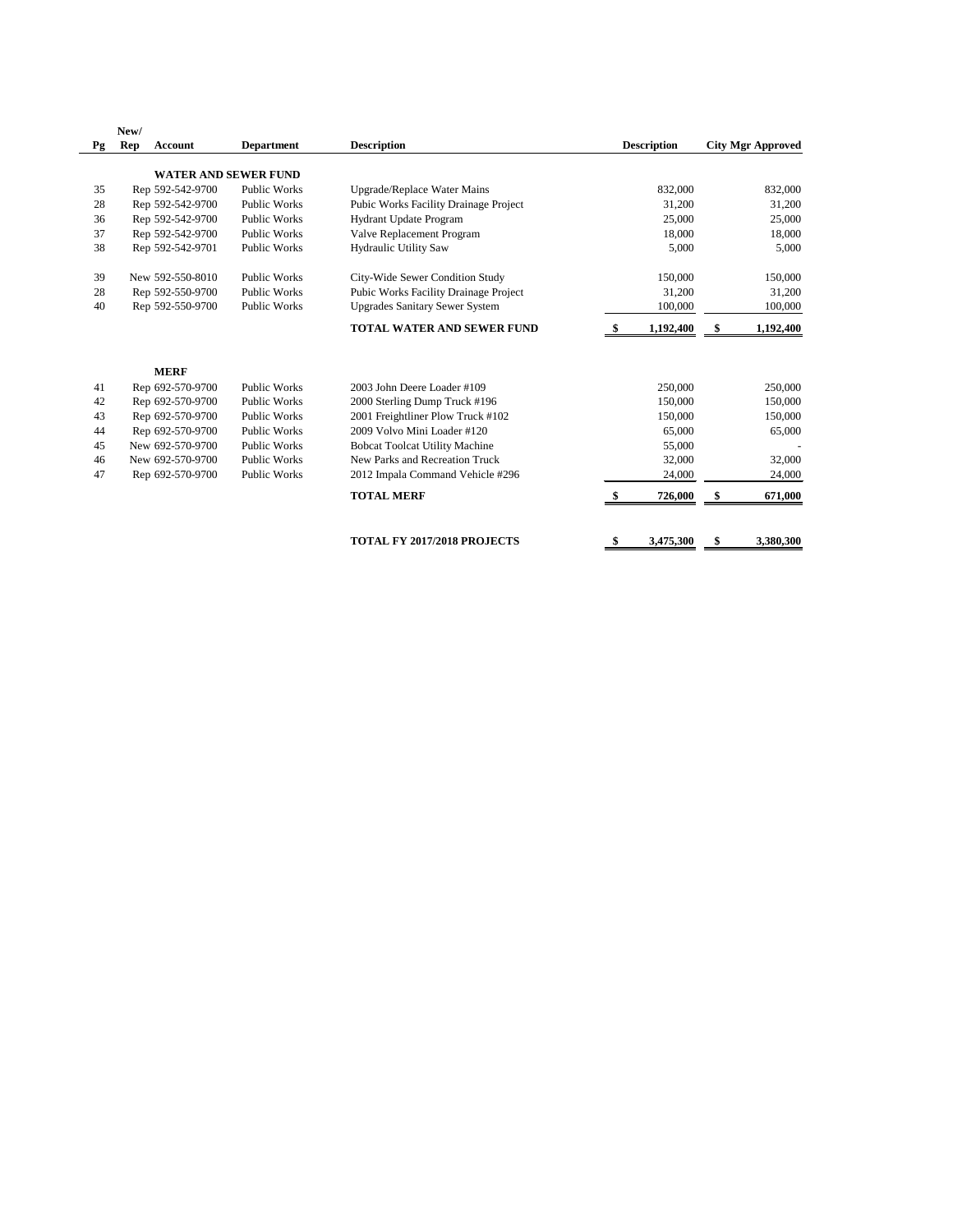|          | New/ |                                      |                                              |                                                                        | <b>City Mgr</b> |
|----------|------|--------------------------------------|----------------------------------------------|------------------------------------------------------------------------|-----------------|
| Pg       | Rep  | <b>Account</b>                       | <b>Department</b>                            | <b>Description</b>                                                     | <b>Approved</b> |
|          |      | <b>GENERAL FUND</b>                  |                                              |                                                                        |                 |
| 5        |      | Rep 101-875-9700                     | City Manager                                 | Commission Chamber Audio/Video System Upgrades                         | \$<br>40,000    |
| 6        |      | Rep 101-875-9700                     | City Manager                                 | <b>Equipment Replacement Fund</b>                                      | 10,000          |
| 48       |      | Rep 101-172-9701                     | City Manager                                 | Microsoft Office Software Updates                                      | 900             |
| 49       |      | Rep 101-260-9700                     | Finance                                      | <b>VMWare Host Server</b>                                              | 6,500           |
| 50       |      | Rep 101-260-9701                     | Finance                                      | Microsoft Office Software Updates                                      | 2,600           |
| 8        |      | Rep 101-260-9701                     | Finance                                      | <b>Computer Replacements - FIN</b>                                     | 700             |
| 11       |      | Rep 101-345-9700                     | <b>Public Safety</b>                         | Turn Out Gear                                                          | 9,500           |
| 12       |      | Rep 101-345-9701                     | <b>Public Safety</b>                         | <b>SCBA Breathing Bottles</b>                                          | 2,100           |
| 51       |      | Rep 101-265-9700                     | Public Works                                 | <b>Community Center Carpet Replacement</b>                             | 10,000          |
| 52       |      | Rep 101-265-9701                     | Public Works                                 | Electric Sign City Logo Emblem                                         | 1,200           |
| 17       |      | Rep 101-265-9701                     | Public Works                                 | <b>Computer Replacements - PW</b>                                      | 2,600           |
| 16       |      | New 101-265-9701                     | Public Works                                 | Bottle Filling Station with Bi-Level ADA Cooler                        | 3,900           |
| 53       |      | Rep 101-265-9701                     | Public Works                                 | Microsoft Office Software Updates                                      | 4,100           |
| 54       |      | Rep 101-485-9300                     | Public Works                                 | Wealthy Streetscape-Ornamental Features-Painting                       | 100,000         |
| 55       |      | Rep 101-751-9701                     | Parks & Recreation                           | Microsoft Office Software Updates                                      | 3,100           |
| 57       |      | Rep 101-778-9701                     | Parks & Recreation                           | <b>Computer Replacements - GM</b>                                      | 700             |
| 56       |      | Rep 101-778-9701                     | Parks & Recreation                           | Microsoft Office Software Updates                                      | 900             |
|          |      |                                      |                                              | <b>TOTAL GENERAL FUND</b>                                              | 198,800         |
|          |      |                                      |                                              |                                                                        |                 |
|          |      | <b>DRUG SEIZURE FUND</b>             |                                              |                                                                        |                 |
| 58<br>26 |      | Rep 265-347-9700<br>Rep 265-347-9701 | <b>Public Safety</b><br><b>Public Safety</b> | Microsoft Office Software Updates<br><b>Computer Replacements - PS</b> | 5,000<br>1,400  |
|          |      |                                      |                                              | <b>TOTAL DRUG SEIZURE FUND</b>                                         | 6,400           |
|          |      |                                      |                                              |                                                                        |                 |
|          |      |                                      |                                              |                                                                        |                 |
|          |      | <b>STREET FUNDS</b>                  |                                              |                                                                        |                 |
| 27       |      | Rep 202-451-9730                     | <b>Public Works</b>                          | <b>Major Streets</b>                                                   | 506,000         |
| 29       |      | Rep 202-463-9700                     | Public Works                                 | Manhole Casting Adjustment Program                                     | 15,000          |
|          |      | Rep 203-451-9730                     | Public Works                                 | <b>Local Street Construction</b>                                       | 765,000         |
| 59<br>33 |      | New 204-444-9350                     | Public Works                                 | Special Assessment District (SAD)-Sidewalks                            | 50,000          |
| 32       |      | Rep 204-444-9350                     | <b>Public Works</b>                          | Sidewalk Repair Program                                                | 150,000         |
| 34       |      | Rep 204-445-8010                     | Public Works                                 | <b>Storm Sewer Repairs and CIPP</b>                                    | 80,000          |

| 37 | Rep 592-542-9700 | Public Works | Valve Replacement Program             | 18,000  |
|----|------------------|--------------|---------------------------------------|---------|
| 36 | Rep 592-542-9700 | Public Works | <b>Hydrant Update Program</b>         | 25,000  |
| 35 | Rep 592-542-9700 | Public Works | Upgrade/Replace Water Mains           | 920,000 |
| 60 | Rep 592-543-9700 | Public Works | <b>Replacement of Water Meters</b>    | 275,000 |
| 39 | New 592-550-8010 | Public Works | City-Wide Sewer Condition Study       | 150,000 |
| 40 | Rep 592-550-9700 | Public Works | <b>Upgrades Sanitary Sewer System</b> | 310,000 |
| 61 | New 592-550-9700 | Public Works | City Hall Storm Sewer Separator       | 350,000 |
|    |                  |              |                                       |         |

#### **TOTAL WATER AND SEWER FUND**  $\frac{\$}{\$}$  **2,048,000**

#### **MERF**

|    |                  |              | <b>TOTAL MERF</b>                               | 545,500 |
|----|------------------|--------------|-------------------------------------------------|---------|
| 73 | Rep 692-570-9701 | Public Works | 2000 Turf Aerator #566                          | 5,000   |
| 72 | Rep 692-570-9701 | Public Works | 1998 Turf Roller #536                           | 5,000   |
| 63 | Rep 692-570-9700 | Public Works | 2003 Packer Truck #108                          | 150,000 |
| 62 | Rep 692-570-9700 | Public Works | 2008 Utility-Tool Truck #115                    | 150,000 |
| 64 | Rep 692-570-9700 | Public Works | 2010 Ford Escape PS Patrol Hybrid #290          | 52,500  |
| 65 | Rep 692-570-9700 | Public Works | 2008 Mini Excavator #577                        | 50,000  |
| 66 | Rep 692-570-9700 | Public Works | 1997 John Deere Tractor #510                    | 35,000  |
| 67 | Rep 692-570-9700 | Public Works | 1997 Swensen Salt Spreaders #518 and #519       | 26,000  |
| 68 | Rep 692-570-9700 | Public Works | 2006 Ford Econoline Van #110                    | 25,000  |
| 69 | Rep 692-570-9700 | Public Works | 2001 School Liaison Vehicle #D268               | 24,000  |
| 70 | Rep 692-570-9700 | Public Works | 1998 Claw Bucket #168 and 1999 Claw Bucket #160 | 15,000  |
| 71 | Rep 692-570-9700 | Public Works | 1997 Top Dresser #553                           | 8,000   |

**TOTAL FY 2018/2019 PROJECTS \$ 4,364,700** 

#### **CITY OF EAST GRAND RAPIDS CAPITAL IMPROVEMENT PROGRAM YEAR 2 - FY 2018-2019 PROJECTS**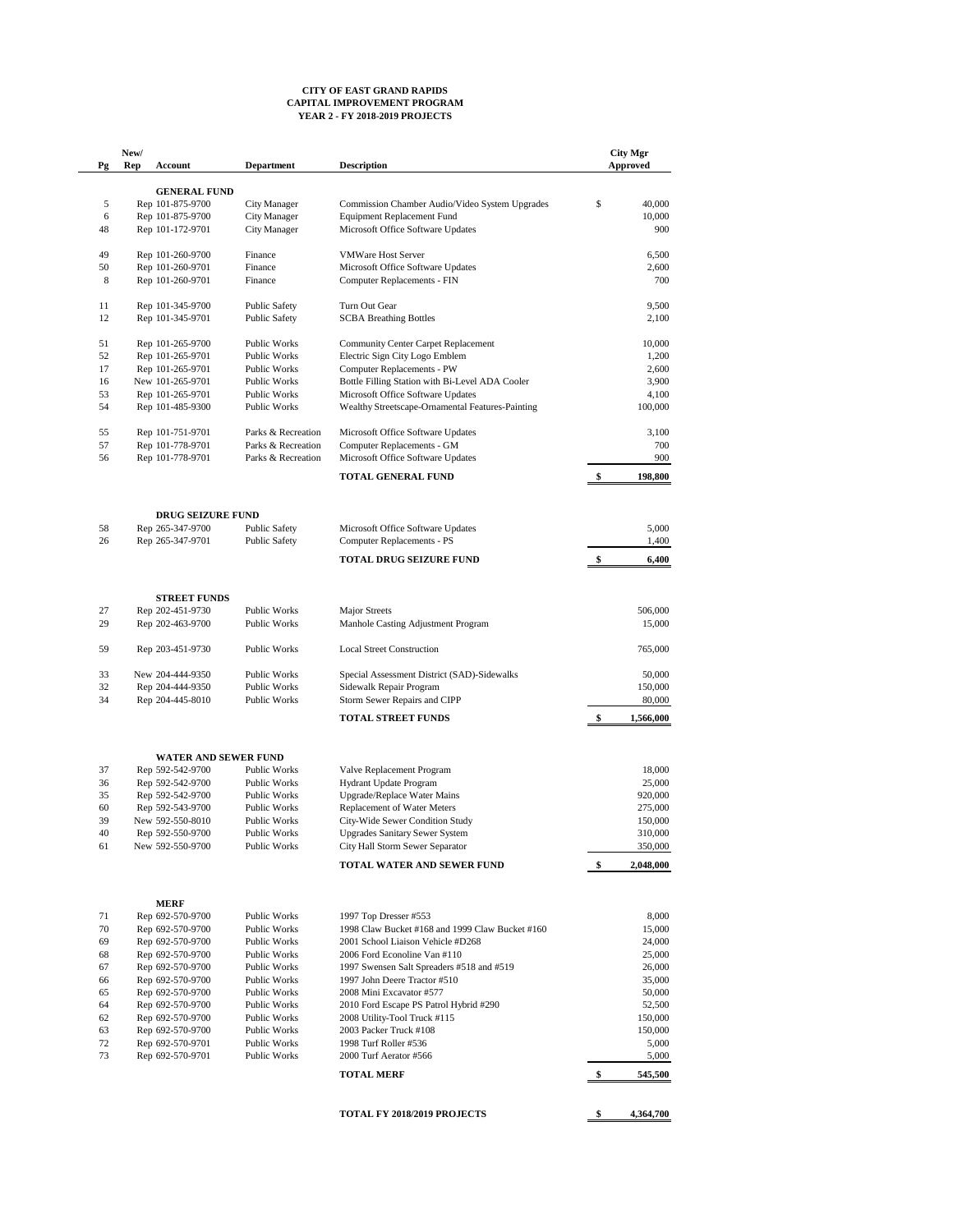#### **CITY OF EAST GRAND RAPIDS CAPITAL IMPROVEMENT PROGRAM YEAR 3 - FY 2019-2020 PROJECTS**

|          | New/       |                                      |                                            |                                                            |                           | <b>City Mgr</b>   |
|----------|------------|--------------------------------------|--------------------------------------------|------------------------------------------------------------|---------------------------|-------------------|
| Pg       | <b>Rep</b> | <b>Account</b>                       | <b>Department</b>                          | <b>Description</b>                                         |                           | <b>Approved</b>   |
|          |            | <b>GENERAL FUND</b>                  |                                            |                                                            |                           |                   |
| 74       |            | Rep 101-172-9701                     | <b>City Manager</b>                        | <b>Computer Replacements - CM</b>                          |                           | 700               |
| 6        |            | Rep 101-875-9700                     | <b>City Manager</b>                        | <b>Equipment Replacement Fund</b>                          |                           | 10,000            |
| 8        |            | Rep 101-260-9701                     | Finance                                    | <b>Computer Replacements - FIN</b>                         |                           | 2,100             |
| 17       |            | Rep 101-265-9701                     | <b>Public Works</b>                        | <b>Computer Replacements - PW</b>                          |                           | 2,100             |
| 11       |            | Rep 101-345-9700                     | <b>Public Safety</b>                       | Turn Out Gear                                              |                           | 9,500             |
| 12       |            | Rep 101-345-9701                     | <b>Public Safety</b>                       | <b>SCBA Breathing Bottles</b>                              |                           | 2,100             |
| 19       |            | Rep 101-751-9701                     | Parks & Recreation                         | <b>Computer Replacements - REC</b>                         |                           | 2,100             |
| 57       |            | Rep 101-778-9701                     | Parks & Recreation                         | <b>Computer Replacements - GM</b>                          |                           | 700               |
|          |            |                                      |                                            | <b>TOTAL GENERAL FUND</b>                                  | $\boldsymbol{\mathsf{s}}$ | 29,300            |
|          |            | <b>DRUG SEIZURE FUND</b>             |                                            |                                                            |                           |                   |
| 26       |            | Rep 265-347-9701                     | <b>Public Safety</b>                       | <b>Computer Replacements - PS</b>                          |                           | 3,500             |
|          |            |                                      |                                            | <b>TOTAL DRUG SEIZURE FUND</b>                             |                           | 3,500             |
|          |            |                                      |                                            |                                                            |                           |                   |
|          |            | <b>STREET FUNDS</b>                  |                                            |                                                            |                           |                   |
| 27<br>29 |            | Rep 202-451-9730<br>Rep 202-463-9700 | <b>Public Works</b><br><b>Public Works</b> | <b>Major Streets</b><br>Manhole Casting Adjustment Program |                           | 620,000<br>15,000 |
|          |            |                                      |                                            |                                                            |                           |                   |
| 75       |            | Rep 203-451-9730                     | <b>Public Works</b>                        | <b>Local Street Construction</b>                           |                           | 600,000           |
| 33       |            | New 204-444-9350                     | <b>Public Works</b>                        | Special Assessment District (SAD)-Sidewalks                |                           | 50,000            |
| 32       |            | Rep 204-444-9350                     | <b>Public Works</b>                        | Sidewalk Repair Program                                    |                           | 150,000           |
| 34       |            | Rep 204-445-8010                     | Public Works                               | <b>Storm Sewer Repairs and CIPP</b>                        |                           | 80,000            |
|          |            |                                      |                                            | <b>TOTAL STREET FUNDS</b>                                  | $\mathbf{\$}$             | 1,515,000         |
|          |            | <b>WATER AND SEWER FUND</b>          |                                            |                                                            |                           |                   |
| 37       |            | Rep 592-542-9700                     | <b>Public Works</b>                        | Valve Replacement Program                                  |                           | 18,000            |
| 36       |            | Rep 592-542-9700                     | <b>Public Works</b>                        | Hydrant Update Program                                     |                           | 25,000            |
| 35       |            | Rep 592-542-9700                     | <b>Public Works</b>                        | <b>Upgrade/Replace Water Mains</b>                         |                           | 550,000           |
| 60       |            | Rep 592-543-9700                     | <b>Public Works</b>                        | Replacement of Water Meters                                |                           | 275,000           |
| 40       |            | Rep 592-550-9700                     | Public Works                               | <b>Upgrades Sanitary Sewer System</b>                      |                           | 500,000           |
|          |            |                                      |                                            | <b>TOTAL WATER AND SEWER FUND</b>                          | $\sqrt[6]{\frac{1}{2}}$   | 1,368,000         |
|          |            | <b>MERF</b>                          |                                            |                                                            |                           |                   |
| 70       |            | Rep 692-570-9700                     | <b>Public Works</b>                        | 1998 Claw Bucket #168 and 1999 Claw Bucket #160            |                           | 15,000            |
| 79       |            | Rep 692-570-9700                     | <b>Public Works</b>                        | 2016 Ford Explorer-Emergency-Unit #299                     |                           | 48,700            |
| 78       |            | Rep 692-570-9700                     | <b>Public Works</b>                        | 2008 Chevy Suburban-Public Safety                          |                           | 55,000            |
| 77       |            | Rep 692-570-9700                     | <b>Public Works</b>                        | 2010 Bobcat Toolcat Machine #123                           |                           | 60,000            |
| 76       |            | Rep 692-570-9700                     | Public Works                               | 2009 GMC Pickup Trucks #116, #117, #118                    |                           | 105,000           |
|          |            |                                      |                                            | <b>TOTAL MERF</b>                                          | $\mathbf s$               | 283,700           |
|          |            |                                      |                                            | TOTAL FY 2018/2019 PROJECTS                                | \$                        | 3,199,500         |
|          |            |                                      |                                            |                                                            |                           |                   |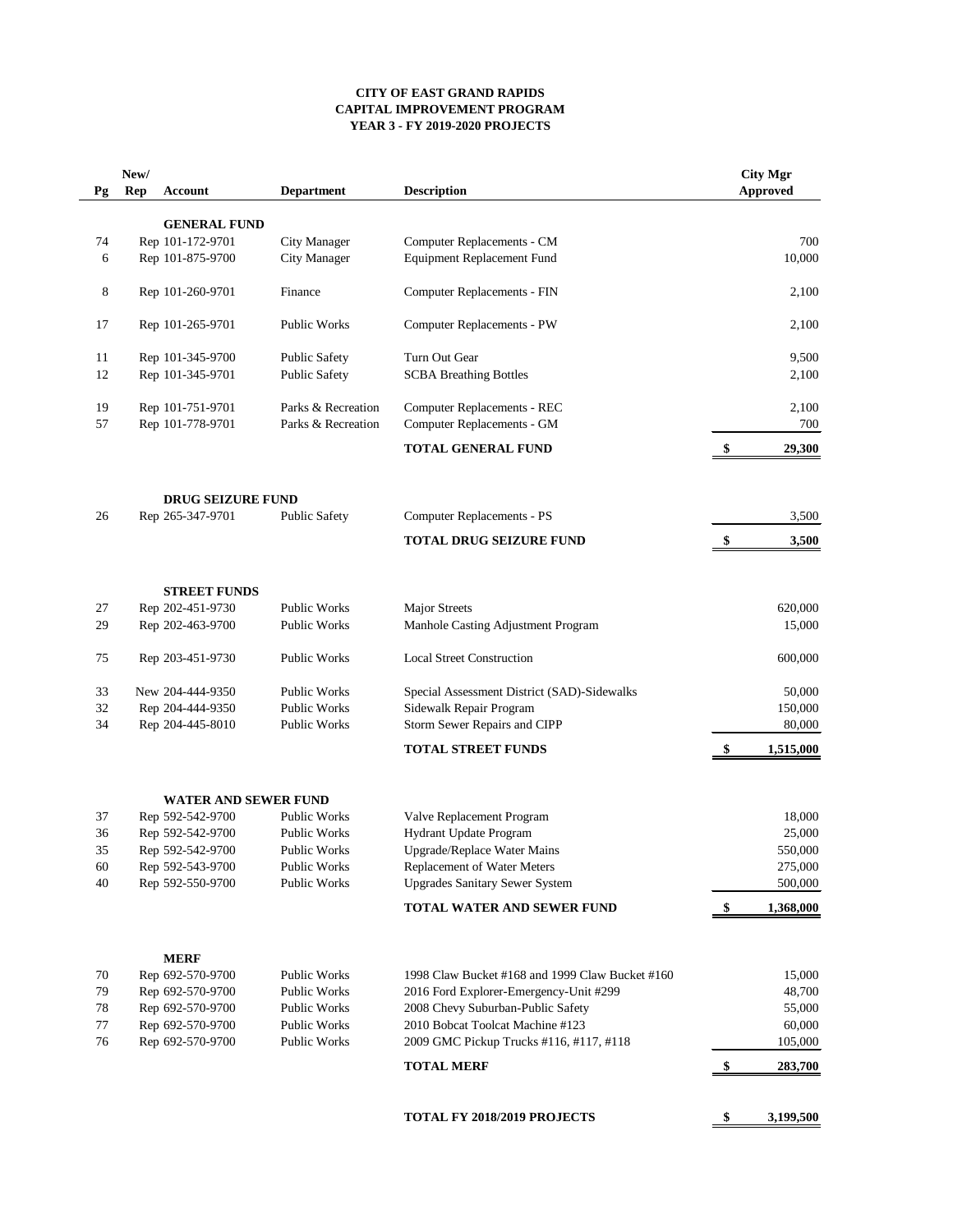# **Year 1**

# FY 2017-18

## PROJECT FORMS

## CAPITAL IMPROVEMENT PROGRAM

CITY OF EAST GRAND RAPIDS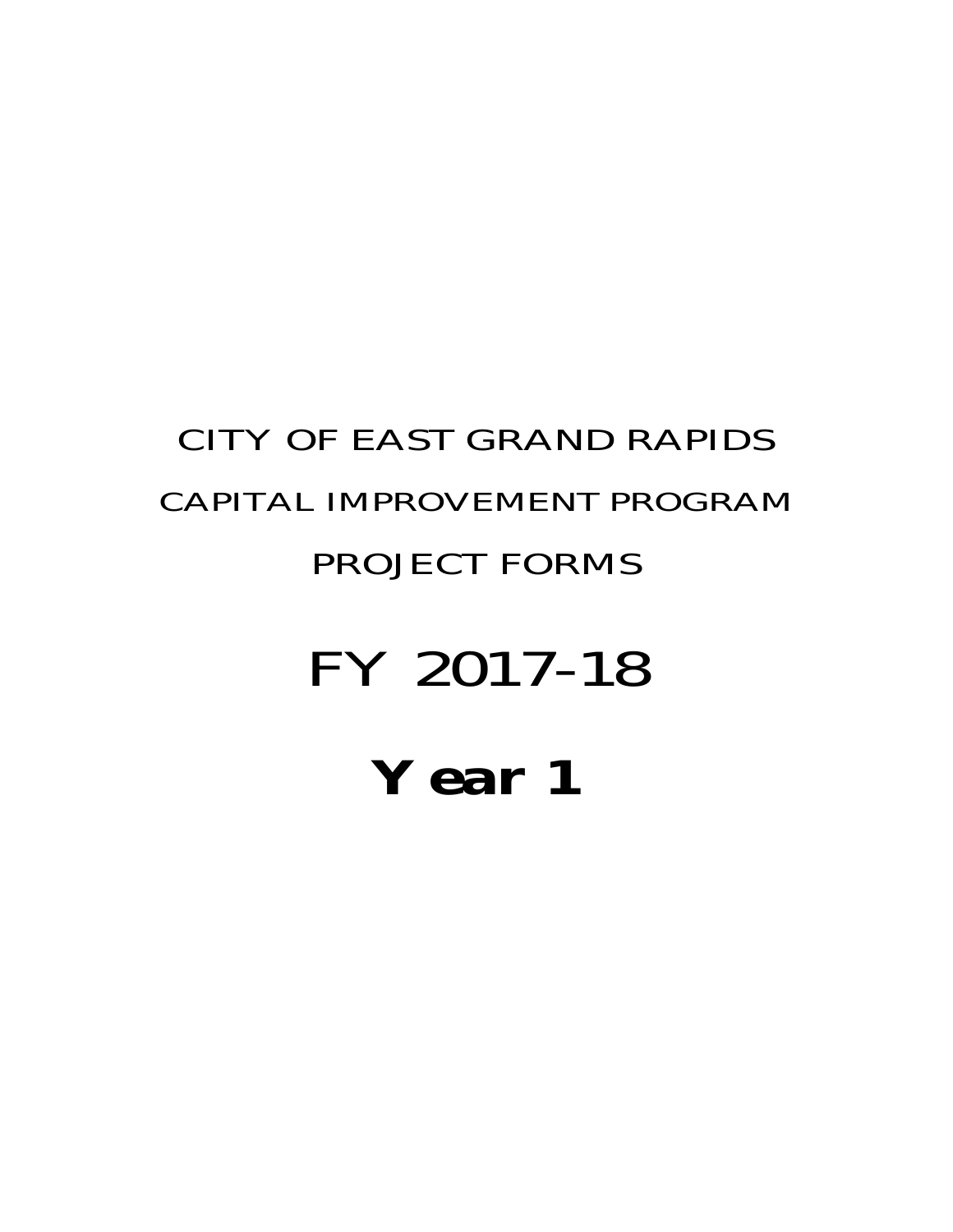| <b>Department</b>      | City Manager                                                                                                                                                                                                                                                 |                                                                     |                                                                                                                                                         |  |  |  |
|------------------------|--------------------------------------------------------------------------------------------------------------------------------------------------------------------------------------------------------------------------------------------------------------|---------------------------------------------------------------------|---------------------------------------------------------------------------------------------------------------------------------------------------------|--|--|--|
| <b>Description</b>     |                                                                                                                                                                                                                                                              | Commission Chamber Audio/Video System Upgrades                      |                                                                                                                                                         |  |  |  |
| <b>New</b>             | No                                                                                                                                                                                                                                                           | <b>Replacement</b>                                                  | <b>Yes</b>                                                                                                                                              |  |  |  |
| <b>Current Age</b>     | 10                                                                                                                                                                                                                                                           | <b>Estimated Life</b>                                               | 10                                                                                                                                                      |  |  |  |
| <b>Reason for Need</b> | The audio-visual system was installed during the building remodel in 2006.<br>Many of the components are now out-of-date and no longer meet current<br>standards. In addition, some of the components have begun to fail, leaving<br>non-functioning system. |                                                                     |                                                                                                                                                         |  |  |  |
|                        | over two fiscal years.                                                                                                                                                                                                                                       | This project would update the entire commission chambers to digital | signals, add HDMI compatibility and replace the projector to accommodate<br>the digital signal in the summer of 2017, spreading the cost of the project |  |  |  |

|                                                           | <b>Cost 2017-18</b> | \$40,000     |
|-----------------------------------------------------------|---------------------|--------------|
|                                                           | <b>Cost 2018-19</b> | \$40,000     |
|                                                           | <b>Cost 2019-20</b> | \$0          |
|                                                           | <b>Total Cost</b>   | \$80,000     |
| <b>Potential</b><br><b>Funding Source</b>                 |                     |              |
| <b>Possible Savings or</b><br><b>Other Considerations</b> |                     |              |
| <b>Fund and Account</b>                                   | General Fund        | 101-875-9700 |
| <b>City Manager's</b><br><b>Recommendation</b>            | Funded              |              |
| <b>City Manager's</b><br><b>Explanation</b>               |                     |              |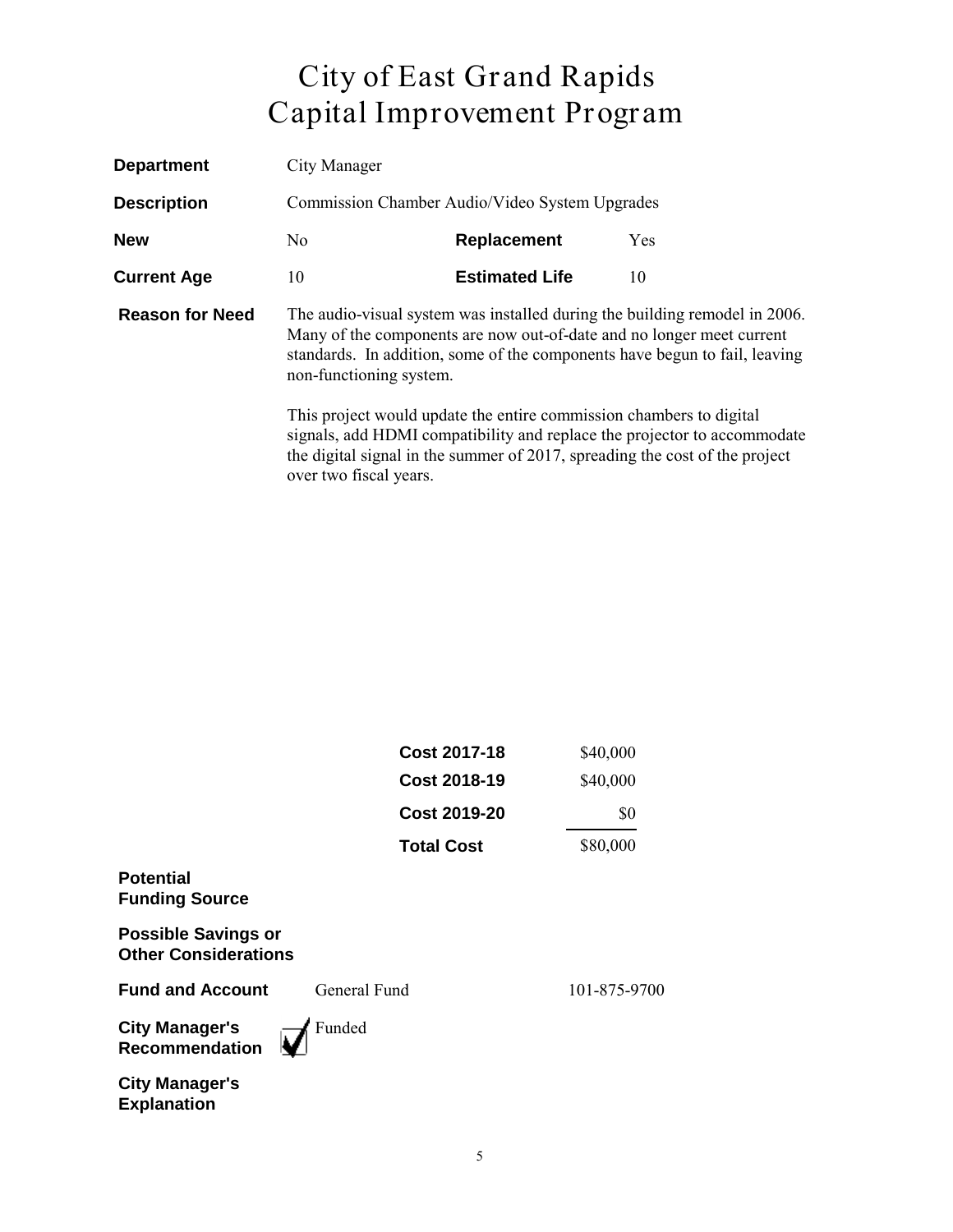| <b>Department</b>      | City Manager                                                                                                                    |                       |            |  |  |
|------------------------|---------------------------------------------------------------------------------------------------------------------------------|-----------------------|------------|--|--|
| <b>Description</b>     | Equipment Replacement Fund                                                                                                      |                       |            |  |  |
| <b>New</b>             | No.                                                                                                                             | Replacement           | <b>Yes</b> |  |  |
| <b>Current Age</b>     | $\theta$                                                                                                                        | <b>Estimated Life</b> |            |  |  |
| <b>Reason for Need</b> | This funding will be used to replace essential office equipment in the<br>administrative offices during the course of the year. |                       |            |  |  |

| Cost 2017-18        | \$10,000 |
|---------------------|----------|
| <b>Cost 2018-19</b> | \$10,000 |
| Cost 2019-20        | \$10,000 |
| <b>Total Cost</b>   | \$30,000 |
|                     |          |

#### **Potential Funding Source**

**Possible Savings or Other Considerations**

**Fund and Account** General Fund 101-875-9700

**City Manager's Recommendation** Funded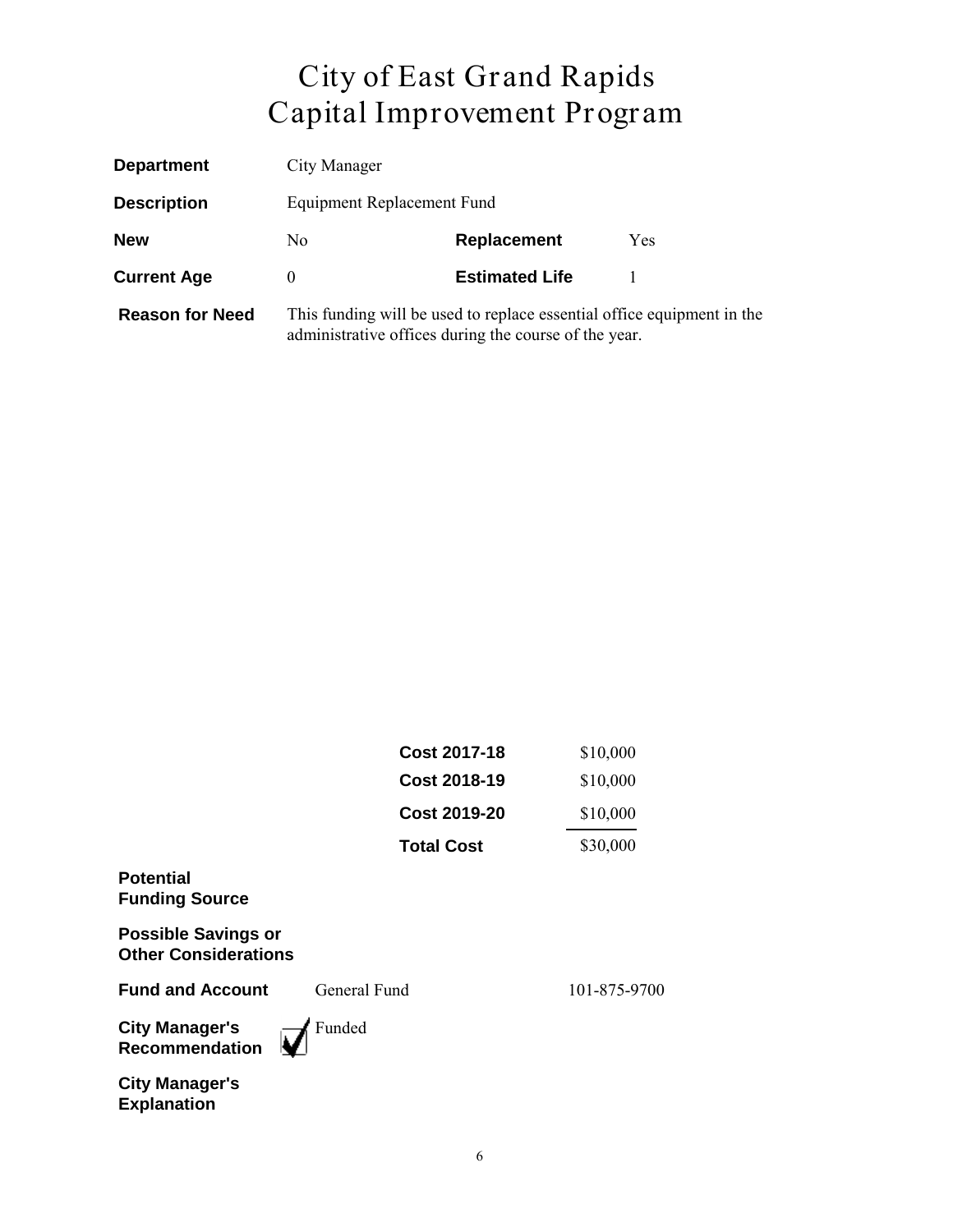| <b>Department</b>      | Finance                                                                                                                  |                                                                        |                                                                                                                                                         |  |
|------------------------|--------------------------------------------------------------------------------------------------------------------------|------------------------------------------------------------------------|---------------------------------------------------------------------------------------------------------------------------------------------------------|--|
| <b>Description</b>     |                                                                                                                          | <b>Election Equipment Replacement</b>                                  |                                                                                                                                                         |  |
| <b>New</b>             | No.                                                                                                                      | Replacement                                                            | Yes                                                                                                                                                     |  |
| <b>Current Age</b>     | 10                                                                                                                       | <b>Estimated Life</b>                                                  | 10                                                                                                                                                      |  |
| <b>Reason for Need</b> | The current election tabulation equipment was implemented in 2005 in a<br>nationwide effort to modernize voting systems. |                                                                        |                                                                                                                                                         |  |
|                        | agreements.                                                                                                              | for a portion of the purchase of equipment, accessories or maintenance | The State of Michigan is currently seeking proposals to replace the current<br>tabulation equipment in 2017. Each local jurisdiction may be responsible |  |

|                                                           | <b>Cost 2017-18</b> | \$8,000      |
|-----------------------------------------------------------|---------------------|--------------|
|                                                           | <b>Cost 2018-19</b> | \$0          |
|                                                           | <b>Cost 2019-20</b> | \$0          |
|                                                           | <b>Total Cost</b>   | \$8,000      |
| <b>Potential</b><br><b>Funding Source</b>                 |                     |              |
| <b>Possible Savings or</b><br><b>Other Considerations</b> |                     |              |
| <b>Fund and Account</b>                                   | General Fund        | 101-192-9700 |
| <b>City Manager's</b><br><b>Recommendation</b>            | Funded              |              |
| <b>City Manager's</b><br><b>Explanation</b>               |                     |              |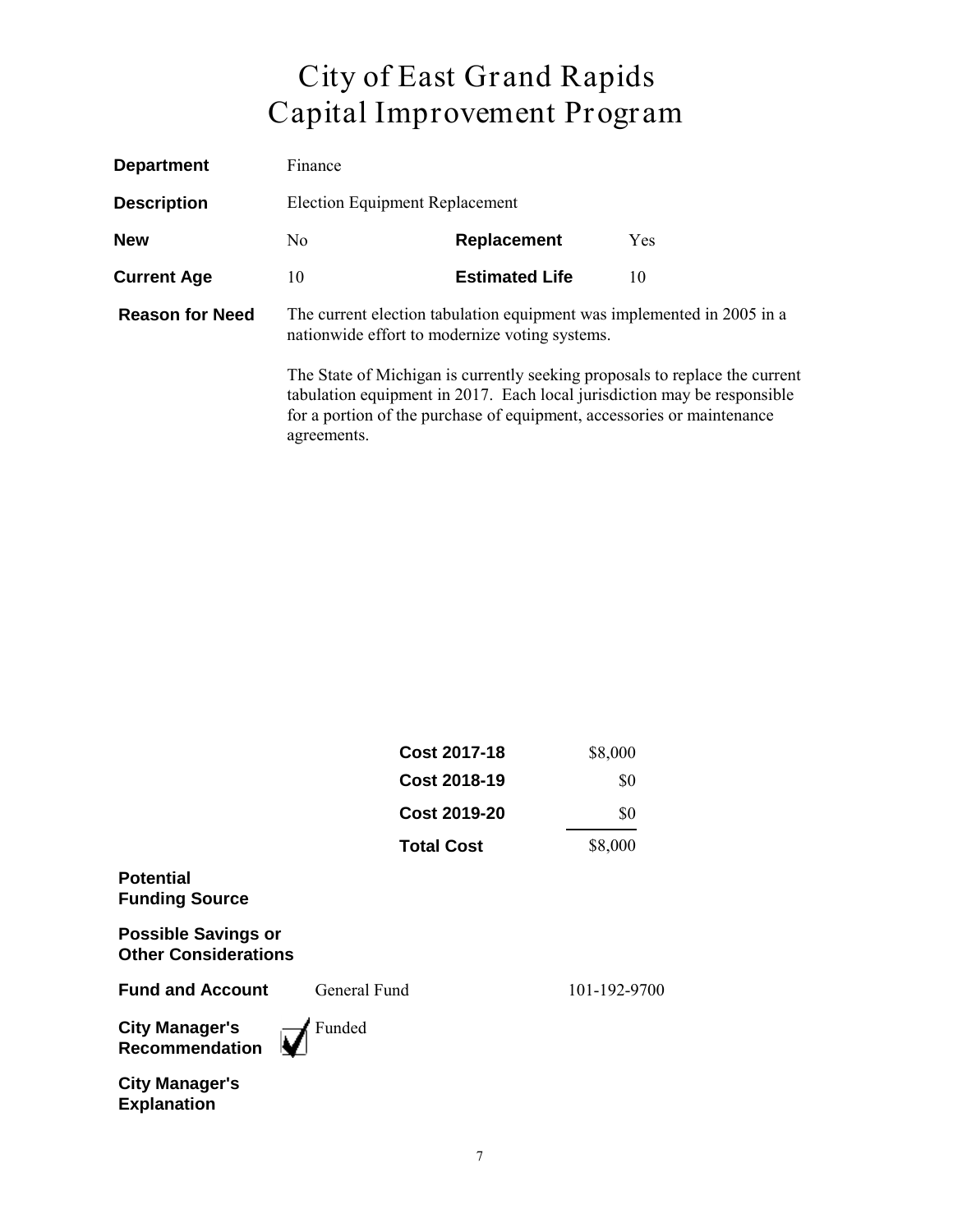| <b>Department</b>      | Finance                                                                                                                                                               |                       |                                                                       |  |
|------------------------|-----------------------------------------------------------------------------------------------------------------------------------------------------------------------|-----------------------|-----------------------------------------------------------------------|--|
| <b>Description</b>     | Computer Replacements - FIN                                                                                                                                           |                       |                                                                       |  |
| <b>New</b>             | N <sub>0</sub>                                                                                                                                                        | <b>Replacement</b>    | Yes                                                                   |  |
| <b>Current Age</b>     | $4 - 5$                                                                                                                                                               | <b>Estimated Life</b> | $4 - 5$                                                               |  |
| <b>Reason for Need</b> | computer replacement schedule and annual evaluation.                                                                                                                  |                       | Replacement of computers in accordance with Information Technology's  |  |
|                        | FY 17/18 replacements scheduled are:<br>-Human Resources (2013) \$700<br>-Finance Director (2013) \$700<br>-Reception $(2013)$ \$700<br>-Utility Billing (2013) \$700 |                       |                                                                       |  |
|                        | FY 18/19 replacements scheduled are:<br>-Information Technology (2014) \$700                                                                                          |                       |                                                                       |  |
|                        | FY 19/20 replacements scheduled are:<br>-Assessor (2015) \$700<br>-Deputy Treasurer (2015) \$700<br>-City Notebook PC (2015) \$700                                    |                       |                                                                       |  |
|                        |                                                                                                                                                                       |                       | Cost includes computer, operating system and monitor (in some cases). |  |
|                        |                                                                                                                                                                       |                       |                                                                       |  |
|                        |                                                                                                                                                                       | <b>Cost 2017-18</b>   | \$2,800                                                               |  |
|                        |                                                                                                                                                                       | <b>Cost 2018-19</b>   | \$700                                                                 |  |
|                        |                                                                                                                                                                       | <b>Cost 2019-20</b>   | \$2,100                                                               |  |
|                        |                                                                                                                                                                       | <b>Total Cost</b>     | \$5,600                                                               |  |

**Potential Funding Source**

**Possible Savings or Other Considerations**

**Fund and Account** General Fund 101-260-9701

**City Manager's Recommendation**

Funded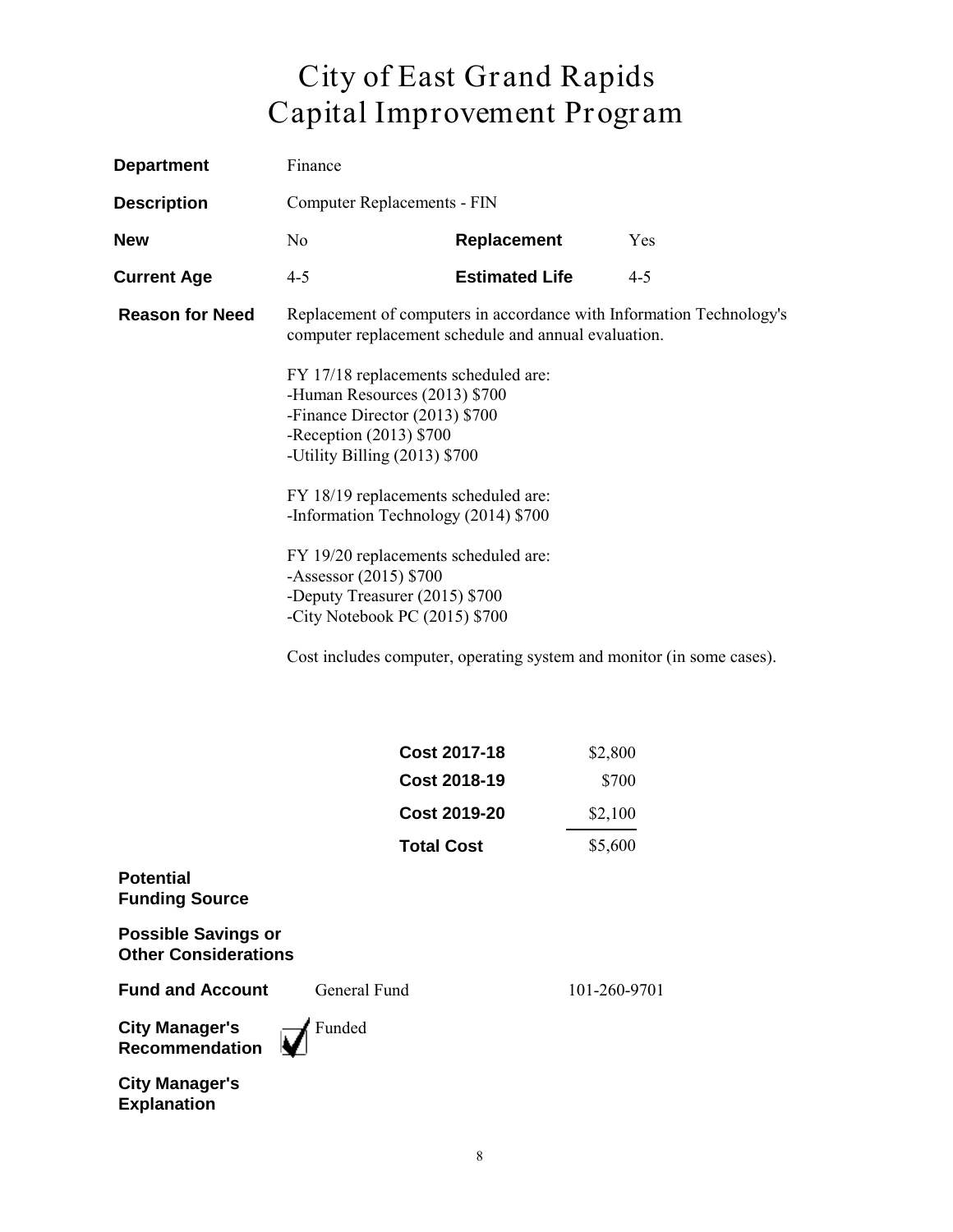| <b>Department</b>      | <b>Public Safety</b>                                                                                                                                                                                                                                                                                                                                                                                                                                                                                                                                                                                                                                                  |                       |                                                                         |
|------------------------|-----------------------------------------------------------------------------------------------------------------------------------------------------------------------------------------------------------------------------------------------------------------------------------------------------------------------------------------------------------------------------------------------------------------------------------------------------------------------------------------------------------------------------------------------------------------------------------------------------------------------------------------------------------------------|-----------------------|-------------------------------------------------------------------------|
| <b>Description</b>     | Police/Fire Training Facility                                                                                                                                                                                                                                                                                                                                                                                                                                                                                                                                                                                                                                         |                       |                                                                         |
| <b>New</b>             | Yes                                                                                                                                                                                                                                                                                                                                                                                                                                                                                                                                                                                                                                                                   | Replacement           | N <sub>0</sub>                                                          |
| <b>Current Age</b>     | $\boldsymbol{0}$                                                                                                                                                                                                                                                                                                                                                                                                                                                                                                                                                                                                                                                      | <b>Estimated Life</b> | 20                                                                      |
| <b>Reason for Need</b> | The Public Safety Department strongly recommends constructing a<br>police/fire/EMS training facility in or in close proximity to East Grand<br>Rapids. The tasks related to fire suppression are among the most difficult<br>and dangerous duties our public safety officers perform. We do not<br>provide a facility or location for our personnel to train in this most<br>hazardous assignment. Tactical police operations such as searches and<br>simulations can be performed in the complex as well.<br>This training facility could potentially be used by numerous surrounding<br>police and fire agencies. The building, approximately. 30ft x 40ft could be |                       | a multi purpose structure and maintain supplies and equipment for other |

Departments while not being used for training.

|                                                           | <b>Cost 2017-18</b>                                                                                   | \$15,000     |  |
|-----------------------------------------------------------|-------------------------------------------------------------------------------------------------------|--------------|--|
|                                                           | <b>Cost 2018-19</b>                                                                                   | \$0          |  |
|                                                           | <b>Cost 2019-20</b>                                                                                   | \$0          |  |
|                                                           | <b>Total Cost</b>                                                                                     | \$15,000     |  |
| <b>Potential</b><br><b>Funding Source</b>                 | Save monies from Drug Seizure Account.                                                                |              |  |
| <b>Possible Savings or</b><br><b>Other Considerations</b> | Dept. could recoup some costs by renting out the facility to interested<br>agencies in West Michigan. |              |  |
| <b>Fund and Account</b>                                   | General Fund                                                                                          | 101-345-9700 |  |
| <b>City Manager's</b><br><b>Recommendation</b>            | Not Funded                                                                                            |              |  |
| <b>City Manager's</b><br><b>Explanation</b>               |                                                                                                       |              |  |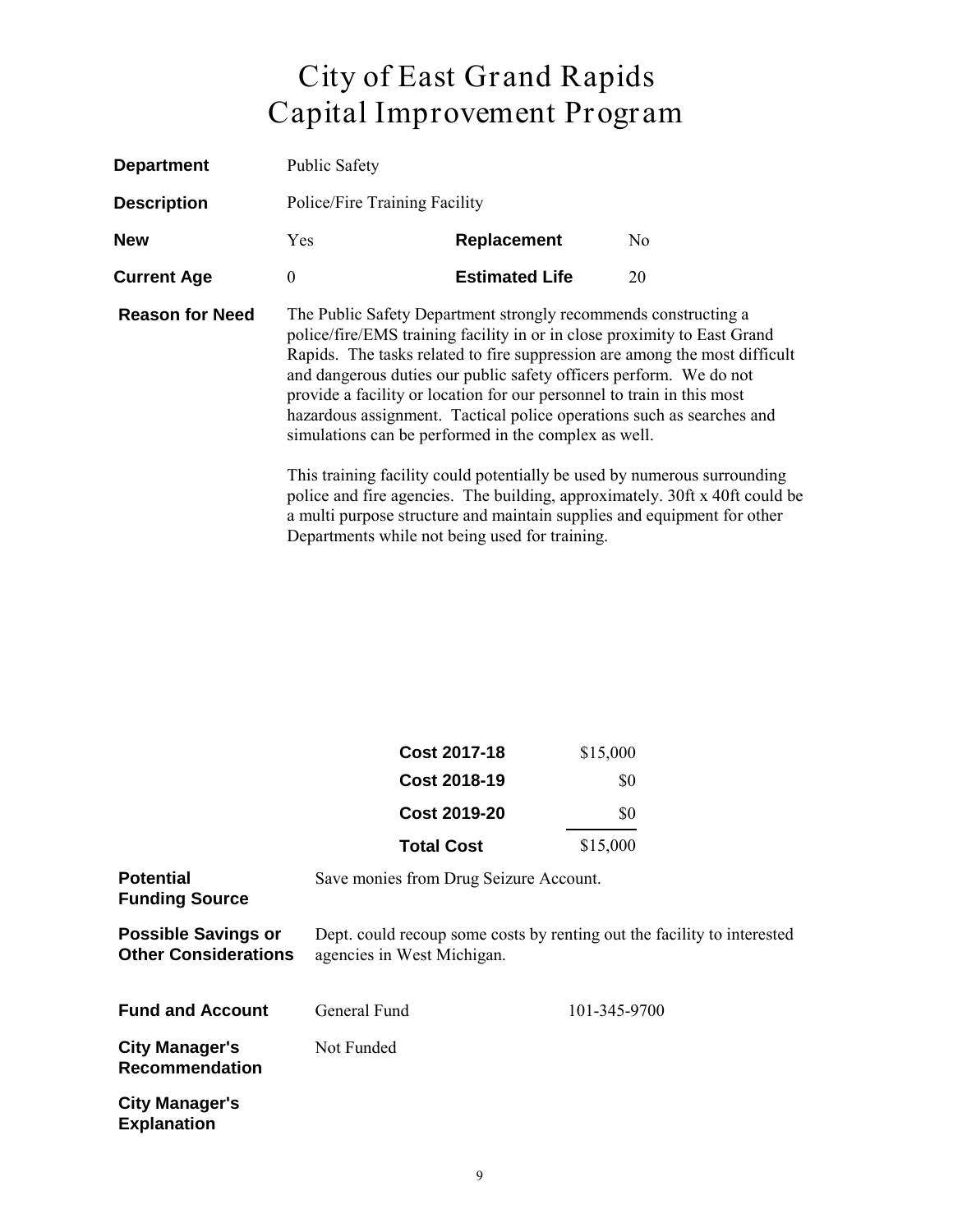| <b>Department</b>      | <b>Public Safety</b>                                                                                                                                                                                                                                                                                                                                                                          |                       |          |
|------------------------|-----------------------------------------------------------------------------------------------------------------------------------------------------------------------------------------------------------------------------------------------------------------------------------------------------------------------------------------------------------------------------------------------|-----------------------|----------|
| <b>Description</b>     | Fire Helmet & Boot Replacements                                                                                                                                                                                                                                                                                                                                                               |                       |          |
| <b>New</b>             | No.                                                                                                                                                                                                                                                                                                                                                                                           | Replacement           | Yes      |
| <b>Current Age</b>     | $10 +$                                                                                                                                                                                                                                                                                                                                                                                        | <b>Estimated Life</b> | 10 Years |
| <b>Reason for Need</b> | The National Fire Protection Agency (NFPA) Standard 1851 Chapter 10<br>Section 10.1.2 states that structural fire fighting ensembles shall be retired<br>no more than 10 years from the manufacture date. A survey of the<br>Department's helmets and boots reveals that 20 helmets and 20 sets of<br>boots need to be replaced.<br>EGUIPMENT:<br>20 leather boots @ \$350 per pair = \$7,000 |                       |          |
|                        | 20 helmets @ $$300$ each = $$6,000$<br>20 leather front per helmet $\omega$ \$345 = \$6,900                                                                                                                                                                                                                                                                                                   |                       |          |
|                        | Total helmets $&$ boots = \$13,900                                                                                                                                                                                                                                                                                                                                                            |                       |          |

|                                                           | <b>Cost 2017-18</b> | \$13,900     |
|-----------------------------------------------------------|---------------------|--------------|
|                                                           | <b>Cost 2018-19</b> | \$0          |
|                                                           | <b>Cost 2019-20</b> | \$0          |
|                                                           | <b>Total Cost</b>   | \$13,900     |
| <b>Potential</b><br><b>Funding Source</b>                 |                     |              |
| <b>Possible Savings or</b><br><b>Other Considerations</b> |                     |              |
| <b>Fund and Account</b>                                   | General Fund        | 101-345-9700 |
| <b>City Manager's</b><br><b>Recommendation</b>            | Funded              |              |
| <b>City Manager's</b><br><b>Explanation</b>               |                     |              |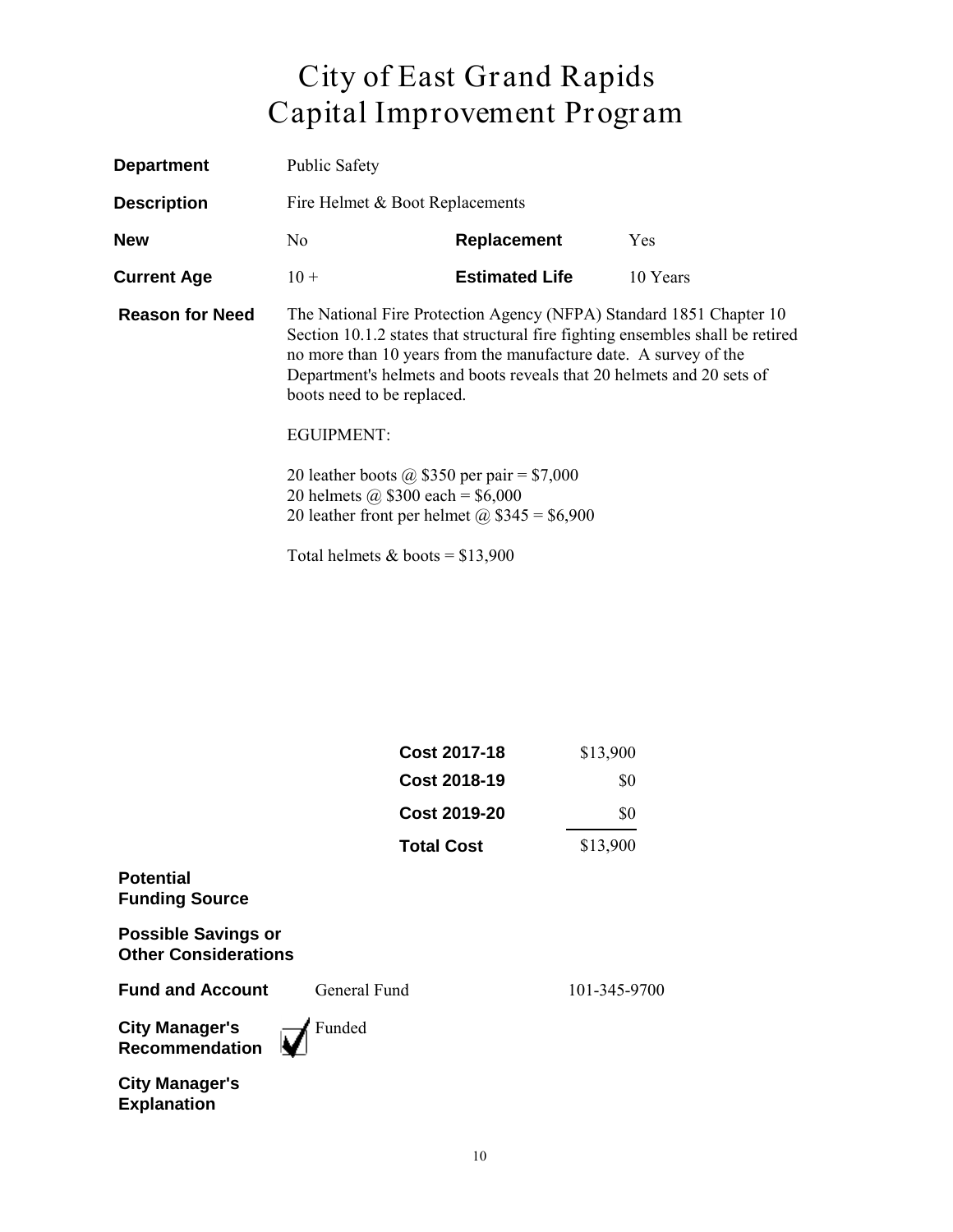| <b>Department</b>      | <b>Public Safety</b> |                                                                                                                                                                                                      |                       |                                                                                                                                                                                                                                                                                                                                                                                  |
|------------------------|----------------------|------------------------------------------------------------------------------------------------------------------------------------------------------------------------------------------------------|-----------------------|----------------------------------------------------------------------------------------------------------------------------------------------------------------------------------------------------------------------------------------------------------------------------------------------------------------------------------------------------------------------------------|
| <b>Description</b>     | Turn Out Gear        |                                                                                                                                                                                                      |                       |                                                                                                                                                                                                                                                                                                                                                                                  |
| <b>New</b>             | No.                  |                                                                                                                                                                                                      | <b>Replacement</b>    | <b>Yes</b>                                                                                                                                                                                                                                                                                                                                                                       |
| <b>Current Age</b>     | $10 +$               |                                                                                                                                                                                                      | <b>Estimated Life</b> | 10 Years                                                                                                                                                                                                                                                                                                                                                                         |
| <b>Reason for Need</b> |                      | ensembles or ensemble elements were manufactured.<br>REPLACEMENT GEAR SCHEDULE:<br>FY 17/18 5 Sets x $$1,900 = $9,500$<br>FY 18/19 5 Sets x $$1,900 = $9,500$<br>FY 19/20 5 Sets x $$1,900 = $9,500$ |                       | Purchase five sets (i.e. 1 pair of bunker pants and 1 coat) of turnout gear<br>per fiscal year for the next five fiscal years to replace expired turnout gear.<br>National Fire Protection Agency (NFPA) Standard 1851, Chapter 10,<br>Section 10.12 states "Structural fire fighting ensembles and ensemble<br>elements shall be retiredno more than 10 years from the date the |

FY 20/21 5 Sets x  $$1,900 = $9,500$ 

| Cost 2017-18        | \$9,500  |
|---------------------|----------|
| <b>Cost 2018-19</b> | \$9,500  |
| Cost 2019-20        | \$9,500  |
| <b>Total Cost</b>   | \$28,500 |
|                     |          |

#### **Potential Funding Source**

**Possible Savings or Other Considerations**

**Fund and Account** General Fund 101-345-9700

**City Manager's Recommendation** Funded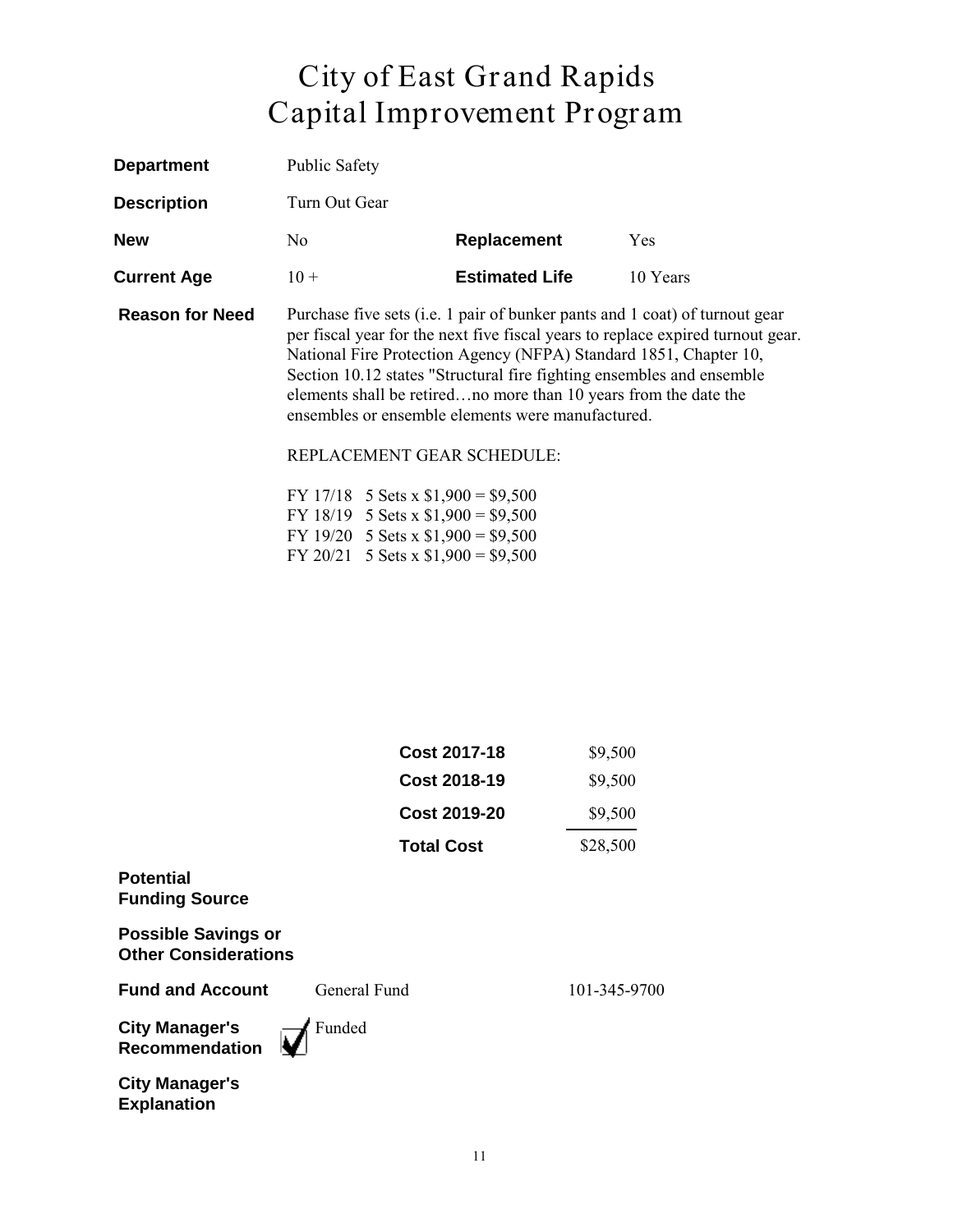| <b>Department</b>      | <b>Public Safety</b>          |                                                                                                                                                                                                                              |            |
|------------------------|-------------------------------|------------------------------------------------------------------------------------------------------------------------------------------------------------------------------------------------------------------------------|------------|
| <b>Description</b>     | <b>SCBA Breathing Bottles</b> |                                                                                                                                                                                                                              |            |
| <b>New</b>             | No.                           | <b>Replacement</b>                                                                                                                                                                                                           | <b>Yes</b> |
| <b>Current Age</b>     | 15                            | <b>Estimated Life</b>                                                                                                                                                                                                        | 15         |
| <b>Reason for Need</b> |                               | Nine of our current air bottles are 15 years old and have reached their<br>expiration dates. The Department proposes the purchase of three SCE<br>hottles per fiscal vear on an established rotating schedule to systemation |            |

expiration dates. The Department proposes the purchase of three SCBA bottles per fiscal year on an established rotating schedule to systematically replace bottles as needed. US DOT Standard 10945 states "any cylinder with an aluminum core needs to be hydrostat tested every five years, but shall be replaced after 15 years of service:

#### SCBA REPLACEMENT SCHEDULE:

|              | \$700 | $=$                                                              | \$2,100 |
|--------------|-------|------------------------------------------------------------------|---------|
| $\mathbf{x}$ | \$700 | $=$                                                              | \$2,100 |
|              |       | $=$                                                              | \$2,100 |
|              | \$700 | $=$                                                              | \$2,100 |
|              |       | $=$                                                              | \$2,100 |
|              |       | $\mathbf{x}$<br>$x \quad $700$<br>$\mathbf{x}$<br>$x \quad $700$ |         |

| <b>Cost 2017-18</b> | \$2,100 |
|---------------------|---------|
| <b>Cost 2018-19</b> | \$2,100 |
| Cost 2019-20        | \$2,100 |
| <b>Total Cost</b>   | \$6,300 |

#### **Potential Funding Source**

**Possible Savings or Other Considerations**

**Fund and Account** General Fund 101-345-9701

**City Manager's Recommendation**

Funded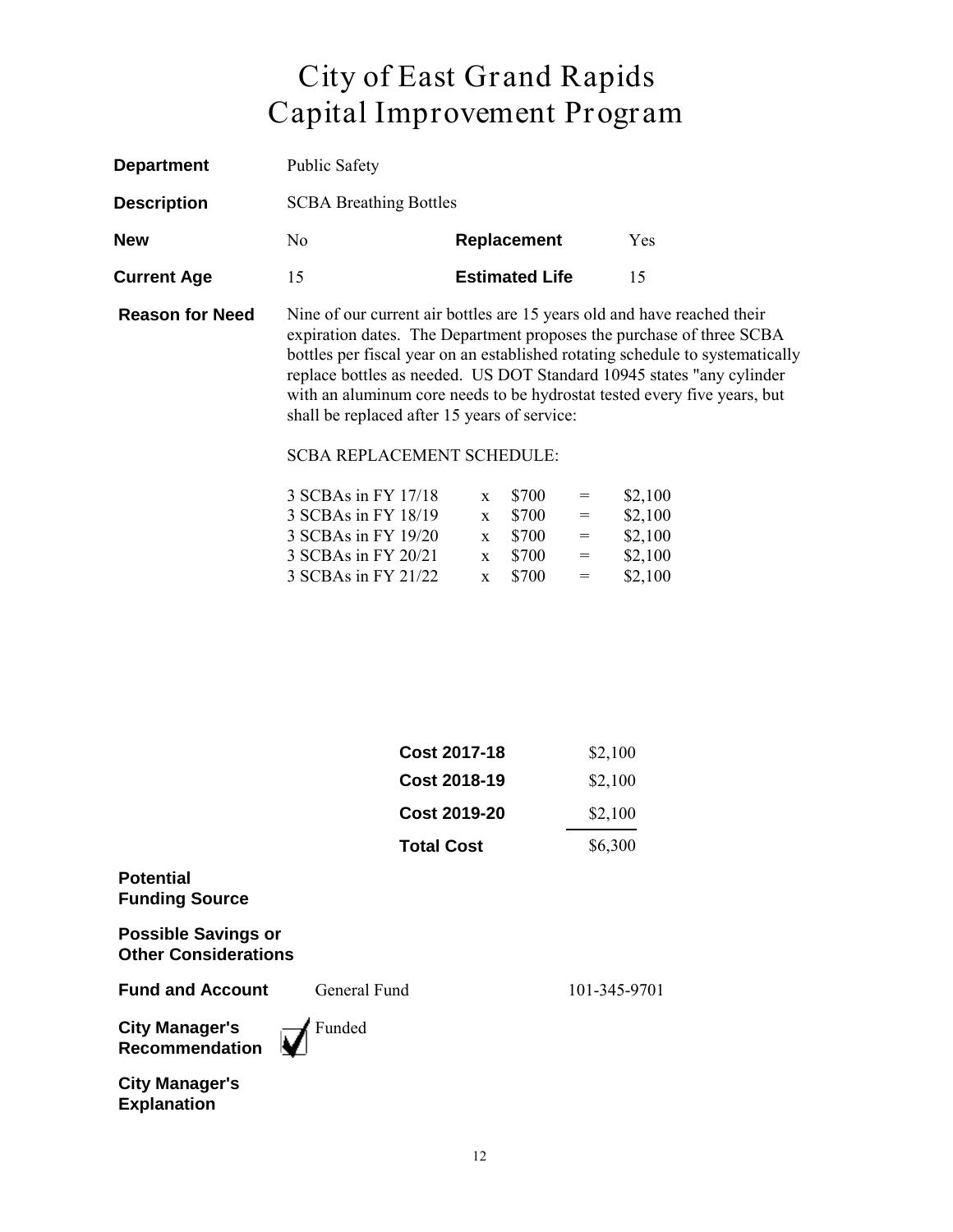| <b>Department</b>      | Public Works                                                                                                                                                                                      |                       |                |
|------------------------|---------------------------------------------------------------------------------------------------------------------------------------------------------------------------------------------------|-----------------------|----------------|
| <b>Description</b>     | Wege Plaza Roof Repairs                                                                                                                                                                           |                       |                |
| <b>New</b>             | No.                                                                                                                                                                                               | Replacement           | N <sub>0</sub> |
| <b>Current Age</b>     | 10                                                                                                                                                                                                | <b>Estimated Life</b> | 25             |
| <b>Reason for Need</b> | The Wege Plaza roof panels at the Community Center needs to be<br>readjusted to eliminate gaps from heat and cold cycles. The cost estimate<br>for readjusting the roof tiles is $\sim$ \$50,000. |                       |                |

|                                                           | <b>Cost 2017-18</b> | \$50,000     |
|-----------------------------------------------------------|---------------------|--------------|
|                                                           | <b>Cost 2018-19</b> | \$0          |
|                                                           | <b>Cost 2019-20</b> | \$0          |
|                                                           | <b>Total Cost</b>   | \$50,000     |
| <b>Potential</b><br><b>Funding Source</b>                 |                     |              |
| <b>Possible Savings or</b><br><b>Other Considerations</b> |                     |              |
| <b>Fund and Account</b>                                   | General Fund        | 101-265-9700 |
| <b>City Manager's</b><br><b>Recommendation</b>            | Funded              |              |
| <b>City Manager's</b><br><b>Explanation</b>               |                     |              |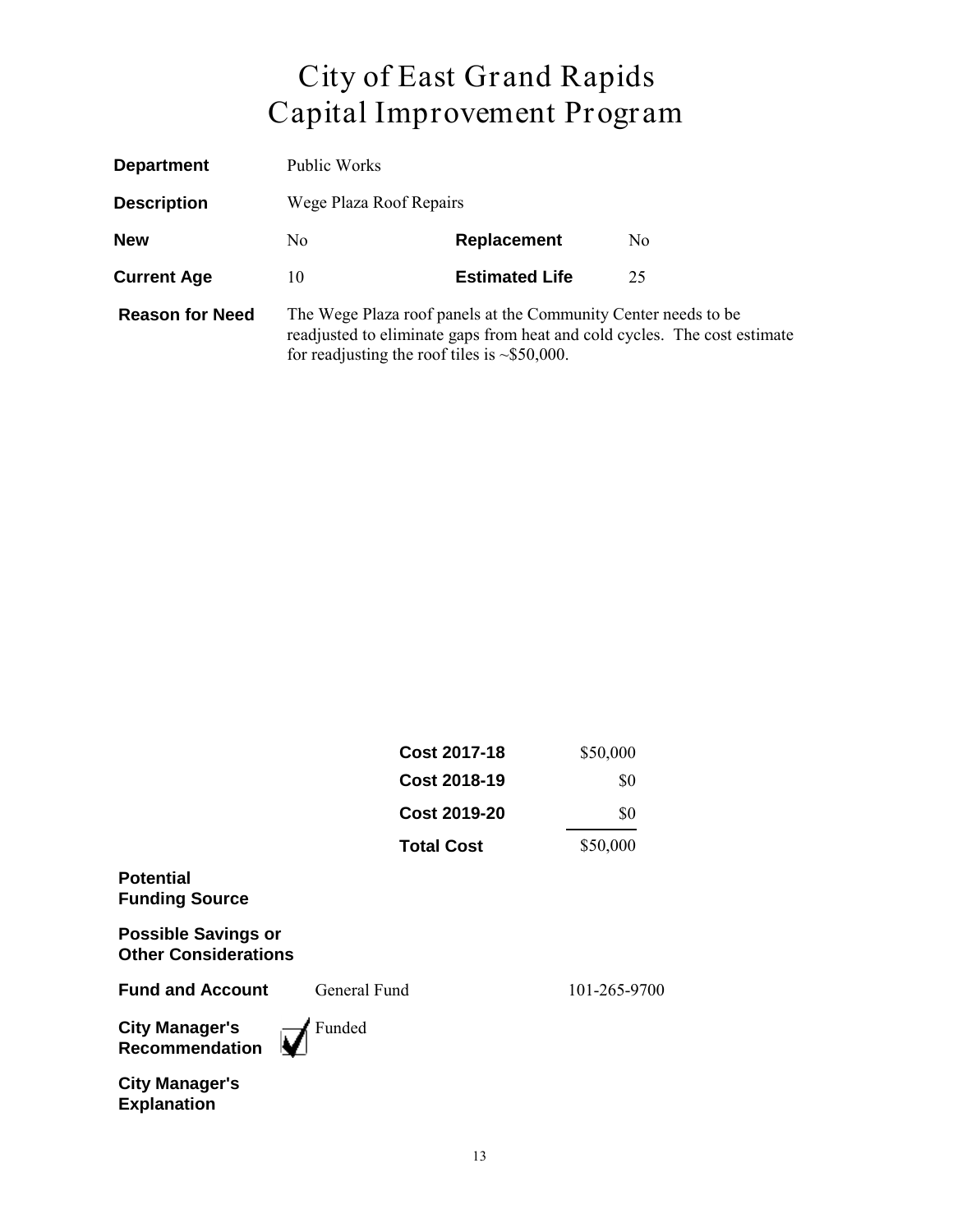| <b>Department</b>      | Public Works                                                                                                                                                                                                                   |                                                  |            |  |
|------------------------|--------------------------------------------------------------------------------------------------------------------------------------------------------------------------------------------------------------------------------|--------------------------------------------------|------------|--|
| <b>Description</b>     |                                                                                                                                                                                                                                | Manhattan Park-Restroom-Concession Building Roof |            |  |
| <b>New</b>             | No                                                                                                                                                                                                                             | <b>Replacement</b>                               | <b>Yes</b> |  |
| <b>Current Age</b>     | $25+$                                                                                                                                                                                                                          | <b>Estimated Life</b>                            | 25         |  |
| <b>Reason for Need</b> | The roof of the Manhattan Park restroom and concession building is in<br>need of replacement. The facility is used by the City of East Grand Rapids<br>and East Grand Rapids Public Schools for community programs and events. |                                                  |            |  |

|                                                           | <b>Cost 2017-18</b> | \$25,000     |
|-----------------------------------------------------------|---------------------|--------------|
|                                                           | <b>Cost 2018-19</b> | \$0          |
|                                                           | <b>Cost 2019-20</b> | \$0          |
|                                                           | <b>Total Cost</b>   | \$25,000     |
| <b>Potential</b><br><b>Funding Source</b>                 |                     |              |
| <b>Possible Savings or</b><br><b>Other Considerations</b> |                     |              |
| <b>Fund and Account</b>                                   | General Fund        | 101-265-9700 |
| <b>City Manager's</b><br><b>Recommendation</b>            | Not Funded          |              |
| <b>City Manager's</b><br><b>Explanation</b>               |                     |              |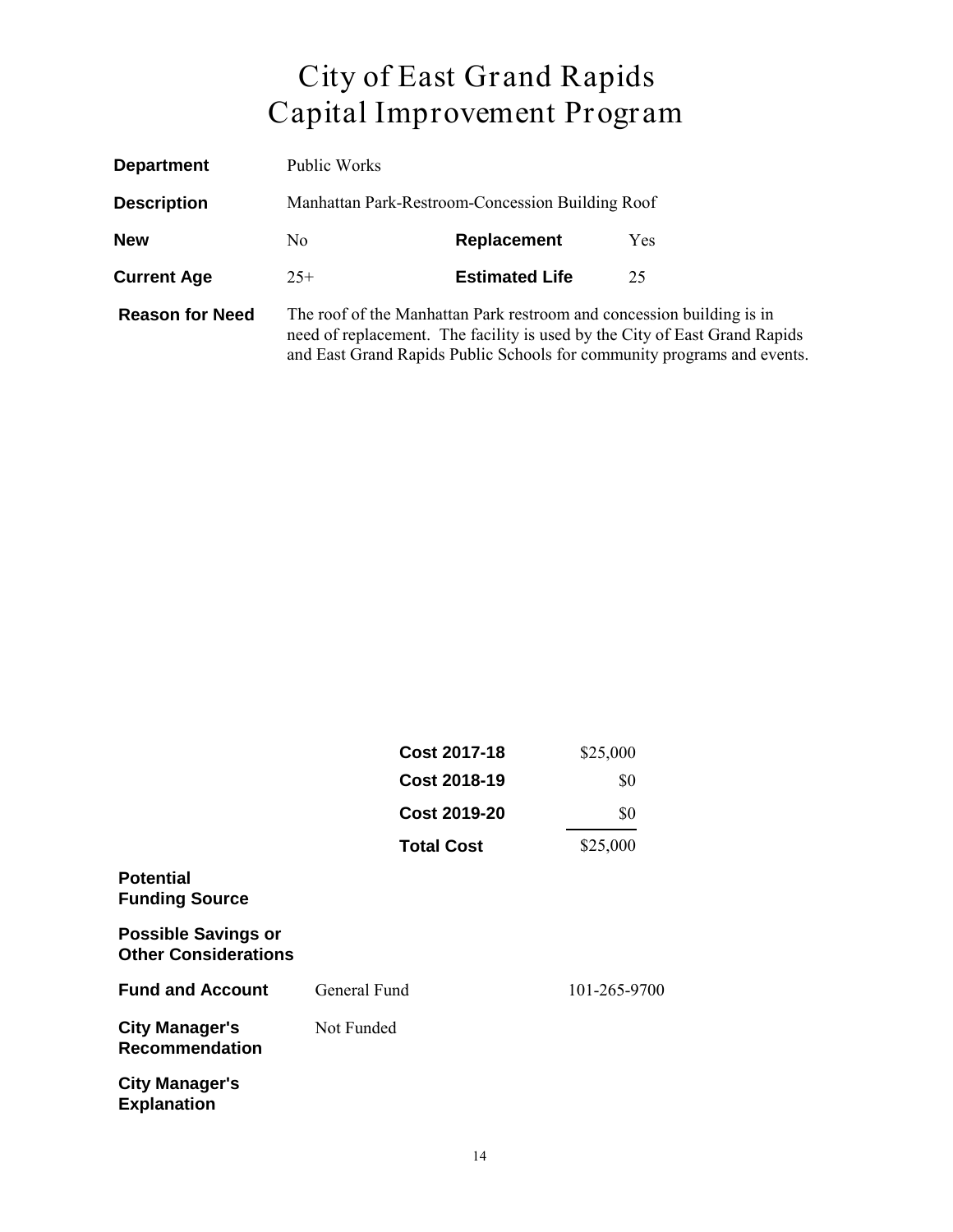| <b>Department</b>      | Public Works                            |                                                                                                                                                                                                                                                                             |                                                                             |
|------------------------|-----------------------------------------|-----------------------------------------------------------------------------------------------------------------------------------------------------------------------------------------------------------------------------------------------------------------------------|-----------------------------------------------------------------------------|
| <b>Description</b>     | Wealthy Pool LED lighting               |                                                                                                                                                                                                                                                                             |                                                                             |
| <b>New</b>             | <b>Replacement</b><br><b>Yes</b><br>No. |                                                                                                                                                                                                                                                                             |                                                                             |
| <b>Current Age</b>     | $7 - 8$                                 | <b>Estimated Life</b>                                                                                                                                                                                                                                                       | $7 - 8$                                                                     |
| <b>Reason for Need</b> |                                         | A natatorium/pool environment is a demanding environment for<br>aging facility. The high heat/humidity environment has impacted the<br>reliability of the existing lighting system. Proposals for natatorium high<br>heat-high humidity environments total $\sim$ \$25,000. | electrical/lighting systems. Wealthy pool is maintained at 86 degrees in an |

|                                                           | <b>Cost 2017-18</b> | \$25,000     |
|-----------------------------------------------------------|---------------------|--------------|
|                                                           | <b>Cost 2018-19</b> | \$0          |
|                                                           | <b>Cost 2019-20</b> | \$0          |
|                                                           | <b>Total Cost</b>   | \$25,000     |
| <b>Potential</b><br><b>Funding Source</b>                 |                     |              |
| <b>Possible Savings or</b><br><b>Other Considerations</b> |                     |              |
| <b>Fund and Account</b>                                   | General Fund        | 101-265-9700 |
| <b>City Manager's</b><br><b>Recommendation</b>            | Funded              |              |
| <b>City Manager's</b><br><b>Explanation</b>               |                     |              |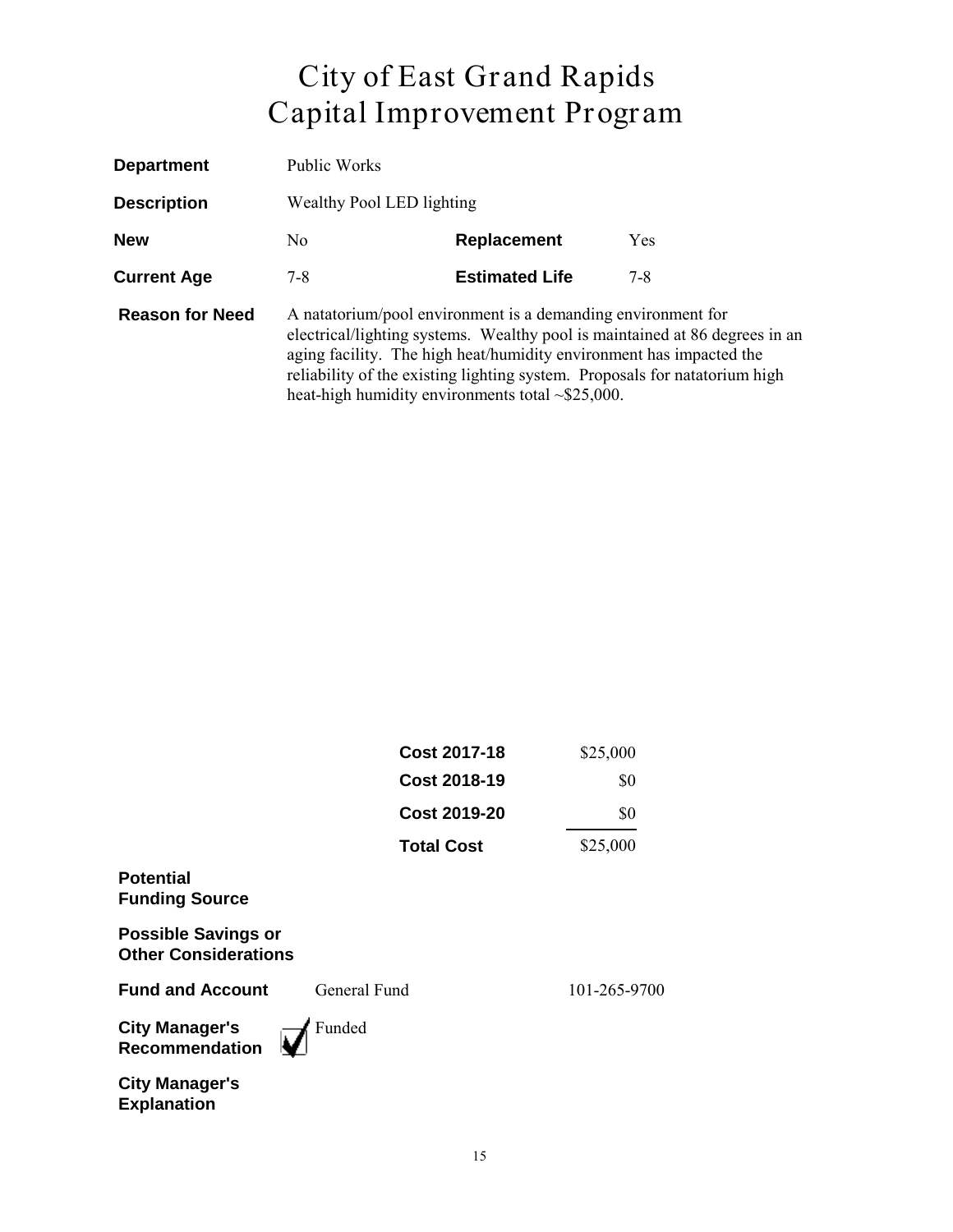| <b>Department</b>      | Public Works                                    |                       |                                                                                                                                                            |
|------------------------|-------------------------------------------------|-----------------------|------------------------------------------------------------------------------------------------------------------------------------------------------------|
| <b>Description</b>     | Bottle Filling Station with Bi-Level ADA Cooler |                       |                                                                                                                                                            |
| <b>New</b>             | Yes                                             | <b>Replacement</b>    | No.                                                                                                                                                        |
| <b>Current Age</b>     | $\theta$                                        | <b>Estimated Life</b> | $15 - 20$                                                                                                                                                  |
| <b>Reason for Need</b> | and staff in the Community Center.              |                       | The bottle filling station would provide for convenient hydration and could<br>minimize plastic bottle usage. The station would be available to the public |

|                                                           | <b>Cost 2017-18</b> | \$3,900      |
|-----------------------------------------------------------|---------------------|--------------|
|                                                           | <b>Cost 2018-19</b> | \$3,900      |
|                                                           | <b>Cost 2019-20</b> | \$0          |
|                                                           | <b>Total Cost</b>   | \$7,800      |
| <b>Potential</b><br><b>Funding Source</b>                 |                     |              |
| <b>Possible Savings or</b><br><b>Other Considerations</b> |                     |              |
| <b>Fund and Account</b>                                   | General Fund        | 101-265-9701 |
| <b>City Manager's</b><br><b>Recommendation</b>            | Funded              |              |
| <b>City Manager's</b><br><b>Explanation</b>               |                     |              |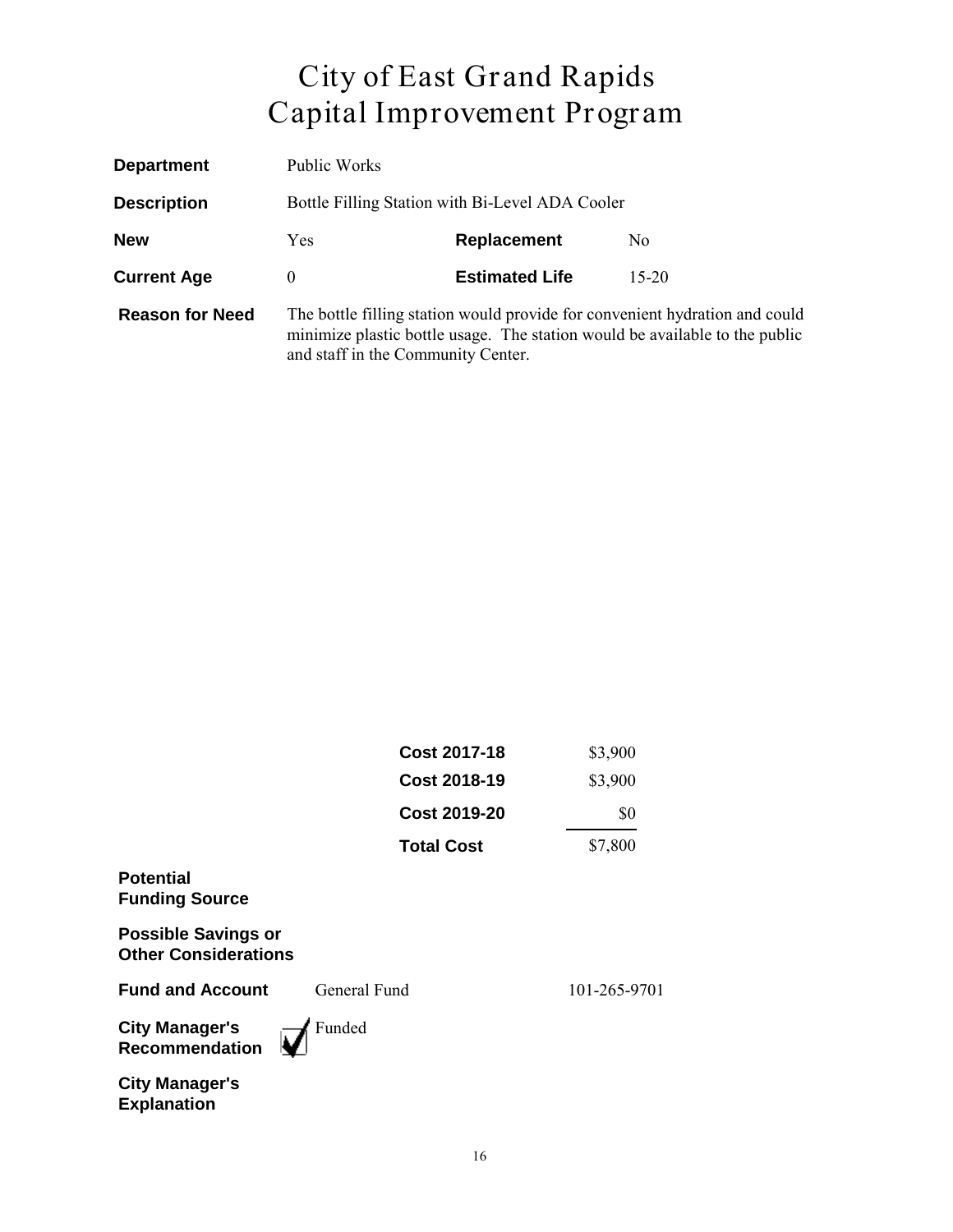| <b>Department</b>                                         | Public Works                                                                                                                                                                               |                                                                   |                                                                       |
|-----------------------------------------------------------|--------------------------------------------------------------------------------------------------------------------------------------------------------------------------------------------|-------------------------------------------------------------------|-----------------------------------------------------------------------|
| <b>Description</b>                                        | Computer Replacements - PW                                                                                                                                                                 |                                                                   |                                                                       |
| <b>New</b>                                                | No                                                                                                                                                                                         | Replacement                                                       | Yes                                                                   |
| <b>Current Age</b>                                        | $4 - 5$                                                                                                                                                                                    | <b>Estimated Life</b>                                             | $4 - 5$                                                               |
| <b>Reason for Need</b>                                    | computer replacement schedule and annual evaluation.                                                                                                                                       |                                                                   | Replacement of computers in accordance with Information Technology's  |
|                                                           | FY 17/18 replacements scheduled are:<br>-Reception (2013) \$700<br>-Zoning Admin. (2013) \$700<br>-Ast. City Manager (2013) \$700<br>-Crew Leader (N/A) \$700<br>-Front Desk $(N/A)$ \$700 |                                                                   |                                                                       |
|                                                           | FY 18/19 replacements scheduled are:<br>-PW Foreman (2014) \$700<br>-Sr Engineer (2014) \$1,900                                                                                            |                                                                   |                                                                       |
|                                                           | FY 19/20 replacements scheduled are:<br>-Mechanic 1 (2015) \$700<br>-Facilities Manager (2015) \$700<br>-Public Works Office (2015) \$700                                                  |                                                                   |                                                                       |
|                                                           |                                                                                                                                                                                            |                                                                   | Cost includes computer, operating system and monitor (in some cases). |
|                                                           | <b>Total Cost</b>                                                                                                                                                                          | <b>Cost 2017-18</b><br><b>Cost 2018-19</b><br><b>Cost 2019-20</b> | \$3,500<br>\$2,600<br>\$2,100<br>\$8,200                              |
| <b>Potential</b><br><b>Funding Source</b>                 |                                                                                                                                                                                            |                                                                   |                                                                       |
| <b>Possible Savings or</b><br><b>Other Considerations</b> |                                                                                                                                                                                            |                                                                   |                                                                       |
| <b>Fund and Account</b>                                   | General Fund                                                                                                                                                                               |                                                                   | 101-265-9701                                                          |
| <b>City Manager's</b><br><b>Recommendation</b>            | Funded                                                                                                                                                                                     |                                                                   |                                                                       |
| City Manageric                                            |                                                                                                                                                                                            |                                                                   |                                                                       |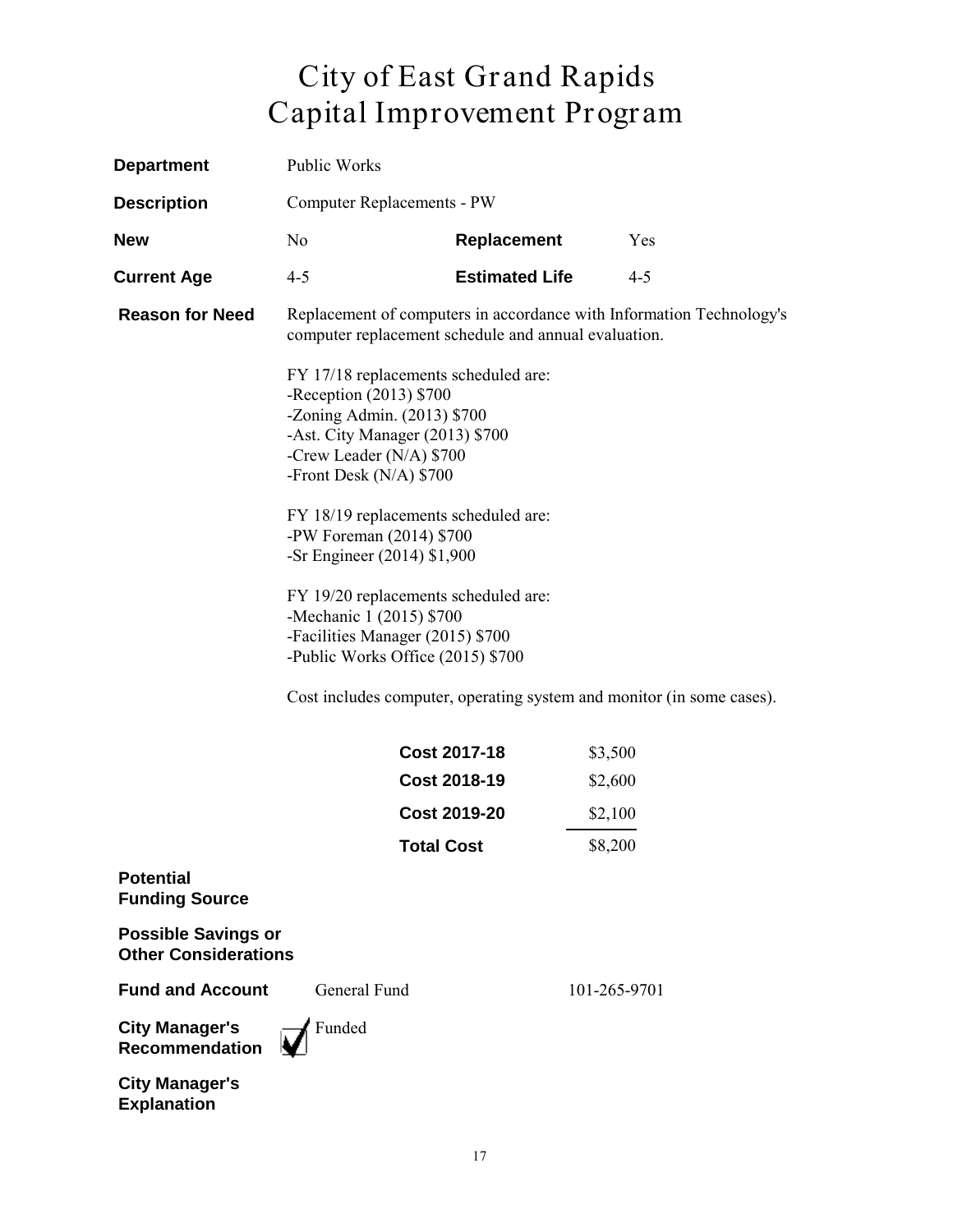| <b>Department</b>      | Parks & Recreation                                                                                                                                                                    |                       |     |
|------------------------|---------------------------------------------------------------------------------------------------------------------------------------------------------------------------------------|-----------------------|-----|
| <b>Description</b>     | Six Man Lineman Chute                                                                                                                                                                 |                       |     |
| <b>New</b>             | No.                                                                                                                                                                                   | <b>Replacement</b>    | No. |
| <b>Current Age</b>     | 0                                                                                                                                                                                     | <b>Estimated Life</b> | 10  |
| <b>Reason for Need</b> | This is a 8th Grade Football training tool. The chute teaches proper<br>football hitting position while maintaining balance. They currently do not<br>have a training tool like this. |                       |     |

|                                                           | <b>Cost 2017-18</b> | \$2,200      |
|-----------------------------------------------------------|---------------------|--------------|
|                                                           | <b>Cost 2018-19</b> | \$0          |
|                                                           | <b>Cost 2019-20</b> | \$0          |
|                                                           | <b>Total Cost</b>   | \$2,200      |
| <b>Potential</b><br><b>Funding Source</b>                 |                     |              |
| <b>Possible Savings or</b><br><b>Other Considerations</b> |                     |              |
| <b>Fund and Account</b>                                   | General Fund        | 101-751-9701 |
| <b>City Manager's</b><br><b>Recommendation</b>            | Funded              |              |
| <b>City Manager's</b><br><b>Explanation</b>               |                     |              |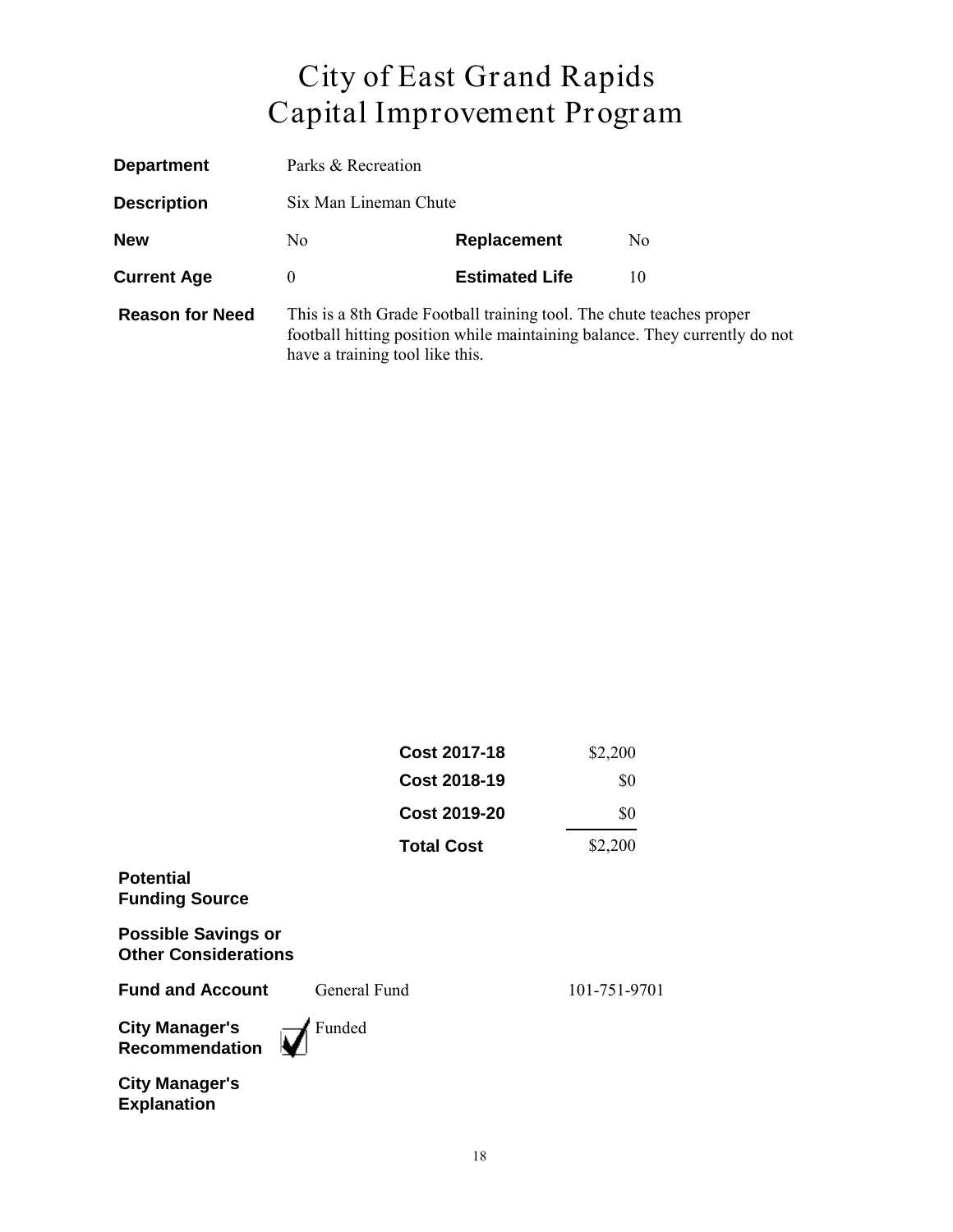| <b>Department</b>      | Parks & Recreation                                                                                                                    |                                                                                                                             |         |
|------------------------|---------------------------------------------------------------------------------------------------------------------------------------|-----------------------------------------------------------------------------------------------------------------------------|---------|
| <b>Description</b>     | <b>Computer Replacements - REC</b>                                                                                                    |                                                                                                                             |         |
| <b>New</b>             | N <sub>0</sub>                                                                                                                        | Replacement                                                                                                                 | Yes     |
| <b>Current Age</b>     | $4 - 5$                                                                                                                               | <b>Estimated Life</b>                                                                                                       | $4 - 5$ |
| <b>Reason for Need</b> |                                                                                                                                       | Replacement of computers in accordance with Information Technology's<br>computer replacement schedule and annual evaluation |         |
|                        | FY 17/18 replacements scheduled are:<br>-Office Manager (2013) \$700<br>-Leisure Supervisor (2013) \$700<br>-Director $(2013)$ \$700  |                                                                                                                             |         |
|                        | FY 18/19 replacements scheduled are:<br>-No scheduled replacements                                                                    |                                                                                                                             |         |
|                        | FY 19/20 replacements scheduled are:<br>-Sports Supervisor (2015) \$700<br>-Front Counter $(2015)$ \$700<br>-Reception $(2015)$ \$700 |                                                                                                                             |         |

| <b>Cost 2017-18</b> | \$2,100 |
|---------------------|---------|
| <b>Cost 2018-19</b> | \$0     |
| <b>Cost 2019-20</b> | \$2,100 |
| <b>Total Cost</b>   | \$4,200 |

#### **Potential Funding Source**

**Possible Savings or Other Considerations**

**Fund and Account** General Fund 101-751-9701

**City Manager's Recommendation** Funded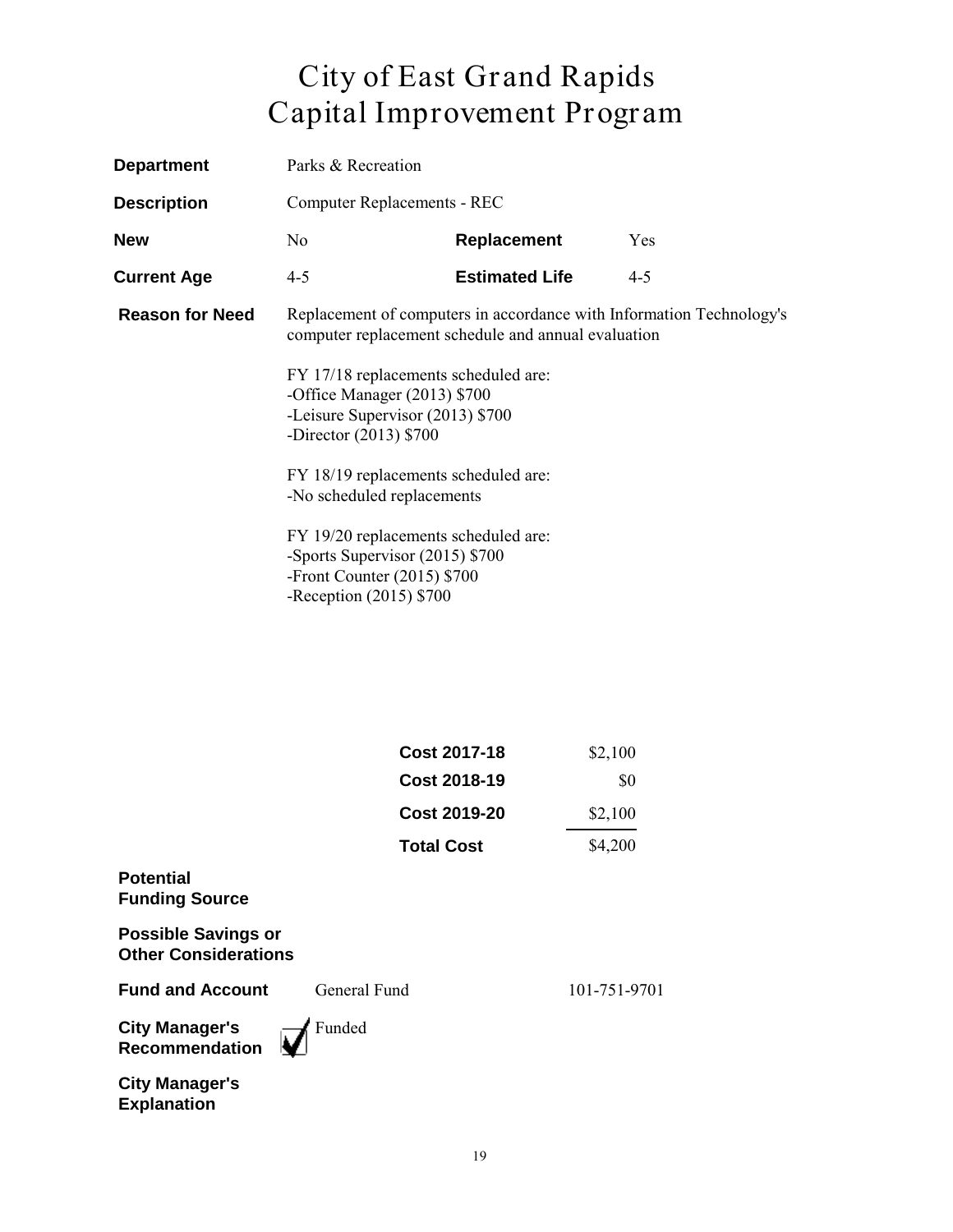| <b>Department</b>      | Parks & Recreation |                                                                                                                                         |                                                                       |  |
|------------------------|--------------------|-----------------------------------------------------------------------------------------------------------------------------------------|-----------------------------------------------------------------------|--|
| <b>Description</b>     |                    | Youth Football Tackling Wheels                                                                                                          |                                                                       |  |
| <b>New</b>             | <b>Yes</b>         | Replacement                                                                                                                             | No.                                                                   |  |
| <b>Current Age</b>     | $\theta$           | <b>Estimated Life</b>                                                                                                                   | 10                                                                    |  |
| <b>Reason for Need</b> |                    | New Training tool for youth football players. The wheels are a safe<br>other children. We are requesting one per team for a total of 8. | tackling aid and help prevent concussions by eliminating contact with |  |

|                                                           | <b>Cost 2017-18</b> | \$2,100      |
|-----------------------------------------------------------|---------------------|--------------|
|                                                           | <b>Cost 2018-19</b> | \$0          |
|                                                           | <b>Cost 2019-20</b> | \$0          |
|                                                           | <b>Total Cost</b>   | \$2,100      |
| <b>Potential</b><br><b>Funding Source</b>                 |                     |              |
| <b>Possible Savings or</b><br><b>Other Considerations</b> |                     |              |
| <b>Fund and Account</b>                                   | General Fund        | 101-751-9701 |
| <b>City Manager's</b><br><b>Recommendation</b>            | Funded              |              |
| <b>City Manager's</b><br><b>Explanation</b>               |                     |              |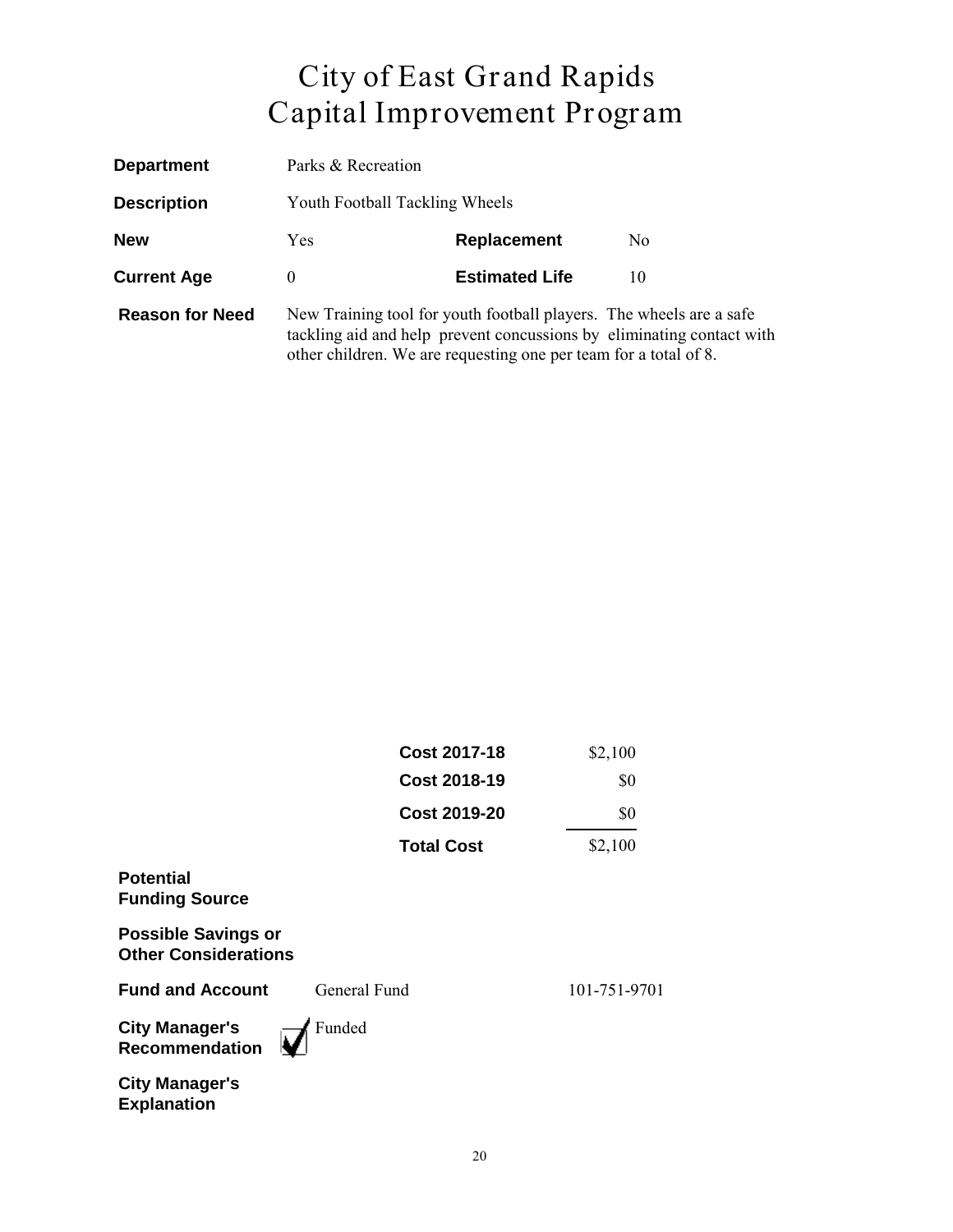| <b>Department</b>      | Parks & Recreation                                                 |                                                                                                                                                                                                                                                                                                                                                                                                |                                                                                                                                                                                                                                        |
|------------------------|--------------------------------------------------------------------|------------------------------------------------------------------------------------------------------------------------------------------------------------------------------------------------------------------------------------------------------------------------------------------------------------------------------------------------------------------------------------------------|----------------------------------------------------------------------------------------------------------------------------------------------------------------------------------------------------------------------------------------|
| <b>Description</b>     |                                                                    | Drinking Fountain Replacement at Manhattan Park                                                                                                                                                                                                                                                                                                                                                |                                                                                                                                                                                                                                        |
| <b>New</b>             | Yes                                                                | <b>Replacement</b>                                                                                                                                                                                                                                                                                                                                                                             | <b>Yes</b>                                                                                                                                                                                                                             |
| <b>Current Age</b>     | 22                                                                 | <b>Estimated Life</b>                                                                                                                                                                                                                                                                                                                                                                          | 20                                                                                                                                                                                                                                     |
| <b>Reason for Need</b> | to standing water in the bowl.<br>park users and pavilion renters. | is a self-draining, frost resistant water source with a traditional bowl and<br>The replacement drinking fountain features a trough style drain which<br>directs the water to the back of the unit and down to a collection point on<br>to flow into the ground without standing water. The new fountain would<br>also feature a self-closing bib faucet that would have a variety of uses for | The current drinking fountain at Manhattan Park located near the pavilion<br>drain design. The drain is often clogged with wood chips and sand leading<br>the ground. A floor drain or small gravel pit can be used to allow the water |
|                        |                                                                    | The drinking fountain is projected to cost \$2,480 plus \$1,200 for<br>installation of a new water valve and associated plumbing and \$200 for                                                                                                                                                                                                                                                 |                                                                                                                                                                                                                                        |

concrete replacement and other miscellaneous parts.

|                                                           | <b>Cost 2017-18</b> | \$3,800      |
|-----------------------------------------------------------|---------------------|--------------|
|                                                           | <b>Cost 2018-19</b> | \$0          |
|                                                           | <b>Cost 2019-20</b> | \$0          |
|                                                           | <b>Total Cost</b>   | \$3,800      |
| <b>Potential</b><br><b>Funding Source</b>                 |                     |              |
| <b>Possible Savings or</b><br><b>Other Considerations</b> |                     |              |
| <b>Fund and Account</b>                                   | General Fund        | 101-778-9701 |
| <b>City Manager's</b><br><b>Recommendation</b>            | Funded              |              |
| <b>City Manager's</b><br><b>Explanation</b>               |                     |              |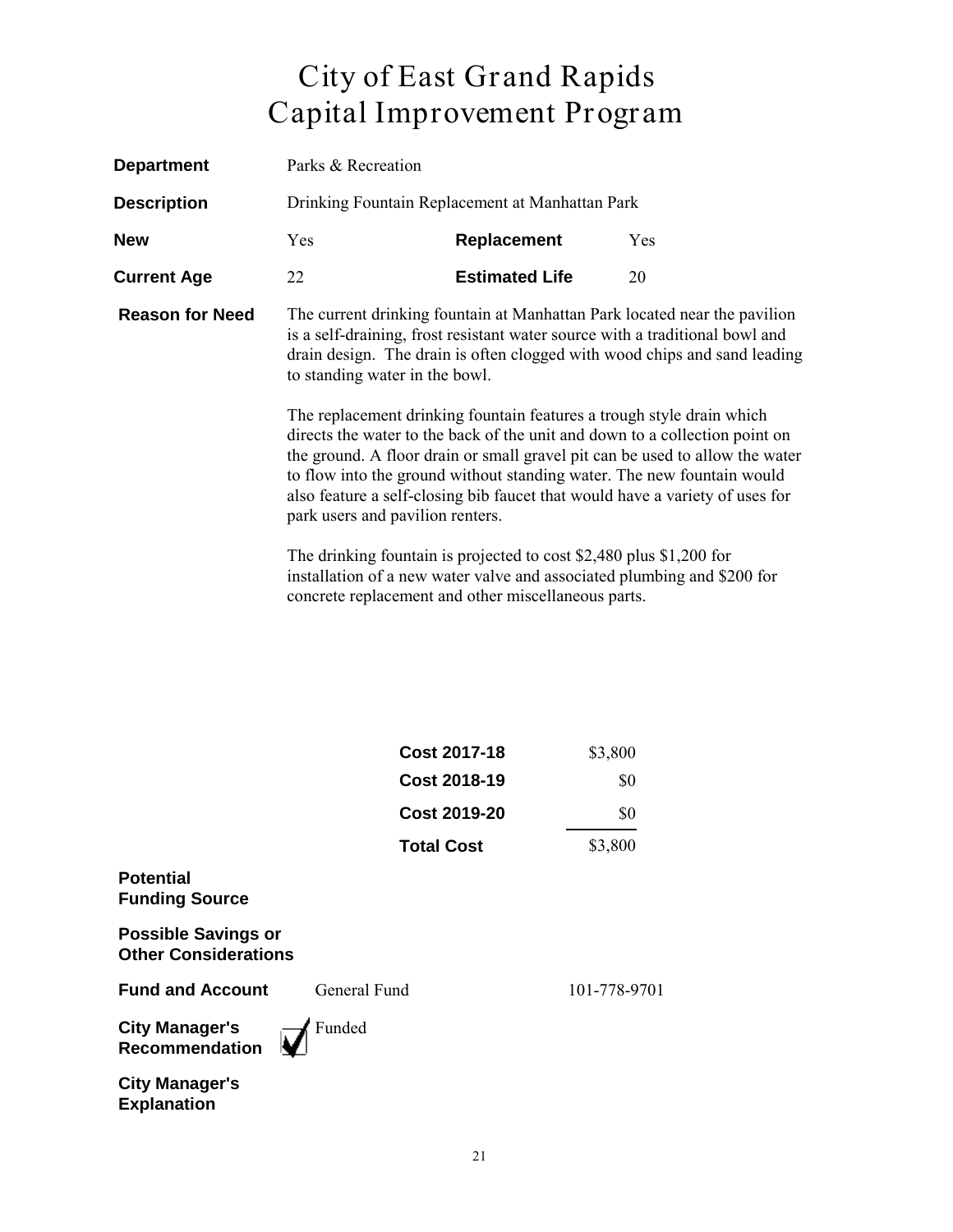| <b>Department</b>      | <b>Public Safety</b>                                                |                                                                    |                |
|------------------------|---------------------------------------------------------------------|--------------------------------------------------------------------|----------------|
| <b>Description</b>     | Police Radar Speed Trailer                                          |                                                                    |                |
| <b>New</b>             | <b>Yes</b>                                                          | Replacement                                                        | N <sub>0</sub> |
| <b>Current Age</b>     | $\boldsymbol{0}$                                                    | <b>Estimated Life</b>                                              | 10 Years       |
| <b>Reason for Need</b> | The Department could utilize a second speed trailer to accommodate: |                                                                    |                |
|                        | -numerous citizen requests<br>-positive public relations            | -maintain speed trailer usage when the other speed trailer is down |                |
|                        | <b>EQUIPMENT:</b>                                                   |                                                                    |                |
|                        | 1 Police Speed Trailer $\omega$ \$10,000                            |                                                                    |                |

|                                                           | <b>Cost 2017-18</b> | \$10,000     |
|-----------------------------------------------------------|---------------------|--------------|
|                                                           | <b>Cost 2018-19</b> | \$0          |
|                                                           | <b>Cost 2019-20</b> | \$0          |
|                                                           | <b>Total Cost</b>   | \$10,000     |
| <b>Potential</b><br><b>Funding Source</b>                 |                     |              |
| <b>Possible Savings or</b><br><b>Other Considerations</b> |                     |              |
| <b>Fund and Account</b>                                   | Drug Seizure        | 265-347-9700 |
| <b>City Manager's</b><br><b>Recommendation</b>            | Funded              |              |
| <b>City Manager's</b><br><b>Explanation</b>               |                     |              |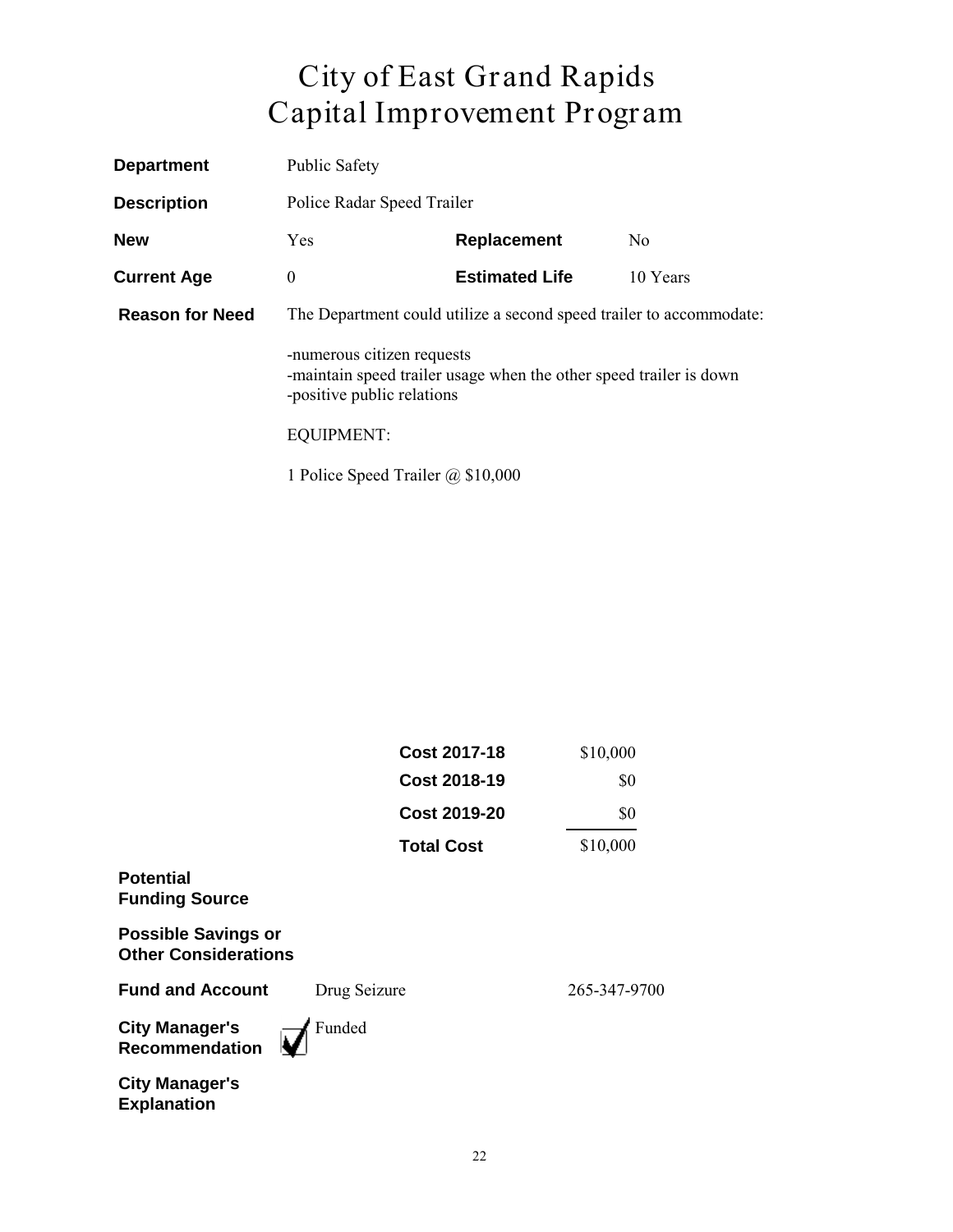| <b>Department</b>      | <b>Public Safety</b>                                                                                  |                                                   |              |  |
|------------------------|-------------------------------------------------------------------------------------------------------|---------------------------------------------------|--------------|--|
| <b>Description</b>     |                                                                                                       | Night Vision Thermal Monocular                    |              |  |
| <b>New</b>             | Yes                                                                                                   | Replacement<br>N <sub>0</sub>                     |              |  |
| <b>Current Age</b>     | $\theta$                                                                                              | <b>Estimated Life</b>                             | $10 + Years$ |  |
| <b>Reason for Need</b> | Assist officers with the ability to see better at night and track a suspect's<br>thermal foot prints. |                                                   |              |  |
|                        | <b>EQUIPMENT:</b>                                                                                     |                                                   |              |  |
|                        |                                                                                                       | 1 Night Vision Thermal Monocular $\omega$ \$8,000 |              |  |

|                                                           | <b>Cost 2017-18</b> | \$8,000      |
|-----------------------------------------------------------|---------------------|--------------|
|                                                           | <b>Cost 2018-19</b> | \$0          |
|                                                           | <b>Cost 2019-20</b> | \$0          |
|                                                           | <b>Total Cost</b>   | \$8,000      |
| <b>Potential</b><br><b>Funding Source</b>                 |                     |              |
| <b>Possible Savings or</b><br><b>Other Considerations</b> |                     |              |
| <b>Fund and Account</b>                                   | Drug Seizure        | 265-347-9700 |
| <b>City Manager's</b><br>Recommendation                   | Funded              |              |
| <b>City Manager's</b><br><b>Explanation</b>               |                     |              |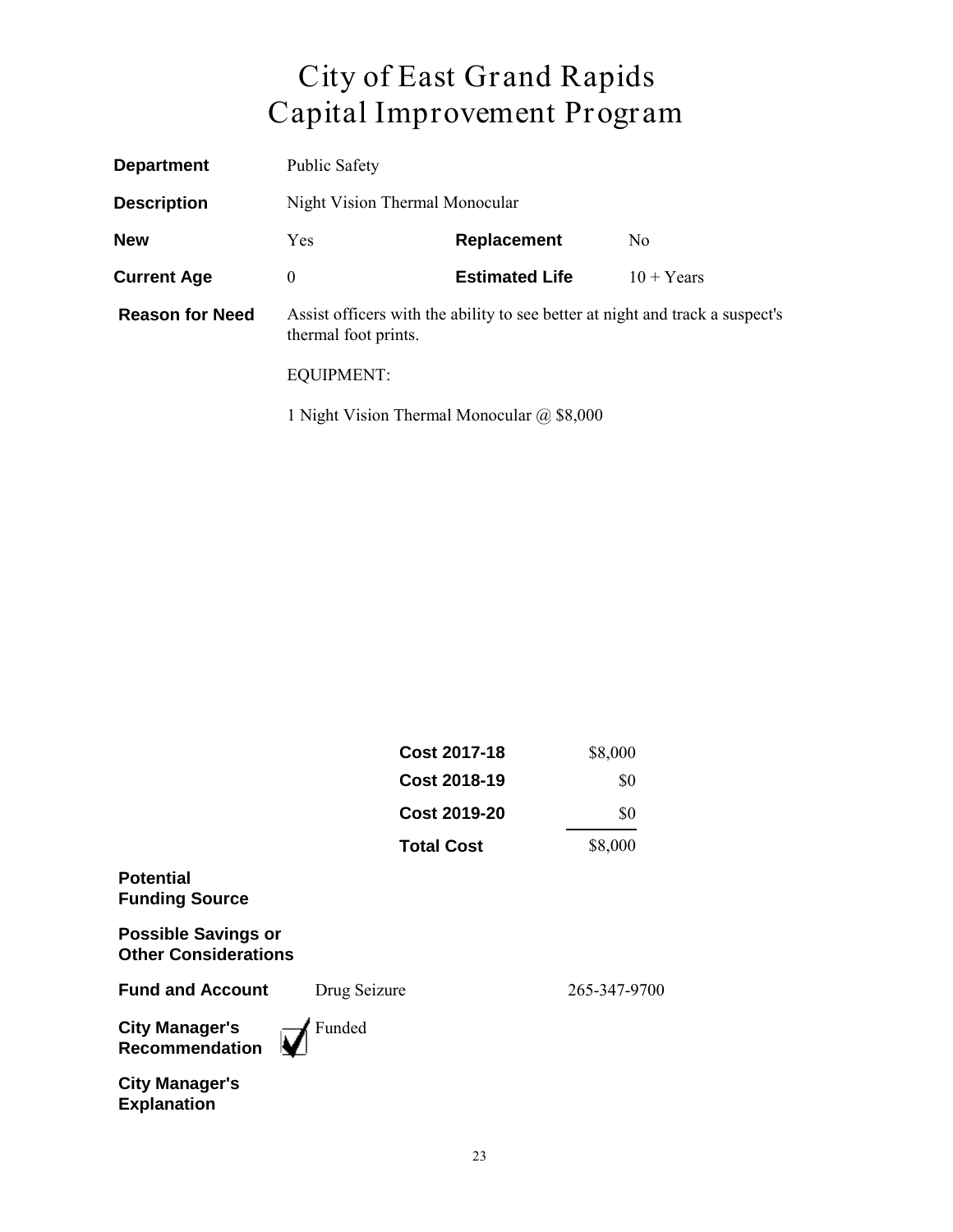| <b>Department</b>      | <b>Public Safety</b>    |                                                                                                                                                                                                                    |                                                                                                                                                                                                                                        |
|------------------------|-------------------------|--------------------------------------------------------------------------------------------------------------------------------------------------------------------------------------------------------------------|----------------------------------------------------------------------------------------------------------------------------------------------------------------------------------------------------------------------------------------|
| <b>Description</b>     | Evolis Radar Speed Sign |                                                                                                                                                                                                                    |                                                                                                                                                                                                                                        |
| <b>New</b>             | Yes                     | <b>Replacement</b>                                                                                                                                                                                                 | No.                                                                                                                                                                                                                                    |
| <b>Current Age</b>     | $\theta$                | <b>Estimated Life</b>                                                                                                                                                                                              | 10 Years                                                                                                                                                                                                                               |
| <b>Reason for Need</b> | <b>EQUIPMENT:</b>       | monitors approaching vehicle speeds and advises the motorist to slow<br>down if needed and thanks them when in compliance. Lowell Police<br>the Department plans on using the devices only within school zones and | This speed monitoring devise attaches to a secure pole and is hard wired. It<br>Department has two and has achieved 96% compliance. As an experiment,<br>they may ultimately replace the flashing yellow school zone indicator lights. |

2 Radar Speed Signs @ \$2,500 = \$5,000

|                                                           | <b>Cost 2017-18</b> | \$5,000      |
|-----------------------------------------------------------|---------------------|--------------|
|                                                           | <b>Cost 2018-19</b> | \$0          |
|                                                           | <b>Cost 2019-20</b> | \$0          |
|                                                           | <b>Total Cost</b>   | \$5,000      |
| <b>Potential</b><br><b>Funding Source</b>                 |                     |              |
| <b>Possible Savings or</b><br><b>Other Considerations</b> |                     |              |
| <b>Fund and Account</b>                                   | Drug Seizure        | 265-347-9700 |
| <b>City Manager's</b><br><b>Recommendation</b>            | Funded              |              |
| <b>City Manager's</b><br><b>Explanation</b>               |                     |              |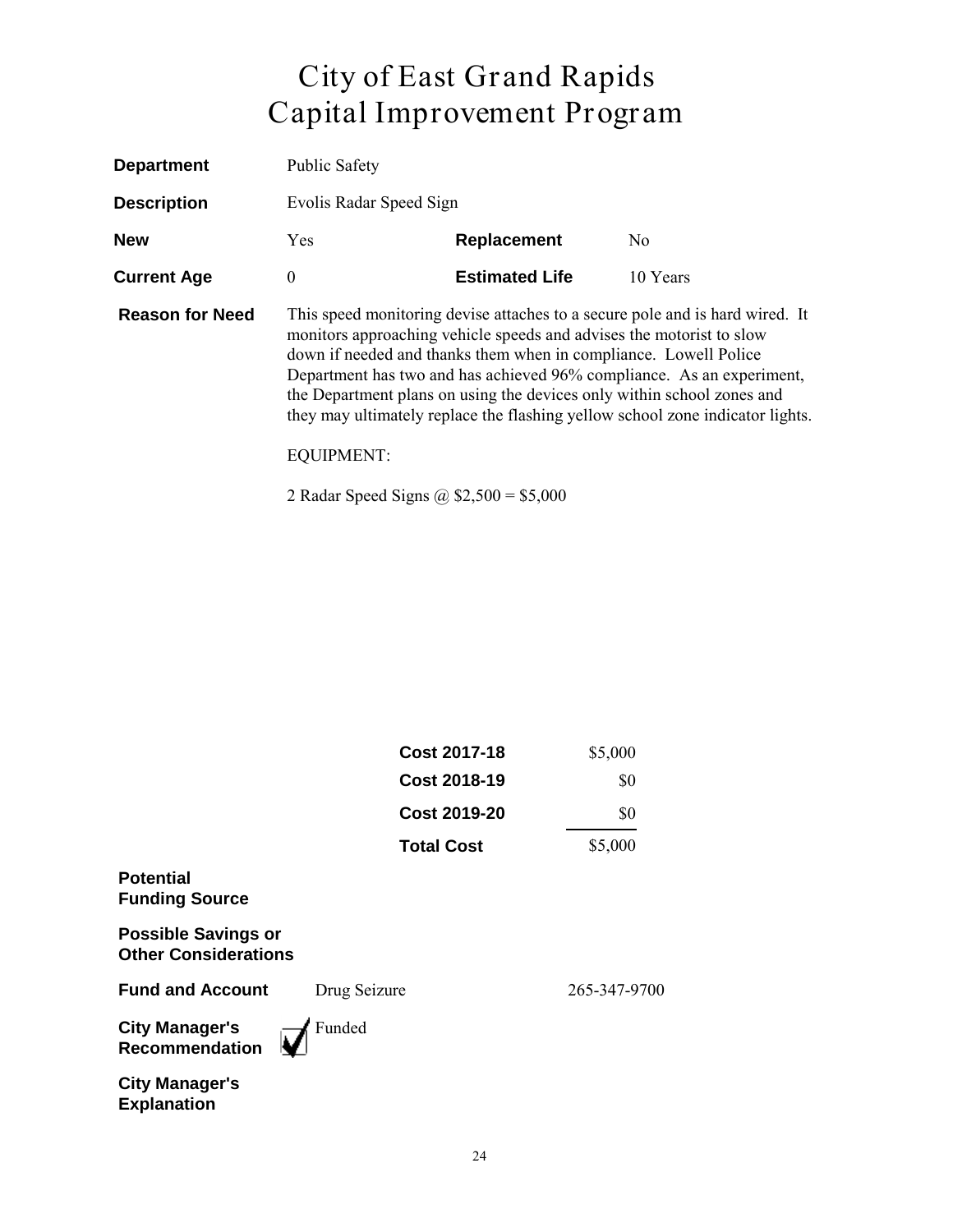| <b>Department</b>      | <b>Public Safety</b>                                                                                                                                                                |                       |         |
|------------------------|-------------------------------------------------------------------------------------------------------------------------------------------------------------------------------------|-----------------------|---------|
| <b>Description</b>     | <b>Bike Patrol Bicycles</b>                                                                                                                                                         |                       |         |
| <b>New</b>             | N <sub>0</sub>                                                                                                                                                                      | Replacement           | Yes     |
| <b>Current Age</b>     | $5+$                                                                                                                                                                                | <b>Estimated Life</b> | 5 Years |
| <b>Reason for Need</b> | The existing bicycles are wearing out and in constant need of repair. Two<br>bikes were replaced in the FY 16/17. This will finish the bicycle<br>replacements for the Bike Patrol. |                       |         |
|                        | <b>EQUIPMENT:</b>                                                                                                                                                                   |                       |         |
|                        | 2 Patrol Bicycles @ $$1,800 = $3,600$                                                                                                                                               |                       |         |

|                                                           | <b>Cost 2017-18</b> | \$3,600      |
|-----------------------------------------------------------|---------------------|--------------|
|                                                           | <b>Cost 2018-19</b> | \$0          |
|                                                           | <b>Cost 2019-20</b> | \$0          |
|                                                           | <b>Total Cost</b>   | \$3,600      |
| <b>Potential</b><br><b>Funding Source</b>                 |                     |              |
| <b>Possible Savings or</b><br><b>Other Considerations</b> |                     |              |
| <b>Fund and Account</b>                                   | Drug Seizure        | 265-347-9701 |
| <b>City Manager's</b><br><b>Recommendation</b>            | Funded              |              |
| <b>City Manager's</b><br><b>Explanation</b>               |                     |              |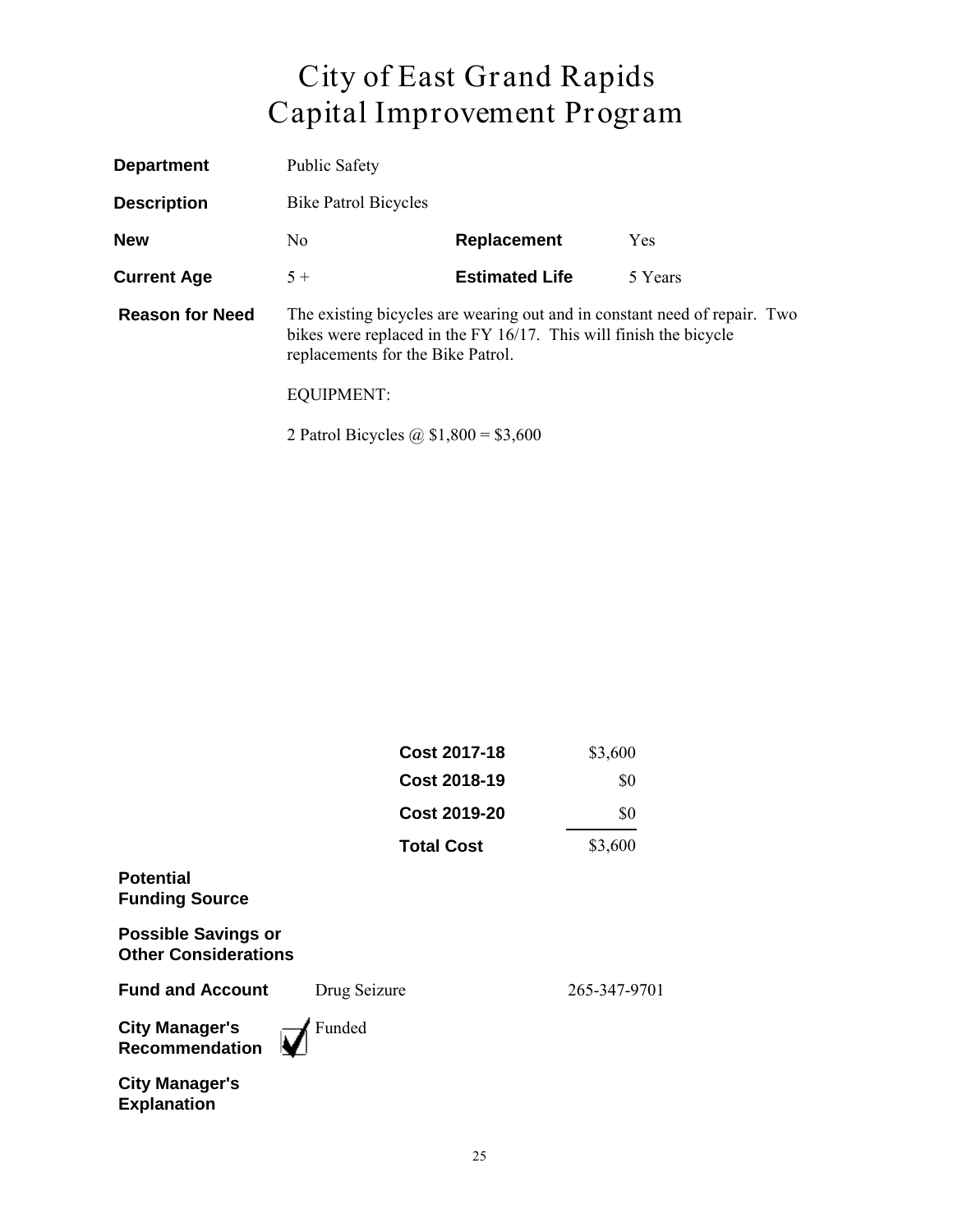| <b>Department</b>                                         | <b>Public Safety</b>                                                                                                                                                                             |                       |              |                                                                      |
|-----------------------------------------------------------|--------------------------------------------------------------------------------------------------------------------------------------------------------------------------------------------------|-----------------------|--------------|----------------------------------------------------------------------|
| <b>Description</b>                                        | <b>Computer Replacements - PS</b>                                                                                                                                                                |                       |              |                                                                      |
| <b>New</b>                                                | N <sub>0</sub>                                                                                                                                                                                   | Replacement           |              | Yes                                                                  |
| <b>Current Age</b>                                        | $4 - 5$                                                                                                                                                                                          | <b>Estimated Life</b> |              | $4 - 5$                                                              |
| <b>Reason for Need</b>                                    | computer replacement schedule and annual evaluation. Cost includes<br>computer, operating system and monitor (in some cases).                                                                    |                       |              | Replacement of computers in accordance with Information Technology's |
|                                                           | FY 17/18 replacements scheduled are:<br>-Cpt. Police Services (2013) \$700<br>-Crossing Guard ( $N/A$ ) \$700<br>-Report Room (2013) \$700<br>-Dispatch $(2013)$ \$700                           |                       |              |                                                                      |
|                                                           | FY 18/19 replacements scheduled are:<br>-Public Safety Director (2014) \$700<br>-School Liaison (2014) \$700                                                                                     |                       |              |                                                                      |
|                                                           | FY 19/20 replacements scheduled are:<br>-Dispatch 2 (2015) \$700<br>-Cpt. Support Services (2015) \$700<br>-Detective $(2015)$ \$700<br>-Report Room 2 (2015) \$700<br>-Sergeant $1(2015)$ \$700 |                       |              |                                                                      |
|                                                           |                                                                                                                                                                                                  | <b>Cost 2017-18</b>   | \$2,800      |                                                                      |
|                                                           |                                                                                                                                                                                                  | <b>Cost 2018-19</b>   | \$1,400      |                                                                      |
|                                                           |                                                                                                                                                                                                  | <b>Cost 2019-20</b>   | \$3,500      |                                                                      |
|                                                           | Total Cost                                                                                                                                                                                       |                       | \$7,700      |                                                                      |
| <b>Potential</b><br><b>Funding Source</b>                 |                                                                                                                                                                                                  |                       |              |                                                                      |
| <b>Possible Savings or</b><br><b>Other Considerations</b> |                                                                                                                                                                                                  |                       |              |                                                                      |
| <b>Fund and Account</b>                                   | Drug Seizure                                                                                                                                                                                     |                       | 265-347-9701 |                                                                      |
| <b>City Manager's</b><br><b>Recommendation</b>            | Funded                                                                                                                                                                                           |                       |              |                                                                      |
| <b>City Manager's</b>                                     |                                                                                                                                                                                                  |                       |              |                                                                      |

**Explanation**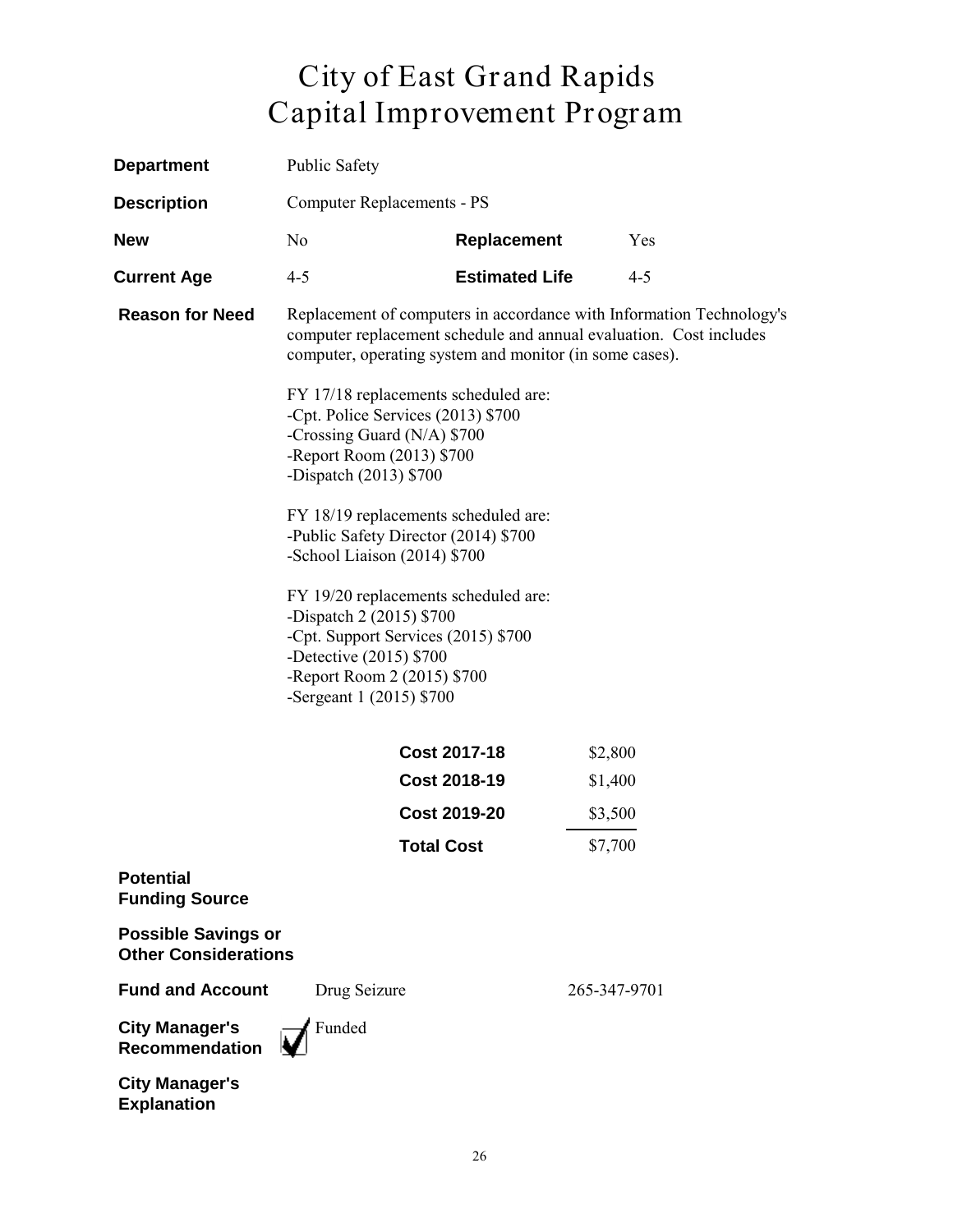| <b>Department</b>                                         | Public Works                                                                                                                                                                                                                                                                                                                                                                                                                                                                                                                                                                                                                                                                 |                                                    |              |                                                                         |
|-----------------------------------------------------------|------------------------------------------------------------------------------------------------------------------------------------------------------------------------------------------------------------------------------------------------------------------------------------------------------------------------------------------------------------------------------------------------------------------------------------------------------------------------------------------------------------------------------------------------------------------------------------------------------------------------------------------------------------------------------|----------------------------------------------------|--------------|-------------------------------------------------------------------------|
| <b>Description</b>                                        | Major Streets                                                                                                                                                                                                                                                                                                                                                                                                                                                                                                                                                                                                                                                                |                                                    |              |                                                                         |
| <b>New</b>                                                | N <sub>o</sub>                                                                                                                                                                                                                                                                                                                                                                                                                                                                                                                                                                                                                                                               | <b>Replacement</b>                                 |              | N <sub>0</sub>                                                          |
| <b>Current Age</b>                                        | Varies                                                                                                                                                                                                                                                                                                                                                                                                                                                                                                                                                                                                                                                                       | <b>Estimated Life</b>                              |              | $15 - 20$                                                               |
| <b>Reason for Need</b>                                    | ratings and utility infrastructure.                                                                                                                                                                                                                                                                                                                                                                                                                                                                                                                                                                                                                                          |                                                    |              | Grind and resurface/reconstruction of City streets based on PASER asset |
|                                                           | FY 17-18:<br>-Lake-Hall to East City Limit (spring 2017-advance construct in FY 16-17)<br>\$270,000)<br>-Wealthy-Lakeside to Lovett (summer 2017 with watermain)<br>-Reeds Lake Blvd-Pioneer Club to Manhattan (spring 2018)<br>-Argentina-Breton to Pinecrest (spring 2018 with watermain)<br>FY 18-19:<br>-Federal Street Project: Breton Rd-Hall St to Lake Dr. Total: \$874,000<br>EGR Funds: \$194,000 (includes local match and engineering)<br>Federal Contribution: \$680,800<br>-Elmwood-Lake to Breton<br>-San Jose-San Lu Rae to Argentina<br>FY 19-20:<br>-Franklin-Plymouth to West City Limit<br>-Lakeside-Wealthy to Lake<br>-Argentina-Pinecrest to Plymouth |                                                    |              |                                                                         |
|                                                           |                                                                                                                                                                                                                                                                                                                                                                                                                                                                                                                                                                                                                                                                              | <b>Cost 2017-18</b>                                | \$284,000    |                                                                         |
|                                                           |                                                                                                                                                                                                                                                                                                                                                                                                                                                                                                                                                                                                                                                                              | <b>Cost 2018-19</b>                                | \$506,000    |                                                                         |
|                                                           |                                                                                                                                                                                                                                                                                                                                                                                                                                                                                                                                                                                                                                                                              | <b>Cost 2019-20</b>                                | \$620,000    |                                                                         |
|                                                           |                                                                                                                                                                                                                                                                                                                                                                                                                                                                                                                                                                                                                                                                              | <b>Total Cost</b>                                  | \$1,410,000  |                                                                         |
| <b>Potential</b><br><b>Funding Source</b>                 |                                                                                                                                                                                                                                                                                                                                                                                                                                                                                                                                                                                                                                                                              | Street Millage/General Fund Transfer/Major Streets |              |                                                                         |
| <b>Possible Savings or</b><br><b>Other Considerations</b> |                                                                                                                                                                                                                                                                                                                                                                                                                                                                                                                                                                                                                                                                              | Bid in conjunction with KCRC and or others.        |              |                                                                         |
| <b>Fund and Account</b>                                   | Major Street                                                                                                                                                                                                                                                                                                                                                                                                                                                                                                                                                                                                                                                                 |                                                    | 202-451-9730 |                                                                         |
| <b>City Manager's</b><br><b>Recommendation</b>            | Funded                                                                                                                                                                                                                                                                                                                                                                                                                                                                                                                                                                                                                                                                       |                                                    |              |                                                                         |
| <b>City Manager's</b>                                     |                                                                                                                                                                                                                                                                                                                                                                                                                                                                                                                                                                                                                                                                              |                                                    |              |                                                                         |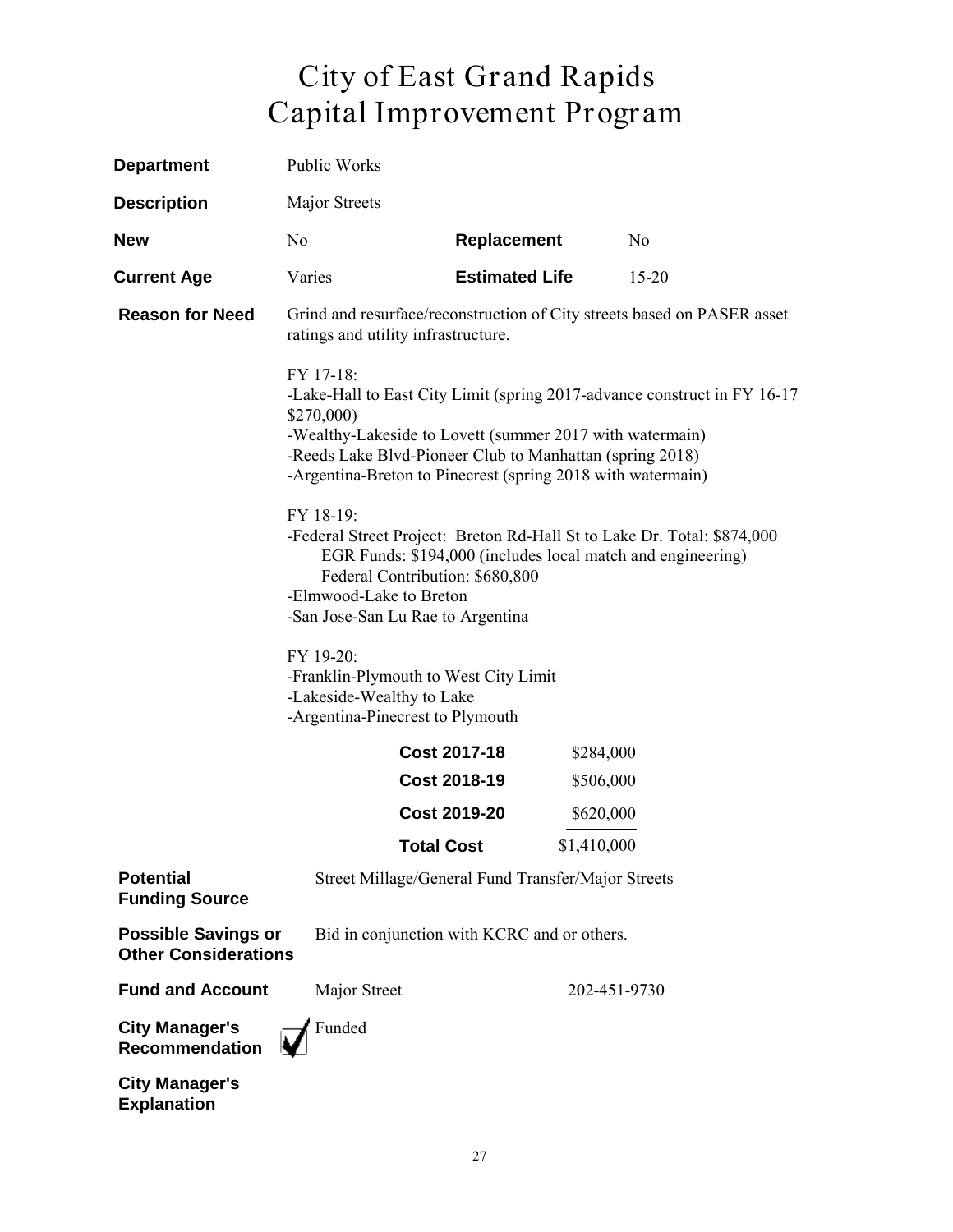| <b>Department</b>      | Public Works                                                                                                                                                                                                                                                                                                                                                                    |                       |     |
|------------------------|---------------------------------------------------------------------------------------------------------------------------------------------------------------------------------------------------------------------------------------------------------------------------------------------------------------------------------------------------------------------------------|-----------------------|-----|
| <b>Description</b>     | <b>Pubic Works Facility Drainage Project</b>                                                                                                                                                                                                                                                                                                                                    |                       |     |
| <b>New</b>             | No.                                                                                                                                                                                                                                                                                                                                                                             | Replacement           | Yes |
| <b>Current Age</b>     | $60+$                                                                                                                                                                                                                                                                                                                                                                           | <b>Estimated Life</b> | N/A |
| <b>Reason for Need</b> | The northwestern portion of the DPW facility resides on poor soils. Over<br>time the ground has settled and water frequently occupies areas used for<br>temporary yard waste and soil spoils. The City will need to remove soil<br>and install geogrid, millings and grade the area to a small detention pond.<br>Cost estimates are $\sim$ \$125,000.<br>Budgeted in accounts: |                       |     |
|                        |                                                                                                                                                                                                                                                                                                                                                                                 |                       |     |
|                        | 202-463-9700- \$31,300<br>203-463-9700- \$31,300                                                                                                                                                                                                                                                                                                                                |                       |     |

592-542-9700- \$31,200 592-550-9700- \$31,200

| <b>Cost 2017-18</b> | \$125,000 |
|---------------------|-----------|
| <b>Cost 2018-19</b> | \$0       |
| Cost 2019-20        | \$0       |
| <b>Total Cost</b>   | \$125,000 |

**Potential Funding Source** Funding would come from the water/sewer fund and street funds as all funds are impacted by this facility and operations.

**Possible Savings or Other Considerations**

**Fund and Account** Other **COMEX COMEX CONSUMING VALUAT** Various

**City Manager's Recommendation**

Funded V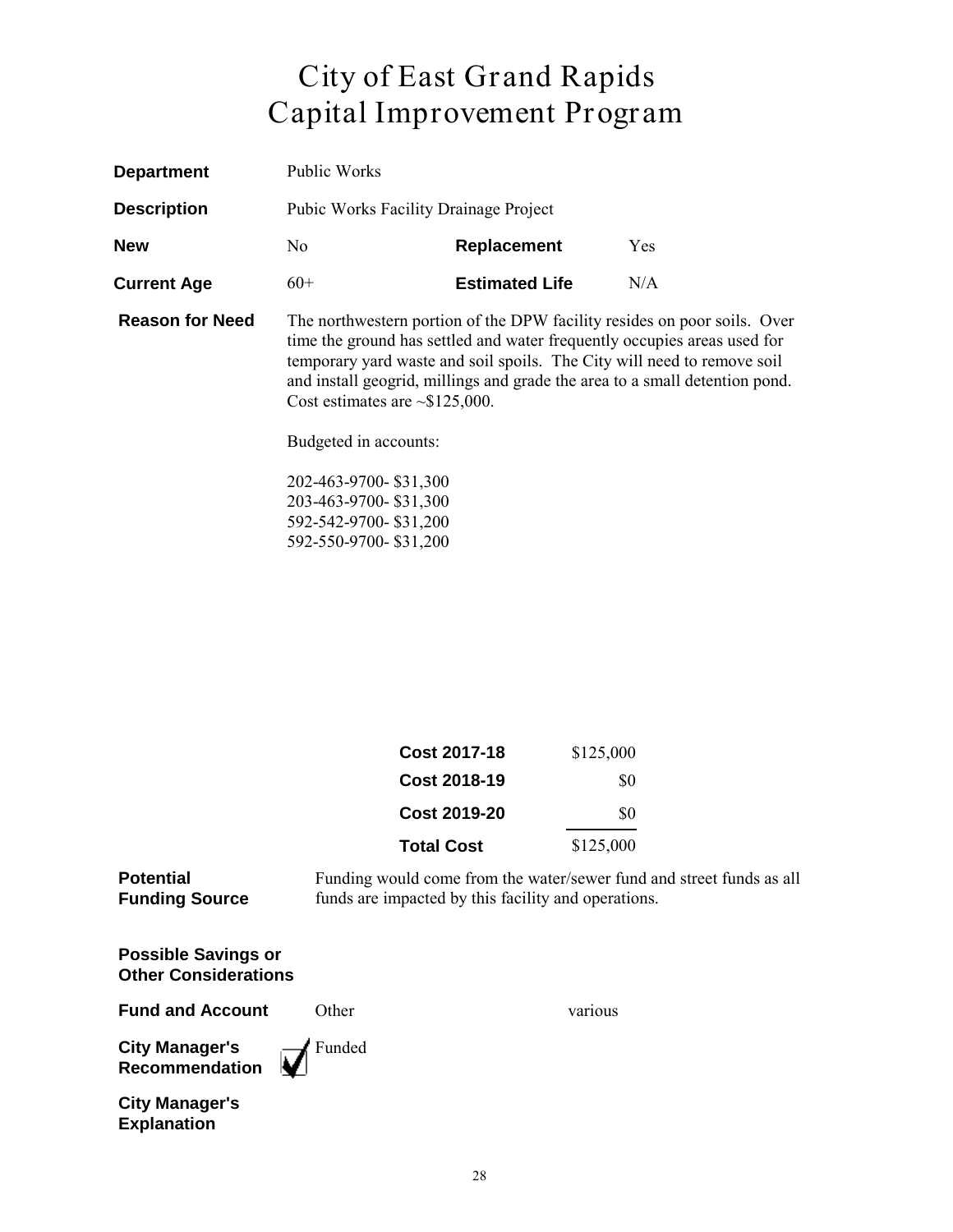| <b>Department</b>      | Public Works                                                                                                                                                                                                                                         |                       |            |
|------------------------|------------------------------------------------------------------------------------------------------------------------------------------------------------------------------------------------------------------------------------------------------|-----------------------|------------|
| <b>Description</b>     | Manhole Casting Adjustment Program                                                                                                                                                                                                                   |                       |            |
| <b>New</b>             | No.                                                                                                                                                                                                                                                  | Replacement           | <b>Yes</b> |
| <b>Current Age</b>     | Varies                                                                                                                                                                                                                                               | <b>Estimated Life</b> | $5-10$     |
| <b>Reason for Need</b> | Repair of sinking and uneven manhole castings throughout the City. Work<br>will be performed by Public Works personnel. Cost is for materials to<br>perform the work, including new castings, brick/block, recycled rubber<br>adjustment rings, etc. |                       |            |

| <b>Cost 2017-18</b> | \$2,000  |
|---------------------|----------|
| <b>Cost 2018-19</b> | \$15,000 |
| <b>Cost 2019-20</b> | \$15,000 |
| <b>Total Cost</b>   | \$32,000 |

#### **Potential Funding Source**

**Possible Savings or Other Considerations**

**Fund and Account** Major Street 202-463-9700

**City Manager's Recommendation**

Funded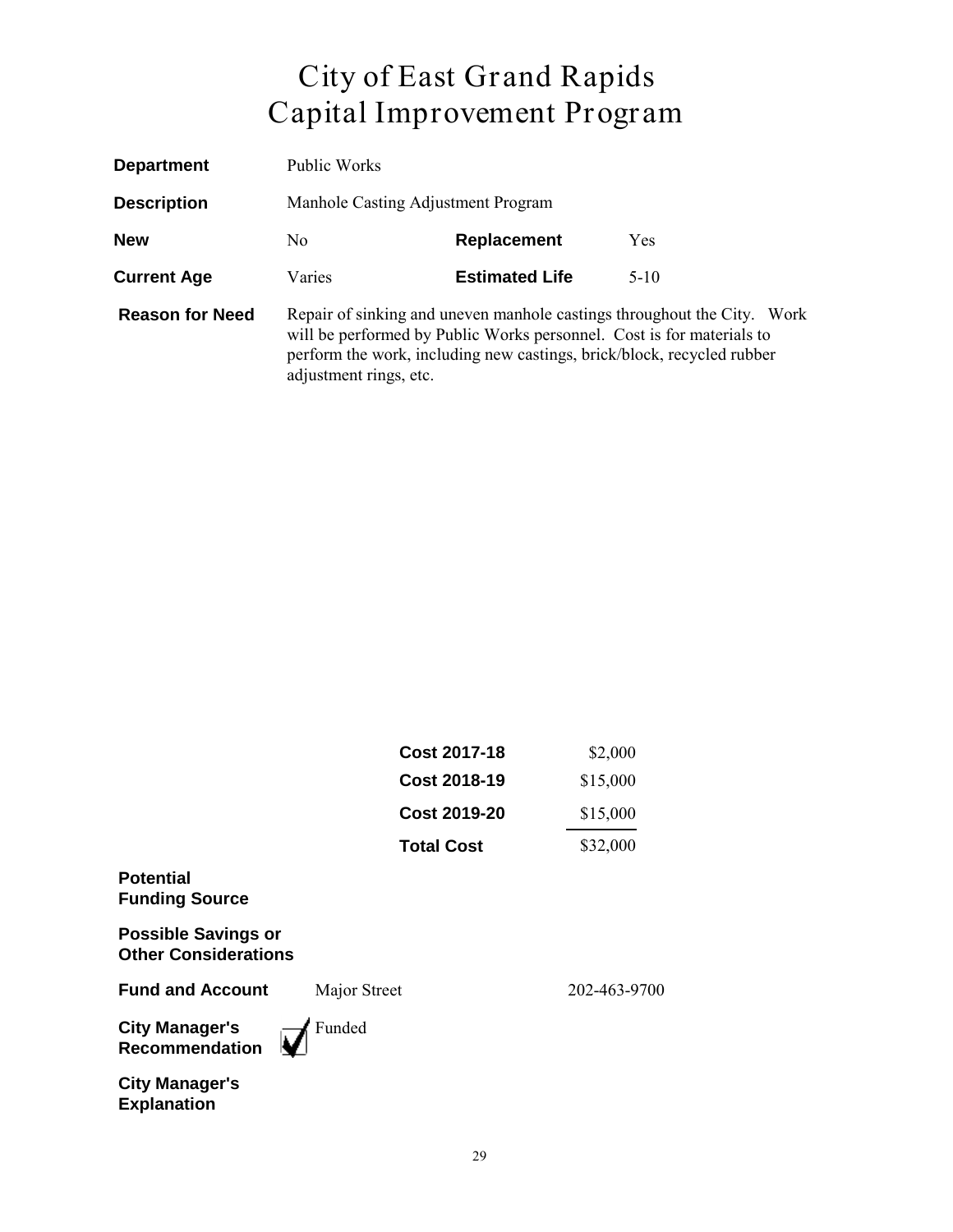| <b>Department</b>      | Public Works                                                                                                                                                                                                   |                       |           |
|------------------------|----------------------------------------------------------------------------------------------------------------------------------------------------------------------------------------------------------------|-----------------------|-----------|
| <b>Description</b>     | Traffic Signal Upgrade                                                                                                                                                                                         |                       |           |
| <b>New</b>             | N <sub>0</sub>                                                                                                                                                                                                 | Replacement           | Yes       |
| <b>Current Age</b>     | $30 +$                                                                                                                                                                                                         | <b>Estimated Life</b> | $15 - 20$ |
| <b>Reason for Need</b> | Traffic Signal replacement is important to make sure that signals operate<br>properly to regulate the flow of traffic in the City. Older signals require<br>more maintenance and become more prone to outages. |                       |           |
|                        | FY 17-18:                                                                                                                                                                                                      |                       |           |
|                        | Plymouth-Blodgett Hospital:<br>Lakeside Drive-Robinson Road:                                                                                                                                                   | \$4,000<br>\$15,000   |           |

|                                                           | <b>Cost 2017-18</b>                      | \$19,000                                                                                                                                                                                                            |
|-----------------------------------------------------------|------------------------------------------|---------------------------------------------------------------------------------------------------------------------------------------------------------------------------------------------------------------------|
|                                                           | <b>Cost 2018-19</b>                      | \$0                                                                                                                                                                                                                 |
|                                                           | <b>Cost 2019-20</b>                      | \$0                                                                                                                                                                                                                 |
|                                                           | <b>Total Cost</b>                        | \$19,000                                                                                                                                                                                                            |
| <b>Potential</b><br><b>Funding Source</b>                 | Municipal Streets Fund/Major Street Fund |                                                                                                                                                                                                                     |
| <b>Possible Savings or</b><br><b>Other Considerations</b> | the EGR share.                           | Savings for most of Lakeside Drive/Robinson Road signal may be<br>accounted for from utilizing the Breton/Lake signal box as an in-kind<br>contribution in conjunction with splitting total costs with the KCRC for |
| <b>Fund and Account</b>                                   | Major Street                             | 202-474-9700                                                                                                                                                                                                        |

**City Manager's Recommendation**

Funded ☑

**City Manager's Explanation**

Full funding for the traffic signal upgrade is not available at this time. Funded at \$50,000 for one signal.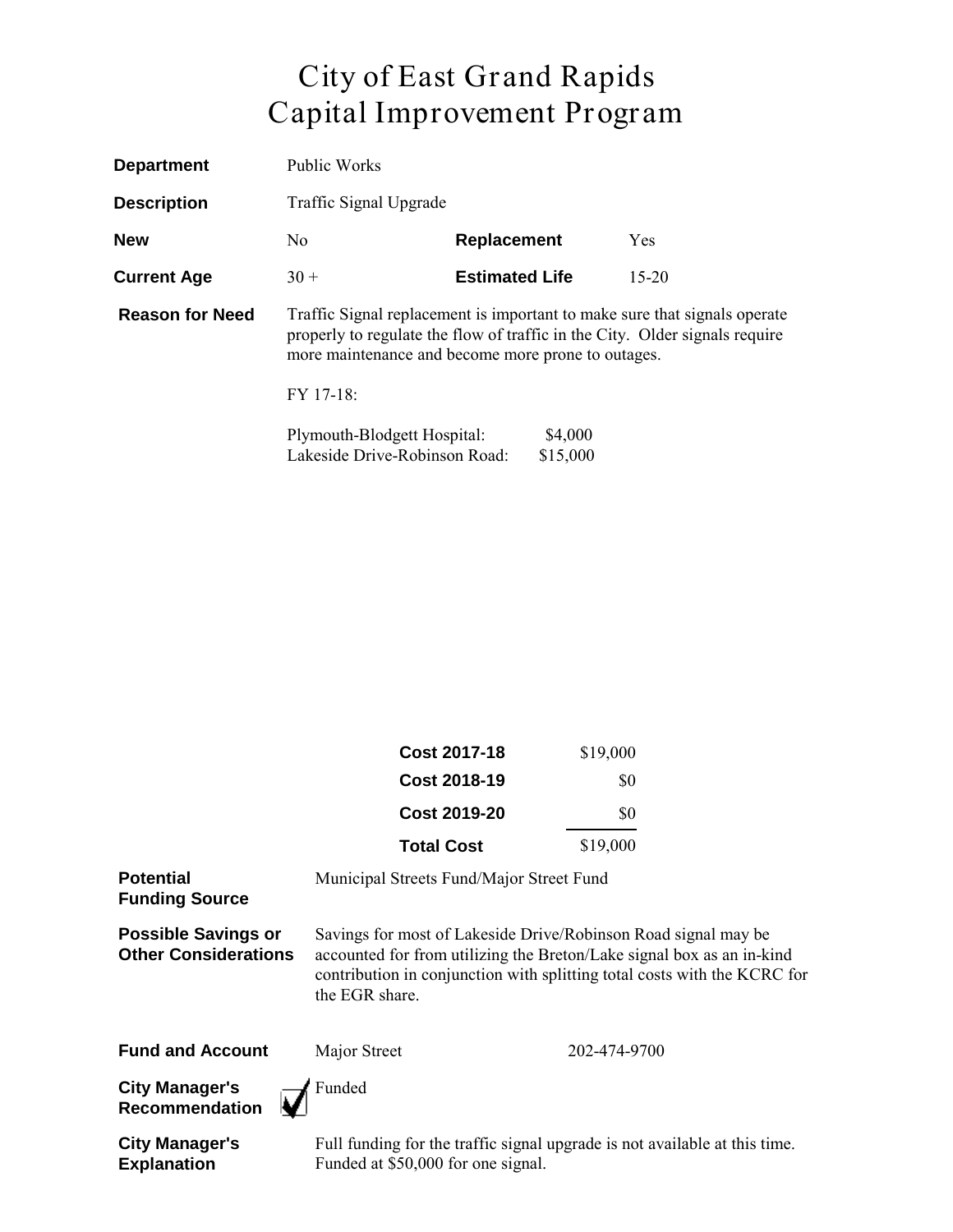| <b>Department</b>      | <b>Public Works</b>                                                                                                                                                                                                                                                                                                                                                                                                                                                         |                       |                |
|------------------------|-----------------------------------------------------------------------------------------------------------------------------------------------------------------------------------------------------------------------------------------------------------------------------------------------------------------------------------------------------------------------------------------------------------------------------------------------------------------------------|-----------------------|----------------|
| <b>Description</b>     | Local Street Construction                                                                                                                                                                                                                                                                                                                                                                                                                                                   |                       |                |
| <b>New</b>             | N <sub>0</sub>                                                                                                                                                                                                                                                                                                                                                                                                                                                              | <b>Replacement</b>    | N <sub>0</sub> |
| <b>Current Age</b>     | Varies                                                                                                                                                                                                                                                                                                                                                                                                                                                                      | <b>Estimated Life</b> | $15 - 20$      |
| <b>Reason for Need</b> | Grind and resurface/reconstruction of City streets based on PASER asset<br>ratings and utility infrastructure.<br>FY 17-18:<br>-Boston-Andover to Conlon (with water main)<br>-Floral-Argentina to San Jose<br>-Andover Ln-Berwyk to end<br>-York-Berwyk to Richards<br>-Eastlawn/Estelle-Elmwood to Audobon<br>-Whitfield-Englewood to end<br>-Ogden-Argentina to Lake<br>-Maxwell-Argentina to Lake<br>-Arundel-Berwyk to Conlon<br>FY 18-19: Details provided on page 59 |                       |                |
|                        | FY 19-20: Details provided on page 59                                                                                                                                                                                                                                                                                                                                                                                                                                       |                       |                |

| <b>Cost 2017-18</b> | \$661,000 |
|---------------------|-----------|
| Cost 2018-19        | \$0       |
| <b>Cost 2019-20</b> | \$0       |
| <b>Total Cost</b>   | \$661,000 |

| <b>Potential</b><br><b>Funding Source</b>                 | Street Millage/General Fund Transfer |              |
|-----------------------------------------------------------|--------------------------------------|--------------|
| <b>Possible Savings or</b><br><b>Other Considerations</b> | Bid with KCRC                        |              |
| <b>Fund and Account</b>                                   | <b>Local Streets</b>                 | 203-451-9730 |
| <b>City Manager's<br/>Recommendation</b>                  | $\overline{\mathbf{v}}$ Funded       |              |
| $P^{\mu\nu}$ . Manazarta                                  |                                      |              |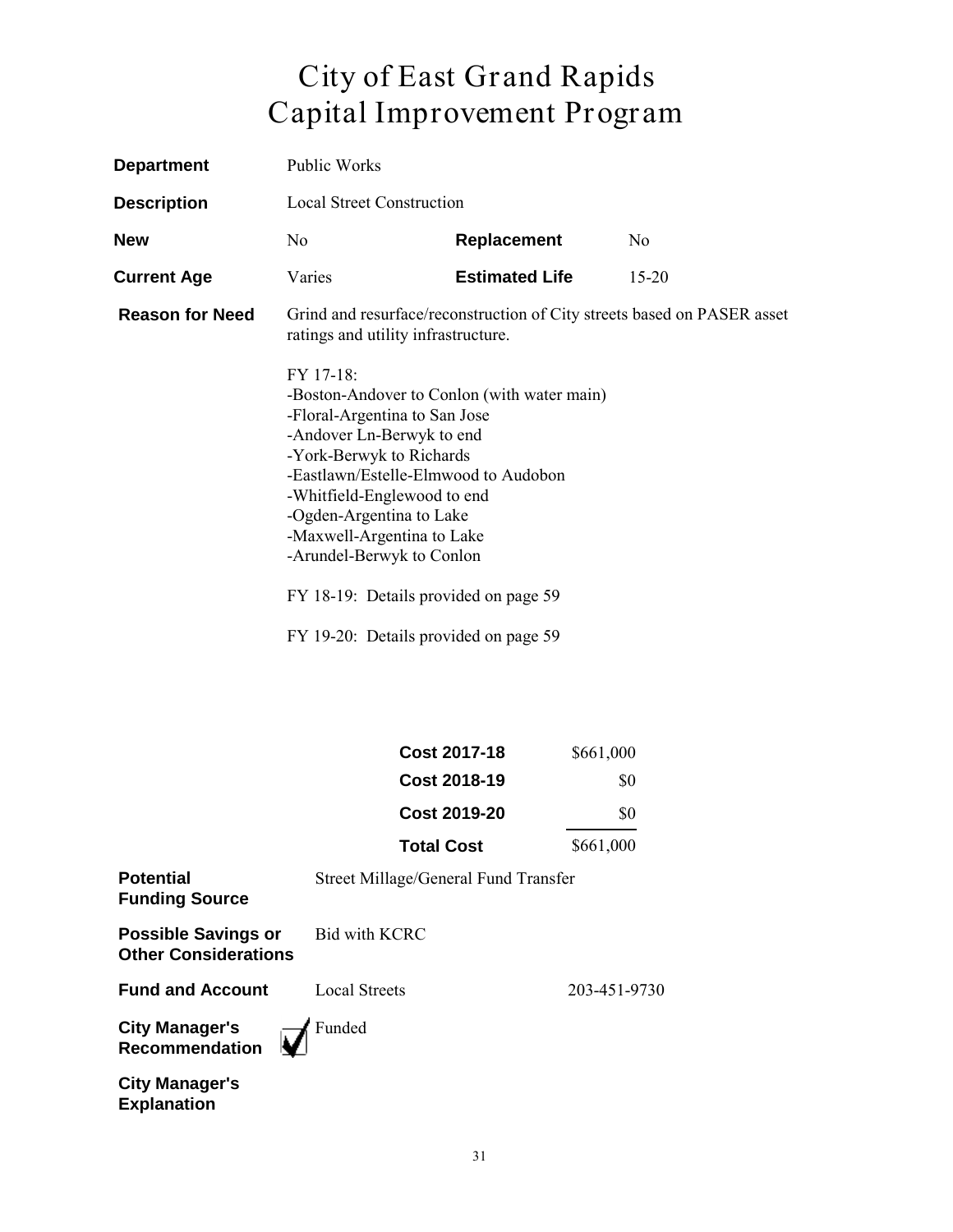| <b>Department</b>      | Public Works                                                                                                    |                       |       |  |
|------------------------|-----------------------------------------------------------------------------------------------------------------|-----------------------|-------|--|
| <b>Description</b>     | Sidewalk Repair Program                                                                                         |                       |       |  |
| <b>New</b>             | Replacement<br>N <sub>0</sub><br>Yes                                                                            |                       |       |  |
| <b>Current Age</b>     | Various                                                                                                         | <b>Estimated Life</b> | $20+$ |  |
| <b>Reason for Need</b> | Annual spot repairs to city sidewalks completed by neighborhood.                                                |                       |       |  |
|                        | FY 17-18: The target area will be the southeast and southwest portions of<br>the City per the sidewalk program. |                       |       |  |

| <b>Cost 2017-18</b> | \$150,000 |
|---------------------|-----------|
| <b>Cost 2018-19</b> | \$150,000 |
| <b>Cost 2019-20</b> | \$150,000 |
| <b>Total Cost</b>   | \$450,000 |

**Potential Funding Source** Streets and Sidewalks Millage

**Possible Savings or Other Considerations**

Partner with other local agencies to maximize volume-pricing.

**Fund and Account** Municipal Street Fund 204-444-9350

**City Manager's Recommendation**

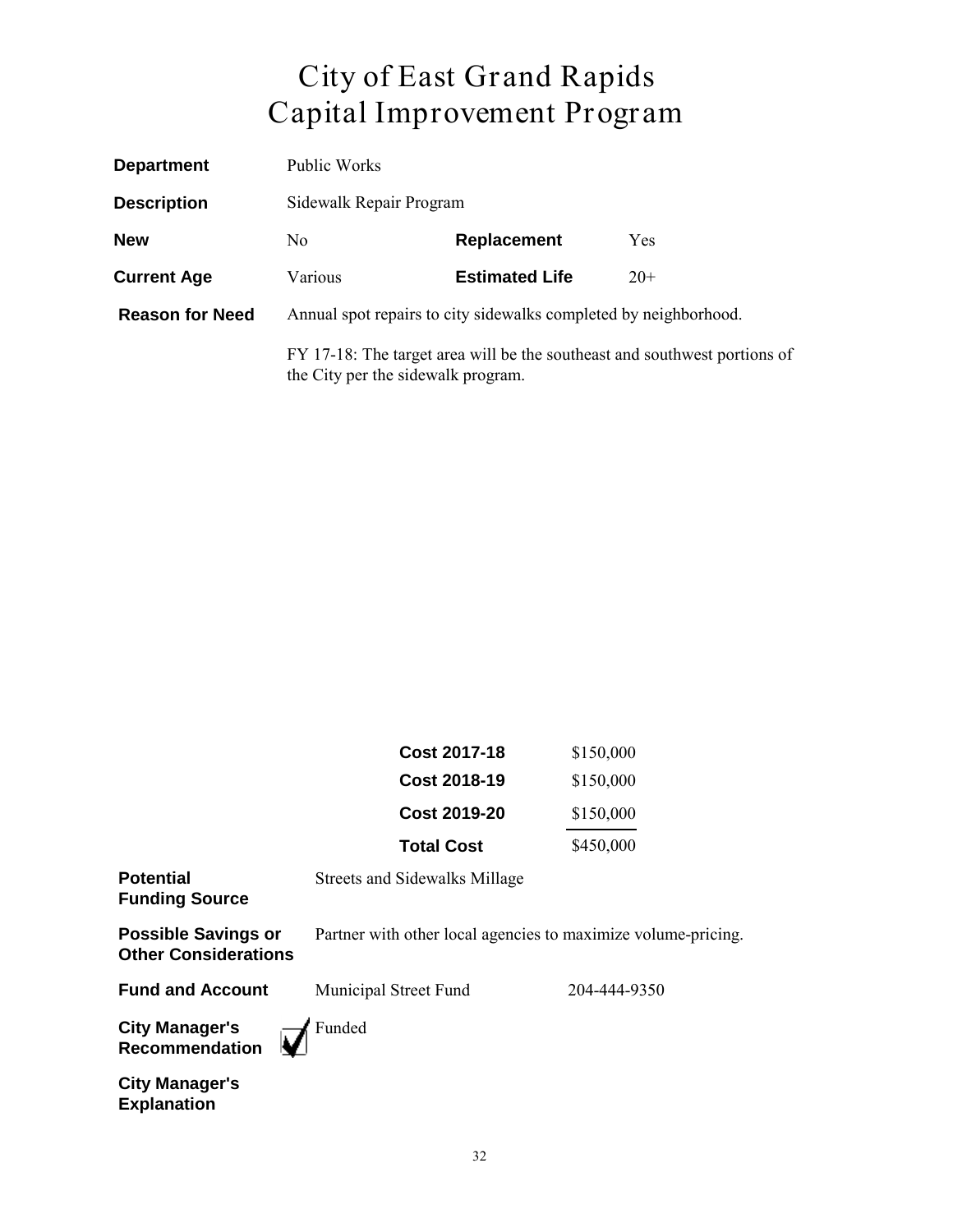| <b>Department</b>      | Public Works                                                                                                                                                                                                                                                                                                                                                                                                                                                                                                                                                                                                                                                                                                                                                                                            |                       |       |  |
|------------------------|---------------------------------------------------------------------------------------------------------------------------------------------------------------------------------------------------------------------------------------------------------------------------------------------------------------------------------------------------------------------------------------------------------------------------------------------------------------------------------------------------------------------------------------------------------------------------------------------------------------------------------------------------------------------------------------------------------------------------------------------------------------------------------------------------------|-----------------------|-------|--|
| <b>Description</b>     | Special Assessment District (SAD)-Sidewalks                                                                                                                                                                                                                                                                                                                                                                                                                                                                                                                                                                                                                                                                                                                                                             |                       |       |  |
| <b>New</b>             | <b>Yes</b><br>Replacement<br>No.                                                                                                                                                                                                                                                                                                                                                                                                                                                                                                                                                                                                                                                                                                                                                                        |                       |       |  |
| <b>Current Age</b>     | $\theta$                                                                                                                                                                                                                                                                                                                                                                                                                                                                                                                                                                                                                                                                                                                                                                                                | <b>Estimated Life</b> | 40-60 |  |
| <b>Reason for Need</b> | In the event that residents/property owners do not currently have sidewalks<br>adjacent to their street, the City Commission has set a policy that the City<br>will participate in a cost share for new sidewalks with street and sidewalk<br>millage funds. After resident/property owner petitions are successfully<br>submitted and the additional sidewalks are approved, the City would<br>contribute up to 80% of the cost, leaving 20% of the cost to a special<br>assessment district (SAD). The cap for contribution is \$50,000 from the<br>City in any given year, but the City Commission may consider an 80-20%<br>cost share above \$50,000 depending on the project considering the<br>aggregate total of the streets and sidewalks millage total dedicated to new<br>sidewalk sections. |                       |       |  |

| <b>Cost 2017-18</b> | \$50,000  |
|---------------------|-----------|
| Cost 2018-19        | \$50,000  |
| Cost 2019-20        | \$50,000  |
| <b>Total Cost</b>   | \$150,000 |
|                     |           |
|                     |           |

**Possible Savings or Other Considerations**

**Fund and Account** Municipal Street Fund 204-444-9350

**Funding Source**

**Potential** 

**City Manager's Recommendation**

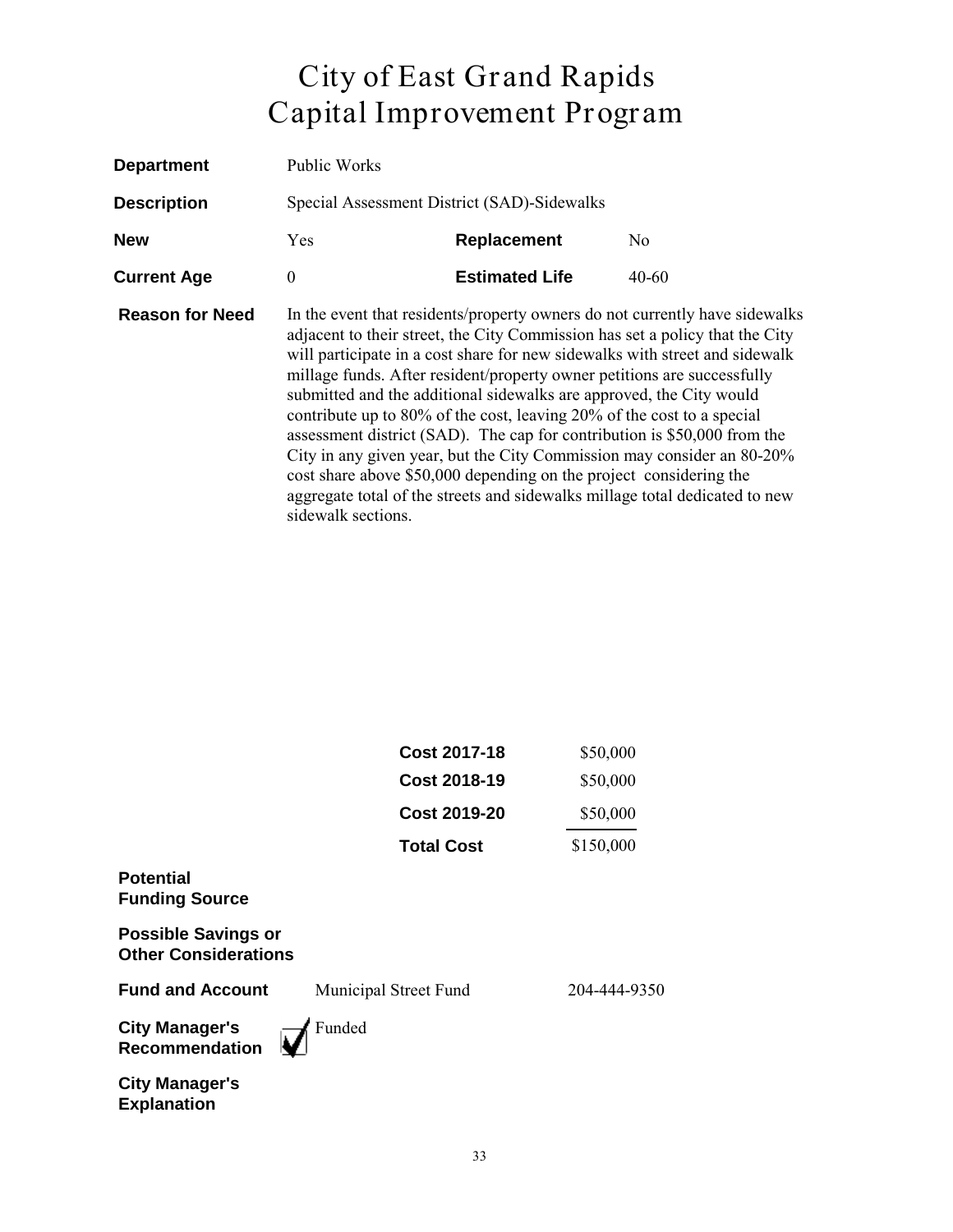| <b>Department</b>      | Public Works                                                                                                                                                                                                                                                                                     |                       |           |  |
|------------------------|--------------------------------------------------------------------------------------------------------------------------------------------------------------------------------------------------------------------------------------------------------------------------------------------------|-----------------------|-----------|--|
| <b>Description</b>     | Storm Sewer Repairs and CIPP                                                                                                                                                                                                                                                                     |                       |           |  |
| <b>New</b>             | Replacement<br>No.<br><b>Yes</b>                                                                                                                                                                                                                                                                 |                       |           |  |
| <b>Current Age</b>     | $60-100+$                                                                                                                                                                                                                                                                                        | <b>Estimated Life</b> | $60 - 70$ |  |
| <b>Reason for Need</b> | Storm sewer repair and replacement funds are set aside to address repairs<br>and lining (CIPP) of existing storm sewers, the addition of new storm<br>sewers for streets that are identified as having storm water drainage issues,<br>and for addressing storm water from sump pump discharges. |                       |           |  |

|                                                           | Cost 2017-18           | \$80,000     |
|-----------------------------------------------------------|------------------------|--------------|
|                                                           | Cost 2018-19           | \$80,000     |
|                                                           | <b>Cost 2019-20</b>    | \$80,000     |
|                                                           | <b>Total Cost</b>      | \$240,000    |
| <b>Potential</b><br><b>Funding Source</b>                 | Municipal streets fund |              |
| <b>Possible Savings or</b><br><b>Other Considerations</b> |                        |              |
| <b>Fund and Account</b>                                   | Municipal Street Fund  | 204-445-8010 |
| <b>City Manager's</b><br><b>Recommendation</b>            | Funded                 |              |
| <b>City Manager's</b>                                     |                        |              |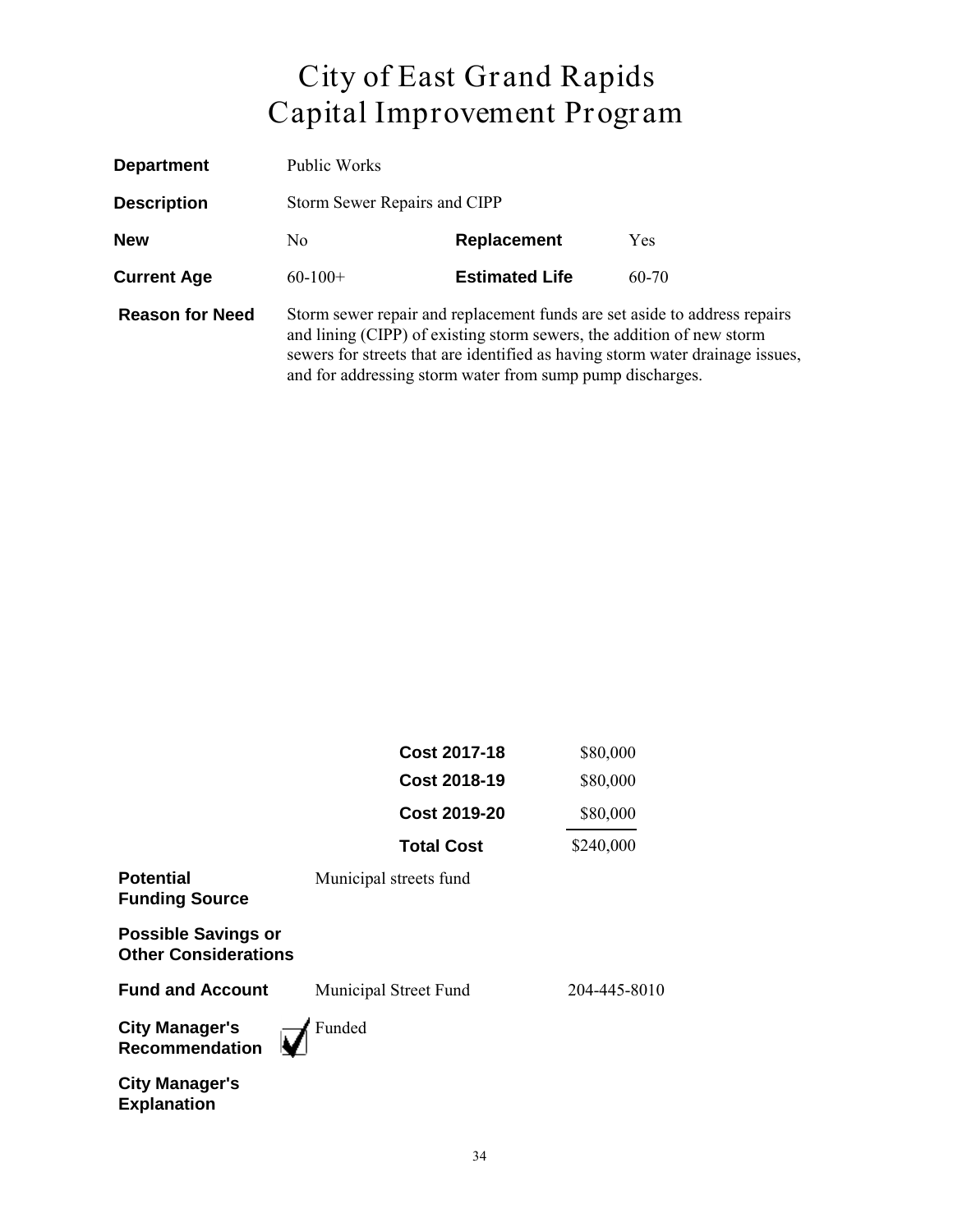| <b>Department</b>                                         | Public Works                                                                                                                                                                                                                                                          |                       |              |       |
|-----------------------------------------------------------|-----------------------------------------------------------------------------------------------------------------------------------------------------------------------------------------------------------------------------------------------------------------------|-----------------------|--------------|-------|
| <b>Description</b>                                        | Upgrade/Replace Water Mains                                                                                                                                                                                                                                           |                       |              |       |
| <b>New</b>                                                | N <sub>0</sub><br><b>Replacement</b><br>Yes                                                                                                                                                                                                                           |                       |              |       |
| <b>Current Age</b>                                        | Varies                                                                                                                                                                                                                                                                | <b>Estimated Life</b> |              | 50-80 |
| <b>Reason for Need</b>                                    | Replacement/rehabilitation of watermains based on age, material, and<br>frequency of breaks. This reduces costly emergency repairs, protects<br>additional infrastructure investments, provides for reliable and safe service,<br>pressures and fire protection.      |                       |              |       |
|                                                           | FY 17-18:<br>Argentina-Breton to Pinecrest: \$335,000 (Spring 2018)<br>Wealthy-Lakeside to Lovett: \$357,000 (Summer 2017)<br>Boston-Andover to Conlon: \$140,000 (possible bid alternate Andover to<br>Lake Grove) (Spring 2018)                                     |                       |              |       |
|                                                           | FY 18-19:<br>Oakwood-Conlon to Lake: \$270,000<br>Oakwood-Lake to Woodcliff: \$80,000<br>Elmwood-Conlon to Lake: \$370,000<br>Conlon-Oakwood to Hall-CIPP:\$200,000<br>FY 19-20:<br>Robinson-Maryland to Lakeside: \$450,000<br>Tenway-Englewood to Oxford: \$100,000 |                       |              |       |
|                                                           |                                                                                                                                                                                                                                                                       |                       |              |       |
|                                                           |                                                                                                                                                                                                                                                                       | <b>Cost 2017-18</b>   | \$832,000    |       |
|                                                           |                                                                                                                                                                                                                                                                       | <b>Cost 2018-19</b>   | \$920,000    |       |
|                                                           |                                                                                                                                                                                                                                                                       | <b>Cost 2019-20</b>   | \$550,000    |       |
|                                                           | Total Cost                                                                                                                                                                                                                                                            |                       | \$2,302,000  |       |
| <b>Potential</b><br><b>Funding Source</b>                 | Water and Sewer Utility rates                                                                                                                                                                                                                                         |                       |              |       |
| <b>Possible Savings or</b><br><b>Other Considerations</b> |                                                                                                                                                                                                                                                                       |                       |              |       |
| <b>Fund and Account</b>                                   | Water/Sewer Fund                                                                                                                                                                                                                                                      |                       | 592-542-9700 |       |
| <b>City Manager's</b><br><b>Recommendation</b>            | Funded                                                                                                                                                                                                                                                                |                       |              |       |
| <b>City Manager's</b>                                     |                                                                                                                                                                                                                                                                       |                       |              |       |

**Explanation**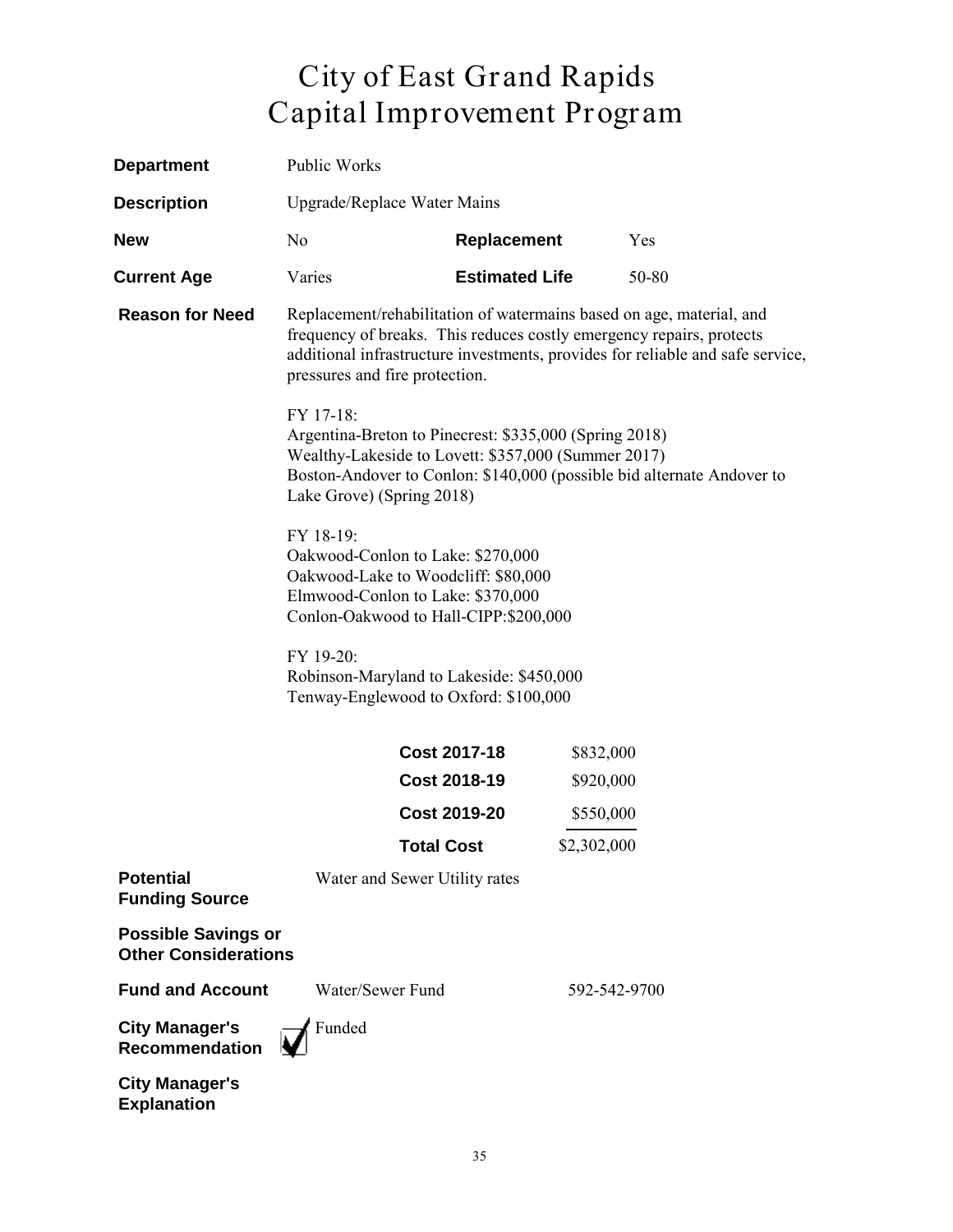| <b>Department</b>      | <b>Public Works</b>                                                                                                                                                                                                                                                                                                                                                                                                                                                                                |                       |       |  |
|------------------------|----------------------------------------------------------------------------------------------------------------------------------------------------------------------------------------------------------------------------------------------------------------------------------------------------------------------------------------------------------------------------------------------------------------------------------------------------------------------------------------------------|-----------------------|-------|--|
| <b>Description</b>     | <b>Hydrant Update Program</b>                                                                                                                                                                                                                                                                                                                                                                                                                                                                      |                       |       |  |
| <b>New</b>             | Replacement<br><b>Yes</b><br>N <sub>0</sub>                                                                                                                                                                                                                                                                                                                                                                                                                                                        |                       |       |  |
| <b>Current Age</b>     | Varies                                                                                                                                                                                                                                                                                                                                                                                                                                                                                             | <b>Estimated Life</b> | $40+$ |  |
| <b>Reason for Need</b> | Public Works replaces hydrants exceeding 40 years in age. Many of these<br>older hydrants leak and are irreparable due to their age and lack of<br>available parts. These old hydrants tend to freeze during cold weather<br>reducing fire fighting capabilities. These funds (material only) allow for<br>replacing 12 of the cities 502 hydrants per year. Hydrants are also replaced<br>as part of water main replacement projects as well increasing the total<br>replacement number annually. |                       |       |  |

|                                                           | <b>Cost 2017-18</b> | \$25,000     |
|-----------------------------------------------------------|---------------------|--------------|
|                                                           | <b>Cost 2018-19</b> | \$25,000     |
|                                                           | <b>Cost 2019-20</b> | \$25,000     |
|                                                           | <b>Total Cost</b>   | \$75,000     |
| <b>Potential</b><br><b>Funding Source</b>                 |                     |              |
| <b>Possible Savings or</b><br><b>Other Considerations</b> |                     |              |
| <b>Fund and Account</b>                                   | Water/Sewer Fund    | 592-542-9700 |
| <b>City Manager's</b><br><b>Recommendation</b>            | Funded              |              |
| <b>City Manager's</b><br><b>Explanation</b>               |                     |              |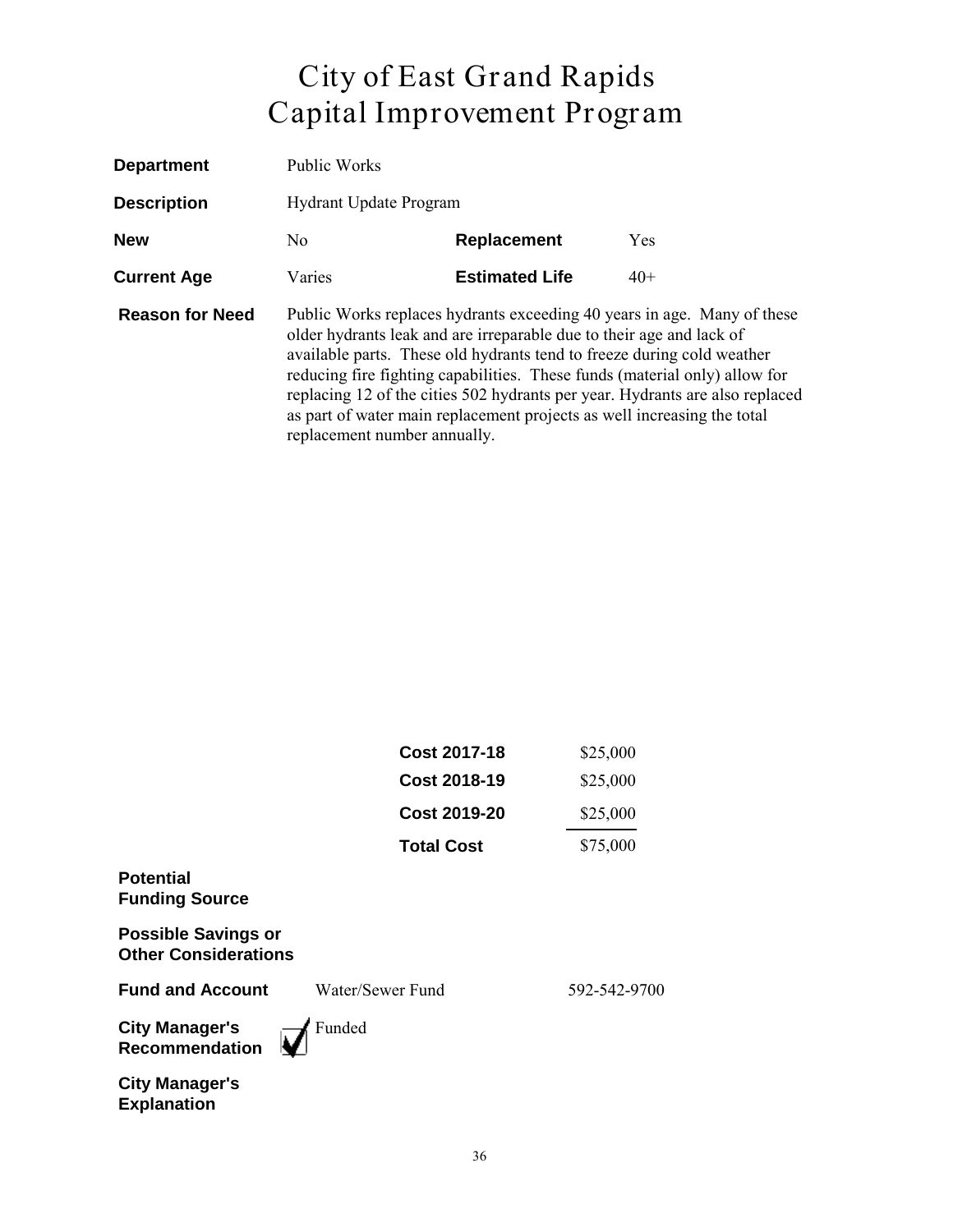| <b>Department</b>      | Public Works                                                                                                                                                                                                                                                      |  |  |  |  |
|------------------------|-------------------------------------------------------------------------------------------------------------------------------------------------------------------------------------------------------------------------------------------------------------------|--|--|--|--|
| <b>Description</b>     | Valve Replacement Program                                                                                                                                                                                                                                         |  |  |  |  |
| <b>New</b>             | Replacement<br>Yes<br>No.                                                                                                                                                                                                                                         |  |  |  |  |
| <b>Current Age</b>     | <b>Estimated Life</b><br>$60-100$<br>$60-100$                                                                                                                                                                                                                     |  |  |  |  |
| <b>Reason for Need</b> | The water valve replacement program funds the replacement of valves that<br>are no longer functional. Each year the DPW staff targets valves that need<br>to be replaced so that appropriate areas within the distribution system can<br>be isolated when needed. |  |  |  |  |

|                                                           | <b>Cost 2017-18</b>      | \$18,000     |
|-----------------------------------------------------------|--------------------------|--------------|
|                                                           | <b>Cost 2018-19</b>      | \$18,000     |
|                                                           | <b>Cost 2019-20</b>      | \$18,000     |
|                                                           | <b>Total Cost</b>        | \$54,000     |
| <b>Potential</b><br><b>Funding Source</b>                 | <b>Water Sewer Rates</b> |              |
| <b>Possible Savings or</b><br><b>Other Considerations</b> |                          |              |
| <b>Fund and Account</b>                                   | Water/Sewer Fund         | 592-542-9700 |
| <b>City Manager's</b><br><b>Recommendation</b>            | Funded                   |              |
| <b>City Manager's</b><br><b>Explanation</b>               |                          |              |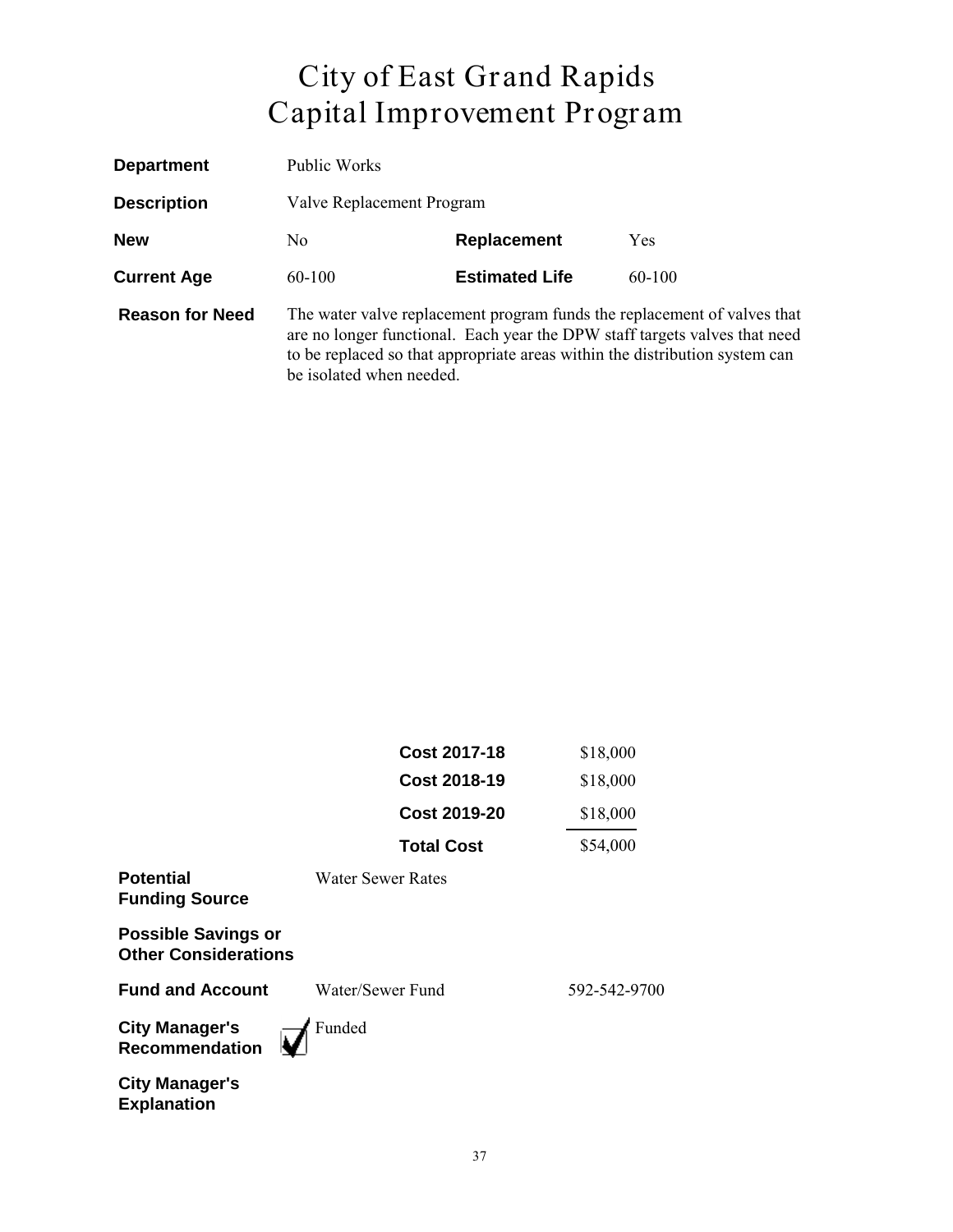| <b>Department</b>      | Public Works                                                                                                       |                       |            |
|------------------------|--------------------------------------------------------------------------------------------------------------------|-----------------------|------------|
| <b>Description</b>     | <b>Hydraulic Utility Saw</b>                                                                                       |                       |            |
| <b>New</b>             | No.                                                                                                                | <b>Replacement</b>    | <b>Yes</b> |
| <b>Current Age</b>     | 10                                                                                                                 | <b>Estimated Life</b> | 10         |
| <b>Reason for Need</b> | Utility saws are utilized by DPW staff to cut water main and sewer pipe<br>during repairs or replacement projects. |                       |            |

|                                                           | <b>Cost 2017-18</b> | \$5,000      |
|-----------------------------------------------------------|---------------------|--------------|
|                                                           | <b>Cost 2018-19</b> | \$0          |
|                                                           | <b>Cost 2019-20</b> | \$0          |
|                                                           | <b>Total Cost</b>   | \$5,000      |
| <b>Potential</b><br><b>Funding Source</b>                 |                     |              |
| <b>Possible Savings or</b><br><b>Other Considerations</b> |                     |              |
| <b>Fund and Account</b>                                   | Water/Sewer Fund    | 592-542-9701 |
| <b>City Manager's</b><br><b>Recommendation</b>            | Funded              |              |
| <b>City Manager's</b><br><b>Explanation</b>               |                     |              |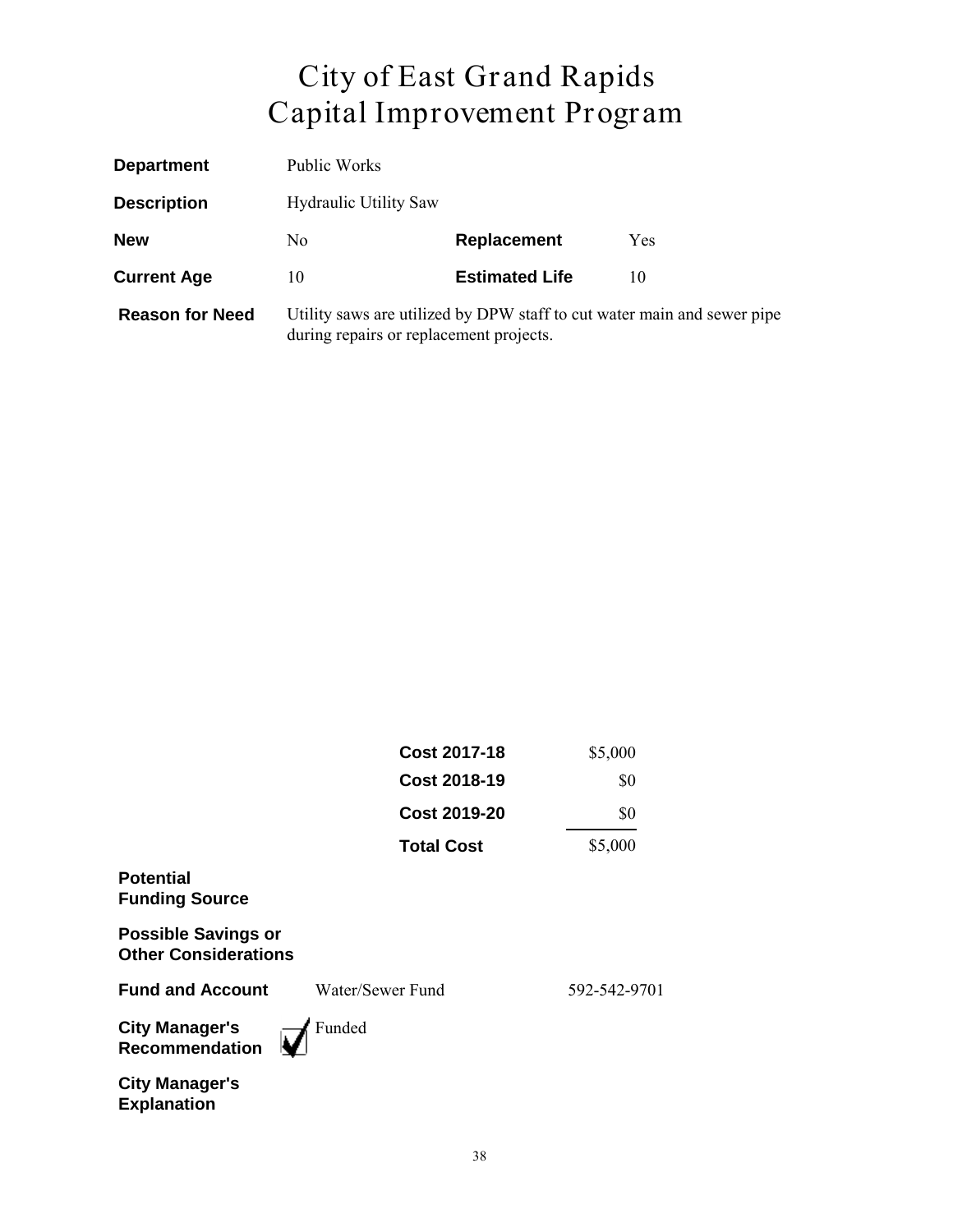| <b>Department</b>      | Public Works                                                                                                                                                             |                       |                |
|------------------------|--------------------------------------------------------------------------------------------------------------------------------------------------------------------------|-----------------------|----------------|
| <b>Description</b>     | City-Wide Sewer Condition Study                                                                                                                                          |                       |                |
| <b>New</b>             | <b>Yes</b>                                                                                                                                                               | Replacement           | N <sub>0</sub> |
| <b>Current Age</b>     | $\theta$                                                                                                                                                                 | <b>Estimated Life</b> | $\theta$       |
| <b>Reason for Need</b> | City-wide sewer condition study including televising all city sewers<br>(sanitary and storm) to include condition ratings, evaluations and cost<br>estimates for repair. |                       |                |
|                        | Total overall cost is estimated to be $\sim$ \$400,000 over 3 years with a local<br>match of \$40,000.                                                                   |                       |                |
|                        | 2017/2018 - \$150,000                                                                                                                                                    |                       |                |

2017/2018 - \$150,000 2018/2019 - \$150,000

| Cost 2017-18        | \$150,000 |
|---------------------|-----------|
| Cost 2018-19        | \$150,000 |
| <b>Cost 2019-20</b> | \$0       |
| <b>Total Cost</b>   | \$300,000 |

**Potential**  State Grant--revenue will offset expenditures **Funding Source Possible Savings or Other Considerations Fund and Account** Water/Sewer Fund 592-550-8010 **City Manager's** Funded  $\overline{\mathbf{V}}$ **Recommendation**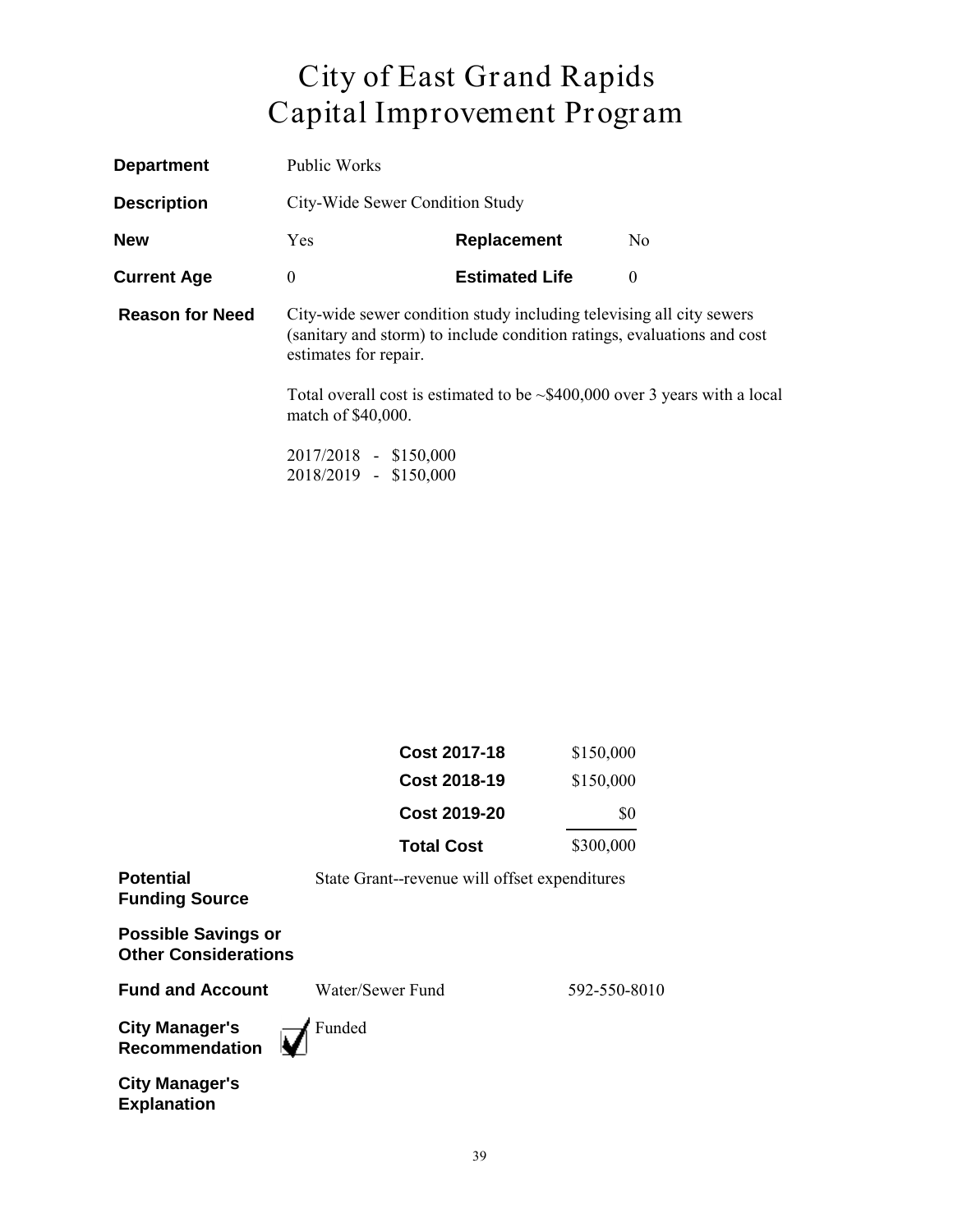| <b>Department</b>      | Public Works                                                                                                                                                                                                                                                            |                       |           |
|------------------------|-------------------------------------------------------------------------------------------------------------------------------------------------------------------------------------------------------------------------------------------------------------------------|-----------------------|-----------|
| <b>Description</b>     | <b>Upgrades Sanitary Sewer System</b>                                                                                                                                                                                                                                   |                       |           |
| <b>New</b>             | N <sub>o</sub>                                                                                                                                                                                                                                                          | <b>Replacement</b>    | Yes       |
| <b>Current Age</b>     | Varies                                                                                                                                                                                                                                                                  | <b>Estimated Life</b> | Varies    |
| <b>Reason for Need</b> | Replacement of aging sanitary sewer infrastructure is important to make<br>sure that the collection system functions properly. Replacing main and lift<br>station piping and pumps reduces emergency repairs and reduces sewer<br>backups for residents and businesses. |                       |           |
|                        | FY 17-18:<br>CIPP-Various sections per PACP ratings: \$100,000                                                                                                                                                                                                          |                       |           |
|                        | FY 18-19:<br>CIPP-Various-per PACP ratings: \$60,000<br>Manhattan lift station: \$250,000                                                                                                                                                                               |                       |           |
|                        | FY 19-20:<br>CIPP-Various-per PACP ratings: \$200,000<br>Greenwood lift station: \$300,000                                                                                                                                                                              |                       |           |
|                        |                                                                                                                                                                                                                                                                         |                       |           |
|                        |                                                                                                                                                                                                                                                                         |                       |           |
|                        |                                                                                                                                                                                                                                                                         | <b>Cost 2017-18</b>   | \$100,000 |
|                        |                                                                                                                                                                                                                                                                         | <b>Cost 2018-19</b>   | \$310,000 |
|                        |                                                                                                                                                                                                                                                                         | <b>Cost 2019-20</b>   | \$500,000 |
|                        | <b>Total Cost</b>                                                                                                                                                                                                                                                       |                       | \$910,000 |

#### **Potential Funding Source**

**Possible Savings or Other Considerations**

**Fund and Account** Water/Sewer Fund 592-550-9700

**City Manager's Recommendation**

Funded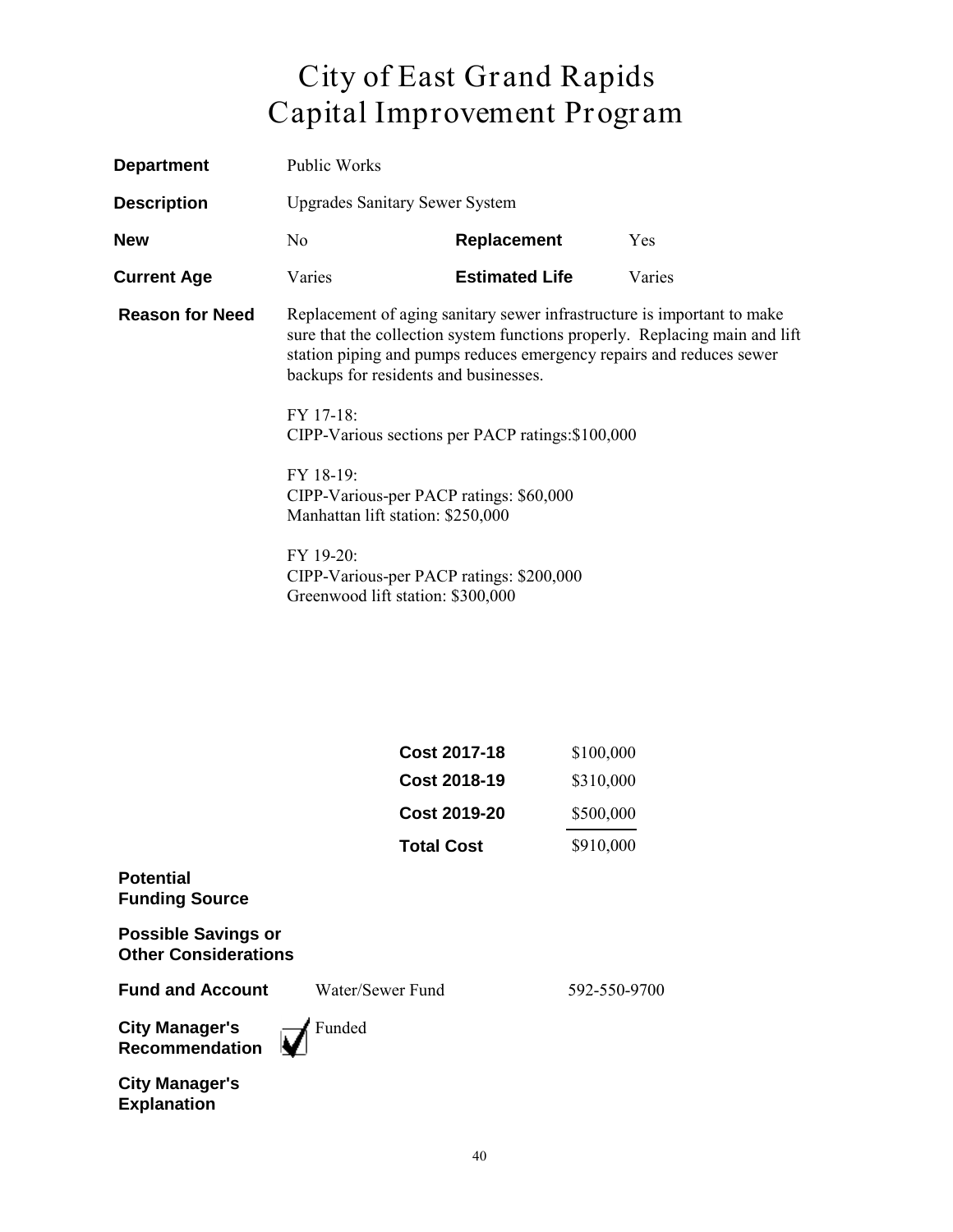| <b>Department</b>      | Public Works                                                                                                                                                                                                                |                       |            |
|------------------------|-----------------------------------------------------------------------------------------------------------------------------------------------------------------------------------------------------------------------------|-----------------------|------------|
| <b>Description</b>     | 2003 John Deere Loader #109                                                                                                                                                                                                 |                       |            |
| <b>New</b>             | N <sub>0</sub>                                                                                                                                                                                                              | Replacement           | <b>Yes</b> |
| <b>Current Age</b>     | 14                                                                                                                                                                                                                          | <b>Estimated Life</b> | $10 - 12$  |
| <b>Reason for Need</b> | Loader #109 is used for a variety of DPW tasks from snow removal, to<br>yard waste, and is essential to planned and emergency utility operations.<br>After review by city mechanics, the equipment is ready to be replaced. |                       |            |

|                                                           | <b>Cost 2017-18</b> | \$250,000    |
|-----------------------------------------------------------|---------------------|--------------|
|                                                           | <b>Cost 2018-19</b> | \$0          |
|                                                           | <b>Cost 2019-20</b> | \$0          |
|                                                           | <b>Total Cost</b>   | \$250,000    |
| <b>Potential</b><br><b>Funding Source</b>                 |                     |              |
| <b>Possible Savings or</b><br><b>Other Considerations</b> | MiDeal contracts    |              |
| <b>Fund and Account</b>                                   | <b>MERF</b>         | 692-570-9700 |
| <b>City Manager's</b><br><b>Recommendation</b>            | Funded              |              |
| <b>City Manager's</b><br><b>Explanation</b>               |                     |              |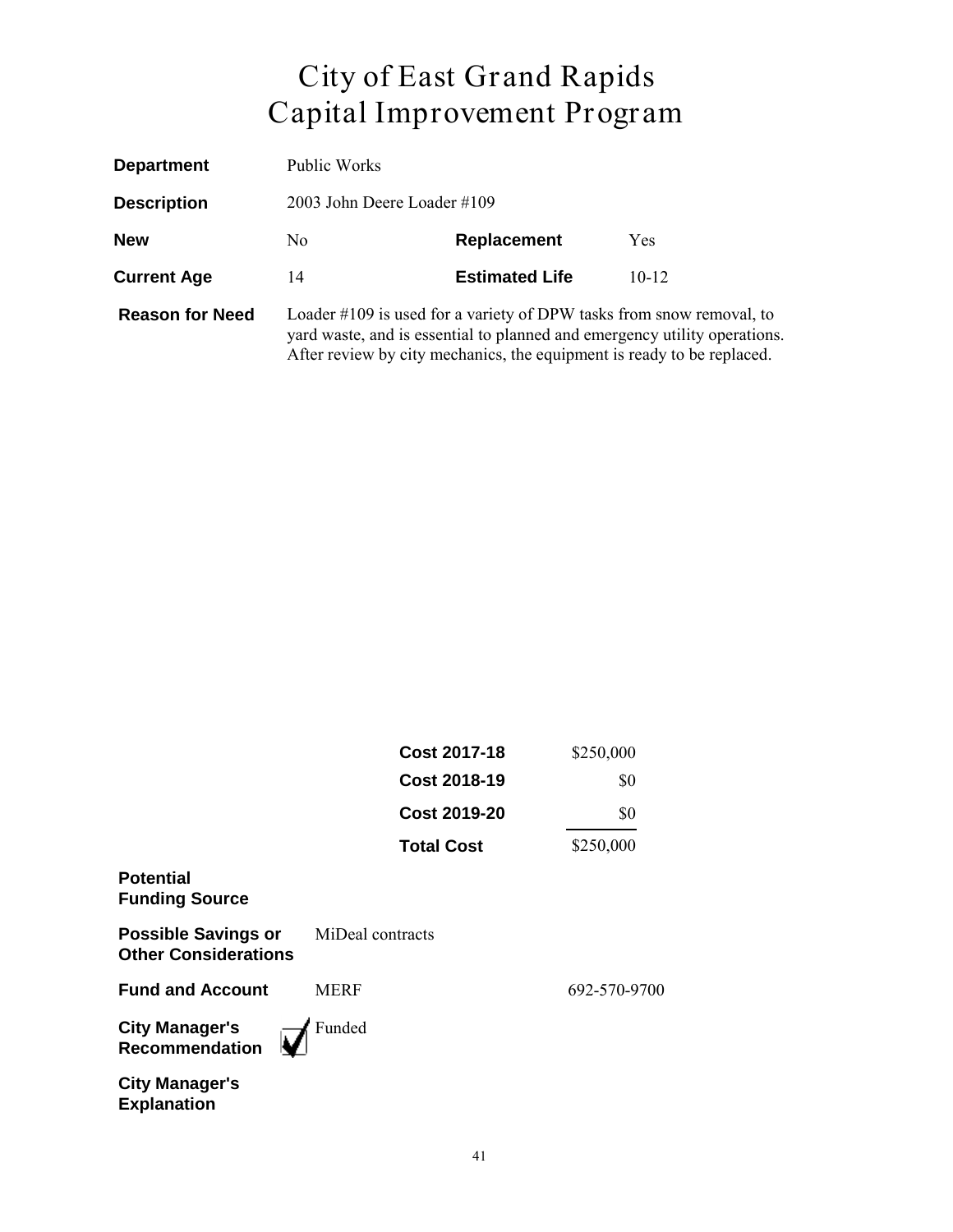| <b>Department</b>      | Public Works                                                                                                                                                                                                           |                       |            |
|------------------------|------------------------------------------------------------------------------------------------------------------------------------------------------------------------------------------------------------------------|-----------------------|------------|
| <b>Description</b>     | 2000 Sterling Dump Truck #196                                                                                                                                                                                          |                       |            |
| <b>New</b>             | N <sub>0</sub>                                                                                                                                                                                                         | <b>Replacement</b>    | <b>Yes</b> |
| <b>Current Age</b>     | 17                                                                                                                                                                                                                     | <b>Estimated Life</b> | $10 - 12$  |
| <b>Reason for Need</b> | The 2000 Sterling dump truck #196 has been reviewed by mechanics and<br>has been recommended for replacement. This truck is used for all water<br>and sewer utility repairs and serves as a backup for winter plowing. |                       |            |

|                                                           | <b>Cost 2017-18</b>  | \$150,000    |
|-----------------------------------------------------------|----------------------|--------------|
|                                                           | <b>Cost 2018-19</b>  | \$0          |
|                                                           | <b>Cost 2019-20</b>  | \$0          |
|                                                           | <b>Total Cost</b>    | \$150,000    |
| <b>Potential</b><br><b>Funding Source</b>                 |                      |              |
| <b>Possible Savings or</b><br><b>Other Considerations</b> | MiDeal bid contracts |              |
| <b>Fund and Account</b>                                   | <b>MERF</b>          | 692-570-9700 |
| <b>City Manager's</b><br><b>Recommendation</b>            | Funded               |              |
| <b>City Manager's</b><br><b>Explanation</b>               |                      |              |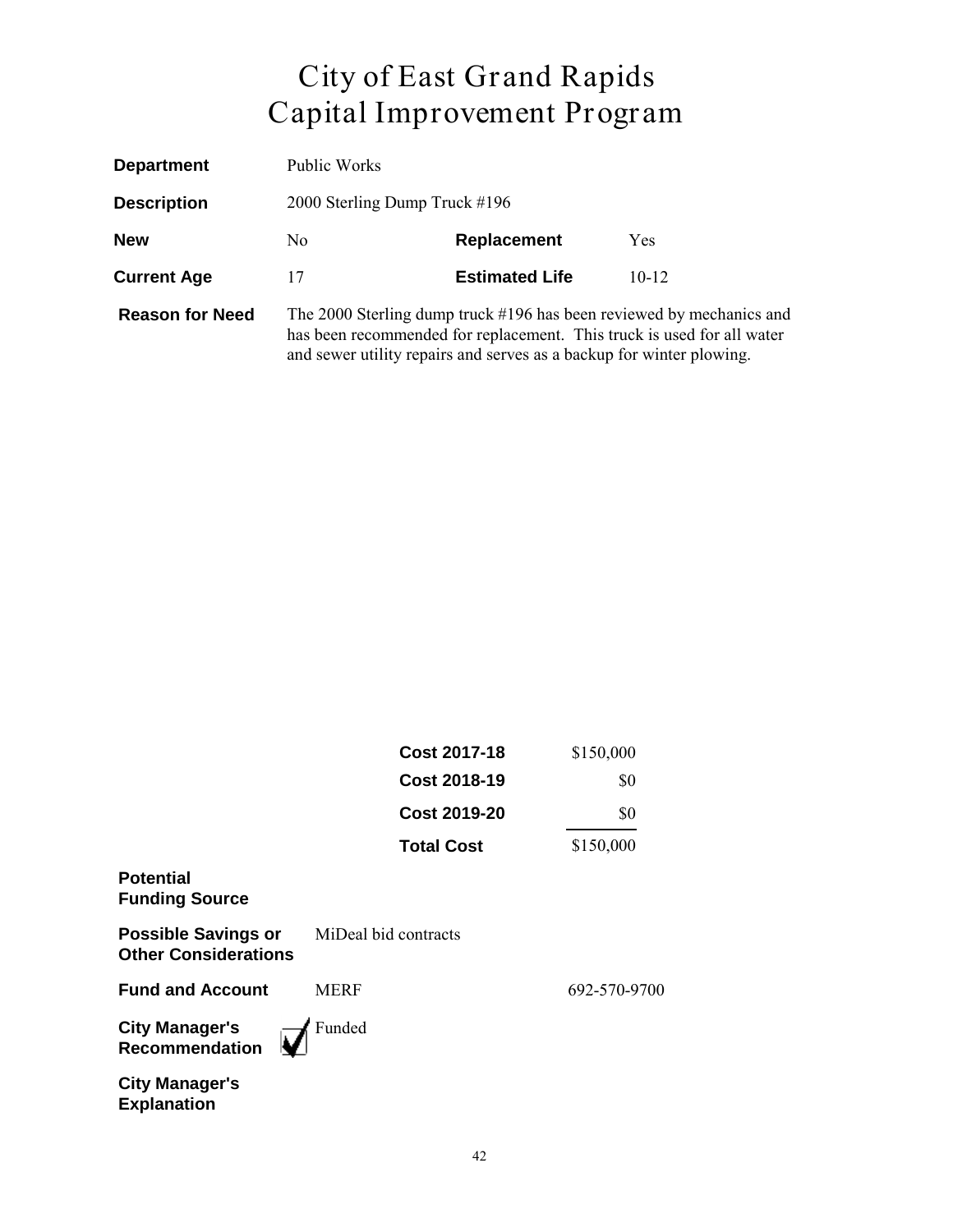| <b>Department</b>      | Public Works                                                                                                                                                                                                                        |                       |            |
|------------------------|-------------------------------------------------------------------------------------------------------------------------------------------------------------------------------------------------------------------------------------|-----------------------|------------|
| <b>Description</b>     | 2001 Freightliner Plow Truck #102                                                                                                                                                                                                   |                       |            |
| <b>New</b>             | No.                                                                                                                                                                                                                                 | Replacement           | <b>Yes</b> |
| <b>Current Age</b>     | 16                                                                                                                                                                                                                                  | <b>Estimated Life</b> | $10 - 12$  |
| <b>Reason for Need</b> | The 2001 Freightliner dump/plow truck $#102$ has been reviewed by<br>mechanics and has been recommended for replacement. This truck is used<br>for water and sewer utility work as well as road grading and winter snow<br>plowing. |                       |            |

|                                                           | <b>Cost 2017-18</b> | \$150,000    |
|-----------------------------------------------------------|---------------------|--------------|
|                                                           | <b>Cost 2018-19</b> | \$0          |
|                                                           | <b>Cost 2019-20</b> | \$0          |
|                                                           | <b>Total Cost</b>   | \$150,000    |
| <b>Potential</b><br><b>Funding Source</b>                 |                     |              |
| <b>Possible Savings or</b><br><b>Other Considerations</b> | MiDeal Contracts    |              |
| <b>Fund and Account</b>                                   | <b>MERF</b>         | 692-570-9700 |
| <b>City Manager's</b><br><b>Recommendation</b>            | Funded              |              |
| <b>City Manager's</b><br><b>Explanation</b>               |                     |              |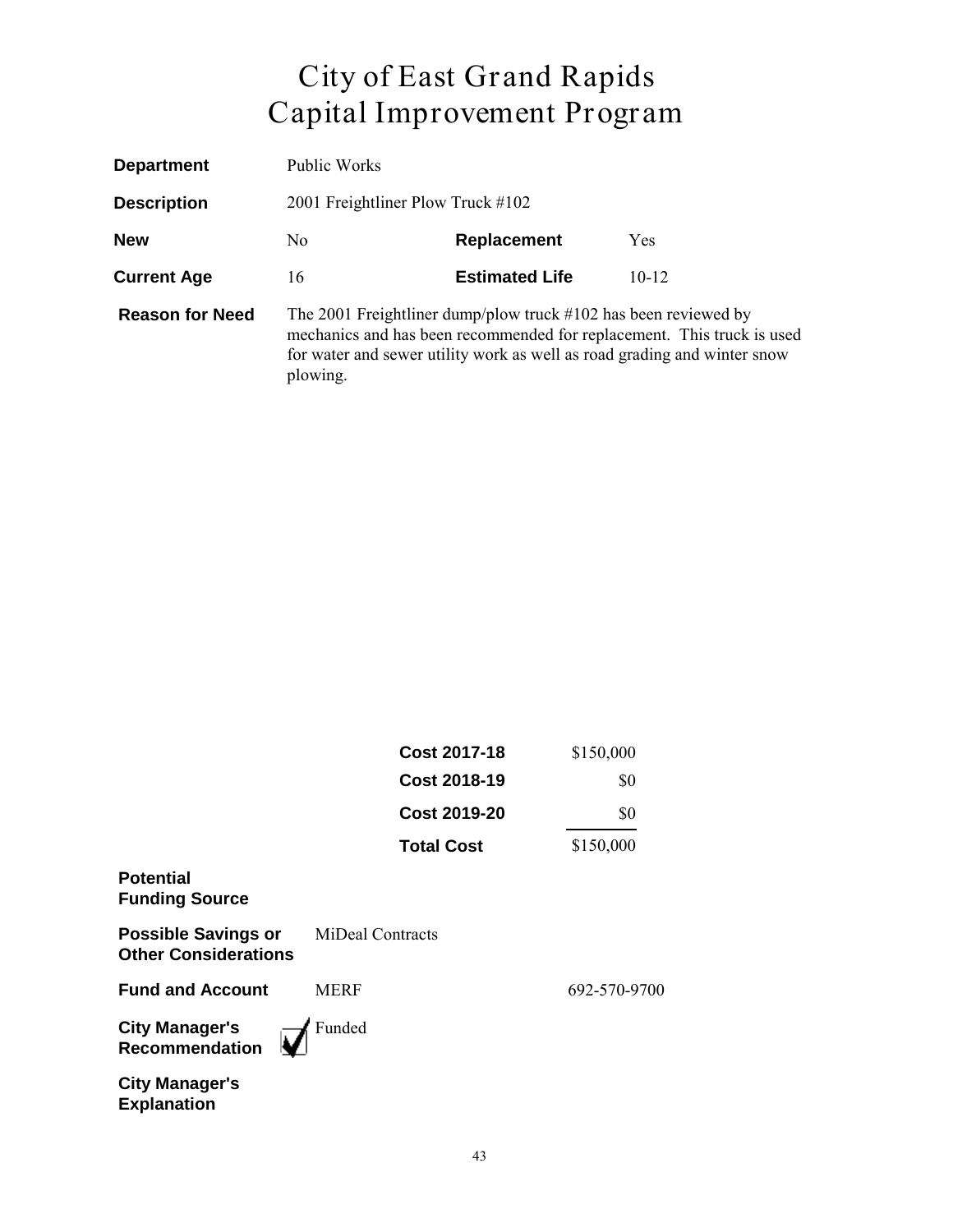| <b>Department</b>      | Public Works                                                                                                                                                                                   |                       |            |
|------------------------|------------------------------------------------------------------------------------------------------------------------------------------------------------------------------------------------|-----------------------|------------|
| <b>Description</b>     | 2009 Volvo Mini Loader #120                                                                                                                                                                    |                       |            |
| <b>New</b>             | N <sub>0</sub>                                                                                                                                                                                 | <b>Replacement</b>    | <b>Yes</b> |
| <b>Current Age</b>     | 8                                                                                                                                                                                              | <b>Estimated Life</b> | 8          |
| <b>Reason for Need</b> | The mini loader $\#120$ is used for a variety of DPW tasks including snow<br>removal, yard waste and utility repairs. After review by City mechanics<br>the equipment is ready to be replaced. |                       |            |

| Cost 2017-18      | \$65,000 |
|-------------------|----------|
| Cost 2018-19      | \$0      |
| Cost 2019-20      | \$0      |
| <b>Total Cost</b> | \$65,000 |

#### **Potential Funding Source**

| <b>Possible Savings or</b>  | State of Michigan MiDeal Contracts |
|-----------------------------|------------------------------------|
| <b>Other Considerations</b> |                                    |

**Fund and Account** MERF 692-570-9700

**City Manager's Recommendation**

Funded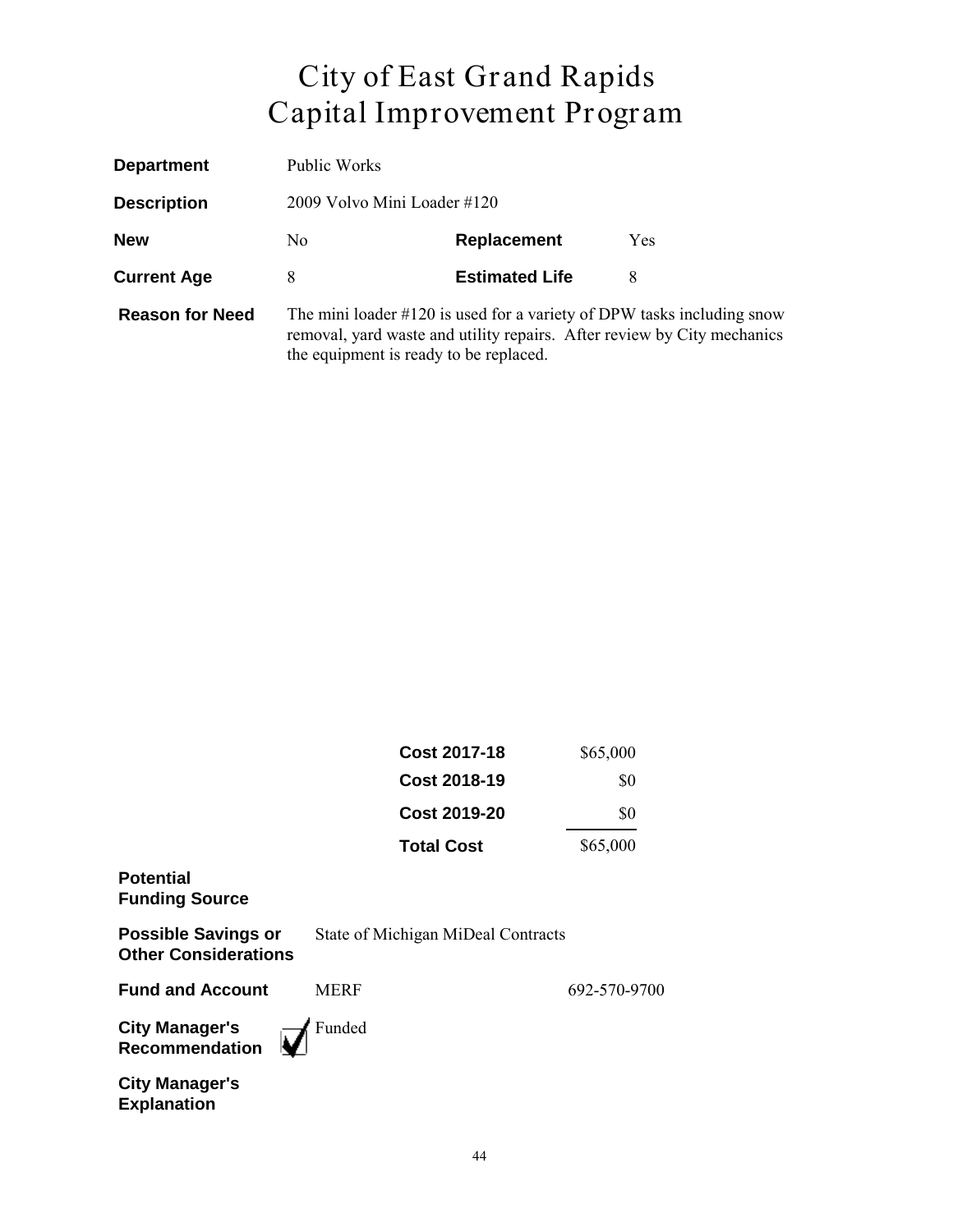| <b>Department</b>      | Public Works                                                                                                                                                                                                                                                                                                                                                                                                                  |                                                                                                                                            |                                                                                      |
|------------------------|-------------------------------------------------------------------------------------------------------------------------------------------------------------------------------------------------------------------------------------------------------------------------------------------------------------------------------------------------------------------------------------------------------------------------------|--------------------------------------------------------------------------------------------------------------------------------------------|--------------------------------------------------------------------------------------|
| <b>Description</b>     | <b>Bobcat Toolcat Utility Machine</b>                                                                                                                                                                                                                                                                                                                                                                                         |                                                                                                                                            |                                                                                      |
| <b>New</b>             | Yes                                                                                                                                                                                                                                                                                                                                                                                                                           | <b>Replacement</b>                                                                                                                         | N <sub>0</sub>                                                                       |
| <b>Current Age</b>     | $\theta$                                                                                                                                                                                                                                                                                                                                                                                                                      | <b>Estimated Life</b>                                                                                                                      | 5-8 Years                                                                            |
| <b>Reason for Need</b> | The City previously owned trackless snow removal machines. The<br>replacement cost for these machines were/are $\sim$ \$120,000 each. The City<br>made a change to purchase two Bobcat Toolcat utility machines which cost<br>$\sim$ \$55,000 each as a cost savings measure, but also because these pieces of<br>equipment can be used year-round with attachments like a sweeper, stump<br>grinder, bucket, snow plow, etc. |                                                                                                                                            |                                                                                      |
|                        | With the use of these machines primarily for plowing sidewalks, when one<br>of them is out of service for repairs, staff has one machine to clear 80 miles<br>of sidewalk during snow events.                                                                                                                                                                                                                                 |                                                                                                                                            |                                                                                      |
|                        |                                                                                                                                                                                                                                                                                                                                                                                                                               | Since the trackless snow removal machines that the City were/are<br>equipment would keep costs contained below historic equipment costs to | $\sim$ \$120,000 each and the newer Toolcat machines are $\sim$ \$55,000, the backup |

|                                                           | <b>Cost 2017-18</b> | \$55,000     |
|-----------------------------------------------------------|---------------------|--------------|
|                                                           | <b>Cost 2018-19</b> | \$0          |
|                                                           | <b>Cost 2019-20</b> | \$0          |
|                                                           | <b>Total Cost</b>   | \$55,000     |
| <b>Potential</b><br><b>Funding Source</b>                 |                     |              |
| <b>Possible Savings or</b><br><b>Other Considerations</b> |                     |              |
| <b>Fund and Account</b>                                   | <b>MERF</b>         | 692-570-9700 |
| <b>City Manager's</b><br><b>Recommendation</b>            | Not Funded          |              |
| <b>City Manager's</b><br><b>Explanation</b>               |                     |              |

MERF.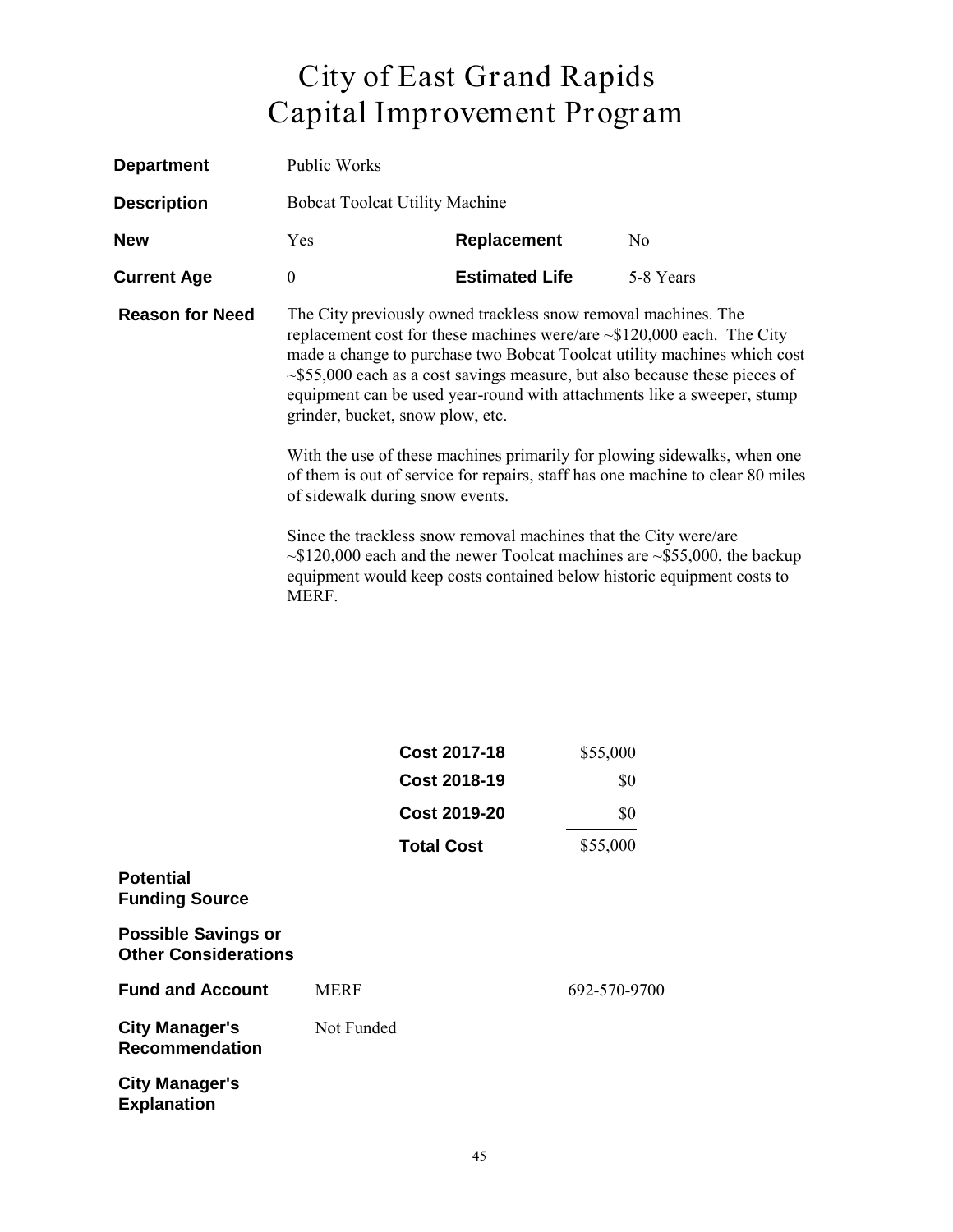| <b>Department</b>      | <b>Public Works</b>                                                                                                                                                                                                                                                                                                                                                                                                                       |                       |            |  |
|------------------------|-------------------------------------------------------------------------------------------------------------------------------------------------------------------------------------------------------------------------------------------------------------------------------------------------------------------------------------------------------------------------------------------------------------------------------------------|-----------------------|------------|--|
| <b>Description</b>     | New Parks and Recreation Truck                                                                                                                                                                                                                                                                                                                                                                                                            |                       |            |  |
| <b>New</b>             | Replacement<br><b>Yes</b><br>N <sub>0</sub>                                                                                                                                                                                                                                                                                                                                                                                               |                       |            |  |
| <b>Current Age</b>     | $\theta$                                                                                                                                                                                                                                                                                                                                                                                                                                  | <b>Estimated Life</b> | 8-10 Years |  |
| <b>Reason for Need</b> | The Grounds Maintenance Division of the Parks and Recreation<br>Department receives Department of Public Works trucks as they are cycled<br>through service and has not received new vehicles for operations. Grounds<br>Maintenance maintains City Parks and other public spaces including<br>plowing public parking and EGRPS lots during winter months. A new<br>truck will provide a more reliable piece of equipment for operations. |                       |            |  |

|                                                           |             | <b>Cost 2017-18</b> | \$32,000     |
|-----------------------------------------------------------|-------------|---------------------|--------------|
|                                                           |             | <b>Cost 2018-19</b> | \$0          |
|                                                           |             | <b>Cost 2019-20</b> | \$0          |
|                                                           |             | <b>Total Cost</b>   | \$32,000     |
| <b>Potential</b><br><b>Funding Source</b>                 |             |                     |              |
| <b>Possible Savings or</b><br><b>Other Considerations</b> |             |                     |              |
| <b>Fund and Account</b>                                   | <b>MERF</b> |                     | 692-570-9700 |
| <b>City Manager's</b><br><b>Recommendation</b>            | Funded      |                     |              |
| <b>City Manager's</b><br><b>Explanation</b>               |             |                     |              |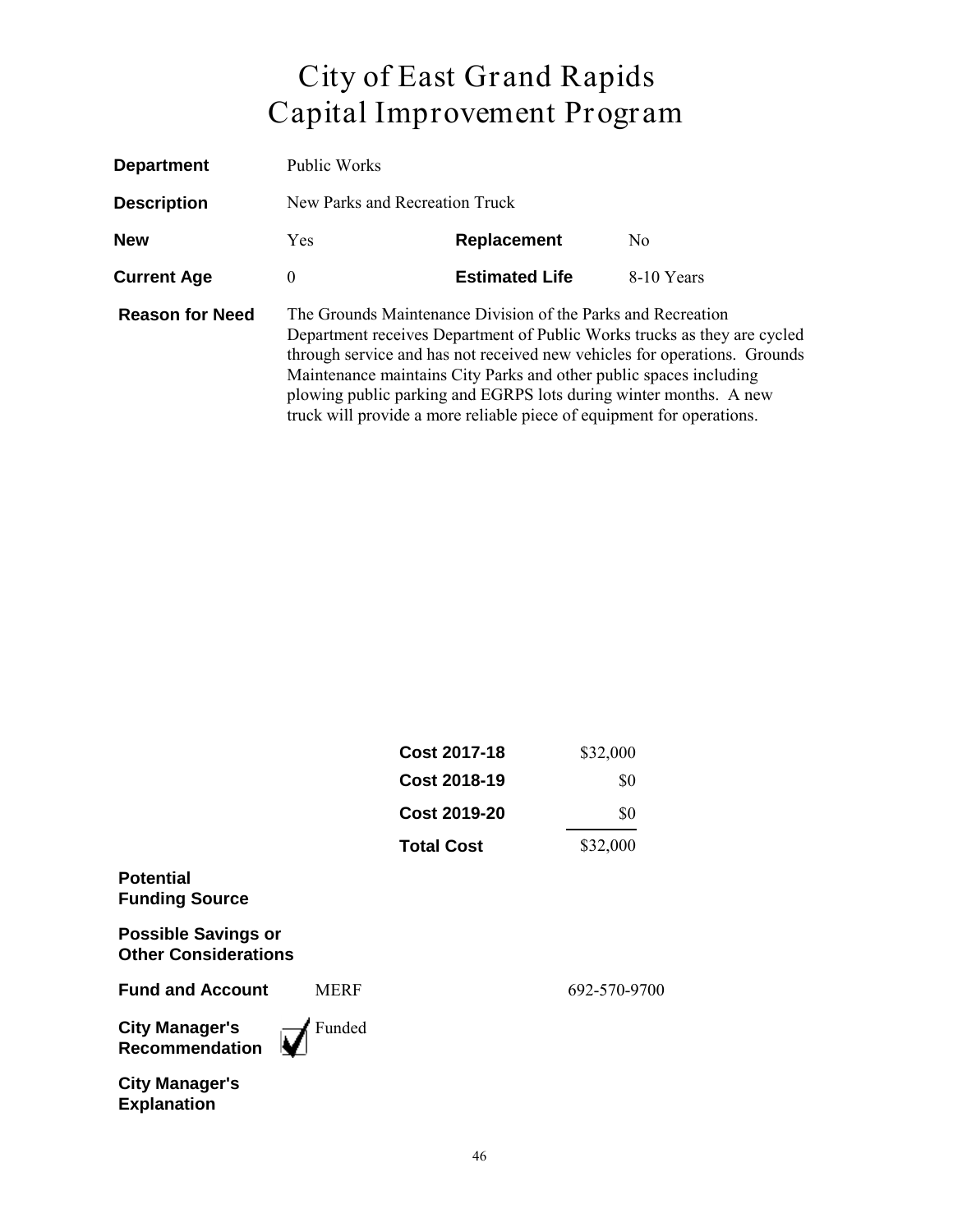| <b>Department</b>      | Public Works                      |                                                                                                                                                                                                                         |                                                                                                                                                                                                                                       |
|------------------------|-----------------------------------|-------------------------------------------------------------------------------------------------------------------------------------------------------------------------------------------------------------------------|---------------------------------------------------------------------------------------------------------------------------------------------------------------------------------------------------------------------------------------|
| <b>Description</b>     | 2012 Impala Command Vehicle #296  |                                                                                                                                                                                                                         |                                                                                                                                                                                                                                       |
| <b>New</b>             | N <sub>0</sub>                    | Replacement                                                                                                                                                                                                             | <b>Yes</b>                                                                                                                                                                                                                            |
| <b>Current Age</b>     | 5                                 | <b>Estimated Life</b>                                                                                                                                                                                                   | $6 - 8$                                                                                                                                                                                                                               |
| <b>Reason for Need</b> | car #286 will be sold at auction. | Vehicle #296 is currently assigned as command vehicle for one of the<br>Seizure Fund. The replacement vehicle will need to come from MERF.<br>vehicle #285 will then be assigned as the City pool car and the City pool | Department of Public Safety Captains. It was transferred from KANET to<br>the City in 2014. When replaced, funds will need to go back into the Drug<br>This vehicle will then be transferred as a detective vehicle and the detective |

|                                                           |             | <b>Cost 2017-18</b> | \$24,000     |
|-----------------------------------------------------------|-------------|---------------------|--------------|
|                                                           |             | <b>Cost 2018-19</b> | \$0          |
|                                                           |             | <b>Cost 2019-20</b> | \$0          |
|                                                           |             | <b>Total Cost</b>   | \$24,000     |
| <b>Potential</b><br><b>Funding Source</b>                 |             |                     |              |
| <b>Possible Savings or</b><br><b>Other Considerations</b> |             |                     |              |
| <b>Fund and Account</b>                                   | <b>MERF</b> |                     | 692-570-9700 |
| <b>City Manager's</b><br><b>Recommendation</b>            | Funded      |                     |              |
| <b>City Manager's</b><br><b>Explanation</b>               |             |                     |              |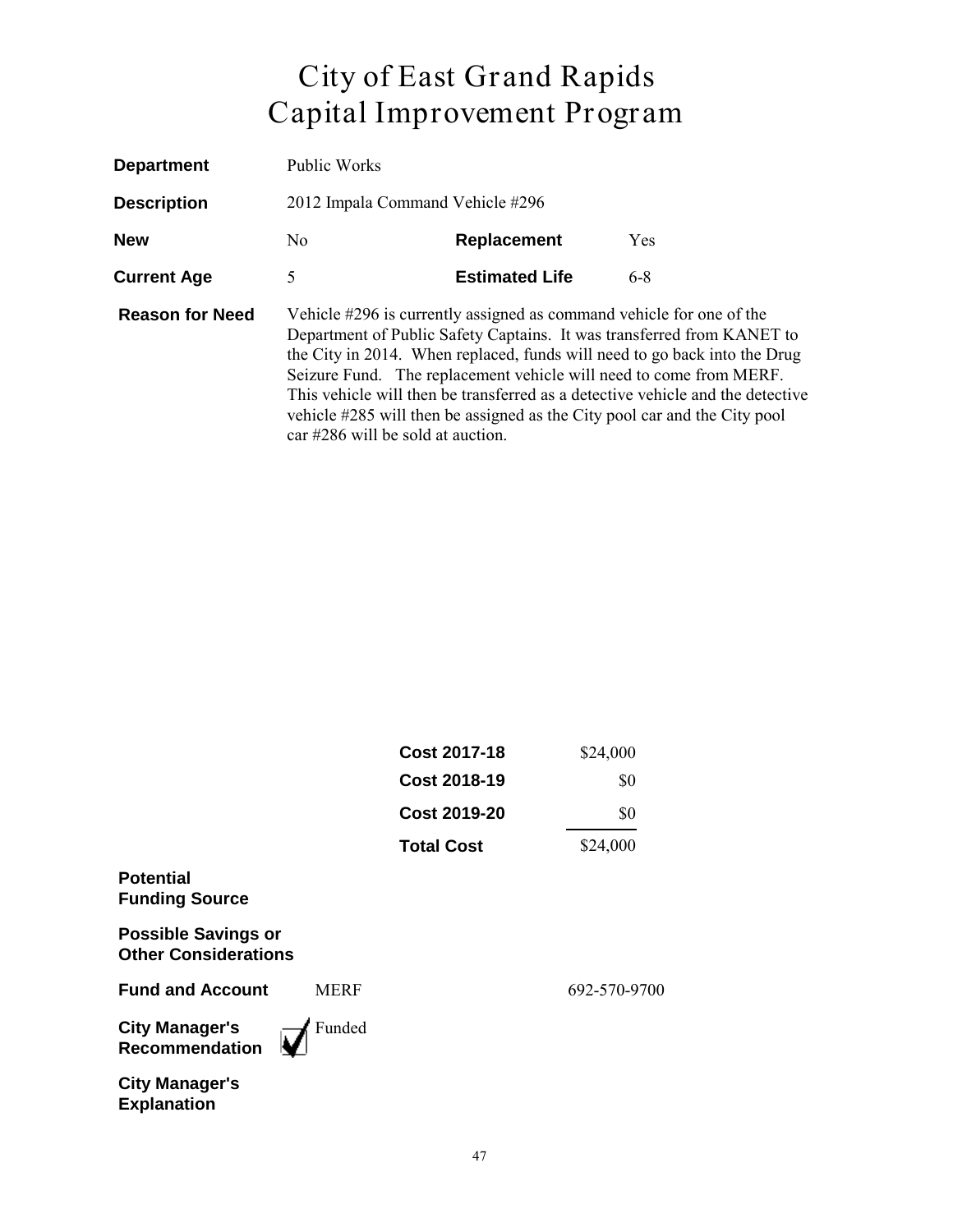## **Year 2**

## FY 2018-19

#### PROJECT FORMS

# CAPITAL IMPROVEMENT PROGRAM

CITY OF EAST GRAND RAPIDS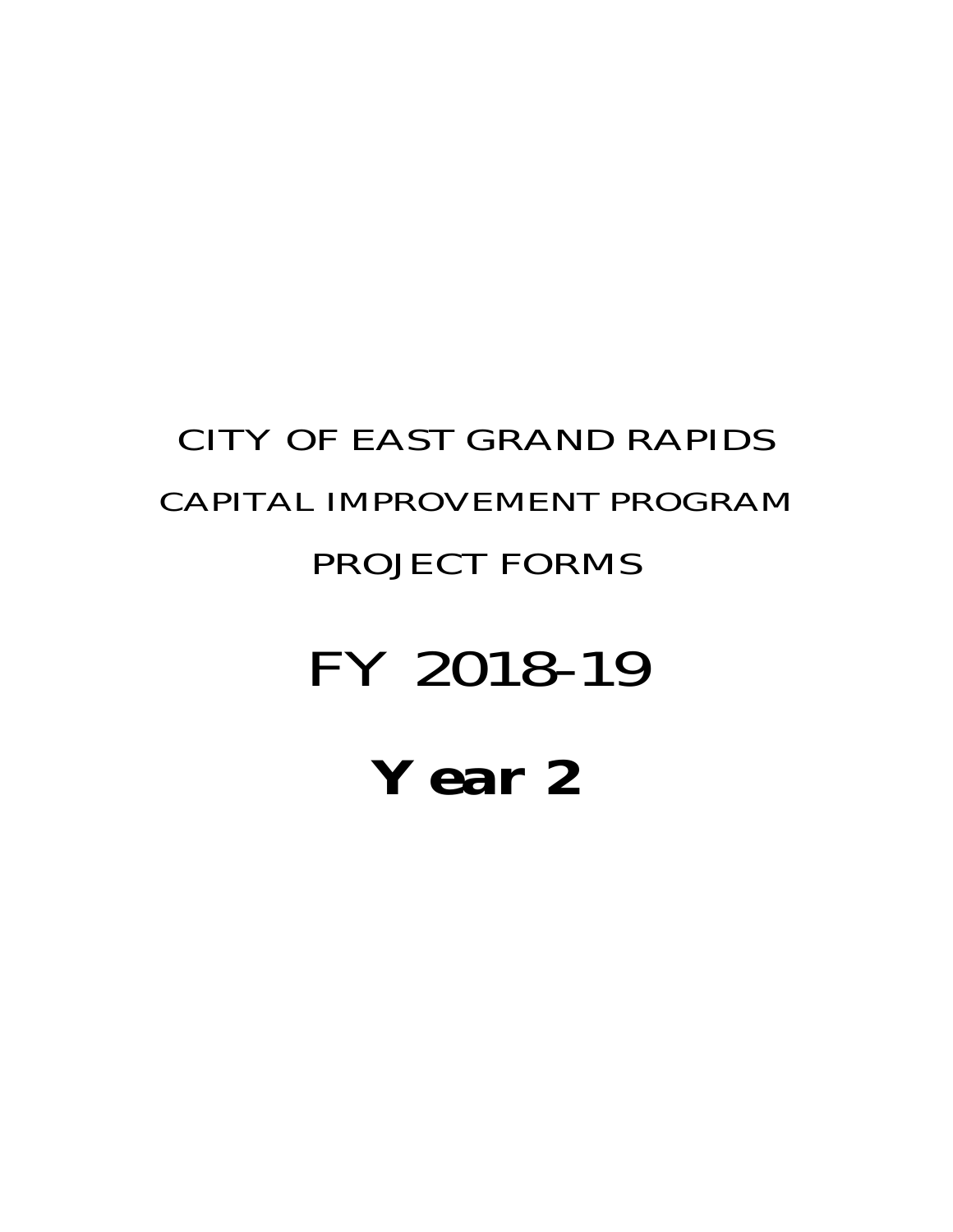| <b>Department</b>      | City Manager                                                                                                                                                                                                                                                                                                                                                                                            |                       |            |
|------------------------|---------------------------------------------------------------------------------------------------------------------------------------------------------------------------------------------------------------------------------------------------------------------------------------------------------------------------------------------------------------------------------------------------------|-----------------------|------------|
| <b>Description</b>     | Microsoft Office Software Updates                                                                                                                                                                                                                                                                                                                                                                       |                       |            |
| <b>New</b>             | No.                                                                                                                                                                                                                                                                                                                                                                                                     | Replacement           | <b>Yes</b> |
| <b>Current Age</b>     | 5                                                                                                                                                                                                                                                                                                                                                                                                       | <b>Estimated Life</b> | 5          |
| <b>Reason for Need</b> | City is currently standardized on Office 2010. Office 2016 is the current<br>version, as of January 2017. Request would allow for the purchase of an<br>Office 365 subscription, Office Professional license or Office Home $\&$<br>Business license depending on the needs of the position. Updating all City<br>PC's to the current version.<br>Request would cover the following employee computers: |                       |            |
|                        |                                                                                                                                                                                                                                                                                                                                                                                                         |                       |            |
|                        | City Manager (Business) \$300<br>Clerk (Business) \$300                                                                                                                                                                                                                                                                                                                                                 |                       |            |

|                                                           | <b>Cost 2017-18</b> | \$0          |
|-----------------------------------------------------------|---------------------|--------------|
|                                                           | <b>Cost 2018-19</b> | \$900        |
|                                                           | <b>Cost 2019-20</b> | \$0          |
|                                                           | <b>Total Cost</b>   | \$900        |
| <b>Potential</b><br><b>Funding Source</b>                 |                     |              |
| <b>Possible Savings or</b><br><b>Other Considerations</b> |                     |              |
| <b>Fund and Account</b>                                   | General Fund        | 101-172-9701 |
| <b>City Manager's</b><br><b>Recommendation</b>            |                     |              |
| <b>City Manager's</b><br><b>Explanation</b>               |                     |              |

Mayor (Business) \$300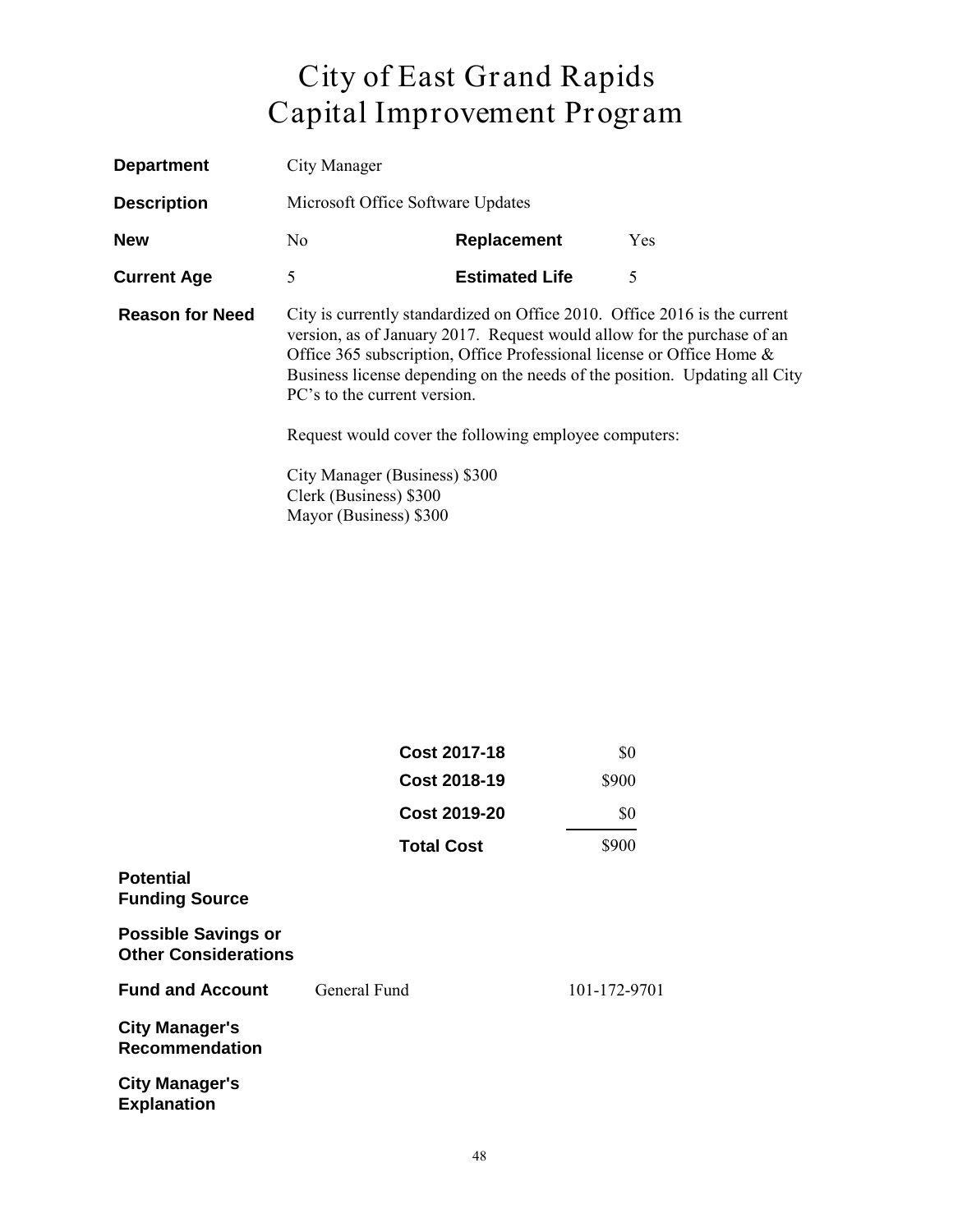| <b>Department</b>      | Finance                                                                                                                                            |                       |            |
|------------------------|----------------------------------------------------------------------------------------------------------------------------------------------------|-----------------------|------------|
| <b>Description</b>     | <b>VMWare Host Server</b>                                                                                                                          |                       |            |
| <b>New</b>             | No.                                                                                                                                                | Replacement           | <b>Yes</b> |
| <b>Current Age</b>     | 6                                                                                                                                                  | <b>Estimated Life</b> | 5          |
| <b>Reason for Need</b> | Replace main VMWare host for domain controller/file server and<br>Exchange email server.                                                           |                       |            |
|                        | With SAN updates performed in 15/16 and migration of email to Exchange<br>Online, replacement of this server can be postponed for one fiscal year. |                       |            |

|                                                           | <b>Cost 2017-18</b> | \$0          |
|-----------------------------------------------------------|---------------------|--------------|
|                                                           | <b>Cost 2018-19</b> | \$6,500      |
|                                                           | <b>Cost 2019-20</b> | \$0          |
|                                                           | <b>Total Cost</b>   | \$6,500      |
| <b>Potential</b><br><b>Funding Source</b>                 |                     |              |
| <b>Possible Savings or</b><br><b>Other Considerations</b> |                     |              |
| <b>Fund and Account</b>                                   | General Fund        | 101-260-9700 |
| <b>City Manager's</b><br><b>Recommendation</b>            |                     |              |
| <b>City Manager's</b><br><b>Explanation</b>               |                     |              |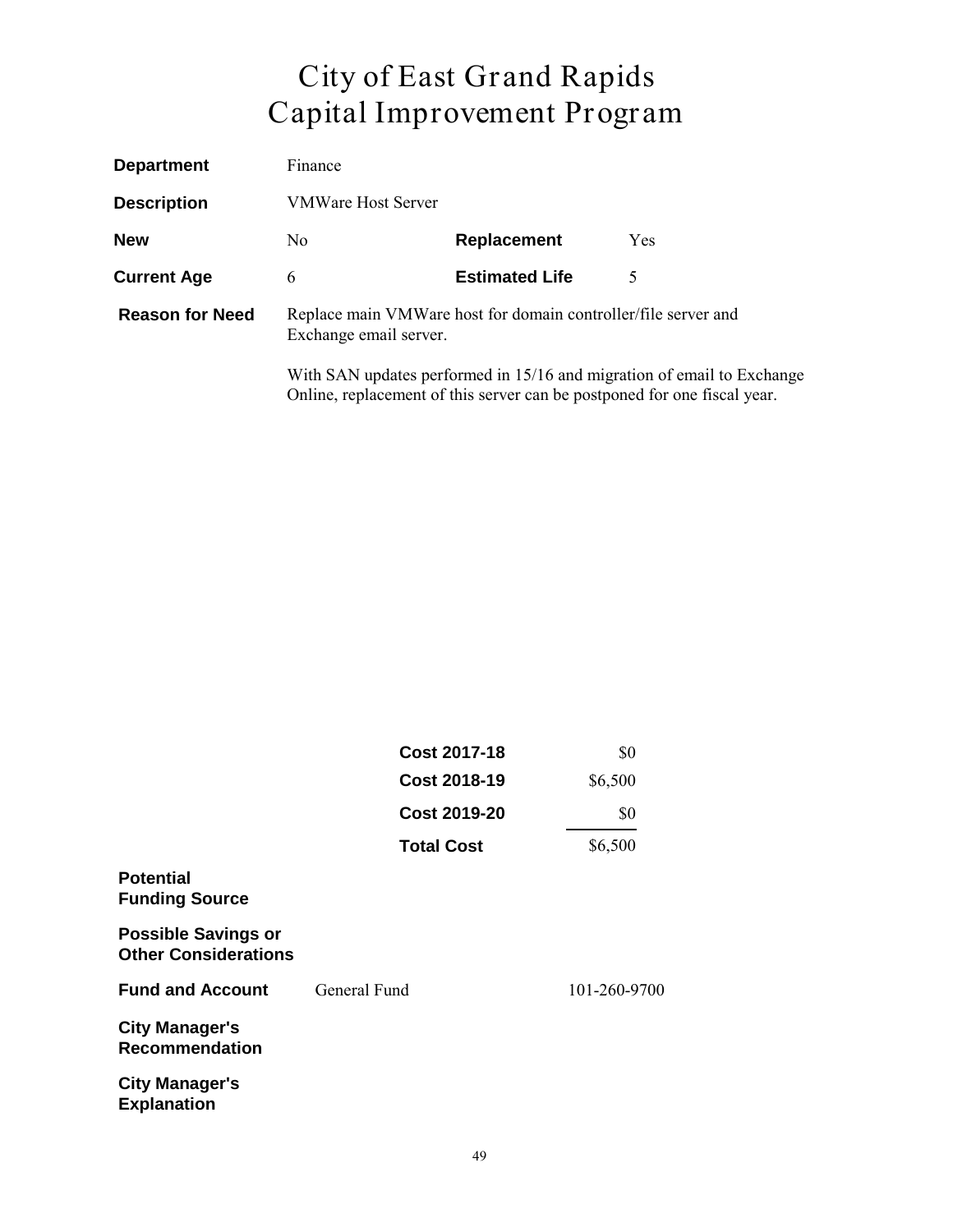| <b>Department</b>      | Finance                                                                                                                                                                                                                                                                                                       |                                                                                                                                                                                                                                                                                        |                                                                            |
|------------------------|---------------------------------------------------------------------------------------------------------------------------------------------------------------------------------------------------------------------------------------------------------------------------------------------------------------|----------------------------------------------------------------------------------------------------------------------------------------------------------------------------------------------------------------------------------------------------------------------------------------|----------------------------------------------------------------------------|
| <b>Description</b>     | Microsoft Office Software Updates                                                                                                                                                                                                                                                                             |                                                                                                                                                                                                                                                                                        |                                                                            |
| <b>New</b>             | N <sub>0</sub>                                                                                                                                                                                                                                                                                                | <b>Replacement</b>                                                                                                                                                                                                                                                                     | <b>Yes</b>                                                                 |
| <b>Current Age</b>     | 5                                                                                                                                                                                                                                                                                                             | <b>Estimated Life</b>                                                                                                                                                                                                                                                                  | 5                                                                          |
| <b>Reason for Need</b> | PC's to the current version.<br>Director (Professional) \$400<br>Human Resources (Professional) \$400<br>Treasurer (Business) \$300<br>Accounting Clerk (Business) \$300<br>Voting Clerk (Business) \$300<br>Front Desk (Business) \$300<br>Assessor (Business) \$300<br>Assessing Assistant (Business) \$300 | City is currently standardized on Office 2010. Office 2016 is the current<br>version, as of January 2017. Request would allow for the purchase of an<br>Office 365 subscription, Office Professional license or Office Home &<br>Request would cover the following employee computers: | Business license depending on the needs of the position. Updating all City |

| <b>Cost 2017-18</b> | \$0     |
|---------------------|---------|
| Cost 2018-19        | \$2,600 |
| Cost 2019-20        | \$0     |
| <b>Total Cost</b>   | \$2,600 |

| <b>Potential</b><br><b>Funding Source</b>                 |              |              |
|-----------------------------------------------------------|--------------|--------------|
| <b>Possible Savings or</b><br><b>Other Considerations</b> |              |              |
| <b>Fund and Account</b>                                   | General Fund | 101-260-9701 |
| <b>City Manager's</b><br><b>Recommendation</b>            |              |              |
| <b>City Manager's</b><br><b>Explanation</b>               |              |              |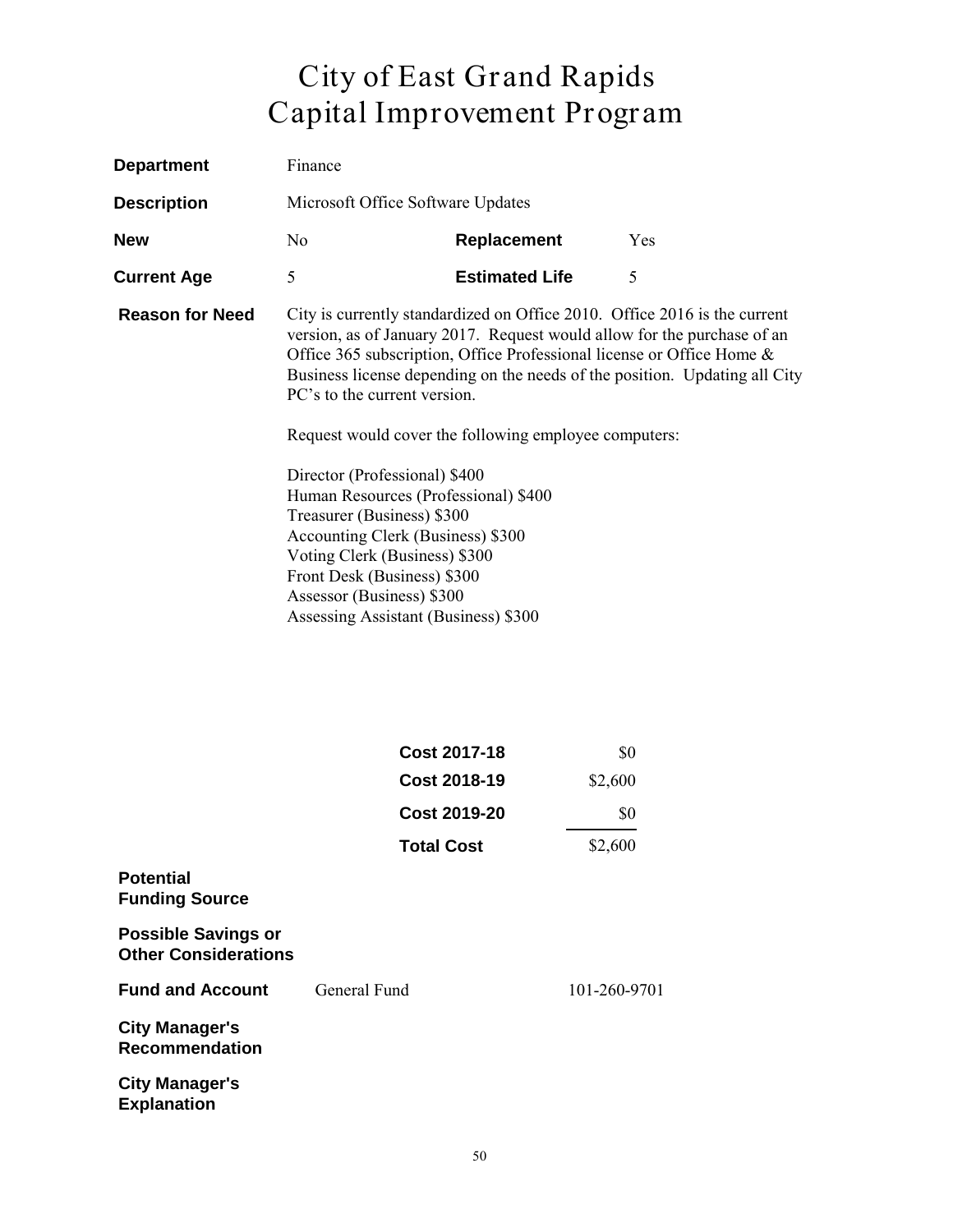| <b>Department</b>      | Public Works                                             |                       |          |
|------------------------|----------------------------------------------------------|-----------------------|----------|
| <b>Description</b>     | <b>Community Center Carpet Replacement</b>               |                       |          |
| <b>New</b>             | No.                                                      | Replacement           | Yes      |
| <b>Current Age</b>     | 10                                                       | <b>Estimated Life</b> | $9 - 10$ |
| <b>Reason for Need</b> | Replacement of various areas of Community Center carpet. |                       |          |

|                                                           | <b>Cost 2017-18</b>     | \$0          |
|-----------------------------------------------------------|-------------------------|--------------|
|                                                           | <b>Cost 2018-19</b>     | \$10,000     |
|                                                           | Cost 2019-20            | \$0          |
|                                                           | <b>Total Cost</b>       | \$10,000     |
| <b>Potential</b><br><b>Funding Source</b>                 | General Fund            |              |
| <b>Possible Savings or</b><br><b>Other Considerations</b> | MiDeal state contracts. |              |
| <b>Fund and Account</b>                                   | General Fund            | 101-265-9700 |
| <b>City Manager's</b><br><b>Recommendation</b>            |                         |              |
| <b>City Manager's</b><br><b>Explanation</b>               |                         |              |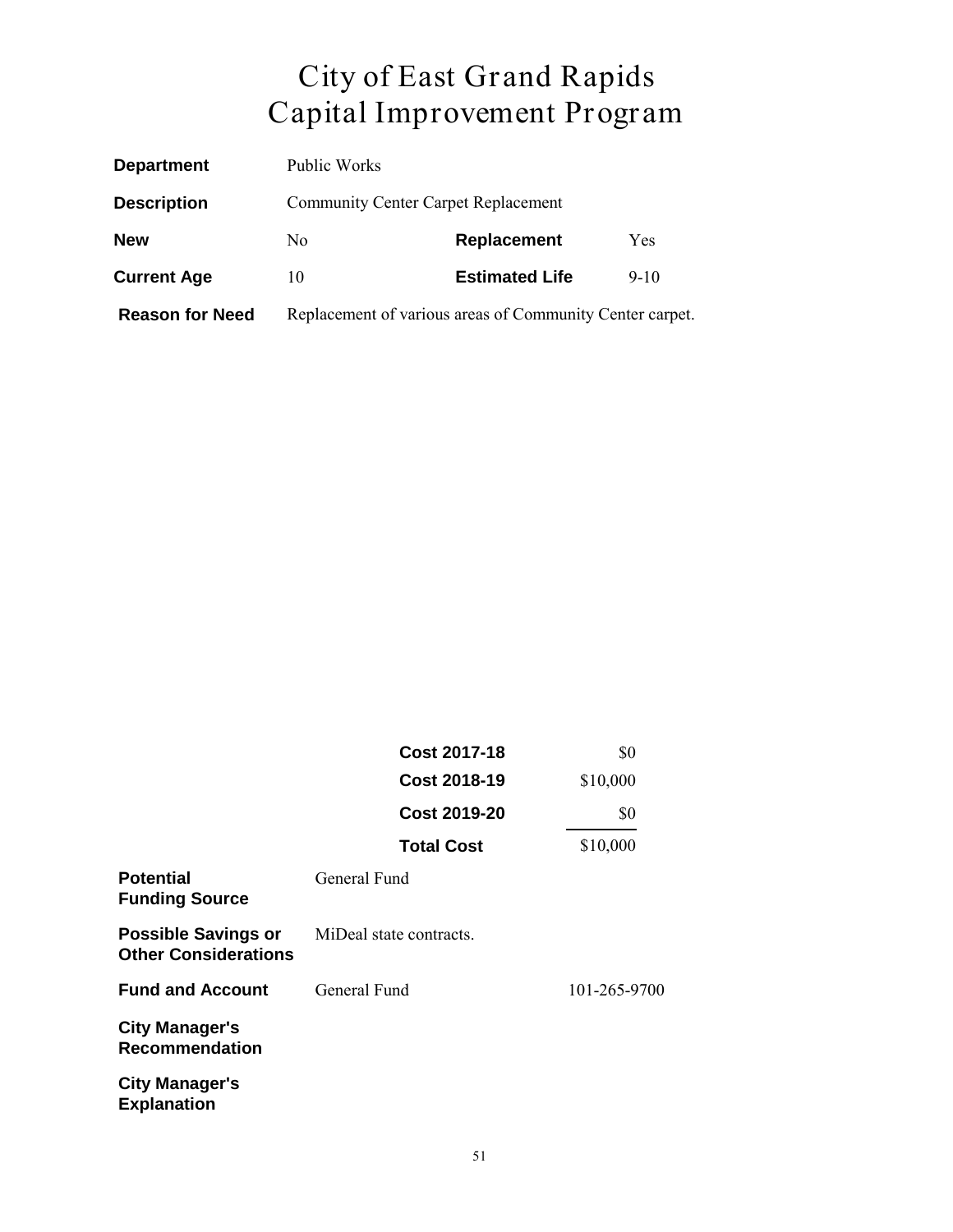| <b>Department</b>      | Public Works                         |                                                                                                                                             |                                                                                                                                                           |
|------------------------|--------------------------------------|---------------------------------------------------------------------------------------------------------------------------------------------|-----------------------------------------------------------------------------------------------------------------------------------------------------------|
| <b>Description</b>     | Electric Sign City Logo Emblem       |                                                                                                                                             |                                                                                                                                                           |
| <b>New</b>             | N <sub>0</sub>                       | Replacement                                                                                                                                 | Yes                                                                                                                                                       |
| <b>Current Age</b>     | 11                                   | <b>Estimated Life</b>                                                                                                                       | 11                                                                                                                                                        |
| <b>Reason for Need</b> | when the Community Center was built. | The current logo panel on the electronic message board in front of the<br>Community Center is an old City logo. The new logo panel would be | designed with our current City logo artwork. The custom logo panel would<br>be produced Valley City Sign due to the fact they installed the original sign |

|                                                           | <b>Cost 2017-18</b> | \$0          |
|-----------------------------------------------------------|---------------------|--------------|
|                                                           | <b>Cost 2018-19</b> | \$1,200      |
|                                                           | <b>Cost 2019-20</b> | \$0          |
|                                                           | <b>Total Cost</b>   | \$1,200      |
| <b>Potential</b><br><b>Funding Source</b>                 |                     |              |
| <b>Possible Savings or</b><br><b>Other Considerations</b> |                     |              |
| <b>Fund and Account</b>                                   | General Fund        | 101-265-9701 |
| <b>City Manager's</b><br><b>Recommendation</b>            |                     |              |
| <b>City Manager's</b><br><b>Explanation</b>               |                     |              |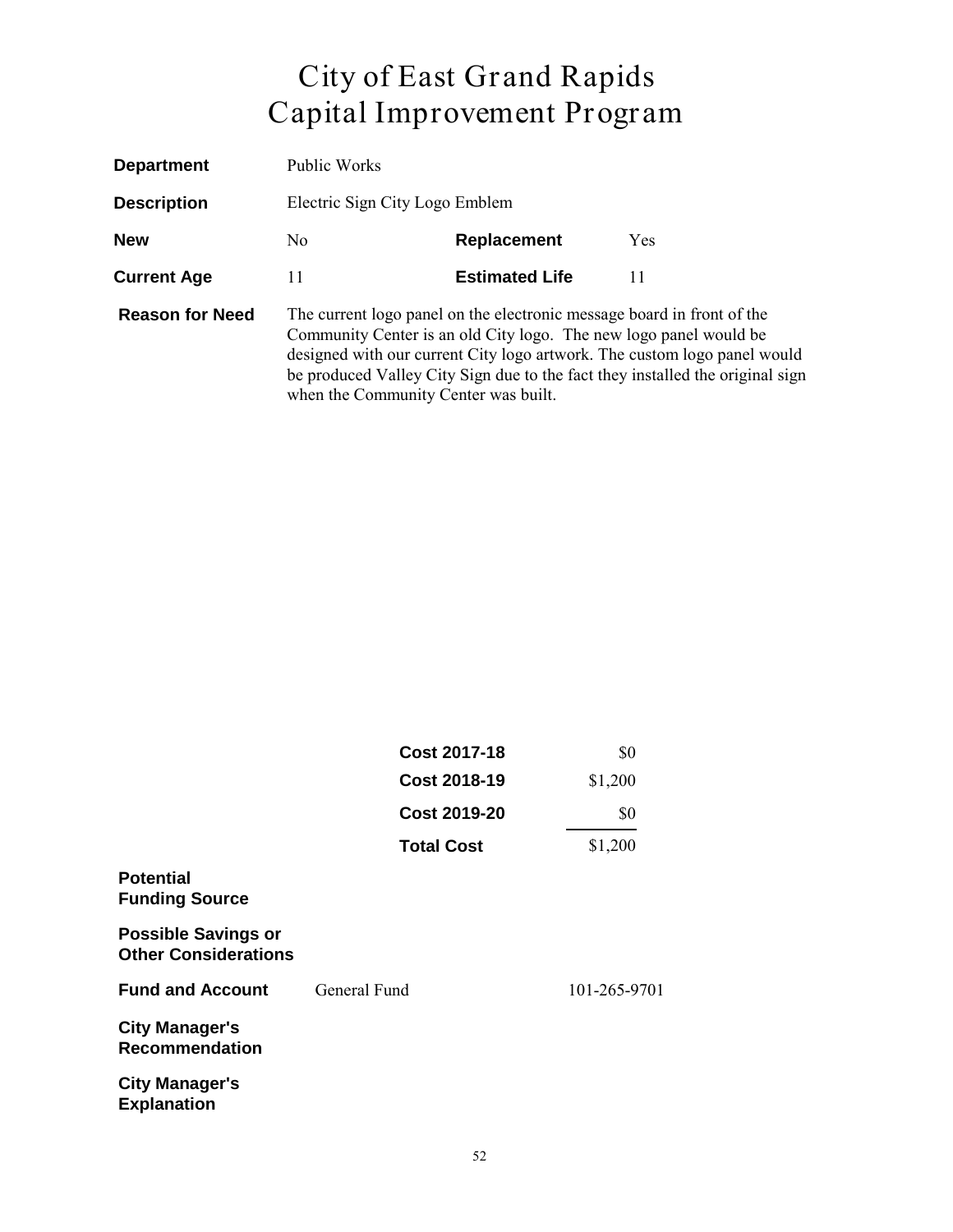| <b>Department</b>                                         | Public Works                                                                                                                                                                                                                                                                                                           |                                                                                                                                                                                                                                                                                                                                                                                                             |              |  |
|-----------------------------------------------------------|------------------------------------------------------------------------------------------------------------------------------------------------------------------------------------------------------------------------------------------------------------------------------------------------------------------------|-------------------------------------------------------------------------------------------------------------------------------------------------------------------------------------------------------------------------------------------------------------------------------------------------------------------------------------------------------------------------------------------------------------|--------------|--|
| <b>Description</b>                                        | Microsoft Office Software Updates                                                                                                                                                                                                                                                                                      |                                                                                                                                                                                                                                                                                                                                                                                                             |              |  |
| <b>New</b>                                                | N <sub>0</sub>                                                                                                                                                                                                                                                                                                         | Replacement                                                                                                                                                                                                                                                                                                                                                                                                 | Yes          |  |
| <b>Current Age</b>                                        | 5                                                                                                                                                                                                                                                                                                                      | <b>Estimated Life</b>                                                                                                                                                                                                                                                                                                                                                                                       | 5            |  |
| <b>Reason for Need</b>                                    | PC's to the current version.<br>Director (Professional) \$400<br>Front Desk 1 (Business) \$300<br>Front Desk 2 (Business) \$300<br>Engineer (Business) \$300<br>Facilities (Business) \$300<br>Engineer 2 (Business) \$300<br>Zoning (Business) \$300<br>Reception (Business) \$300<br>Water Operator (Business) \$300 | City is currently standardized on Office 2010. Office 2016 is the current<br>version, as of January 2017. Request would allow for the purchase of an<br>Office 365 subscription, Office Professional license or Office Home &<br>Business license depending on the needs of the position. Updating all City<br>Request would cover the following employee computers:<br>Office Manager (Professional) \$400 |              |  |
|                                                           | Supervisor (Business) \$300<br>Mechanic 1 (Business) \$300<br>Mechanic 2 (Business) \$300                                                                                                                                                                                                                              |                                                                                                                                                                                                                                                                                                                                                                                                             |              |  |
|                                                           |                                                                                                                                                                                                                                                                                                                        | <b>Cost 2017-18</b>                                                                                                                                                                                                                                                                                                                                                                                         | \$0          |  |
|                                                           |                                                                                                                                                                                                                                                                                                                        | <b>Cost 2018-19</b>                                                                                                                                                                                                                                                                                                                                                                                         | \$4,100      |  |
|                                                           |                                                                                                                                                                                                                                                                                                                        | <b>Cost 2019-20</b>                                                                                                                                                                                                                                                                                                                                                                                         | \$0          |  |
|                                                           |                                                                                                                                                                                                                                                                                                                        | <b>Total Cost</b>                                                                                                                                                                                                                                                                                                                                                                                           | \$4,100      |  |
| <b>Potential</b><br><b>Funding Source</b>                 |                                                                                                                                                                                                                                                                                                                        |                                                                                                                                                                                                                                                                                                                                                                                                             |              |  |
| <b>Possible Savings or</b><br><b>Other Considerations</b> |                                                                                                                                                                                                                                                                                                                        |                                                                                                                                                                                                                                                                                                                                                                                                             |              |  |
| <b>Fund and Account</b>                                   | General Fund                                                                                                                                                                                                                                                                                                           |                                                                                                                                                                                                                                                                                                                                                                                                             | 101-265-9701 |  |
| <b>City Manager's</b><br><b>Recommendation</b>            |                                                                                                                                                                                                                                                                                                                        |                                                                                                                                                                                                                                                                                                                                                                                                             |              |  |
| <b>City Manager's</b><br><b>Explanation</b>               |                                                                                                                                                                                                                                                                                                                        |                                                                                                                                                                                                                                                                                                                                                                                                             |              |  |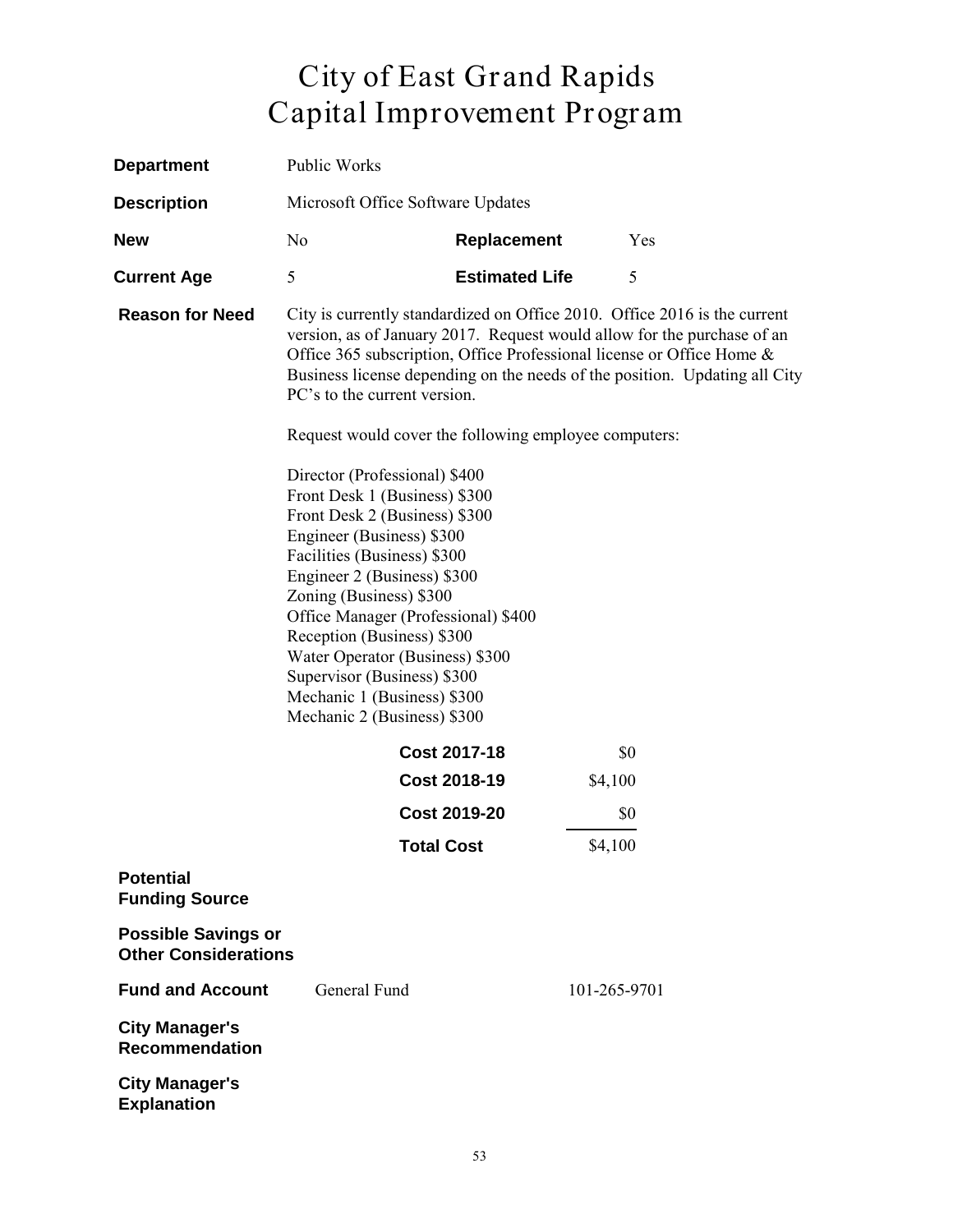| <b>Department</b>      | Public Works                                                                                                                                                                                                                               |                                                  |                |  |
|------------------------|--------------------------------------------------------------------------------------------------------------------------------------------------------------------------------------------------------------------------------------------|--------------------------------------------------|----------------|--|
| <b>Description</b>     |                                                                                                                                                                                                                                            | Wealthy Streetscape-Ornamental Features-Painting |                |  |
| <b>New</b>             | No.                                                                                                                                                                                                                                        | <b>Replacement</b>                               | N <sub>0</sub> |  |
| <b>Current Age</b>     | $11 - 12$                                                                                                                                                                                                                                  | <b>Estimated Life</b>                            | $8-10$         |  |
| <b>Reason for Need</b> | As the ornamental features of the Wealthy Street streetscape age,<br>additional maintenance and upkeep will be required. Costs estimates to<br>sandblast and repaint the ornamental features of the streetscape total<br>$\sim$ \$100,000. |                                                  |                |  |

|                                                           | <b>Cost 2017-18</b> | \$0          |
|-----------------------------------------------------------|---------------------|--------------|
|                                                           | <b>Cost 2018-19</b> | \$100,000    |
|                                                           | <b>Cost 2019-20</b> | \$0          |
|                                                           | <b>Total Cost</b>   | \$100,000    |
| <b>Potential</b><br><b>Funding Source</b>                 |                     |              |
| <b>Possible Savings or</b><br><b>Other Considerations</b> |                     |              |
| <b>Fund and Account</b>                                   | General Fund        | 101-485-9300 |
| <b>City Manager's</b><br><b>Recommendation</b>            |                     |              |
| <b>City Manager's</b><br><b>Explanation</b>               |                     |              |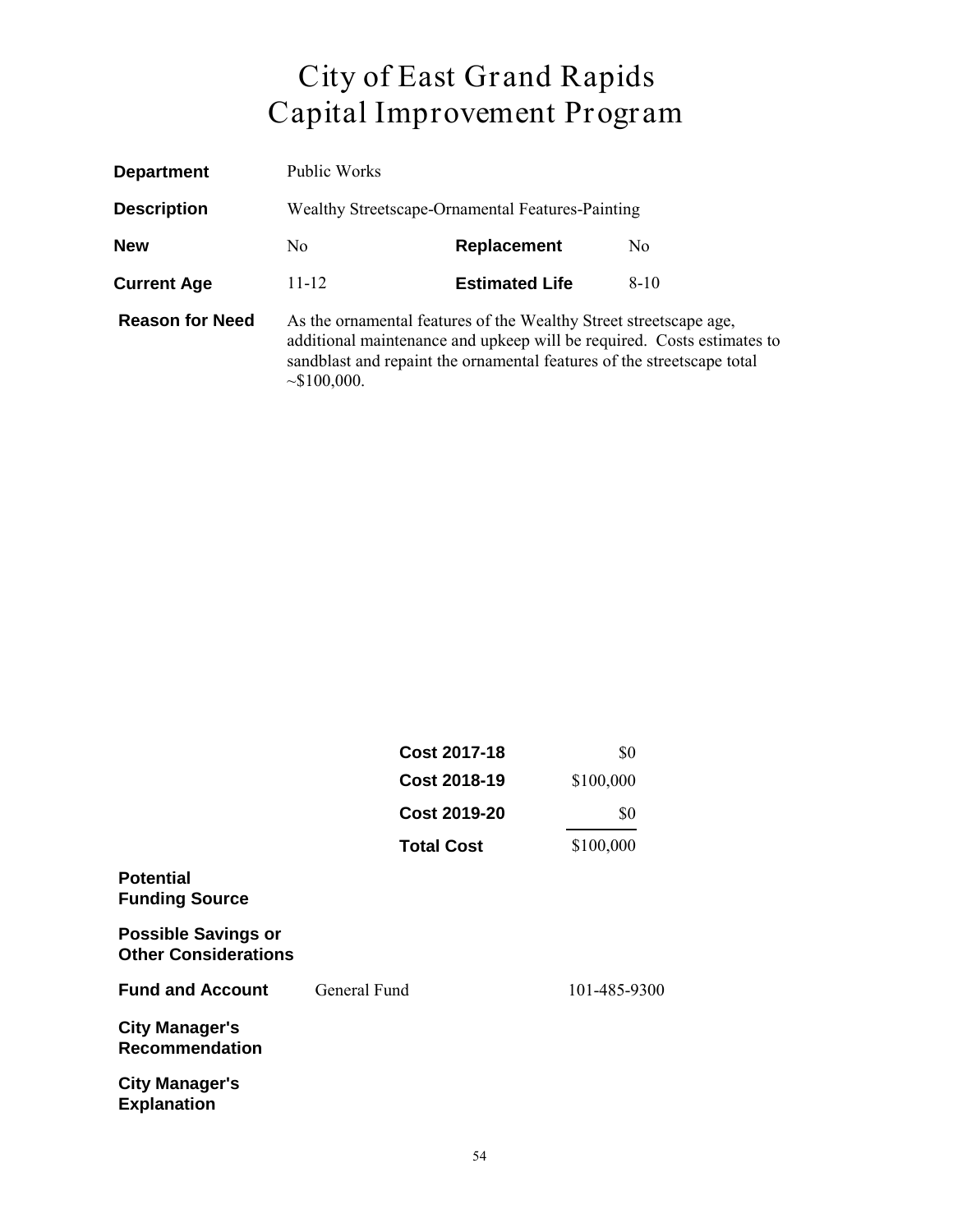| <b>Department</b>                                         | Parks & Recreation                                                                                                                                 |                                                                                                                                                                                                       |              |                                                                                                                                                                                                                                                                                                             |
|-----------------------------------------------------------|----------------------------------------------------------------------------------------------------------------------------------------------------|-------------------------------------------------------------------------------------------------------------------------------------------------------------------------------------------------------|--------------|-------------------------------------------------------------------------------------------------------------------------------------------------------------------------------------------------------------------------------------------------------------------------------------------------------------|
| <b>Description</b>                                        | Microsoft Office Software Updates                                                                                                                  |                                                                                                                                                                                                       |              |                                                                                                                                                                                                                                                                                                             |
| <b>New</b>                                                | No                                                                                                                                                 | <b>Replacement</b>                                                                                                                                                                                    |              | Yes                                                                                                                                                                                                                                                                                                         |
| <b>Current Age</b>                                        | 5                                                                                                                                                  | <b>Estimated Life</b>                                                                                                                                                                                 |              | 5                                                                                                                                                                                                                                                                                                           |
| <b>Reason for Need</b>                                    | PC's to the current version.                                                                                                                       |                                                                                                                                                                                                       |              | City is currently standardized on Office 2010. Office 2016 is the current<br>version, as of January 2017. Request would allow for the purchase of an<br>Office 365 subscription, Office Professional license or Office Home &<br>Business license depending on the needs of the position. Updating all City |
|                                                           | Request would cover the following employee computers:                                                                                              |                                                                                                                                                                                                       |              |                                                                                                                                                                                                                                                                                                             |
|                                                           | Director (Business) \$300<br>Reception 1 (Business) \$300<br>Reception 2 (Business) \$300<br>Marketing (Business) \$300<br>Intern (Business) \$300 | <b>Assistant Director (Professional) \$400</b><br>Sport Supervisor (Business) \$300<br>Leisure Supervisor (Business) \$300<br>Aquatics Supervisor (Business) \$300<br>Office Manager (Business) \$300 |              |                                                                                                                                                                                                                                                                                                             |
|                                                           |                                                                                                                                                    | <b>Cost 2017-18</b>                                                                                                                                                                                   |              | \$0                                                                                                                                                                                                                                                                                                         |
|                                                           |                                                                                                                                                    | <b>Cost 2018-19</b>                                                                                                                                                                                   | \$3,100      |                                                                                                                                                                                                                                                                                                             |
|                                                           |                                                                                                                                                    | <b>Cost 2019-20</b>                                                                                                                                                                                   |              | \$0                                                                                                                                                                                                                                                                                                         |
|                                                           |                                                                                                                                                    | <b>Total Cost</b>                                                                                                                                                                                     | \$3,100      |                                                                                                                                                                                                                                                                                                             |
| <b>Potential</b><br><b>Funding Source</b>                 |                                                                                                                                                    |                                                                                                                                                                                                       |              |                                                                                                                                                                                                                                                                                                             |
| <b>Possible Savings or</b><br><b>Other Considerations</b> |                                                                                                                                                    |                                                                                                                                                                                                       |              |                                                                                                                                                                                                                                                                                                             |
| <b>Fund and Account</b>                                   | General Fund                                                                                                                                       |                                                                                                                                                                                                       | 101-751-9701 |                                                                                                                                                                                                                                                                                                             |
| <b>City Manager's</b><br><b>Recommendation</b>            |                                                                                                                                                    |                                                                                                                                                                                                       |              |                                                                                                                                                                                                                                                                                                             |
| <b>City Manager's</b><br><b>Explanation</b>               |                                                                                                                                                    |                                                                                                                                                                                                       |              |                                                                                                                                                                                                                                                                                                             |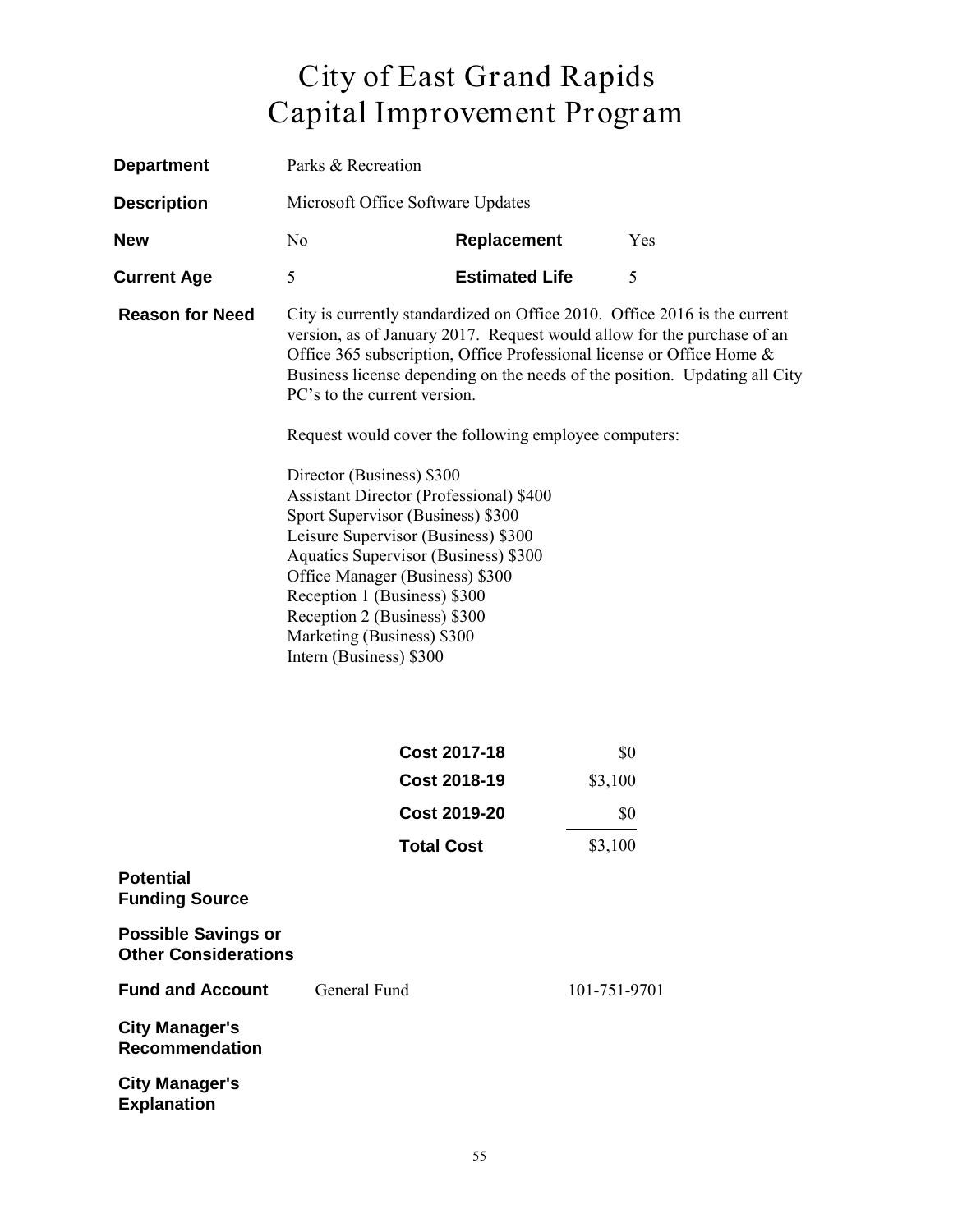| <b>Department</b>      | Parks & Recreation                                                                                                                                                                                                                                                                                                                          |                                                       |            |
|------------------------|---------------------------------------------------------------------------------------------------------------------------------------------------------------------------------------------------------------------------------------------------------------------------------------------------------------------------------------------|-------------------------------------------------------|------------|
| <b>Description</b>     | Microsoft Office Software Updates                                                                                                                                                                                                                                                                                                           |                                                       |            |
| <b>New</b>             | No.                                                                                                                                                                                                                                                                                                                                         | Replacement                                           | <b>Yes</b> |
| <b>Current Age</b>     | 5                                                                                                                                                                                                                                                                                                                                           | <b>Estimated Life</b>                                 | 5          |
| <b>Reason for Need</b> | City is currently standardized on Office 2010. Office 2016 is the current<br>version, as of January 2017. Request would allow for the purchase of an<br>Office 365 subscription, Office Professional license or Office Home &<br>Business license depending on the needs of the position. Updating all City<br>PC's to the current version. |                                                       |            |
|                        |                                                                                                                                                                                                                                                                                                                                             | Request would cover the following employee computers: |            |
|                        | Grounds Assistant 1 (Business) \$300<br>Grounds Assistant 2 (Business) \$300                                                                                                                                                                                                                                                                | Grounds Maintenance Supervisor (Business) \$300       |            |

|                                                           | <b>Cost 2017-18</b> | \$0          |
|-----------------------------------------------------------|---------------------|--------------|
|                                                           | <b>Cost 2018-19</b> | \$900        |
|                                                           | <b>Cost 2019-20</b> | \$0          |
|                                                           | <b>Total Cost</b>   | \$900        |
| <b>Potential</b><br><b>Funding Source</b>                 |                     |              |
| <b>Possible Savings or</b><br><b>Other Considerations</b> |                     |              |
| <b>Fund and Account</b>                                   | General Fund        | 101-778-9701 |
| <b>City Manager's</b><br><b>Recommendation</b>            |                     |              |
| <b>City Manager's</b><br><b>Explanation</b>               |                     |              |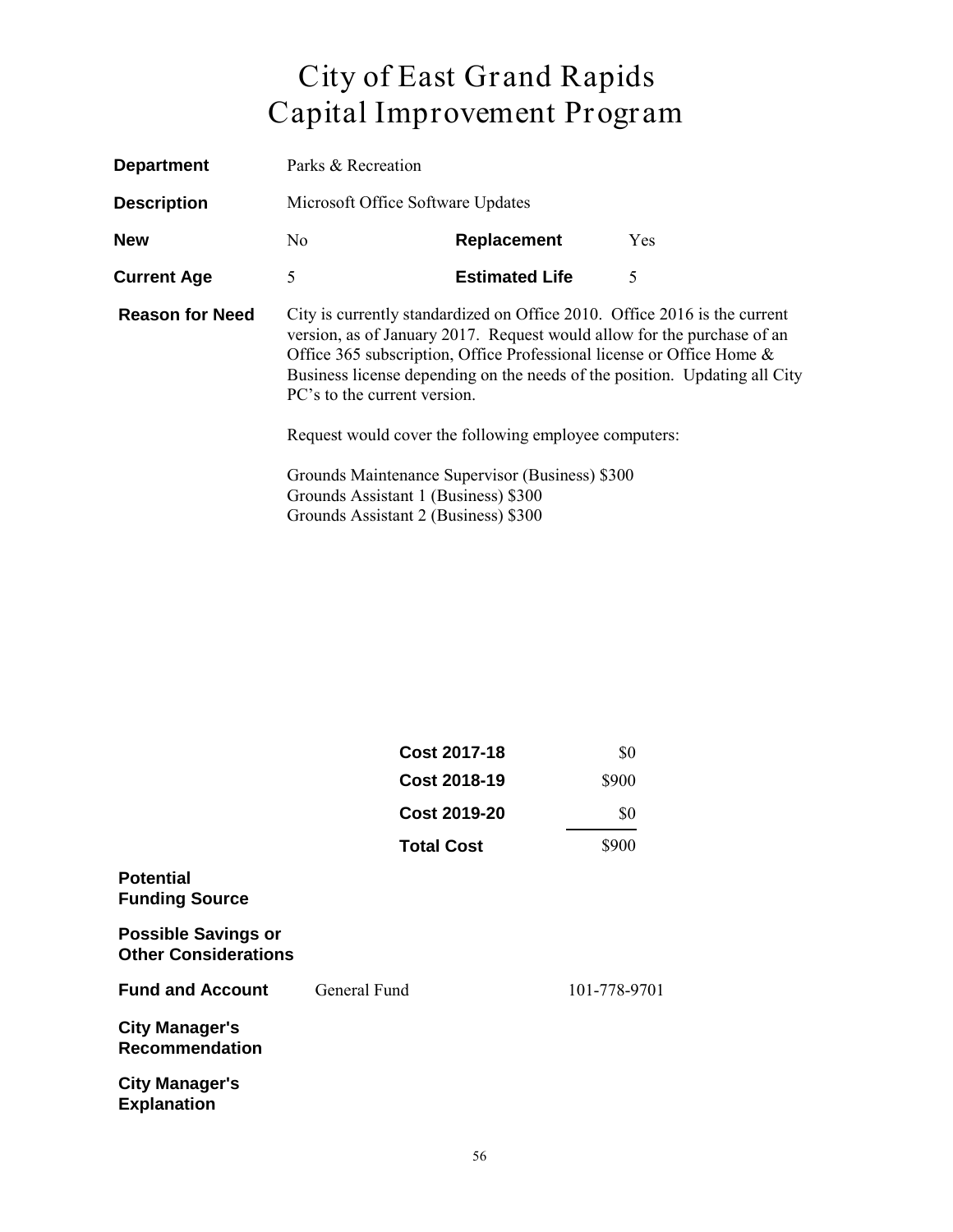| <b>Department</b>      | Parks & Recreation<br><b>Computer Replacements - GM</b>                                                                     |                                              |            |
|------------------------|-----------------------------------------------------------------------------------------------------------------------------|----------------------------------------------|------------|
| <b>Description</b>     |                                                                                                                             |                                              |            |
| <b>New</b>             | No.                                                                                                                         | <b>Replacement</b>                           | <b>Yes</b> |
| <b>Current Age</b>     | $4 - 5$                                                                                                                     | <b>Estimated Life</b>                        | $4 - 5$    |
| <b>Reason for Need</b> | Replacement of computers in accordance with Information Technology's<br>computer replacement schedule and annual evaluation |                                              |            |
|                        | FY 17/18 replacements scheduled are:<br>-No scheduled replacements                                                          |                                              |            |
|                        | FY 18/19 replacements scheduled are:<br>-Grounds Maintenance Assistant 2 (New) \$700                                        |                                              |            |
|                        | FY 19/20 replacements scheduled are:                                                                                        | -Grounds Maintenance Supervisor (2015) \$700 |            |

|                                                           | <b>Cost 2017-18</b> | \$0          |
|-----------------------------------------------------------|---------------------|--------------|
|                                                           | <b>Cost 2018-19</b> | \$700        |
|                                                           | <b>Cost 2019-20</b> | \$700        |
|                                                           | <b>Total Cost</b>   | \$1,400      |
| <b>Potential</b><br><b>Funding Source</b>                 |                     |              |
| <b>Possible Savings or</b><br><b>Other Considerations</b> |                     |              |
| <b>Fund and Account</b>                                   | General Fund        | 101-778-9701 |
| <b>City Manager's</b><br><b>Recommendation</b>            |                     |              |
| <b>City Manager's</b><br><b>Explanation</b>               |                     |              |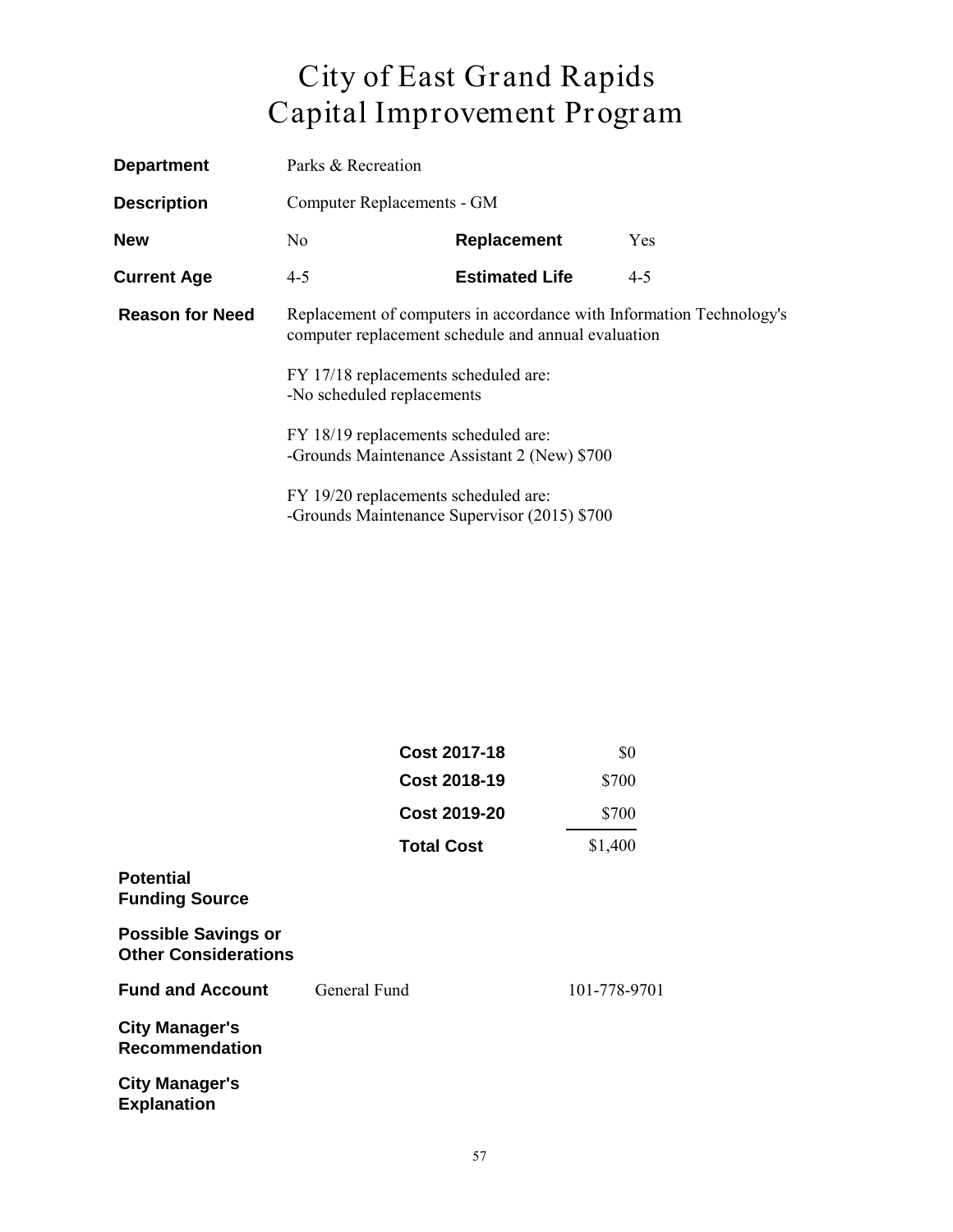| <b>Department</b>                                         | <b>Public Safety</b>                                                                                                                                                                                                                                                                                                                                                                                            |                       |              |     |
|-----------------------------------------------------------|-----------------------------------------------------------------------------------------------------------------------------------------------------------------------------------------------------------------------------------------------------------------------------------------------------------------------------------------------------------------------------------------------------------------|-----------------------|--------------|-----|
| <b>Description</b>                                        | Microsoft Office Software Updates                                                                                                                                                                                                                                                                                                                                                                               |                       |              |     |
| <b>New</b>                                                | N <sub>o</sub>                                                                                                                                                                                                                                                                                                                                                                                                  | Replacement           |              | Yes |
| <b>Current Age</b>                                        | 5                                                                                                                                                                                                                                                                                                                                                                                                               | <b>Estimated Life</b> |              | 5   |
| <b>Reason for Need</b>                                    | City is currently standardized on Office 2010. Office 2016 is the current<br>version, as of January 2017. Request would allow for the purchase of an<br>Office 365 subscription, Office Professional license or Office Home &<br>Business license depending on the needs of the position. Updating all City<br>PC's to the current version.<br>Request would cover the following employee computers:            |                       |              |     |
|                                                           | Dispatch 2 (Business) \$300<br>Crossing Guard (Business) \$300<br>Fire Inspector (Business) \$300<br>Captain Support Services (Business) \$300<br>Director (Business) \$300<br>UL Conference (Business) \$300<br>Detective (Business) \$300<br>School Liaison (Business) \$300<br>Captain Police Services (Professional) \$400<br>Briefing Room (Business) \$300<br>Five Other Rooms/Offices (Business) \$1,500 |                       |              |     |
|                                                           |                                                                                                                                                                                                                                                                                                                                                                                                                 | <b>Cost 2017-18</b>   |              | \$0 |
|                                                           |                                                                                                                                                                                                                                                                                                                                                                                                                 | <b>Cost 2018-19</b>   | \$5,000      |     |
|                                                           |                                                                                                                                                                                                                                                                                                                                                                                                                 | <b>Cost 2019-20</b>   |              | \$0 |
|                                                           |                                                                                                                                                                                                                                                                                                                                                                                                                 | Total Cost            | \$5,000      |     |
| <b>Potential</b><br><b>Funding Source</b>                 |                                                                                                                                                                                                                                                                                                                                                                                                                 |                       |              |     |
| <b>Possible Savings or</b><br><b>Other Considerations</b> |                                                                                                                                                                                                                                                                                                                                                                                                                 |                       |              |     |
| <b>Fund and Account</b>                                   | Drug Seizure                                                                                                                                                                                                                                                                                                                                                                                                    |                       | 265-347-9700 |     |
| <b>City Manager's</b><br><b>Recommendation</b>            |                                                                                                                                                                                                                                                                                                                                                                                                                 |                       |              |     |
| <b>City Manager's</b><br><b>Explanation</b>               |                                                                                                                                                                                                                                                                                                                                                                                                                 |                       |              |     |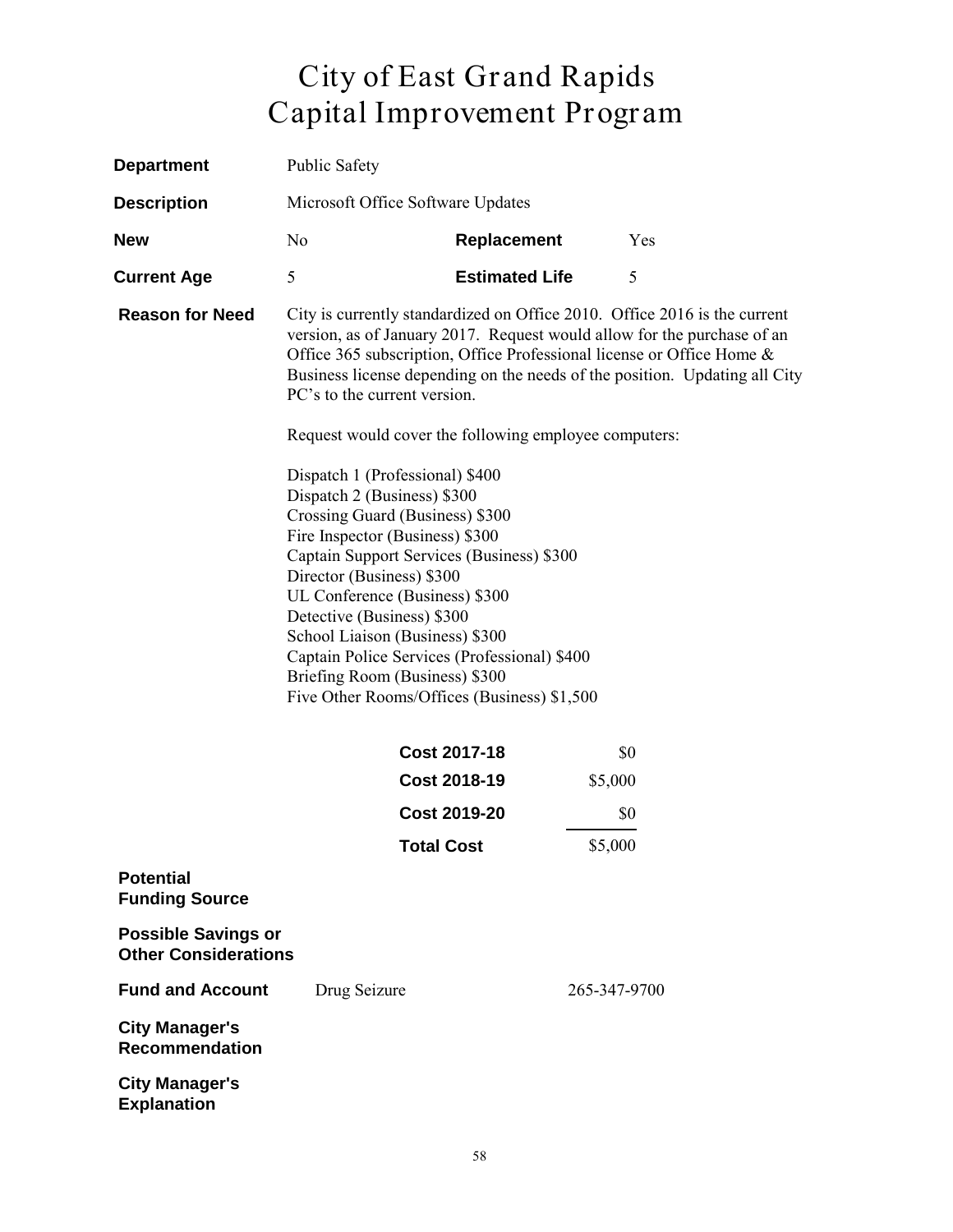| <b>Department</b>      | Public Works                                                                                                                                                                                                                                                                                                              |                       |                |
|------------------------|---------------------------------------------------------------------------------------------------------------------------------------------------------------------------------------------------------------------------------------------------------------------------------------------------------------------------|-----------------------|----------------|
| <b>Description</b>     | Local Street Construction                                                                                                                                                                                                                                                                                                 |                       |                |
| <b>New</b>             | No.                                                                                                                                                                                                                                                                                                                       | Replacement           | N <sub>0</sub> |
| <b>Current Age</b>     | Varies                                                                                                                                                                                                                                                                                                                    | <b>Estimated Life</b> | $15 - 20$      |
| <b>Reason for Need</b> | Grind and resurface of City streets based on PASER asset ratings and<br>utility infrastructure.<br>FY 17-18: Details provided on page 34<br>$FY$ 18-19:<br>-Woodcliff Circle-Hall to Lake<br>-Oakwood-Breton to Woodcliff<br>-Indian Trail-Bellclaire to end<br>-Brighton-Exeter to Boston<br>-Pinecrest-Burchard to Hall |                       |                |
|                        |                                                                                                                                                                                                                                                                                                                           |                       |                |
|                        |                                                                                                                                                                                                                                                                                                                           |                       |                |
|                        | -San Juan/El Dorado-Argentina to Santa Cruz<br>-Santa Monica-Breton to Kenesaw                                                                                                                                                                                                                                            |                       |                |

FY 19-20: Details provided on page 75

|                                                           | <b>Cost 2017-18</b>                  | \$0          |
|-----------------------------------------------------------|--------------------------------------|--------------|
|                                                           | Cost 2018-19                         | \$765,000    |
|                                                           | <b>Cost 2019-20</b>                  | \$0          |
|                                                           | <b>Total Cost</b>                    | \$765,000    |
| <b>Potential</b><br><b>Funding Source</b>                 | Street Millage/General Fund Transfer |              |
| <b>Possible Savings or</b><br><b>Other Considerations</b> | <b>Bid with KCRC</b>                 |              |
| <b>Fund and Account</b>                                   | <b>Local Street</b>                  | 203-451-9730 |
| <b>City Manager's</b><br><b>Recommendation</b>            |                                      |              |
| <b>City Manager's</b>                                     |                                      |              |

**Explanation**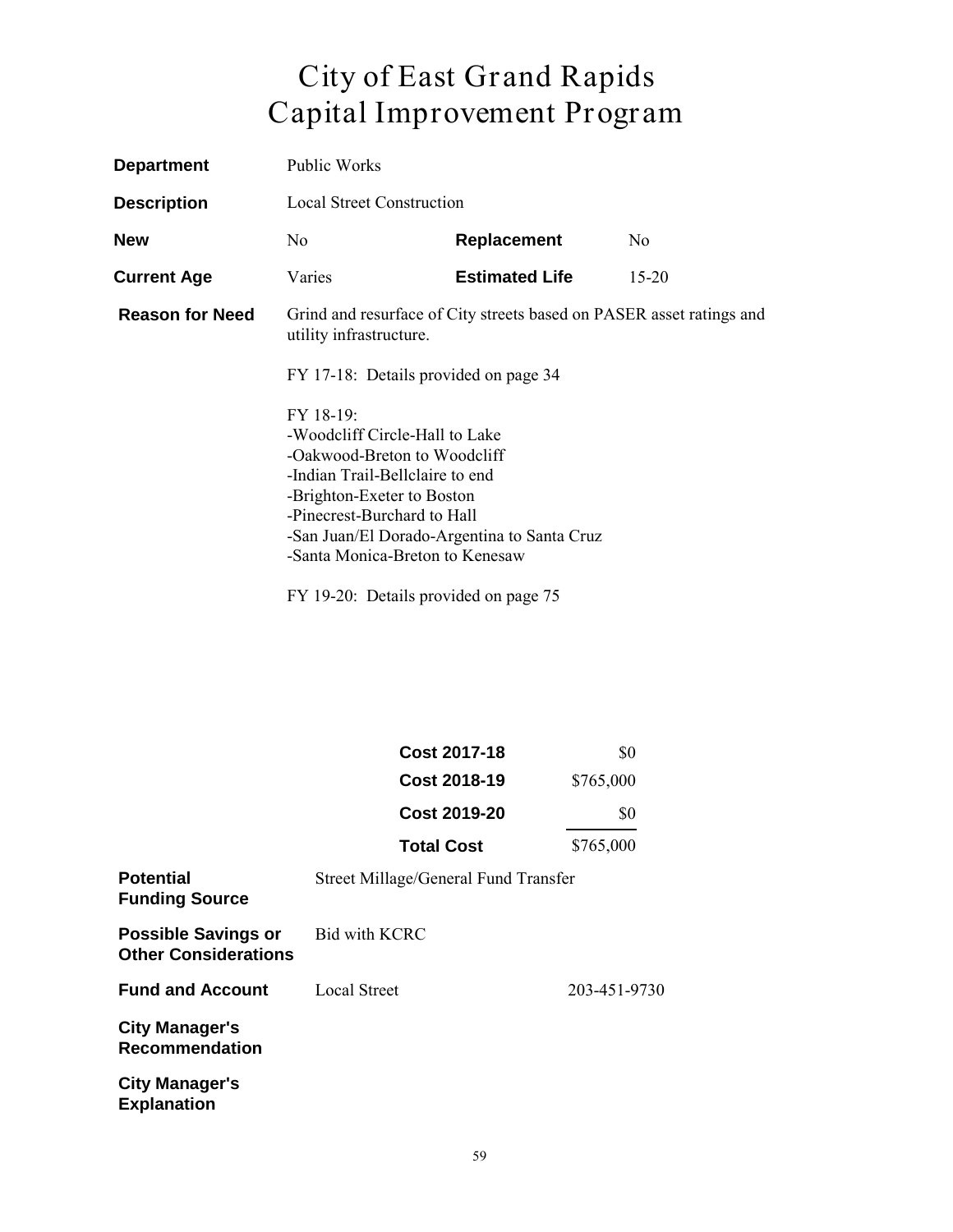| <b>Department</b>      | Public Works                                                                                                                                                                                                                                                                                                                                                             |                       |            |
|------------------------|--------------------------------------------------------------------------------------------------------------------------------------------------------------------------------------------------------------------------------------------------------------------------------------------------------------------------------------------------------------------------|-----------------------|------------|
| <b>Description</b>     | <b>Replacement of Water Meters</b>                                                                                                                                                                                                                                                                                                                                       |                       |            |
| <b>New</b>             | No.                                                                                                                                                                                                                                                                                                                                                                      | Replacement           | <b>Yes</b> |
| <b>Current Age</b>     | $18-20$                                                                                                                                                                                                                                                                                                                                                                  | <b>Estimated Life</b> | $25 - 30$  |
| <b>Reason for Need</b> | Current meters are approaching their maximum life. Replacement request<br>would for be for "smart" meters. Smart meters have the ability to<br>automatically read the meters and will provide more detailed data.<br>Total estimated cost for equipment and new meters is estimated at 1.2<br>million over 6 years. Included in that cost is approximately \$540,000 for |                       |            |
|                        | the cost of new meters. The remaining portion is labor costs and for the                                                                                                                                                                                                                                                                                                 |                       |            |

"smart" meter reading equipment.

|                                                           | <b>Cost 2017-18</b>                                                                                                                                                                                                | \$0          |  |
|-----------------------------------------------------------|--------------------------------------------------------------------------------------------------------------------------------------------------------------------------------------------------------------------|--------------|--|
|                                                           | <b>Cost 2018-19</b>                                                                                                                                                                                                | \$275,000    |  |
|                                                           | <b>Cost 2019-20</b>                                                                                                                                                                                                | \$275,000    |  |
|                                                           | <b>Total Cost</b>                                                                                                                                                                                                  | \$550,000    |  |
| <b>Potential</b><br><b>Funding Source</b>                 | Charge for meter per account directly billed to residents when meters<br>are changed out                                                                                                                           |              |  |
| <b>Possible Savings or</b><br><b>Other Considerations</b> | More accurate reads as the older meters slow down. In addition, the<br>City will save on having to pay for a third party to read the meters,<br>which will save \$30,000 - \$50,000 per year once fully installed. |              |  |
| <b>Fund and Account</b>                                   | Water/Sewer Fund                                                                                                                                                                                                   | 592-543-9700 |  |
| <b>City Manager's</b><br><b>Recommendation</b>            |                                                                                                                                                                                                                    |              |  |
| <b>City Manager's</b><br><b>Explanation</b>               |                                                                                                                                                                                                                    |              |  |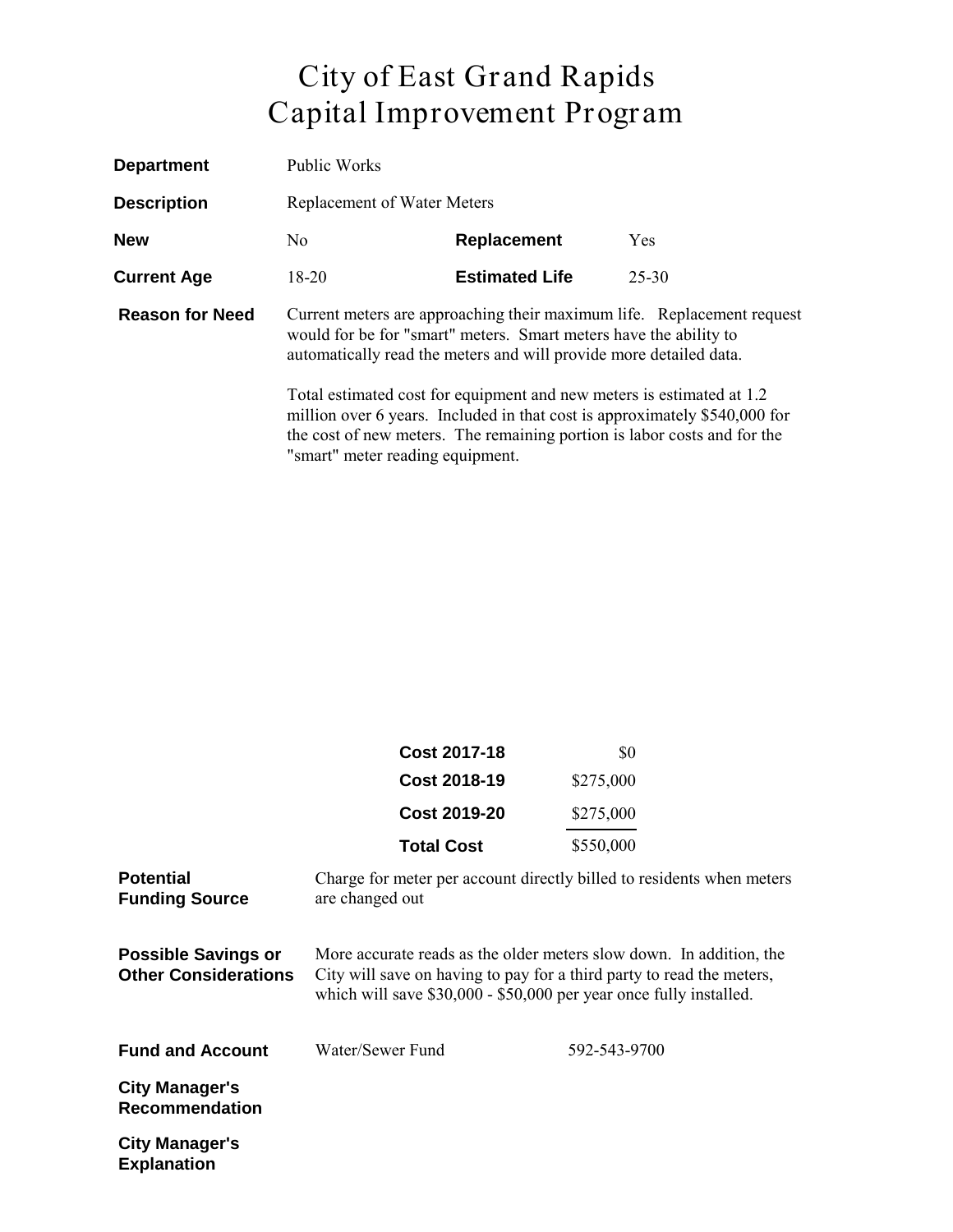| <b>Department</b>      | Public Works                                                                                                                                                                                                                                                                                                                                                                                                                                                |                       |    |  |
|------------------------|-------------------------------------------------------------------------------------------------------------------------------------------------------------------------------------------------------------------------------------------------------------------------------------------------------------------------------------------------------------------------------------------------------------------------------------------------------------|-----------------------|----|--|
| <b>Description</b>     | City Hall Storm Sewer Separator                                                                                                                                                                                                                                                                                                                                                                                                                             |                       |    |  |
| <b>New</b>             | <b>Replacement</b><br>Yes<br>N <sub>0</sub>                                                                                                                                                                                                                                                                                                                                                                                                                 |                       |    |  |
| <b>Current Age</b>     | $\theta$                                                                                                                                                                                                                                                                                                                                                                                                                                                    | <b>Estimated Life</b> | 50 |  |
| <b>Reason for Need</b> | FY 17-18:                                                                                                                                                                                                                                                                                                                                                                                                                                                   |                       |    |  |
|                        | Place Storm Sewer Separator on storm line exiting system behind City Hall<br>near Public Safety. Storm sewer separators remove oils and debris from<br>storm sewers prior to the lines termination into surface body waters. Most<br>contaminates from an urban environment are transported to lakes and<br>streams through the storm sewer system. The City owns and operates<br>several other storm sewer separators throughout the City which filter out |                       |    |  |

debris prior to entering Reeds Lake and Fisk Lake.

|                                                           | Cost 2017-18                        | \$0          |
|-----------------------------------------------------------|-------------------------------------|--------------|
|                                                           | <b>Cost 2018-19</b>                 | \$350,000    |
|                                                           | Cost 2019-20                        | \$0          |
|                                                           | <b>Total Cost</b>                   | \$350,000    |
| <b>Potential</b><br><b>Funding Source</b>                 | General fund-municipal streets fund |              |
| <b>Possible Savings or</b><br><b>Other Considerations</b> |                                     |              |
| <b>Fund and Account</b>                                   | Water/Sewer Fund                    | 592-550-9700 |
| <b>City Manager's</b><br><b>Recommendation</b>            |                                     |              |
| <b>City Manager's</b><br><b>Explanation</b>               |                                     |              |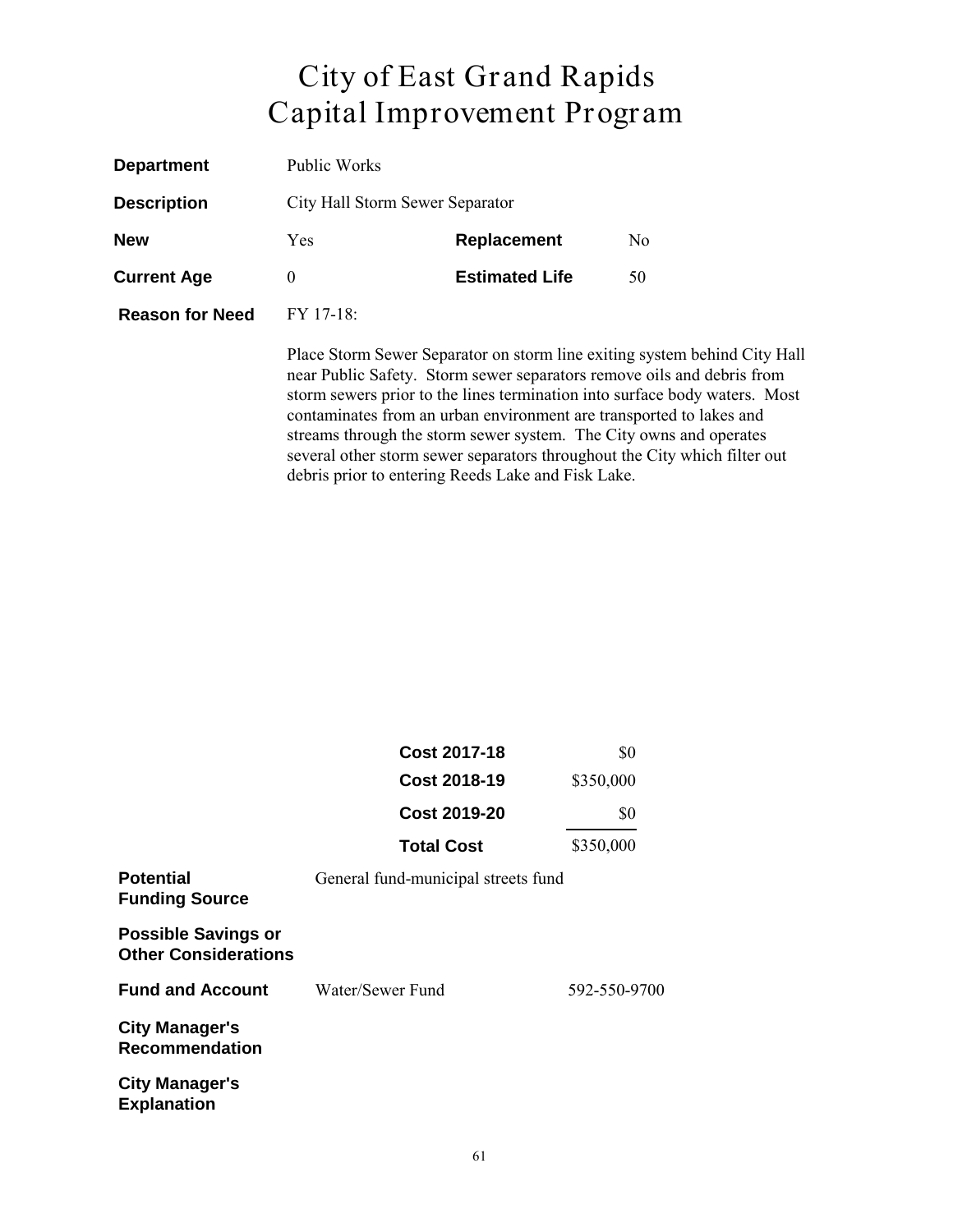| <b>Department</b>      | Public Works                                                                                                                                                                                                                                                                     |                       |            |
|------------------------|----------------------------------------------------------------------------------------------------------------------------------------------------------------------------------------------------------------------------------------------------------------------------------|-----------------------|------------|
| <b>Description</b>     | 2008 Utility-Tool Truck #115                                                                                                                                                                                                                                                     |                       |            |
| <b>New</b>             | No.                                                                                                                                                                                                                                                                              | Replacement           | <b>Yes</b> |
| <b>Current Age</b>     | 8                                                                                                                                                                                                                                                                                | <b>Estimated Life</b> | $6-8$      |
| <b>Reason for Need</b> | The utility-tool truck $\#115$ is vital for water and sewer utility operations.<br>The truck is equipped with all tools and parts needed while in the field to<br>conduct routine maintenance and emergency repairs. This replacement has<br>been recommended by City mechanics. |                       |            |

|                                                           |             | <b>Cost 2017-18</b> | \$0          |
|-----------------------------------------------------------|-------------|---------------------|--------------|
|                                                           |             | <b>Cost 2018-19</b> | \$150,000    |
|                                                           |             | <b>Cost 2019-20</b> | \$0          |
|                                                           |             | <b>Total Cost</b>   | \$150,000    |
| <b>Potential</b><br><b>Funding Source</b>                 |             |                     |              |
| <b>Possible Savings or</b><br><b>Other Considerations</b> |             |                     |              |
| <b>Fund and Account</b>                                   | <b>MERF</b> |                     | 692-570-9700 |
| <b>City Manager's</b><br><b>Recommendation</b>            |             |                     |              |
| <b>City Manager's</b><br><b>Explanation</b>               |             |                     |              |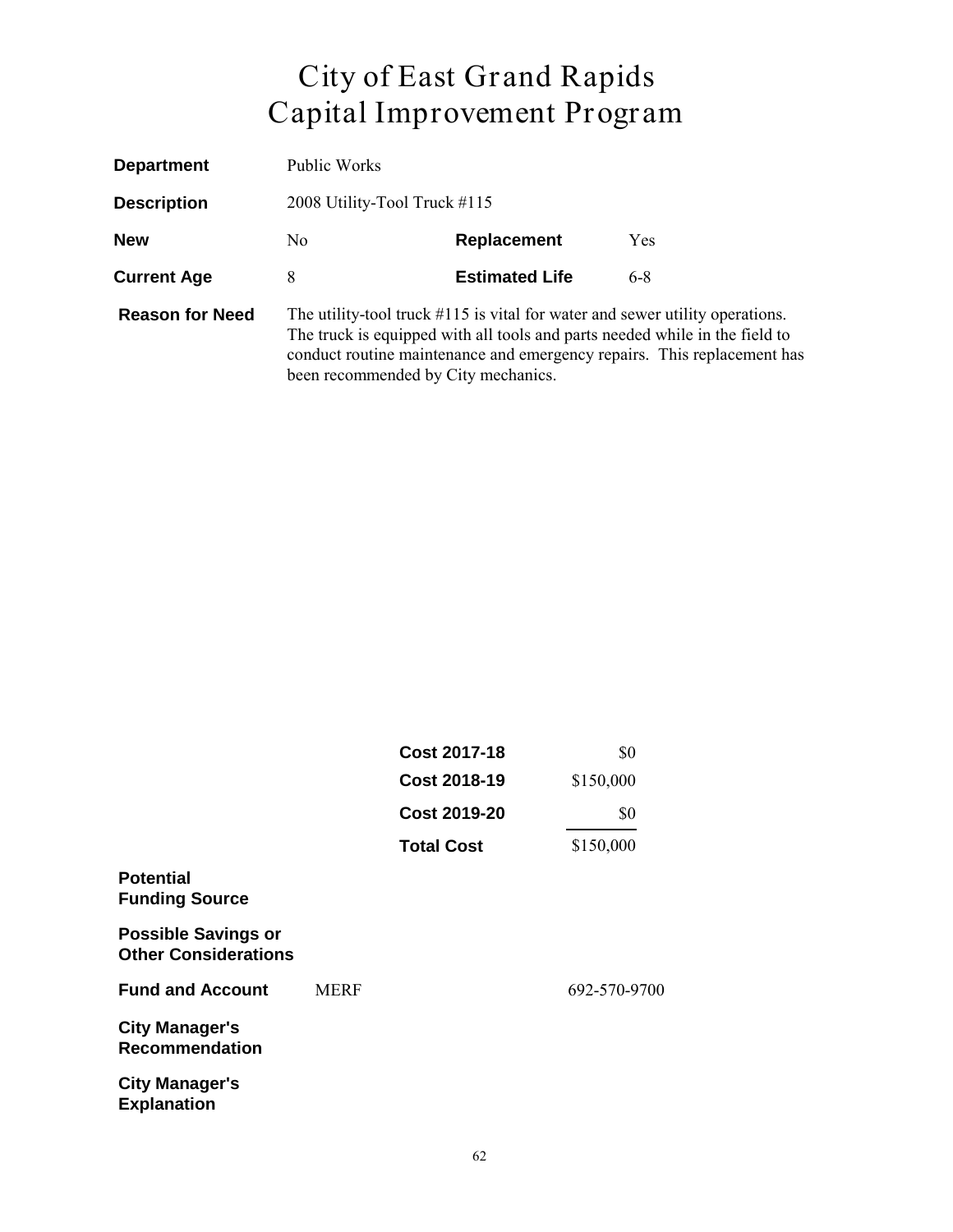| <b>Department</b>      | Public Works                                                                                                                                                                                                                                                    |                           |          |  |
|------------------------|-----------------------------------------------------------------------------------------------------------------------------------------------------------------------------------------------------------------------------------------------------------------|---------------------------|----------|--|
| <b>Description</b>     |                                                                                                                                                                                                                                                                 | 2003 Packer Truck $\#108$ |          |  |
| <b>New</b>             | <b>Replacement</b><br>No.<br><b>Yes</b>                                                                                                                                                                                                                         |                           |          |  |
| <b>Current Age</b>     | 13                                                                                                                                                                                                                                                              | <b>Estimated Life</b>     | $8 - 10$ |  |
| <b>Reason for Need</b> | The City has two packer trucks utilized for yard waste collection service. It<br>is important for these trucks and packer units to be replaced when deemed<br>necessary by mechanics so weekly yard waste collection service is not<br>disrupted for residents. |                           |          |  |

|                                                           |             | <b>Cost 2017-18</b><br><b>Cost 2018-19</b><br><b>Cost 2019-20</b><br><b>Total Cost</b> | \$0<br>\$150,000<br>\$0<br>\$150,000 |
|-----------------------------------------------------------|-------------|----------------------------------------------------------------------------------------|--------------------------------------|
|                                                           |             |                                                                                        |                                      |
|                                                           |             |                                                                                        |                                      |
|                                                           |             |                                                                                        |                                      |
| <b>Potential</b><br><b>Funding Source</b>                 |             |                                                                                        |                                      |
| <b>Possible Savings or</b><br><b>Other Considerations</b> |             |                                                                                        |                                      |
| <b>Fund and Account</b>                                   | <b>MERF</b> |                                                                                        | 692-570-9700                         |
| <b>City Manager's</b><br><b>Recommendation</b>            |             |                                                                                        |                                      |
| <b>City Manager's</b><br><b>Explanation</b>               |             |                                                                                        |                                      |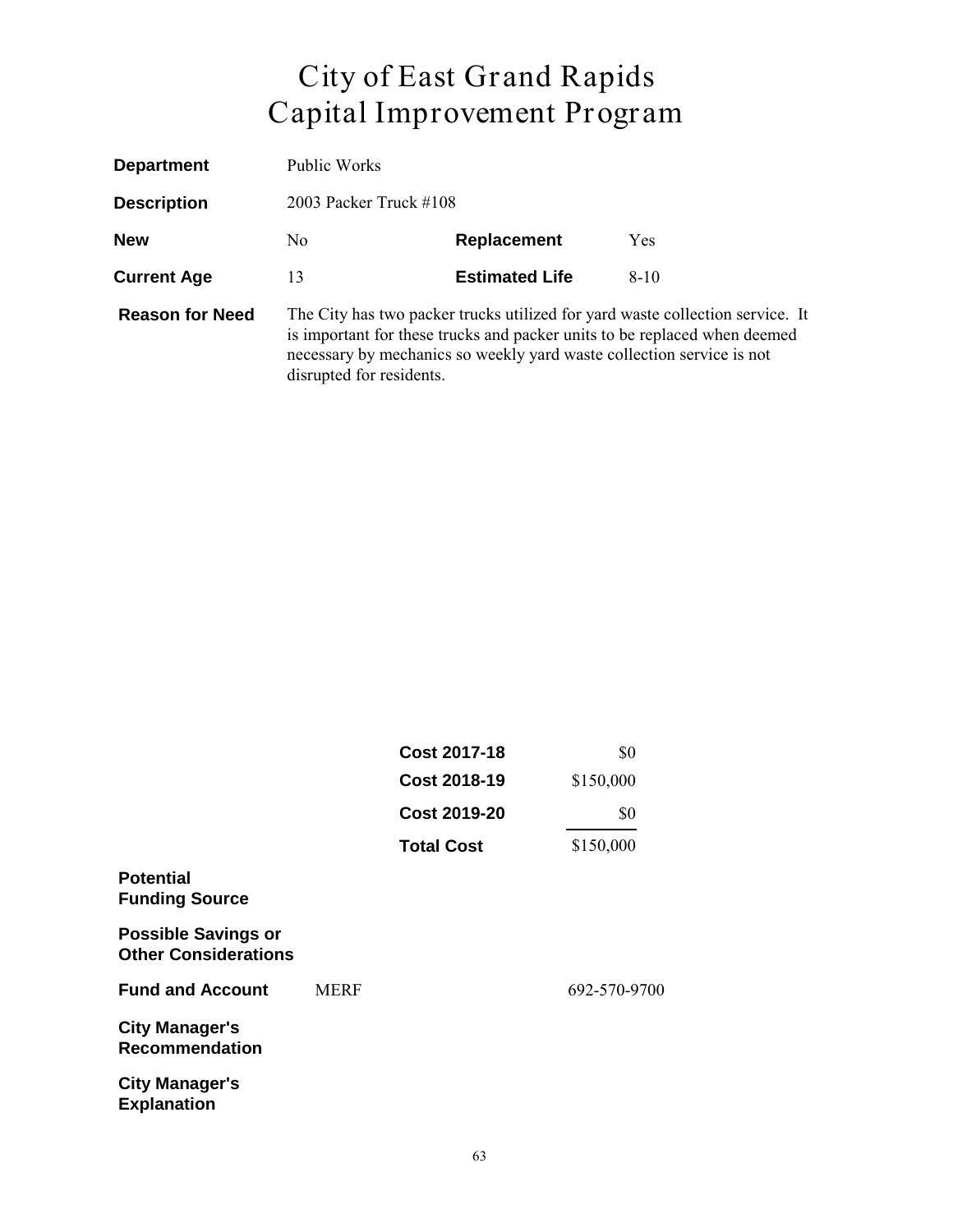| <b>Department</b>      | Public Works                                                                                                                                                                                                                                                                  |                                                                                                                                                                                                                                      |                                                                                                                                                       |
|------------------------|-------------------------------------------------------------------------------------------------------------------------------------------------------------------------------------------------------------------------------------------------------------------------------|--------------------------------------------------------------------------------------------------------------------------------------------------------------------------------------------------------------------------------------|-------------------------------------------------------------------------------------------------------------------------------------------------------|
| <b>Description</b>     | 2010 Ford Escape PS Patrol Hybrid #290                                                                                                                                                                                                                                        |                                                                                                                                                                                                                                      |                                                                                                                                                       |
| <b>New</b>             | $\rm No$                                                                                                                                                                                                                                                                      | <b>Replacement</b>                                                                                                                                                                                                                   | Yes                                                                                                                                                   |
| <b>Current Age</b>     | 6                                                                                                                                                                                                                                                                             | <b>Estimated Life</b>                                                                                                                                                                                                                | $6 - 8$                                                                                                                                               |
| <b>Reason for Need</b> | recommend replacement in FY 18-19.<br>(Road Ready Package)<br>- Install/Remove Police Equipment: \$1,700<br>- Motorola Tough Book Computer: \$4,000<br>- Cruiser Paint/Body: \$1,200<br>- Cruiser Decals: \$700<br>- Moving Radar: \$2,900<br>TOTAL: \$52,500<br>mounts, etc. | The Hybrid Patrol Vehicle will be scheduled for replacement due to<br>FORD POLICE INTERCEPTOR UNIT COSTS:<br>- Ford Explorer AWD Police Interceptor: \$32,000<br>- Police Equipment (prisoner cage, shot gun mounts, etc.): \$10,000 | mileage and normal wear. DPW mechanics have reviewed this vehicle and<br>*Some costs are one-time for the vehicle model, i.e. prisoner cage, shot gun |

|             |                     | \$0                 |
|-------------|---------------------|---------------------|
|             | <b>Cost 2018-19</b> | \$52,500            |
|             | <b>Cost 2019-20</b> | \$0                 |
|             | <b>Total Cost</b>   | \$52,500            |
|             |                     |                     |
|             |                     |                     |
| <b>MERF</b> |                     | 692-570-9700        |
|             |                     |                     |
|             |                     |                     |
|             |                     | <b>Cost 2017-18</b> |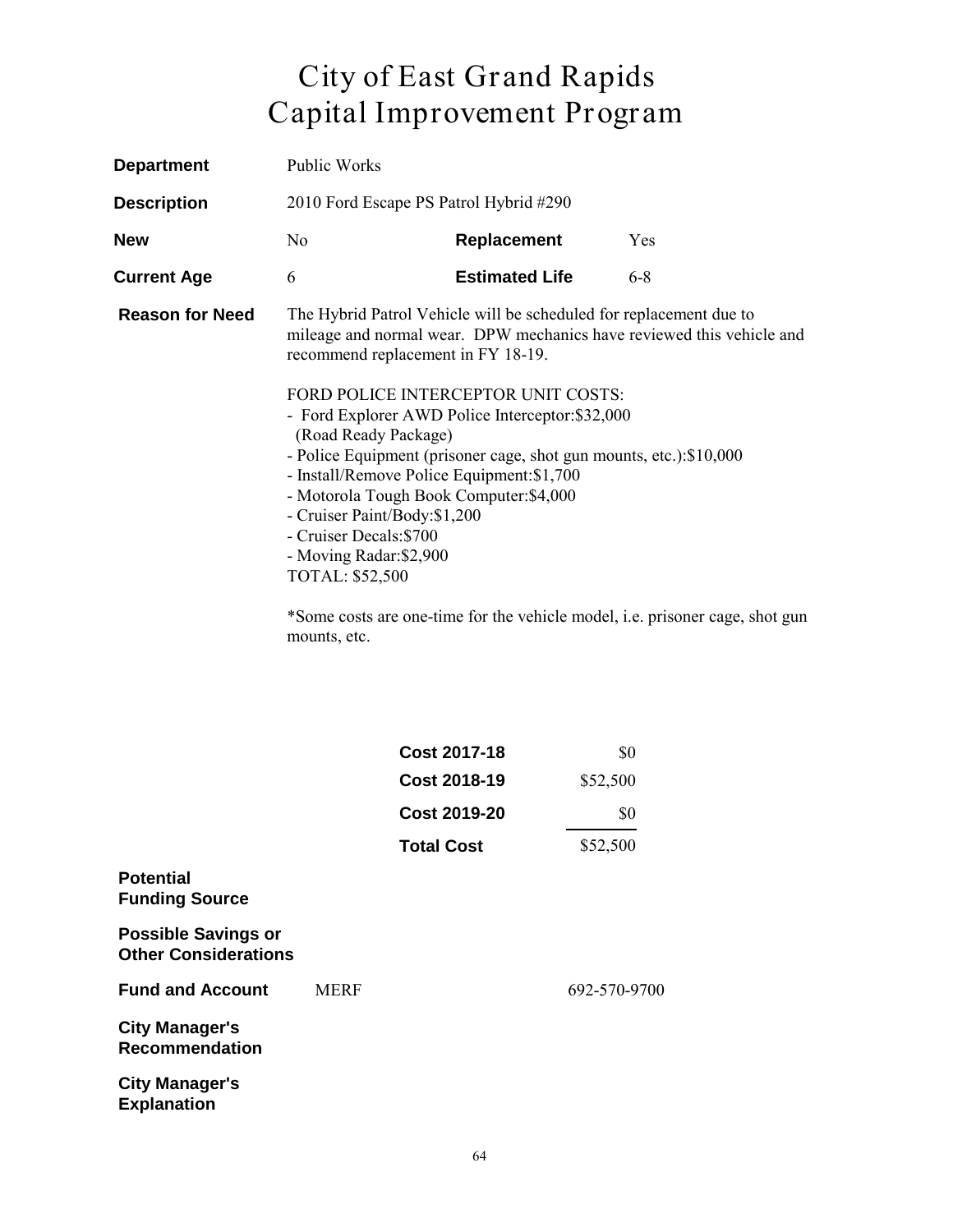| <b>Department</b>      | Public Works                                                                                                                                                                                    |                       |     |
|------------------------|-------------------------------------------------------------------------------------------------------------------------------------------------------------------------------------------------|-----------------------|-----|
| <b>Description</b>     | 2008 Mini Excavator #577                                                                                                                                                                        |                       |     |
| <b>New</b>             | No.                                                                                                                                                                                             | Replacement           | Yes |
| <b>Current Age</b>     | 8                                                                                                                                                                                               | <b>Estimated Life</b> | 6-8 |
| <b>Reason for Need</b> | The mini excavator $#577$ is used for routine and emergency utility repairs<br>in areas where space is limited. This is a scheduled replacement that has<br>been recommended by City mechanics. |                       |     |

|                                                           |             | <b>Cost 2017-18</b><br><b>Cost 2018-19</b><br><b>Cost 2019-20</b> | \$0<br>\$50,000<br>\$0 |
|-----------------------------------------------------------|-------------|-------------------------------------------------------------------|------------------------|
|                                                           |             |                                                                   |                        |
|                                                           |             |                                                                   |                        |
|                                                           |             | <b>Total Cost</b>                                                 | \$50,000               |
| <b>Potential</b><br><b>Funding Source</b>                 |             |                                                                   |                        |
| <b>Possible Savings or</b><br><b>Other Considerations</b> |             |                                                                   |                        |
| <b>Fund and Account</b>                                   | <b>MERF</b> |                                                                   | 692-570-9700           |
| <b>City Manager's</b><br><b>Recommendation</b>            |             |                                                                   |                        |
| <b>City Manager's</b><br><b>Explanation</b>               |             |                                                                   |                        |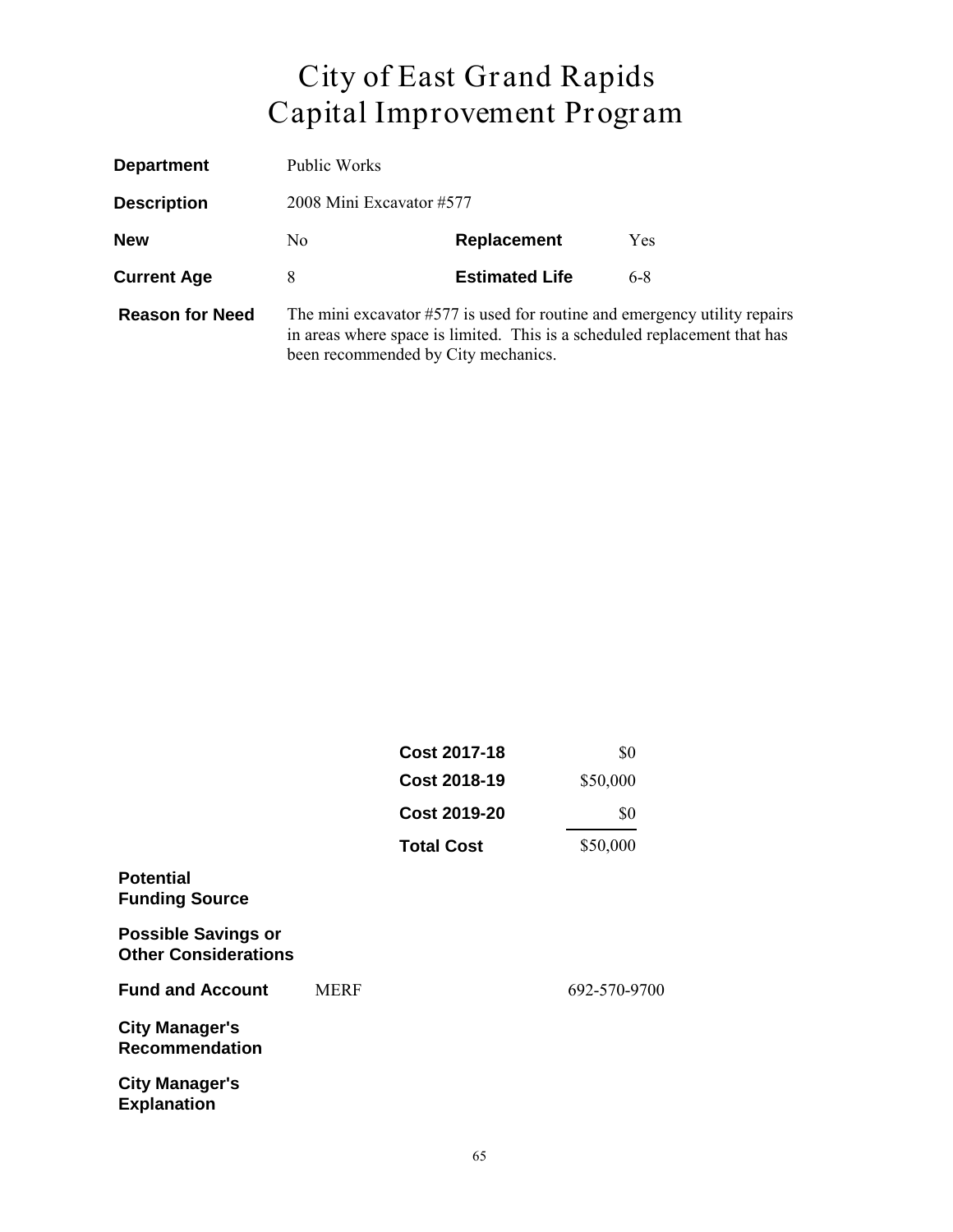| <b>Department</b>      | Public Works                                                                                                                                                    |                       |           |
|------------------------|-----------------------------------------------------------------------------------------------------------------------------------------------------------------|-----------------------|-----------|
| <b>Description</b>     | 1997 John Deere Tractor #510                                                                                                                                    |                       |           |
| <b>New</b>             | No.                                                                                                                                                             | Replacement           | No.       |
| <b>Current Age</b>     | 20                                                                                                                                                              | <b>Estimated Life</b> | $15 - 20$ |
| <b>Reason for Need</b> | This tractor #510 is used to maintain park and playing field surfaces by<br>Parks and Recreation-Grounds Maintenance staff. This is a scheduled<br>replacement. |                       |           |

|                                                           |             | Cost 2017-18                               | \$0             |
|-----------------------------------------------------------|-------------|--------------------------------------------|-----------------|
|                                                           |             | <b>Cost 2018-19</b><br><b>Cost 2019-20</b> | \$35,000<br>\$0 |
|                                                           |             |                                            |                 |
|                                                           |             | <b>Total Cost</b>                          | \$35,000        |
| <b>Potential</b><br><b>Funding Source</b>                 |             |                                            |                 |
| <b>Possible Savings or</b><br><b>Other Considerations</b> |             |                                            |                 |
| <b>Fund and Account</b>                                   | <b>MERF</b> |                                            | 692-570-9700    |
| <b>City Manager's</b><br><b>Recommendation</b>            |             |                                            |                 |
| <b>City Manager's</b><br><b>Explanation</b>               |             |                                            |                 |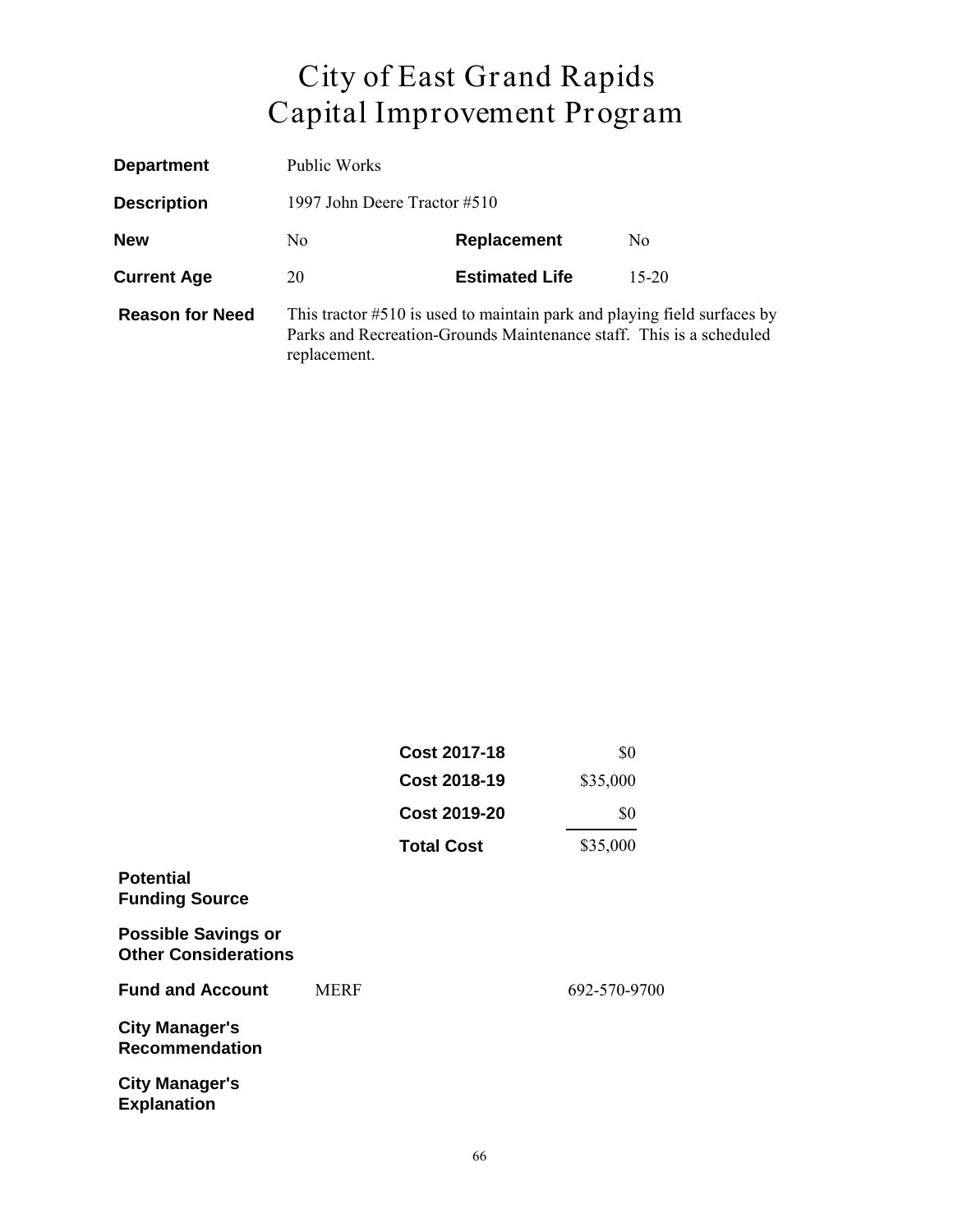| <b>Department</b>      | Public Works                                                                                                                                                                    |                       |            |
|------------------------|---------------------------------------------------------------------------------------------------------------------------------------------------------------------------------|-----------------------|------------|
| <b>Description</b>     | 1997 Swensen Salt Spreaders #518 and #519                                                                                                                                       |                       |            |
| <b>New</b>             | N <sub>0</sub>                                                                                                                                                                  | Replacement           | <b>Yes</b> |
| <b>Current Age</b>     | 19-20                                                                                                                                                                           | <b>Estimated Life</b> | 15         |
| <b>Reason for Need</b> | Replacement of two road salt spreaders #518 and #519 have been pushed<br>out another year as recommended by City mechanics. These items are<br>utilized for snow/ice treatment. |                       |            |

|                                                           |             | Cost 2017-18        | \$0          |
|-----------------------------------------------------------|-------------|---------------------|--------------|
|                                                           |             | <b>Cost 2018-19</b> | \$26,000     |
|                                                           |             | <b>Cost 2019-20</b> | \$0          |
|                                                           |             | <b>Total Cost</b>   | \$26,000     |
| <b>Potential</b><br><b>Funding Source</b>                 |             |                     |              |
| <b>Possible Savings or</b><br><b>Other Considerations</b> |             |                     |              |
| <b>Fund and Account</b>                                   | <b>MERF</b> |                     | 692-570-9700 |
| <b>City Manager's</b><br><b>Recommendation</b>            |             |                     |              |
| <b>City Manager's</b><br><b>Explanation</b>               |             |                     |              |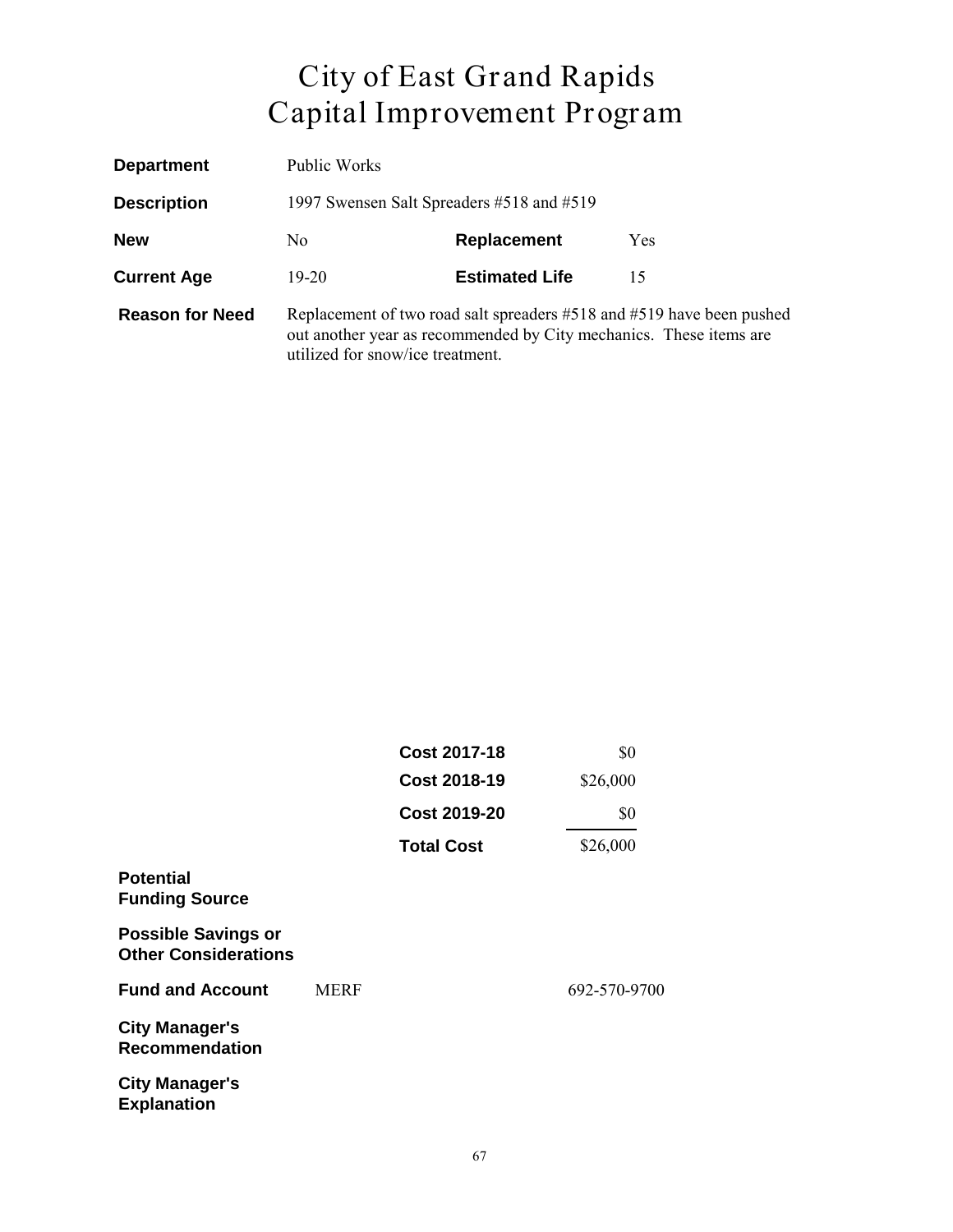| <b>Department</b>      | Public Works                                                                                                                                                                   |                       |            |
|------------------------|--------------------------------------------------------------------------------------------------------------------------------------------------------------------------------|-----------------------|------------|
| <b>Description</b>     | 2006 Ford Econoline Van $\#110$                                                                                                                                                |                       |            |
| <b>New</b>             | N <sub>0</sub>                                                                                                                                                                 | Replacement           | <b>Yes</b> |
| <b>Current Age</b>     | $10 - 11$                                                                                                                                                                      | <b>Estimated Life</b> | $6-8$      |
| <b>Reason for Need</b> | Public Works-Engineering staff utilize #110 for field operations and<br>inspections. This is a scheduled replacement that has been pushed out as<br>mechanics review annually. |                       |            |

|                                                           |             | <b>Cost 2017-18</b> | \$0<br>\$25,000 |
|-----------------------------------------------------------|-------------|---------------------|-----------------|
|                                                           |             | <b>Cost 2018-19</b> |                 |
|                                                           |             | <b>Cost 2019-20</b> | \$0             |
|                                                           |             | <b>Total Cost</b>   | \$25,000        |
| <b>Potential</b><br><b>Funding Source</b>                 |             |                     |                 |
| <b>Possible Savings or</b><br><b>Other Considerations</b> |             |                     |                 |
| <b>Fund and Account</b>                                   | <b>MERF</b> |                     | 692-570-9700    |
| <b>City Manager's</b><br><b>Recommendation</b>            |             |                     |                 |
| <b>City Manager's</b><br><b>Explanation</b>               |             |                     |                 |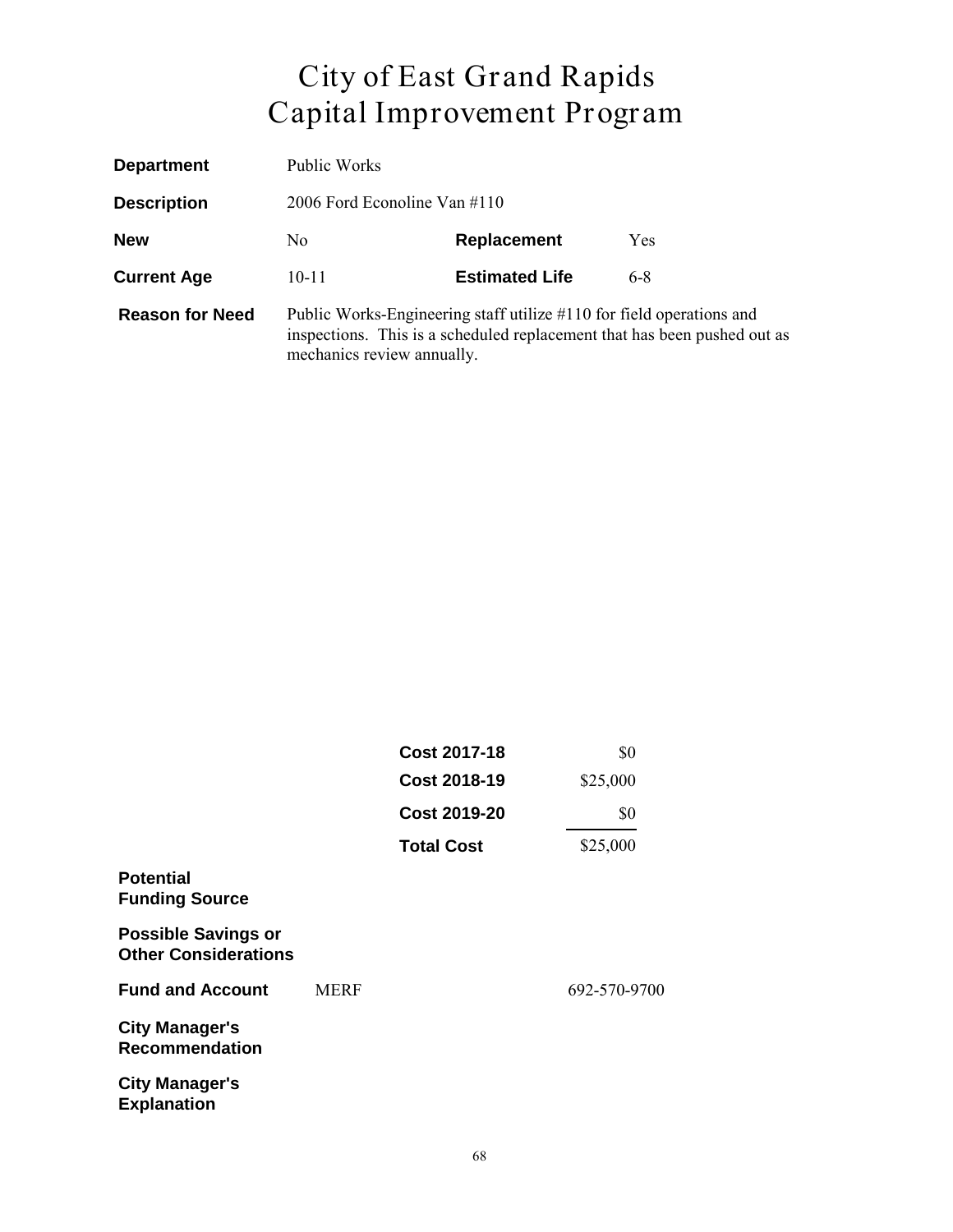| <b>Department</b>      | <b>Public Works</b>                                                                                 |                       |         |
|------------------------|-----------------------------------------------------------------------------------------------------|-----------------------|---------|
| <b>Description</b>     | 2001 School Liaison Vehicle #D268                                                                   |                       |         |
| <b>New</b>             | N <sub>0</sub>                                                                                      | Replacement           | Yes     |
| <b>Current Age</b>     | 15                                                                                                  | <b>Estimated Life</b> | $6 - 8$ |
| <b>Reason for Need</b> | School Liaison Vehicle-Special Events. Limited use has extended the<br>replacement of this vehicle. |                       |         |

|                                                           | Cost 2017-18        | \$0          |
|-----------------------------------------------------------|---------------------|--------------|
|                                                           | <b>Cost 2018-19</b> | \$24,000     |
|                                                           | <b>Cost 2019-20</b> | \$0          |
|                                                           | <b>Total Cost</b>   | \$24,000     |
| <b>Potential</b><br><b>Funding Source</b>                 | Drug Seizure Funds  |              |
| <b>Possible Savings or</b><br><b>Other Considerations</b> |                     |              |
| <b>Fund and Account</b>                                   | <b>MERF</b>         | 692-570-9700 |
| <b>City Manager's</b><br><b>Recommendation</b>            |                     |              |
| <b>City Manager's</b><br><b>Explanation</b>               |                     |              |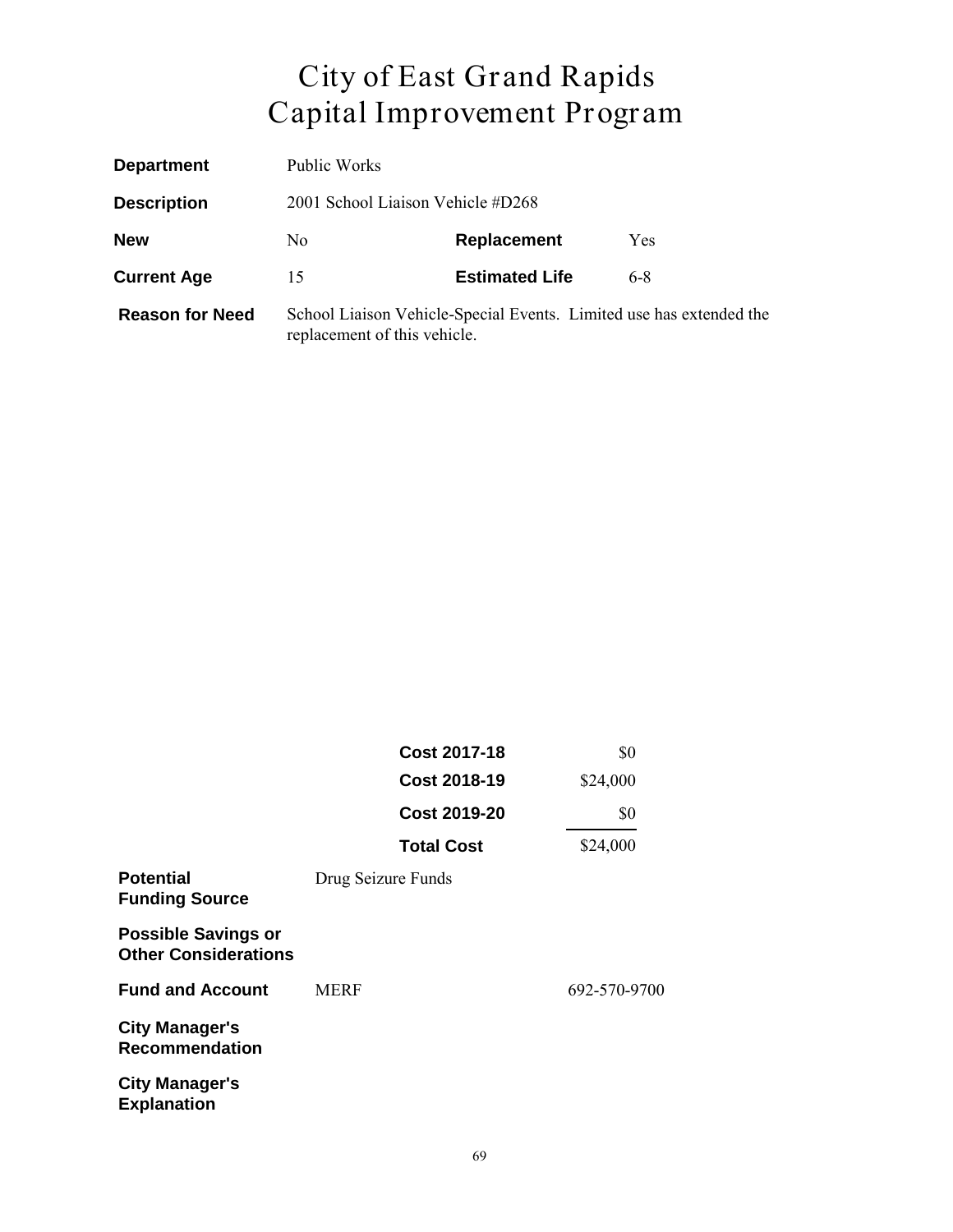| <b>Department</b>      | Public Works                                                                                                                                                                                                        |                       |            |
|------------------------|---------------------------------------------------------------------------------------------------------------------------------------------------------------------------------------------------------------------|-----------------------|------------|
| <b>Description</b>     | 1998 Claw Bucket #168 and 1999 Claw Bucket #160                                                                                                                                                                     |                       |            |
| <b>New</b>             | No.                                                                                                                                                                                                                 | Replacement           | <b>Yes</b> |
| <b>Current Age</b>     | 18-19                                                                                                                                                                                                               | <b>Estimated Life</b> | 12         |
| <b>Reason for Need</b> | Replacement in FY 18/19 and 19/20 is recommended due to wear,<br>condition and cost for repairs. Claw buckets are used for yard waste<br>collection services and storm cleanup response. The City has 4 tink claws. |                       |            |

|                                                           |             | <b>Cost 2017-18</b> | \$0<br>\$15,000 |
|-----------------------------------------------------------|-------------|---------------------|-----------------|
|                                                           |             | <b>Cost 2018-19</b> |                 |
|                                                           |             | <b>Cost 2019-20</b> | \$15,000        |
|                                                           |             | <b>Total Cost</b>   | \$30,000        |
| <b>Potential</b><br><b>Funding Source</b>                 |             |                     |                 |
| <b>Possible Savings or</b><br><b>Other Considerations</b> |             |                     |                 |
| <b>Fund and Account</b>                                   | <b>MERF</b> |                     | 692-570-9700    |
| <b>City Manager's</b><br><b>Recommendation</b>            |             |                     |                 |
| <b>City Manager's</b><br><b>Explanation</b>               |             |                     |                 |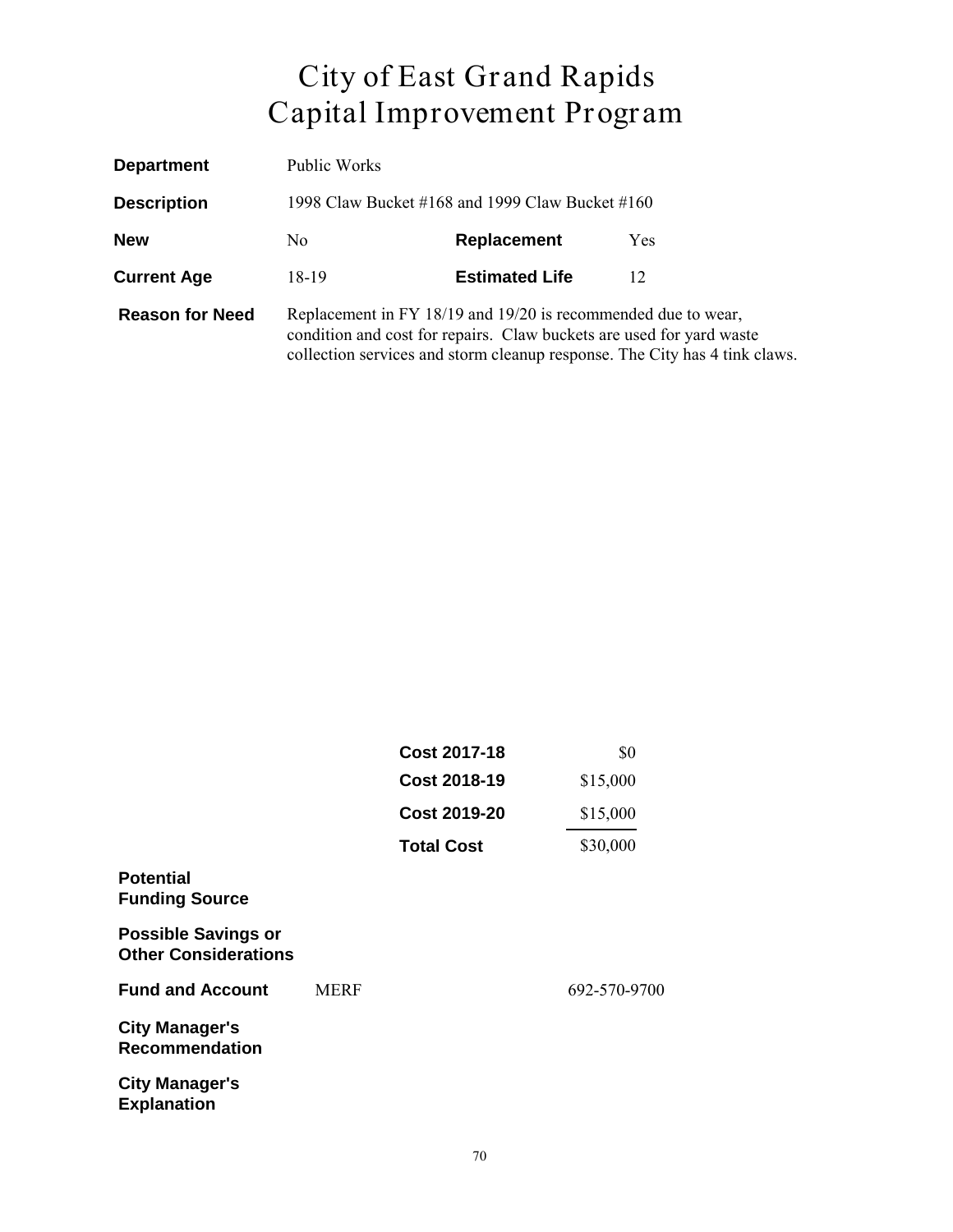| <b>Department</b>      | Public Works                                                                                                                                                              |                       |           |
|------------------------|---------------------------------------------------------------------------------------------------------------------------------------------------------------------------|-----------------------|-----------|
| <b>Description</b>     | 1997 Top Dresser #553                                                                                                                                                     |                       |           |
| <b>New</b>             | No.                                                                                                                                                                       | Replacement           | Yes       |
| <b>Current Age</b>     | 20                                                                                                                                                                        | <b>Estimated Life</b> | $20 - 25$ |
| <b>Reason for Need</b> | The top dresser #553 is used to spread material in parks and playing fields<br>by the Parks and Recreation-Grounds Maintenance staff. This is a<br>scheduled replacement. |                       |           |

|                                                           |             | <b>Cost 2017-18</b> | \$0          |
|-----------------------------------------------------------|-------------|---------------------|--------------|
|                                                           |             | <b>Cost 2018-19</b> | \$8,000      |
|                                                           |             | <b>Cost 2019-20</b> | \$0          |
|                                                           |             | <b>Total Cost</b>   | \$8,000      |
| <b>Potential</b><br><b>Funding Source</b>                 |             |                     |              |
| <b>Possible Savings or</b><br><b>Other Considerations</b> |             |                     |              |
| <b>Fund and Account</b>                                   | <b>MERF</b> |                     | 692-570-9700 |
| <b>City Manager's</b><br><b>Recommendation</b>            |             |                     |              |
| <b>City Manager's</b><br><b>Explanation</b>               |             |                     |              |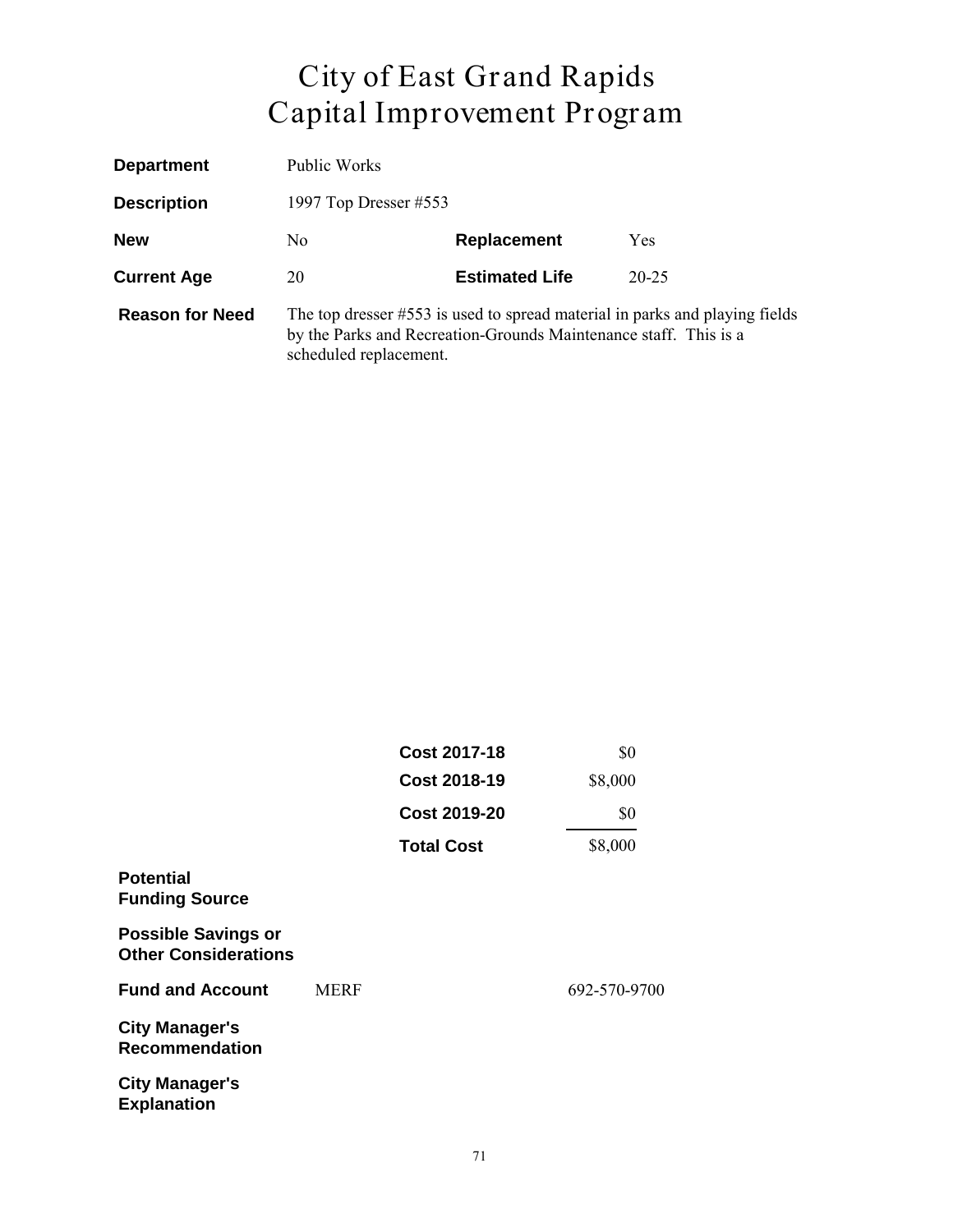| <b>Department</b>      | Public Works          |                       |                                                                                                                                                        |
|------------------------|-----------------------|-----------------------|--------------------------------------------------------------------------------------------------------------------------------------------------------|
| <b>Description</b>     | 1998 Turf Roller #536 |                       |                                                                                                                                                        |
| <b>New</b>             | No.                   | Replacement           | Yes                                                                                                                                                    |
| <b>Current Age</b>     | 19                    | <b>Estimated Life</b> | 20                                                                                                                                                     |
| <b>Reason for Need</b> |                       |                       | The turf roller #536 is used for athletic field maintenance by the Parks and<br>Recreation-Grounds Maintenance staff. This is a scheduled replacement. |

|                                                           |             | Cost 2017-18<br><b>Cost 2018-19</b> | \$0<br>\$5,000 |
|-----------------------------------------------------------|-------------|-------------------------------------|----------------|
|                                                           |             |                                     |                |
|                                                           |             | <b>Cost 2019-20</b>                 | \$0            |
|                                                           |             | <b>Total Cost</b>                   | \$5,000        |
| <b>Potential</b><br><b>Funding Source</b>                 |             |                                     |                |
| <b>Possible Savings or</b><br><b>Other Considerations</b> |             |                                     |                |
| <b>Fund and Account</b>                                   | <b>MERF</b> |                                     | 692-570-9701   |
| <b>City Manager's</b><br><b>Recommendation</b>            |             |                                     |                |
| <b>City Manager's</b><br><b>Explanation</b>               |             |                                     |                |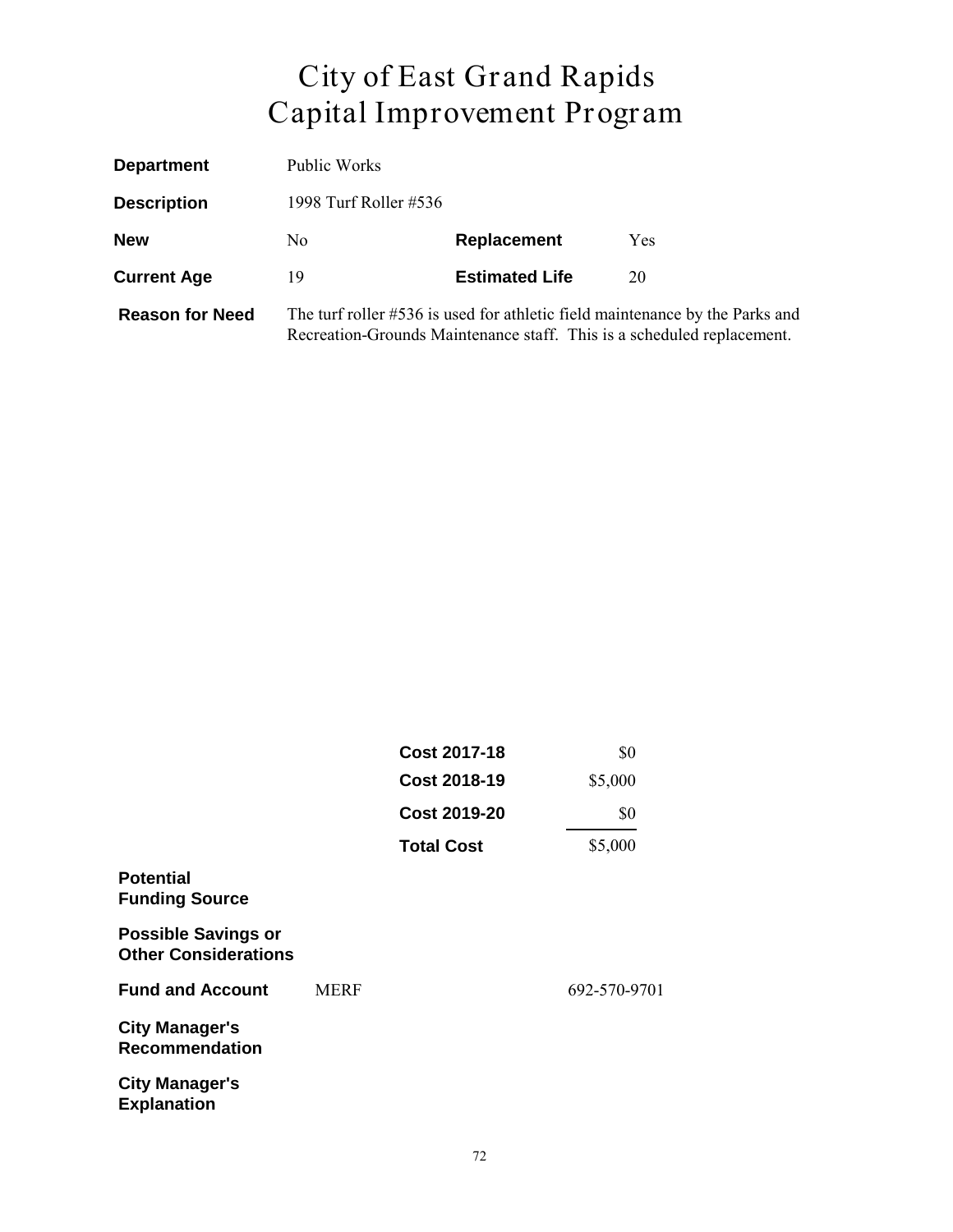| <b>Department</b>      | Public Works                                                                                                                                                          |                       |                |
|------------------------|-----------------------------------------------------------------------------------------------------------------------------------------------------------------------|-----------------------|----------------|
| <b>Description</b>     | 2000 Turf Aerator #566                                                                                                                                                |                       |                |
| <b>New</b>             | No.                                                                                                                                                                   | Replacement           | N <sub>0</sub> |
| <b>Current Age</b>     | 16-17                                                                                                                                                                 | <b>Estimated Life</b> | $15 - 20$      |
| <b>Reason for Need</b> | The turf aerator $#566$ is used to maintain park and playing field surfaces by<br>Parks and Recreation-Grounds Maintenance staff. This is a scheduled<br>replacement. |                       |                |

|                                                           |             | Cost 2017-18                               | \$0          |
|-----------------------------------------------------------|-------------|--------------------------------------------|--------------|
|                                                           |             | <b>Cost 2018-19</b><br><b>Cost 2019-20</b> | \$5,000      |
|                                                           |             |                                            | \$0          |
|                                                           |             | <b>Total Cost</b>                          | \$5,000      |
| <b>Potential</b><br><b>Funding Source</b>                 |             |                                            |              |
| <b>Possible Savings or</b><br><b>Other Considerations</b> |             |                                            |              |
| <b>Fund and Account</b>                                   | <b>MERF</b> |                                            | 692-570-9701 |
| <b>City Manager's</b><br><b>Recommendation</b>            |             |                                            |              |
| <b>City Manager's</b><br><b>Explanation</b>               |             |                                            |              |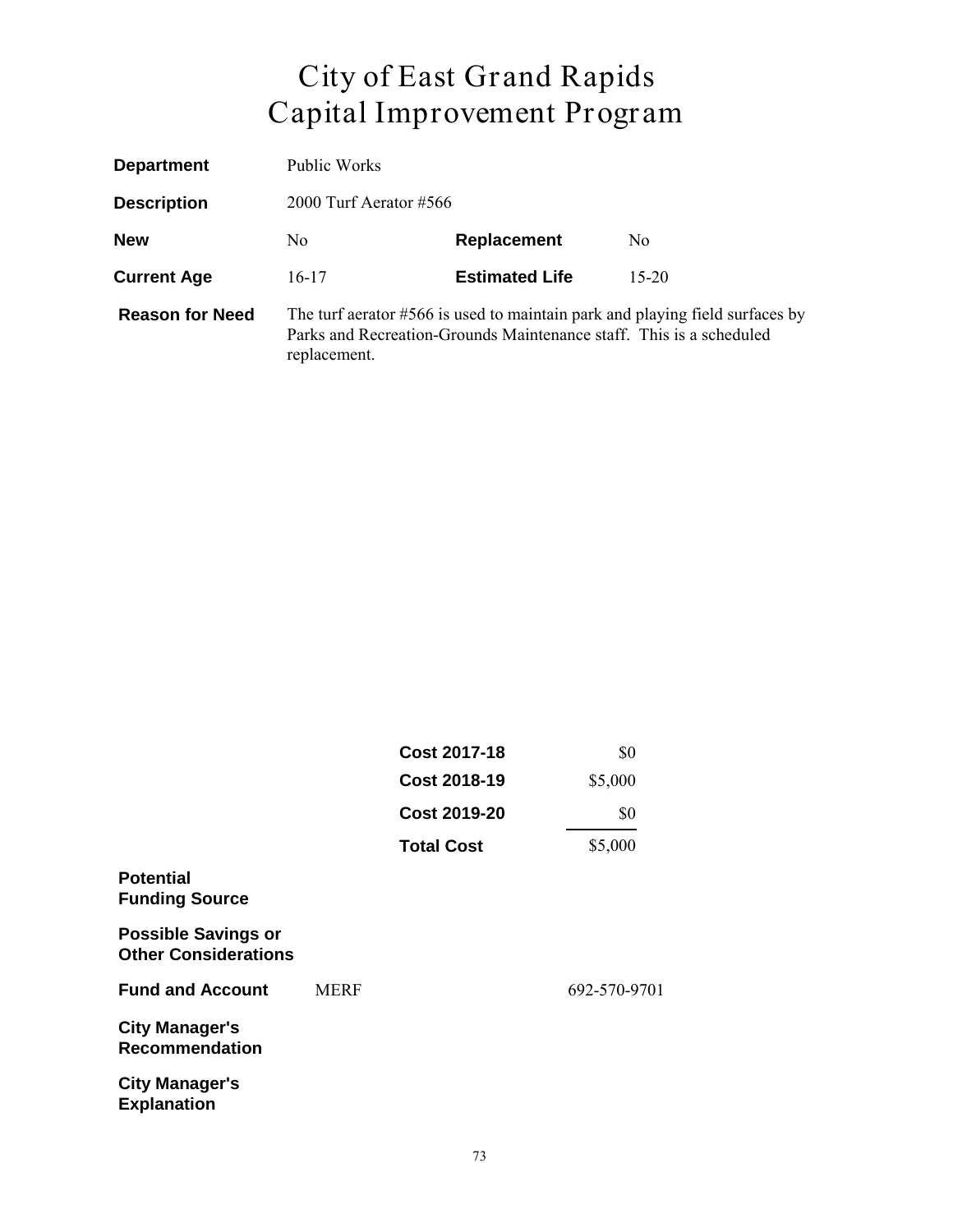## **Year 3**

# FY 2019-20

#### PROJECT FORMS

## CAPITAL IMPROVEMENT PROGRAM

CITY OF EAST GRAND RAPIDS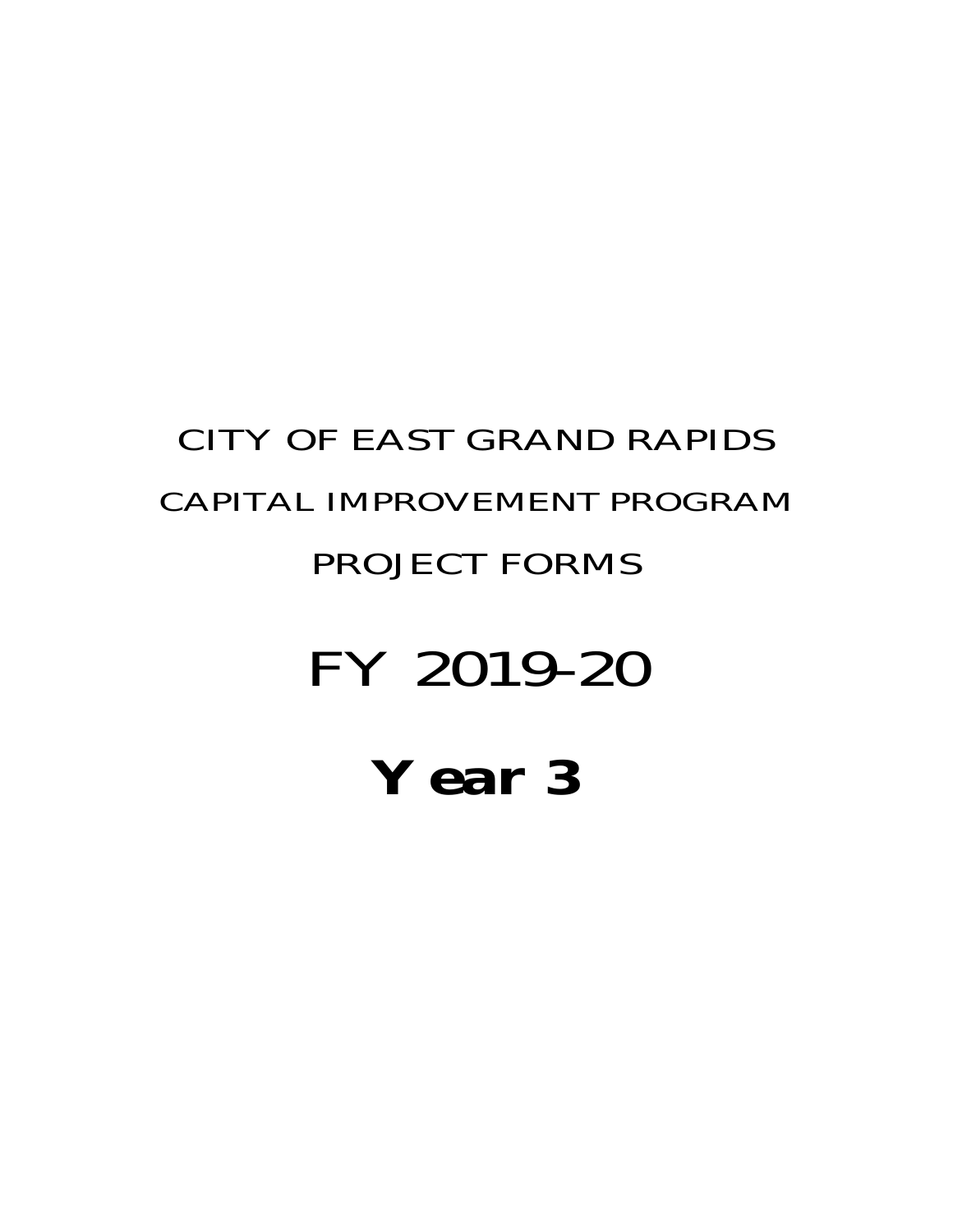| <b>Department</b>      | City Manager                                                                                                                 |                                                                       |         |
|------------------------|------------------------------------------------------------------------------------------------------------------------------|-----------------------------------------------------------------------|---------|
| <b>Description</b>     | Computer Replacements - CM                                                                                                   |                                                                       |         |
| <b>New</b>             | N <sub>0</sub>                                                                                                               | Replacement                                                           | Yes     |
| <b>Current Age</b>     | $4 - 5$                                                                                                                      | <b>Estimated Life</b>                                                 | $4 - 5$ |
| <b>Reason for Need</b> | Replacement of computers in accordance with Information Technology's<br>computer replacement schedule and annual evaluation. |                                                                       |         |
|                        | FY 17/18 replacements scheduled are:<br>-No scheduled replacements                                                           |                                                                       |         |
|                        | FY 18/19 replacements scheduled are:<br>-No scheduled replacements                                                           |                                                                       |         |
|                        | FY 19/20 replacements scheduled are:<br>-Mayor (2015) \$700                                                                  |                                                                       |         |
|                        |                                                                                                                              | Cost includes computer, operating system and monitor (in some cases). |         |

|                                                           | <b>Cost 2017-18</b> | \$0          |
|-----------------------------------------------------------|---------------------|--------------|
|                                                           | <b>Cost 2018-19</b> | \$0          |
|                                                           | <b>Cost 2019-20</b> | \$700        |
|                                                           | <b>Total Cost</b>   | \$700        |
| <b>Potential</b><br><b>Funding Source</b>                 |                     |              |
| <b>Possible Savings or</b><br><b>Other Considerations</b> |                     |              |
| <b>Fund and Account</b>                                   | General Fund        | 101-172-9701 |
| <b>City Manager's</b><br><b>Recommendation</b>            |                     |              |
| <b>City Manager's</b><br><b>Explanation</b>               |                     |              |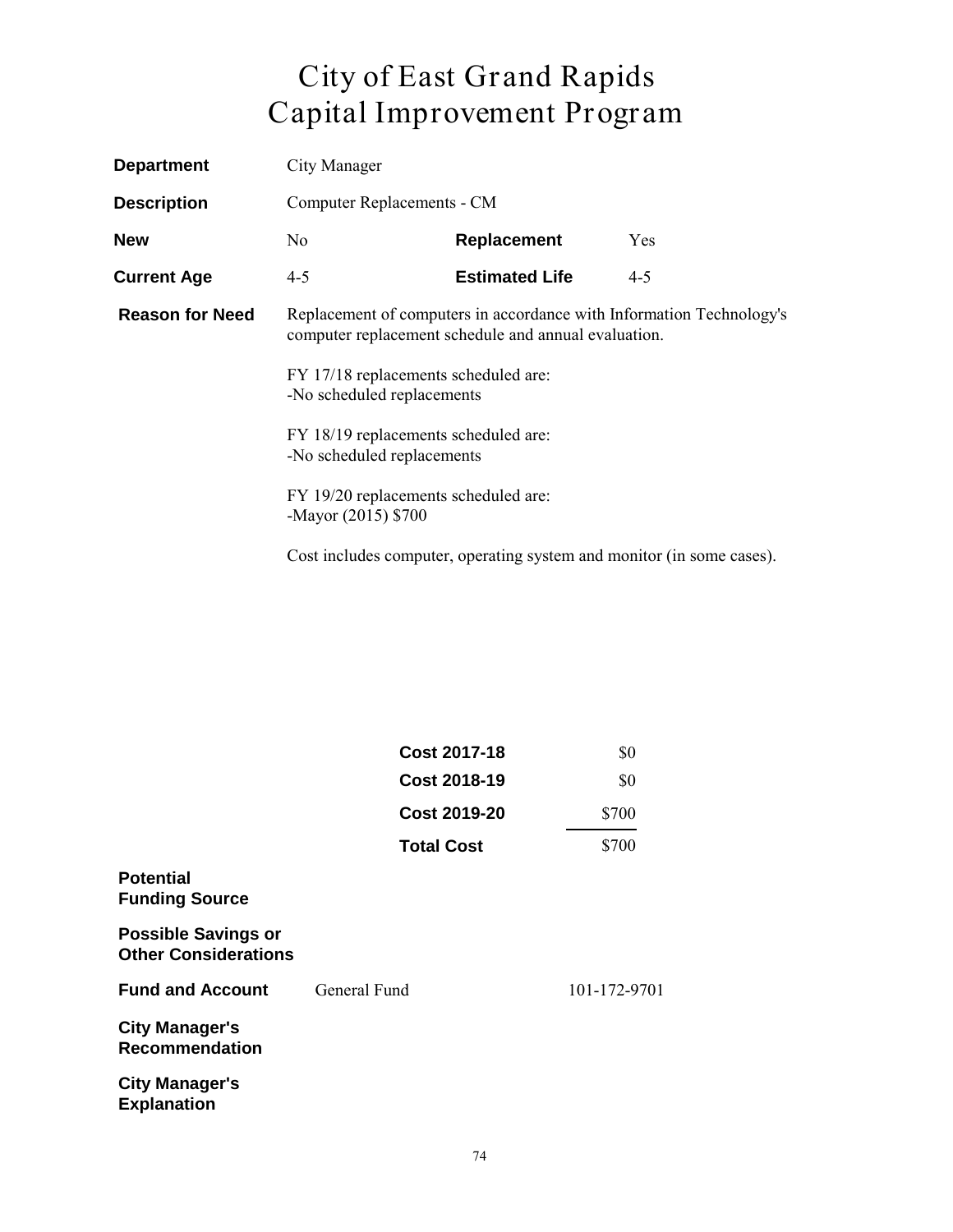| <b>Department</b>      | Public Works                                                                                                                                                                                                                                                                                                                                  |                       |                |
|------------------------|-----------------------------------------------------------------------------------------------------------------------------------------------------------------------------------------------------------------------------------------------------------------------------------------------------------------------------------------------|-----------------------|----------------|
| <b>Description</b>     | <b>Local Street Construction</b>                                                                                                                                                                                                                                                                                                              |                       |                |
| <b>New</b>             | N <sub>0</sub>                                                                                                                                                                                                                                                                                                                                | <b>Replacement</b>    | N <sub>0</sub> |
| <b>Current Age</b>     | Varies                                                                                                                                                                                                                                                                                                                                        | <b>Estimated Life</b> | $15 - 20$      |
| <b>Reason for Need</b> | Grind and resurface of City streets based on PASER asset ratings and<br>utility infrastructure.                                                                                                                                                                                                                                               |                       |                |
|                        | FY 17-18: Details provided on page 34                                                                                                                                                                                                                                                                                                         |                       |                |
|                        | FY 18-19: Details provided on page 59                                                                                                                                                                                                                                                                                                         |                       |                |
|                        | FY 19-20:<br>-Kenesaw-Keneberry Way-Hall to El Dorado<br>-Pioneer Club Rd (south)-RLB to Manhattan<br>-Lenox-Hall to Anderson<br>-Hodenpyl-Rexford to Reeds Lake Blvd<br>-Woodcliff-Maplewood to South City Limit<br>-Cardinal-Lake to end<br>-Tenway-Oxford to Englewood<br>-Eastwood-Hall to Lake<br>-Gracewood-Reeds Lake Blvd to Lakewood |                       |                |

| <b>Cost 2017-18</b> | \$0       |
|---------------------|-----------|
| <b>Cost 2018-19</b> | \$0       |
| <b>Cost 2019-20</b> | \$600,000 |
| <b>Total Cost</b>   | \$600,000 |

| <b>Potential</b><br><b>Funding Source</b>                 | Street Millage/General Fund Transfer |              |
|-----------------------------------------------------------|--------------------------------------|--------------|
| <b>Possible Savings or</b><br><b>Other Considerations</b> | Bid with KCRC                        |              |
| <b>Fund and Account</b>                                   | Local Street                         | 203-451-9730 |
| <b>City Manager's</b><br><b>Recommendation</b>            |                                      |              |
| <b>City Manager's</b><br><b>Explanation</b>               |                                      |              |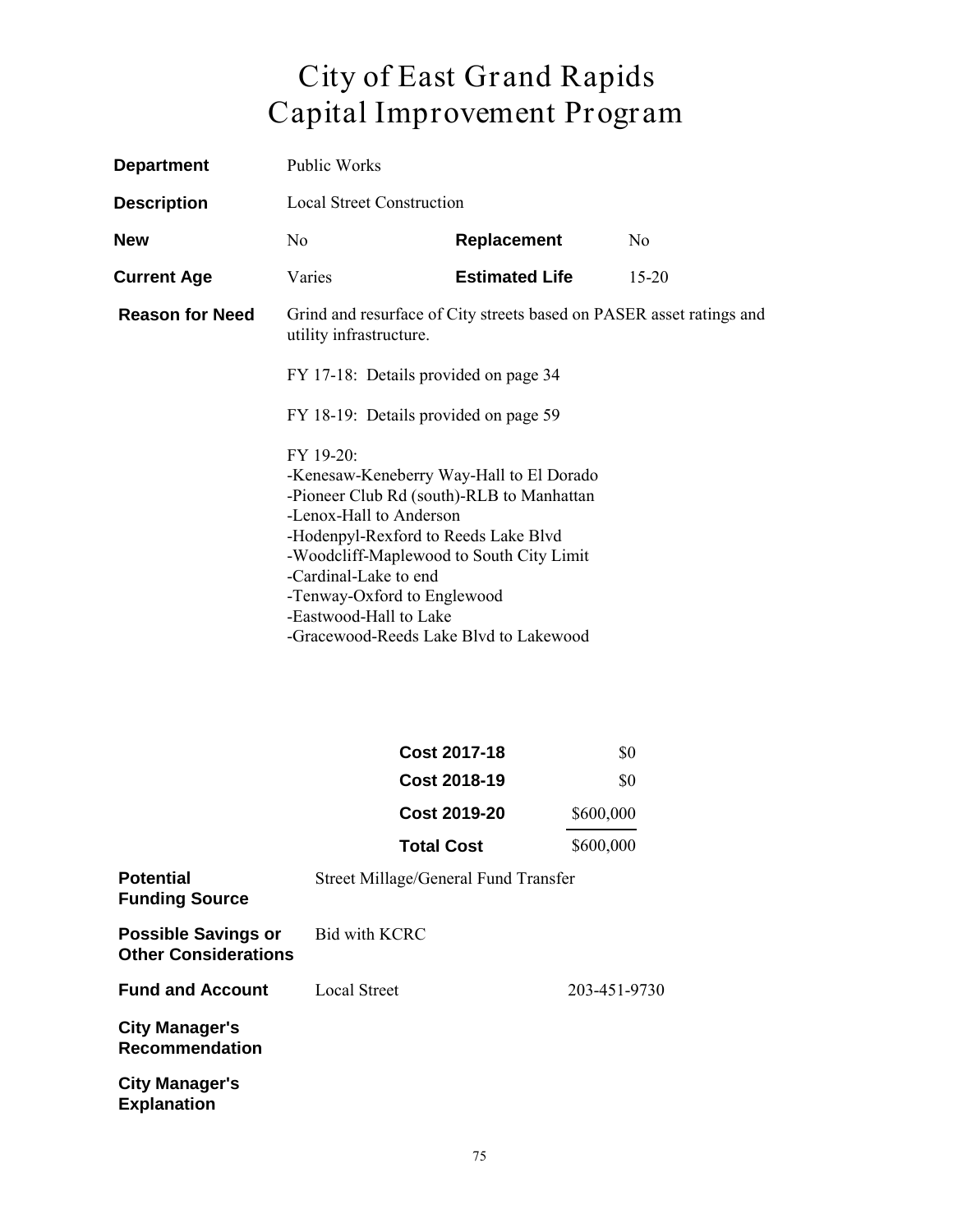| <b>Department</b>      | Public Works                                                                                                                                                                                                                                 |                                         |     |  |
|------------------------|----------------------------------------------------------------------------------------------------------------------------------------------------------------------------------------------------------------------------------------------|-----------------------------------------|-----|--|
| <b>Description</b>     |                                                                                                                                                                                                                                              | 2009 GMC Pickup Trucks #116, #117, #118 |     |  |
| <b>New</b>             | Replacement<br>N <sub>0</sub><br><b>Yes</b>                                                                                                                                                                                                  |                                         |     |  |
| <b>Current Age</b>     | 8                                                                                                                                                                                                                                            | <b>Estimated Life</b>                   | 8-9 |  |
| <b>Reason for Need</b> | Replacement of three pickup trucks with plows. Trucks are utilized by the<br>Department of Public Works initially and then they transition to be used by<br>Parks and Recreation-Grounds Maintenance. These are a scheduled<br>replacements. |                                         |     |  |

|                                                           |             | <b>Cost 2017-18</b><br><b>Cost 2018-19</b><br><b>Cost 2019-20</b> | \$0          |
|-----------------------------------------------------------|-------------|-------------------------------------------------------------------|--------------|
|                                                           |             |                                                                   | \$0          |
|                                                           |             |                                                                   | \$105,000    |
|                                                           |             | <b>Total Cost</b>                                                 | \$105,000    |
| <b>Potential</b><br><b>Funding Source</b>                 |             |                                                                   |              |
| <b>Possible Savings or</b><br><b>Other Considerations</b> |             |                                                                   |              |
| <b>Fund and Account</b>                                   | <b>MERF</b> |                                                                   | 692-570-9700 |
| <b>City Manager's</b><br><b>Recommendation</b>            |             |                                                                   |              |
| <b>City Manager's</b><br><b>Explanation</b>               |             |                                                                   |              |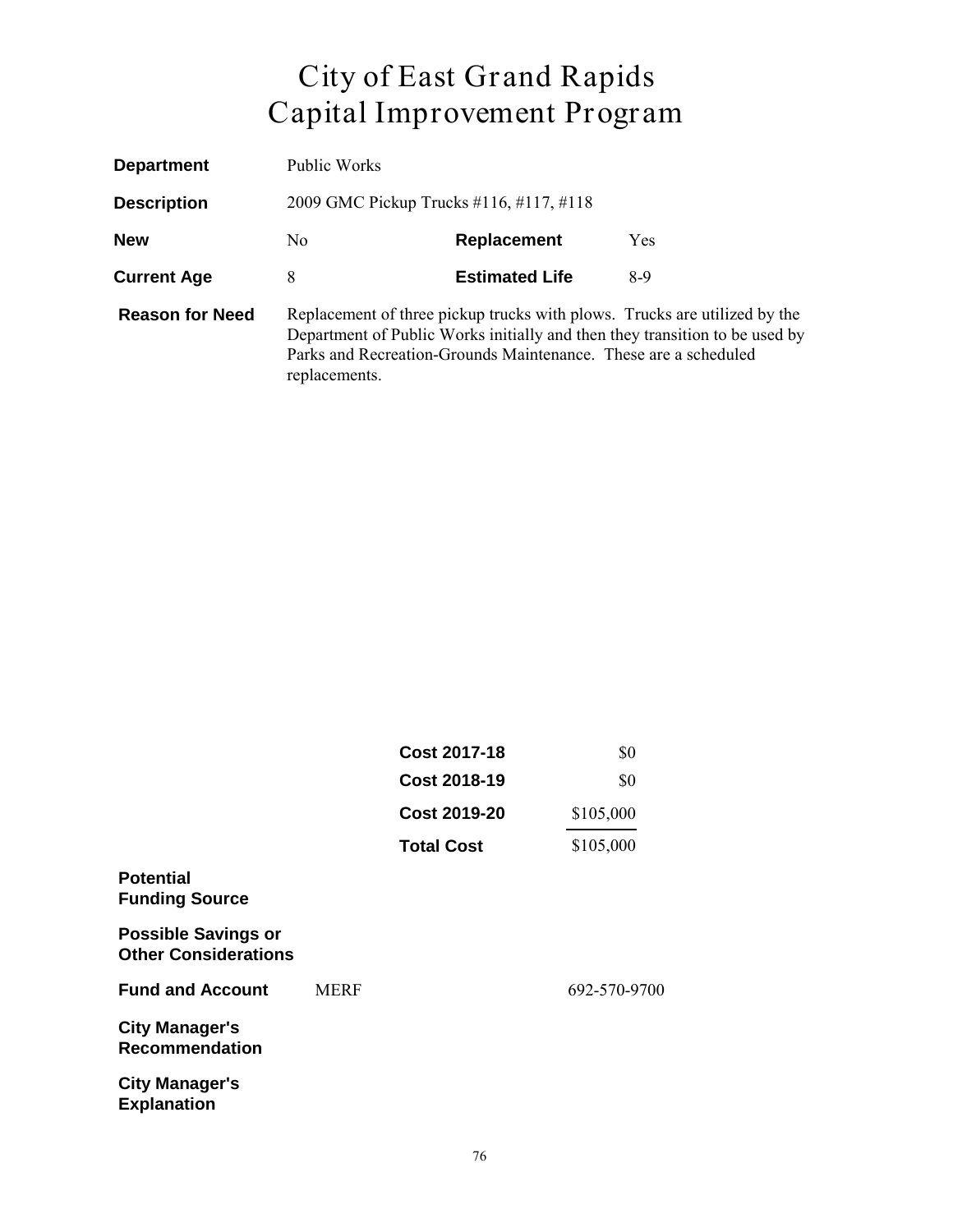| <b>Department</b>      | Public Works                                                                                                                                                                                     |                       |     |  |
|------------------------|--------------------------------------------------------------------------------------------------------------------------------------------------------------------------------------------------|-----------------------|-----|--|
| <b>Description</b>     | 2010 Bobcat Toolcat Machine #123                                                                                                                                                                 |                       |     |  |
| <b>New</b>             | Replacement<br><b>Yes</b><br>N <sub>0</sub>                                                                                                                                                      |                       |     |  |
| <b>Current Age</b>     | 6                                                                                                                                                                                                | <b>Estimated Life</b> | 6-8 |  |
| <b>Reason for Need</b> | The Toolcat is used for plowing City sidewalks during the winter season<br>but is also used for stump grinding, parking lot brooming, ROW<br>restorations, etc. This is a scheduled replacement. |                       |     |  |

|                                                           |             | <b>Cost 2017-18</b><br><b>Cost 2018-19</b><br><b>Cost 2019-20</b> | \$0<br>\$0   |
|-----------------------------------------------------------|-------------|-------------------------------------------------------------------|--------------|
|                                                           |             |                                                                   |              |
|                                                           |             |                                                                   | \$60,000     |
|                                                           |             | <b>Total Cost</b>                                                 | \$60,000     |
| <b>Potential</b><br><b>Funding Source</b>                 |             |                                                                   |              |
| <b>Possible Savings or</b><br><b>Other Considerations</b> |             |                                                                   |              |
| <b>Fund and Account</b>                                   | <b>MERF</b> |                                                                   | 692-570-9700 |
| <b>City Manager's</b><br><b>Recommendation</b>            |             |                                                                   |              |
| <b>City Manager's</b><br><b>Explanation</b>               |             |                                                                   |              |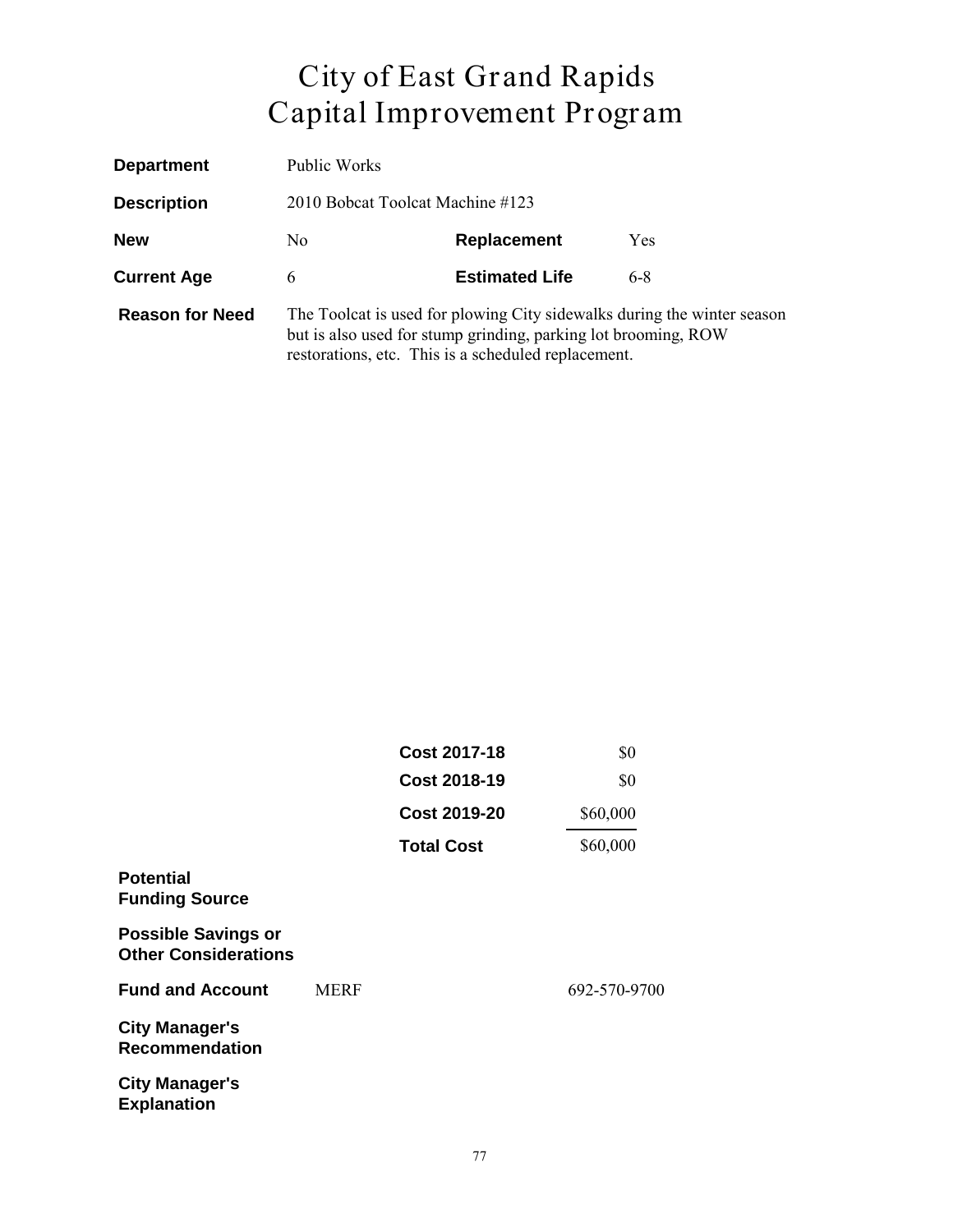| <b>Department</b>      | Public Works                                                                                                                                                                               |                                   |            |  |
|------------------------|--------------------------------------------------------------------------------------------------------------------------------------------------------------------------------------------|-----------------------------------|------------|--|
| <b>Description</b>     |                                                                                                                                                                                            | 2008 Chevy Suburban-Public Safety |            |  |
| <b>New</b>             | N <sub>0</sub>                                                                                                                                                                             | <b>Replacement</b>                | <b>Yes</b> |  |
| <b>Current Age</b>     | 9                                                                                                                                                                                          | <b>Estimated Life</b>             | $8-10$     |  |
| <b>Reason for Need</b> | The Department of Public Safety utilizes the suburban for travel to<br>trainings and as a means of transport for an emergency response team if<br>needed. This is a scheduled replacement. |                                   |            |  |

|                                                           |             | <b>Cost 2017-18</b><br><b>Cost 2018-19</b><br><b>Cost 2019-20</b> | \$0<br>\$0<br>\$55,000 |
|-----------------------------------------------------------|-------------|-------------------------------------------------------------------|------------------------|
|                                                           |             |                                                                   |                        |
|                                                           |             |                                                                   |                        |
|                                                           |             | <b>Total Cost</b>                                                 | \$55,000               |
| <b>Potential</b><br><b>Funding Source</b>                 |             |                                                                   |                        |
| <b>Possible Savings or</b><br><b>Other Considerations</b> |             |                                                                   |                        |
| <b>Fund and Account</b>                                   | <b>MERF</b> |                                                                   | 692-570-9700           |
| <b>City Manager's</b><br><b>Recommendation</b>            |             |                                                                   |                        |
| <b>City Manager's</b><br><b>Explanation</b>               |             |                                                                   |                        |